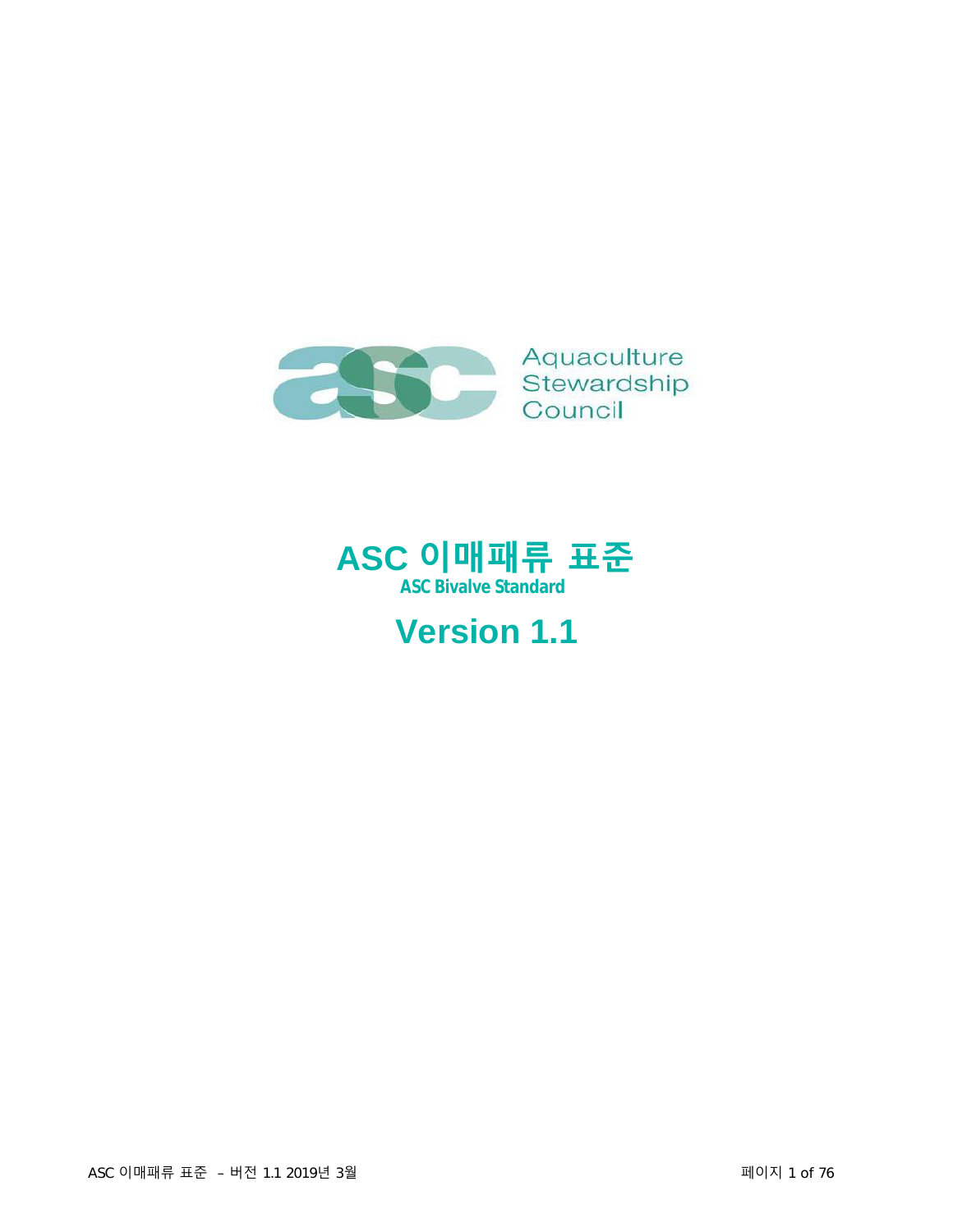

#### **Contact information:**

#### **Postal address:**

Aquaculture Stewardship Council P.O. Box 19107 3501 DC Utrecht The Netherlands

#### **Office address:**

Aquaculture Stewardship Council Arthur van Schendelstraat 650 3511 MJ Utrecht, the Netherlands [+31 30 239 31 10](tel:+31302393110)

[www.asc-aqua.org](http://www.asc-aqua.org/)

**Trade register** number 34389683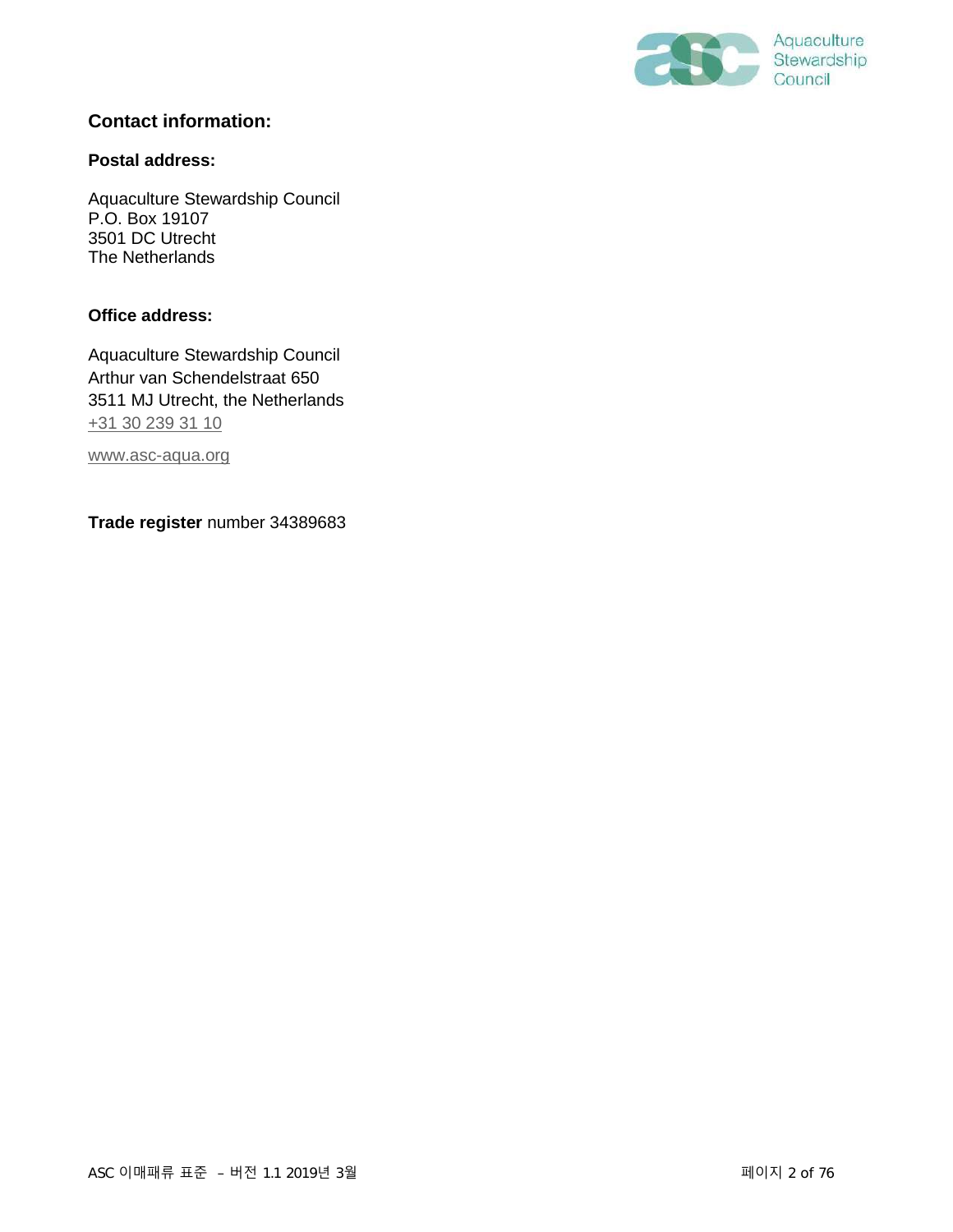

| Version control, available language(s) and copyright notice                                                                               |
|-------------------------------------------------------------------------------------------------------------------------------------------|
|                                                                                                                                           |
| ABOUT THE AQUACULTURE STEWARDSHIP COUNCIL (ASC)                                                                                           |
|                                                                                                                                           |
| THE ASC DOCUMENT AND CERTIFICATION SYSTEM                                                                                                 |
|                                                                                                                                           |
| <b>ASC Audit and Certification Process</b>                                                                                                |
|                                                                                                                                           |
| <b>Scope and Unit of Certification</b>                                                                                                    |
| 1.원칙: 법률을 준수하고, 양식장이 위치한 지역에 적용되는 모든 법적 요건 및 규정을 따른다 13                                                                                   |
| 1. PRINCIPLE: OBEY THE LAW AND COMPLY WITH ALL APPLICABLE LEGAL REQUIREMENTS AND REGULATIONS WHERE FARMING<br><b>OPERATION IS LOCATED</b> |
|                                                                                                                                           |
| 1.1 Criterion: All applicable legal requirements and regulations where farming operation is located                                       |
| 2. 원칙: 서식지, 생물다양성, 생태학적 과정에 미치는 주요 역기능을 방지, 개선 또는 완화한다 14                                                                                 |
| 2. PRINCIPLE: AVOID, REMEDY OR MITIGATE SIGNIFICANT ADVERSE EFFECTS ON HABITATS, BIODIVERSITY, AND ECOLOGICAL<br><b>PROCESSES</b>         |
|                                                                                                                                           |
| 2.1 Criterion: Benthic effects for off-bottom and suspended-culture methods                                                               |
|                                                                                                                                           |
| 2.2 Criterion: Pelagic effects                                                                                                            |
|                                                                                                                                           |
| 2.3 Criterion: Critical habitat and species interactions                                                                                  |
|                                                                                                                                           |
| 2.4 Criterion: Environmental awareness                                                                                                    |
|                                                                                                                                           |
| 3. PRINCIPLE: AVOID ADVERSE EFFECTS ON THE HEALTH AND GENETIC DIVERSITY OF WILD POPULATIONS                                               |
|                                                                                                                                           |
| 3.1 Criterion: Introduced pests and pathogens                                                                                             |
|                                                                                                                                           |
| 3.2 Criterion: Sustainable wild seed procurement                                                                                          |
|                                                                                                                                           |
| 3.3 Criterion: Introduced non-native cultivated species                                                                                   |
|                                                                                                                                           |
| 3.4 Criterion: Native species cultivation                                                                                                 |
|                                                                                                                                           |
| 3.5 Criterion: Transgenic animals                                                                                                         |
|                                                                                                                                           |
| 4. PRINCIPLE: MANAGE DISEASE AND PESTS IN AN ENVIRONMENTALLY RESPONSIBLE MANNER                                                           |
|                                                                                                                                           |
| 4.1 Criterion: Disease and pest management practices                                                                                      |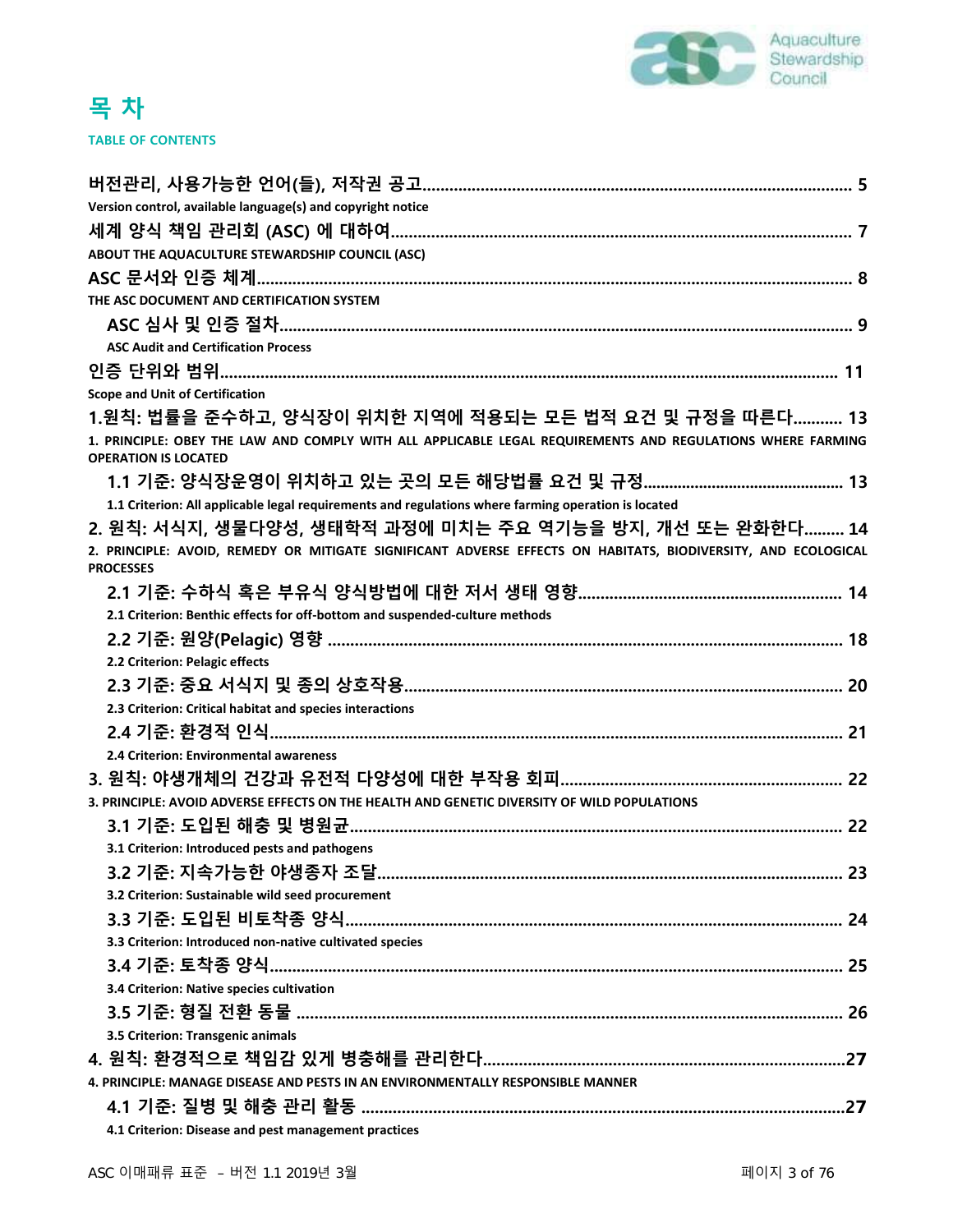# Aquaculture<br>Stewardship<br>Council

| 5. PRINCIPLE: USE RESOURCES EFFICIENTLY                                                         |  |
|-------------------------------------------------------------------------------------------------|--|
|                                                                                                 |  |
| 5.1 Criterion: Waste management/pollution control                                               |  |
|                                                                                                 |  |
| 5.2 Criterion: Energy efficiency                                                                |  |
|                                                                                                 |  |
| 6. PRINCIPLE: BE A GOOD NEIGHBOR AND CONSCIENTIOUS COASTAL CITIZEN                              |  |
|                                                                                                 |  |
| 6.1 Criterion: Community relations and interaction                                              |  |
|                                                                                                 |  |
| 7. PRINCIPLE: DEVELOP AND OPERATE FARMS IN A SOCIALLY AND CULTURALLY RESPONSIBLE MANNER         |  |
|                                                                                                 |  |
| 7.1 Criterion: Child labor                                                                      |  |
|                                                                                                 |  |
| 7.2 Criterion: Forced, bonded or compulsory labor                                               |  |
|                                                                                                 |  |
| 7.3 Criterion: Discrimination                                                                   |  |
|                                                                                                 |  |
| 7.4 Criterion: Health and safety                                                                |  |
|                                                                                                 |  |
| 7.5 Criterion: Fair and decent wages                                                            |  |
|                                                                                                 |  |
| 7.6 Criterion: Freedom of association and collective bargaining                                 |  |
|                                                                                                 |  |
| 7.7 Criterion: Non-abusive disciplinary practices                                               |  |
|                                                                                                 |  |
| 7.8 Criterion: Working hours                                                                    |  |
|                                                                                                 |  |
| APPENDIX I: FORMULAS, SAMPLE CALCULATIONS AND ADDITIONAL BACKGROUND FOR PRINCIPLE 2             |  |
|                                                                                                 |  |
| <b>APPENDIX II: GUIDANCE FOR NATIVE SPECIES CULTIVATION</b>                                     |  |
|                                                                                                 |  |
| APPENDIX III: GUIDANCE FOR THE SOCIAL COMPONENT OF THE ASC BIVALVE STANDARD                     |  |
|                                                                                                 |  |
| APPENDIX IV: EXPERIMENTAL DESIGN FOR ASSESSMENT OF BENTHIC IMPACTS OF SUSPENDED BIVALVE CULTURE |  |
|                                                                                                 |  |
| APPENDIX V: METHODS FOR REDOX (EhNHE) AND 'FREE' SULFIDE MEASUREMENTS IN MARINE SEDIMENTS       |  |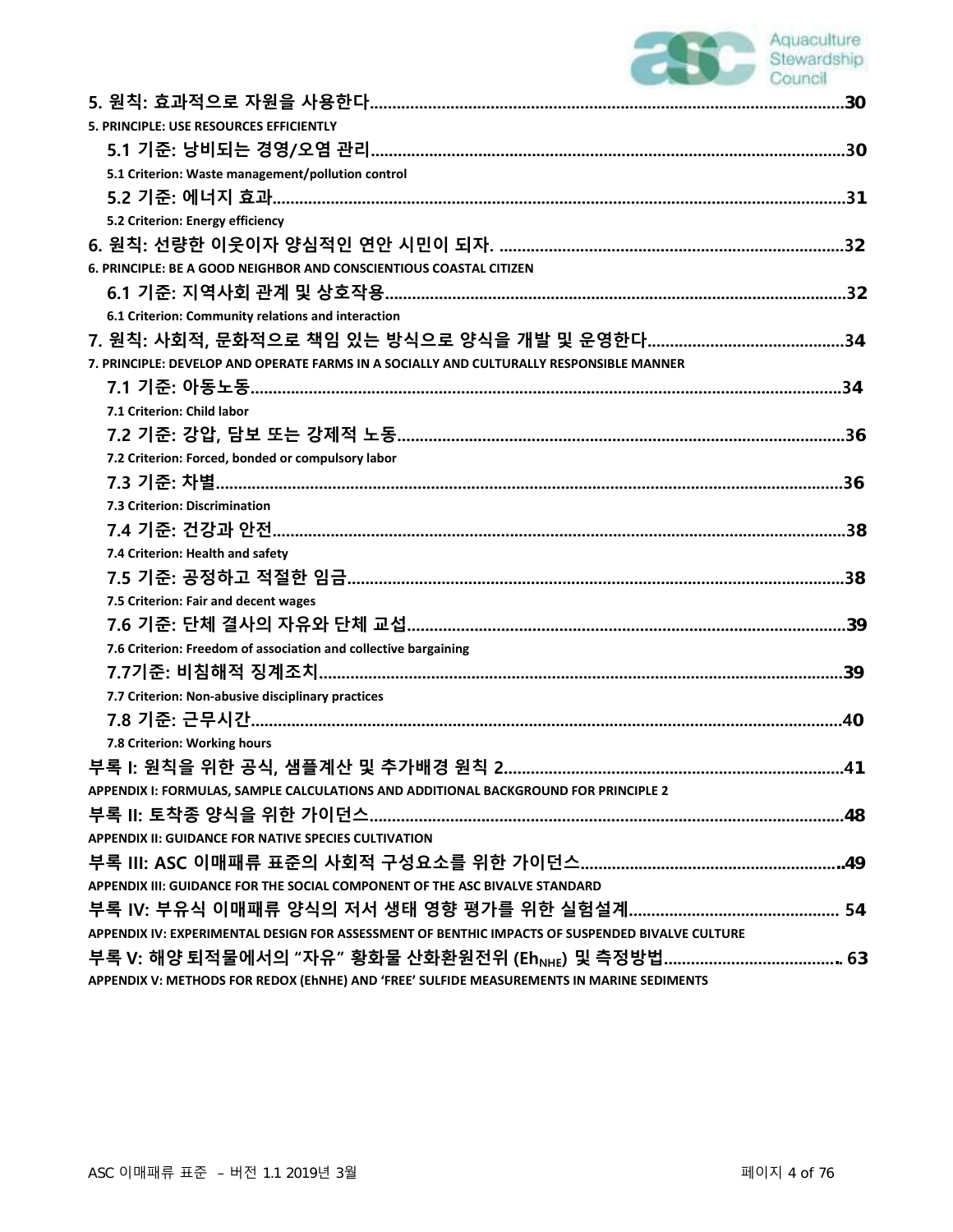

# **버전관리, 사용가능한 언어(들), 저작권 공고**

**VERSION CONTROL, AVAILABLE LANGUAGE(S) AND COPYRIGHT NOTICE**

세계양식책임관리회가 이 문서의 소유권자입니다. 이 문서의 내용에 대한 의견 제시나 문의 사항에 대해서는 [standards@asc-aqua.org](mailto:standards@asc-aqua.org) 를 통해 ASC의 표준 및 과학 팀에 연락해 주십시오.

The Aquaculture Stewardship Council is the owner of this document.

For comments or questions regarding the content of this document, please contact the Standards and Science Team of ASC via standards@asc-aqua.org.

### **버전관리**

**Version control** 문서 버전 역사: Document version history:

| 버전:              | 발행일                                       | 시행일                             | 개정 내용                                                                                                                                                                                                                                                                                                                                                                                                                                                                                                                                       |
|------------------|-------------------------------------------|---------------------------------|---------------------------------------------------------------------------------------------------------------------------------------------------------------------------------------------------------------------------------------------------------------------------------------------------------------------------------------------------------------------------------------------------------------------------------------------------------------------------------------------------------------------------------------------|
| Version:         | Release date:                             | <b>Release date:</b>            | <b>Description Of Amendment</b>                                                                                                                                                                                                                                                                                                                                                                                                                                                                                                             |
| V1.1             | 2019년 3월 7일<br>March 7 <sup>th</sup> 2019 | 2019년 3월 15일<br>March 15th 2019 | ASC 양식 요건(예시: 표준의 구성, 서식,<br>단어를 포함)을 충족하기 위한<br>표준<br>업데이트. 'ASC에 대하여' 와 'ASC 체계의<br>개요' 범위 교정. 원칙[1-7] 안에서<br>기준/지표/요건 으로 정의되는 실제 표준<br>내용은 버전 1.0에서 변경되지 않았다.<br>Update of the standard to meet ASC style<br>requirements (e.g. Inclusion of structure of the<br>standards, formatting and wording). Align the<br>scope, 'about the ASC' and 'overview of the ASC<br>system' The content of the actual Standard, as<br>defined by criteria / indicators / requirements<br>under Principles [1-7], remains unchanged from<br>version 1.0. |
| v1.0             | 2012년 1월<br>January 2012                  | 2012년 1월<br>January 2012        | ASC 식 요건들(예시: 도입부에 'ASC에<br>대한' 및 'ASC 체계 개요' 포함, 형식, 단어)<br>충족을 위한 표준 업데이트. 실제 표준의<br>내용은 0.1판에서 변경되지 않음.<br>Update of the Standard to meet ASC style<br>requirements (e.g. inclusion of introduction<br>chapters 'about the ASC' and 'overview of the ASC<br>system', formatting and wording). The content of<br>the actual Standard remained unchanged from<br>version 0.1.                                                                                                                                                              |
| v <sub>0.1</sub> | 2011년 5월<br>May 2011                      | 2011년 5월<br>May 2011            | 이매패류 양식업 다이알로그 운영<br>위원회에 의해 세계 양식 책임 관리회로<br>해당 표준 이양                                                                                                                                                                                                                                                                                                                                                                                                                                                                                      |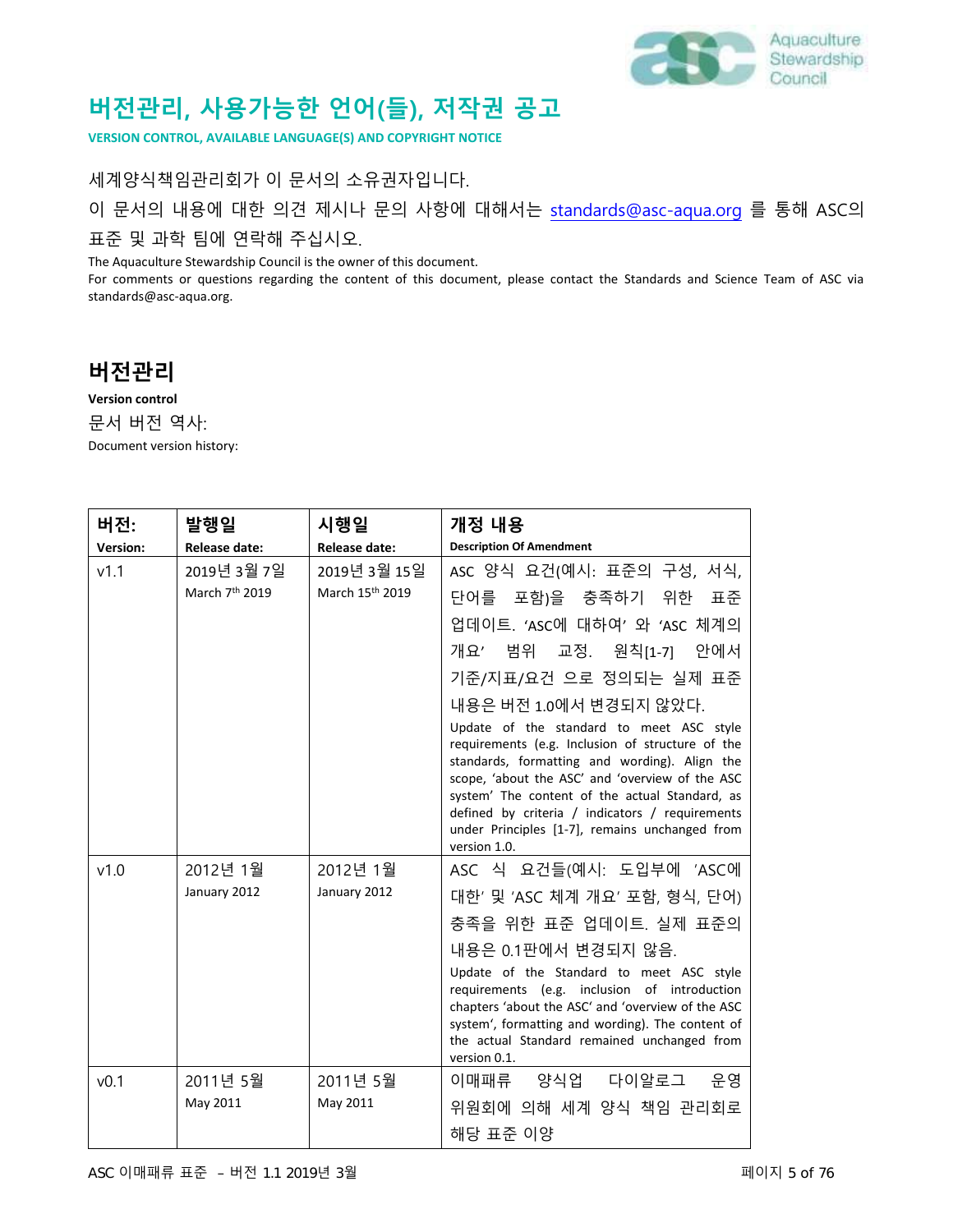

|                  |             |             | Handover of the Standard by the Bivalve         |  |
|------------------|-------------|-------------|-------------------------------------------------|--|
|                  |             |             | Aquaculture Dialogue Steering Committee to the  |  |
|                  |             |             | Aquaculture Stewardship Council.                |  |
| v <sub>0.1</sub> | 2010년 8월    | 2010년 8월    | "이매패류 양식업 다이알로그 표준"을                            |  |
|                  | August 2010 | August 2010 | 원제목으로 이매패류 양식업 다이알로그                            |  |
|                  |             |             | 운영 위원회에 의해 초판이 개발 및 승인됨                         |  |
|                  |             |             | Original version developed and approved by the  |  |
|                  |             |             | bivalve Aquaculture Dialogue Steering Committee |  |
|                  |             |             | under the original title "Bivalve Aquaculture   |  |
|                  |             |             | dialogue Standards"                             |  |

ASC-웹사이트에 게재된 최신 버전을 사용하는 것은 문서 사용자의 책임이다.

It is the responsibility of the user of the document to use the latest version as published on the ASC-website.

# **사용 가능한 언어(들)**

**Available language(s)** 

이 문서는 다음의 언어(들)로 사용 가능합니다:

This document is available in the following language(s):

| 버전:              | 이용 가능한 언어(들)                |
|------------------|-----------------------------|
| <b>Versions:</b> | Available language(s)       |
| v1.1             | 영어(공식 언어)                   |
| v1.0             | English (official language) |
| v1.0             | 일본어                         |
|                  | Japanese                    |
| v1.0             | 스페인어                        |
|                  | Spanish                     |

사용 가능한 번역(들)과 영어 버전 사이의 불일치 및/또는 차이가 있을 경우, 온라인 영어 버전(pdf-형식)을 우선으로 한다.

In case of any inconsistencies and/or discrepancies between available translation(s) and the English version, the online English version (pdf-format) will prevail.

### **저작권 공고**

**Copyright notice**

이 문서는 크리에이티브 커먼스 라이센스 저작자 표시 - 변경 금지 [3.0 Unported](https://creativecommons.org/licenses/by-nd/3.0/) 에 따라 허용된다.

이 라이센스의 범위를 초과하는 허용은 [standards@asc-aqua.org](mailto:standards@asc-aqua.org) 를 통해 요청할 수 있다.

This document is licensed under a Creative Commons Attribution-NoDerivs 3.0 Unported License. Permissions beyond the scope of this license may be requested via standards@asc-aqua.org.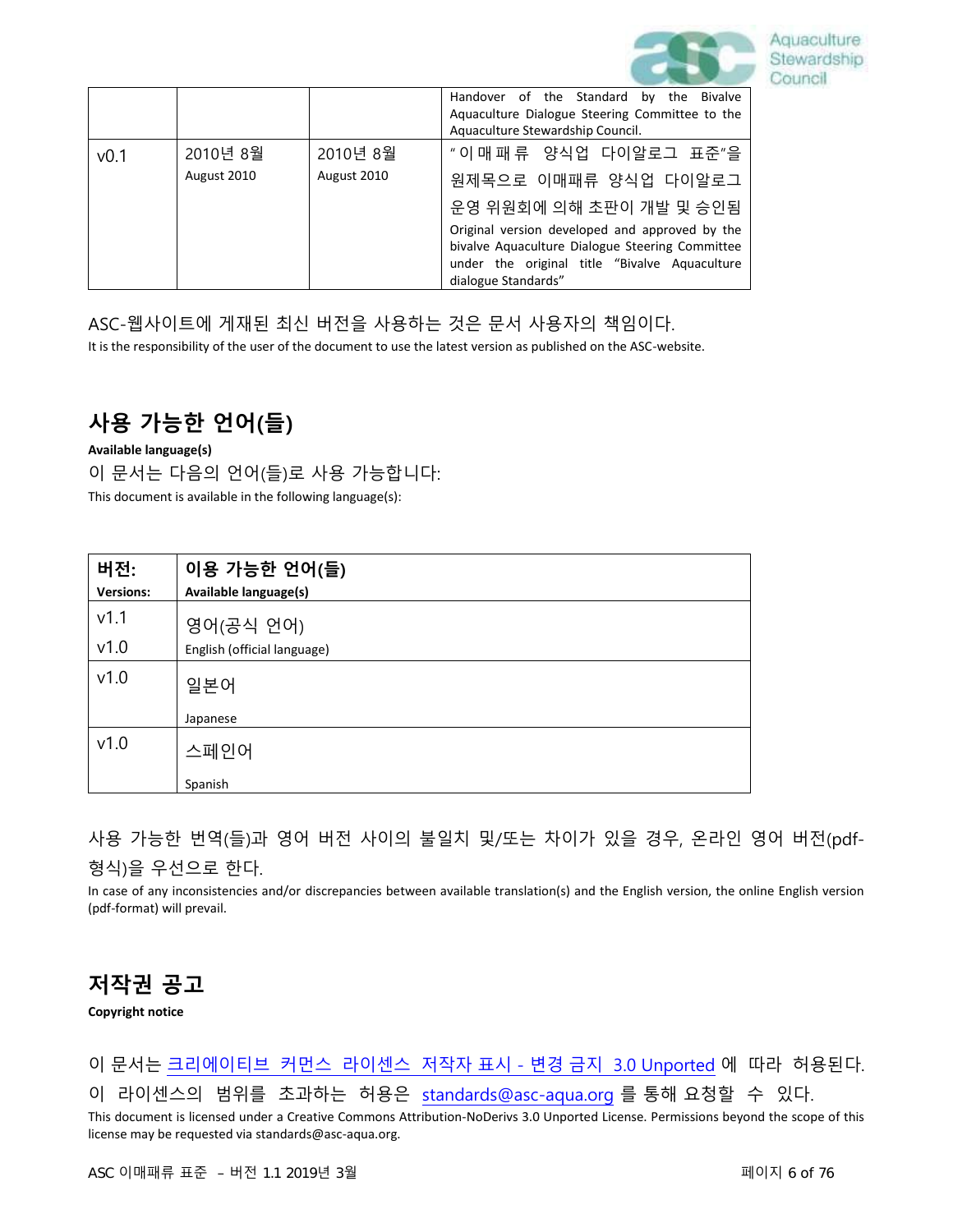

### **세계 양식 책임 관리회 (ASC) 에 대하여**

**ABOUT THE AQUACULTURE STEWARDSHIP COUNCIL (ASC)**

### 세계 양식 책임 관리회 (ASC)는 표준의 과학적으로 탄탄한 집합을 기반으로 하여 표식 프로그램 및 자발적이고 독립적인 제 3자 인증을 실행하는 독립 비영리 단체 이다.

The Aquaculture Stewardship Council (ASC) is an independent, not-for-profit organisation that operates a voluntary, independent third-party certification and labelling programme based on a scientifically robust set of standards.

이 표준은 ASC 미션에 따라 양식<sup>1</sup> 분야<sup>2</sup>을 환경적 지속가능성과 사회적 책임으로 변화시키는데에

#### 도움을 주는 기준들을 정의한다.

The Standards defines Criteria that help to transform the aquaculture<sup>1</sup> sector<sup>2</sup> towards environmental sustainability and social responsibility, as per the ASC Mission.

### **ASC 의 비전**

ASC Vision

환경에 대한 부정적인 영향을 최소화 하면서도 수산양식이 인류에게 식량과 사회적 이득을 공급하는데에 주요한 역할을 하는 세상

A world where aquaculture plays a major role in supplying food and social benefits for mankind whilst minimising negative impacts on the environment.

### **ASC의 미션**

ASC Mission

연속성을 통해 가치를 창출하는 효과적인 시장 원리를 이용하여 수산양식을 환경적 지속가능성과 사회적 책임으로 변화시키기를 위함

To transform aquaculture towards environmental sustainability and social responsibility using efficient market mechanisms that create value across the chain.

### **ASC 변화 이론**

#### **ASC Theory of Change**

변화 이론(ToC)이란 한 단체의 비전을 달성하는데 필요한 구성 요소의 기획, 표현, 발현을 말한다. A Theory of Change (ToC) is an articulation, description and mapping out of the building blocks required to achieve the organisation's

vision.

ASC는 사람들이 수산물을 구매할 때 결정한 선택들을 장려함으로써 ASC 인증과 표식 프로그램이 책임있는 양식 활동을 어떻게 진흥시키고 보상하는지를 설명하는 것으로 ToC 를 결정했다.

#### ASC의 변화이론은 ASC [웹사이트에](https://www.asc-aqua.org/what-we-do/how-we-make-a-difference/theory-of-change/)서 찾을 수 있다.

ASC has defined a ToC which explains how the ASC certification and labelling programme promotes and rewards responsible fish farming practices through incentivising the choices people make when buying seafood. ASC's Theory of Change can be found on the ASC website.

<sup>1</sup> 양식: 양식이란 어류, 연체류, 갑각류, 해초를 포함하는 수산 생물들의 사육을 말한다. 사육은 천적으로부터의 보호, 먹이공급, 정기적인 입식 등 생산력을 증대시키기 위한 육성 과정에서의 몇몇 관여 형태를 의미한다. 사육은 또한 사육되는 생물에 대한 개인 혹은 공동의 소유권을 의미한다.(FAO)

Aquaculture: Aquaculture is the farming of aquatic organisms, including fish, molluscs, crustaceans and aquatic plants. Farming implies some form of intervention in the rearing process to enhance production, such as regular stocking, feeding, protection from predators, etc. Farming also implies individual or corporate ownership of the stock being cultivated (FAO).

<sup>2</sup> 양식 분야: 보편적인 특성(예시: 양식 수산물)을 공유하는 산업들(예시: 사료 산업, 양식 산업, 가공 산업 등)과 시장들의 집합을 나타낸다.

Aquaculture sector: Represents a group of industries (e.g.: feed industry, farming industry, processing industry, etc.) and markets that share common attributes (i.e. aquaculture products).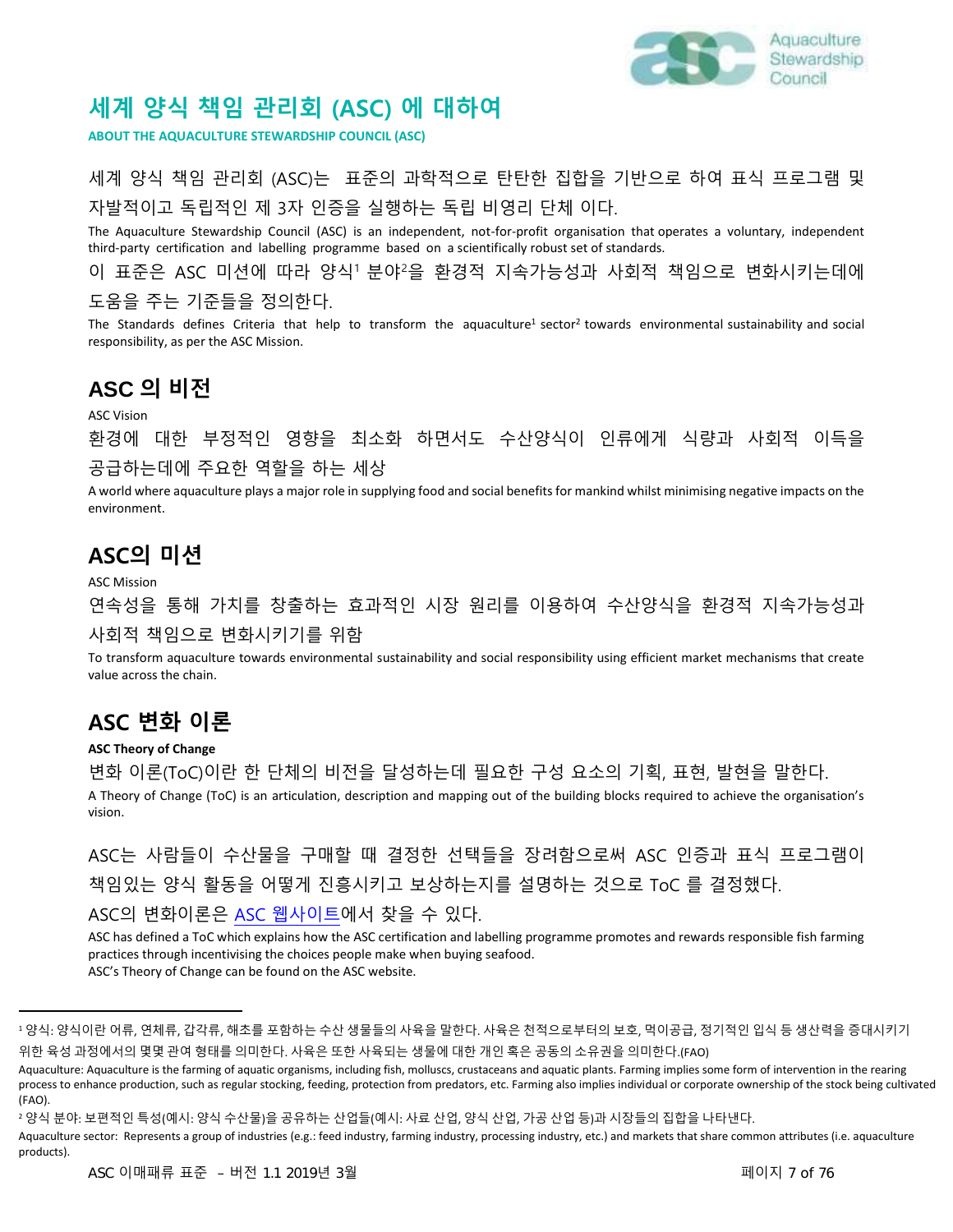

# **ASC 문서와 인증 체계**

**THE ASC DOCUMENT AND CERTIFICATION SYSTEM** 

#### ASC는 [ISEAL Alliance](https://www.isealalliance.org/community-members?f%5B0%5D=community_status%3A176)의 정회원이며 3개의 독립된 주체로 구성된 독립적인 3자 인증 체계<sup>3</sup>를 시행한다 :

ASC is a full member of the ISEAL Alliance and implements a voluntary, independent third-party certification system3 consisting of three independent actors:

- 
- 
- III. 적합성평가기관(Conformity Assessment Body, CAB) : 인정받은 CAB's Conformity Assessment Body (CAB) i.e. accredited CAB's
- I. 규격 소유자 : 세계 양식 책임 관리회 Scheme Owner **included and the Council** Council extends the i.e. Aquaculture Stewardship Council
- II. 인정기관 : Accreditation Services International (ASI)
	- Accreditation Body **i.e. Accreditation Services International (ASI)** i.e. Accreditation Services International (ASI)
		-

### **규격 소유자**

**Scheme Owner**  ASC 는 규격 소유자로써: ASC, as scheme owner:

– "사회 및 환경 기준 설정에 관한 ISEAL 모범 관행 규약" 을 준수하는 ASC 표준 설정 프로토콜에 따라 표준을 설정 및 유지 관리한다. ASC 표준은 규범 문서에 해당한다.

- sets and maintains standards according to the ASC Standard Setting Protocol which is in compliance with the "ISEAL Code of Good Practice - Setting Social and Environmental Standards". The ASC standards are normative documents;

– 표준에 명시된 지표들을 어떻게 해석하고 시행할지에 대해 인증 단위(Unit of certification, UoC)에 대한 안내를 제공하는 시행 지침을 설정 및 유지 관리한다.

- sets and maintains Implementation Guidance which provides guidance to the Unit of certification (UoC) on how to interpret and best implement the indicators within the Standard;

– 표준에 명시된 지표에 대해 UoC 를 평가하는 최고의 방법이 무엇인지 심사원에게 안내하는 심사 지침을 설정 및 유지 관리한다.

- sets and maintains the Auditor Guidance which gives guidance to the auditor how to best assess a UoC against the indicators within the Standard;

– "사회 및 환경 기준의 준수 보증에 관한 ISEAL 모범 관행 규약" 의 최소 기준과 일치하는 인증 및 인정 요건(Certification and Accreditation Requirements, CAR) 을 설정 및 유지 관리한다. CAR은

-

<sup>&</sup>lt;sup>3</sup> 3자 인증 체계 : 어떤 대상을 제공하는 단체나 개인, 그리고 그 대상에 대한 사용자의 관심으로부터 독립적인 기관 또는 사람에 의해 행해지는 적합성 평가 활동(ISO 17000) Third-party Certification System: Conformity assessment activity that is performed by a person or body that is independent of the person or organisation that provides the object, and of the user interests in that object (ISO 17000)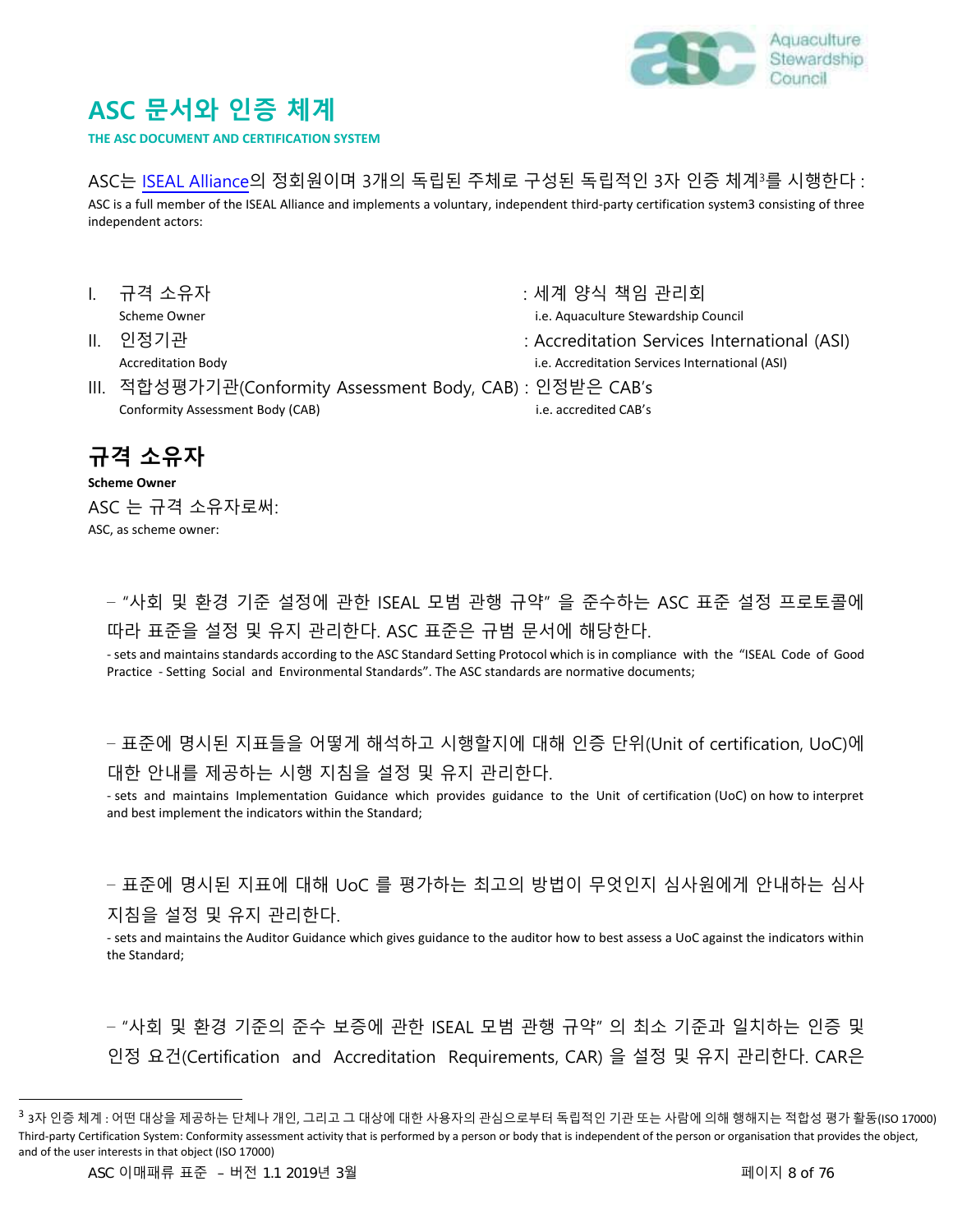

#### 인정 요건, 평가 요건, 인증 요건에 대해 서술한다. CAR은 규범문서에 해당한다.

- sets and maintains the Certification and Accreditation Requirements (CAR) which adheres at a minimum to the "ISEAL Code of Good Practice - Assuring compliance with Social and Environmental Standards". The CAR describes the accreditation requirements, assessment requirements and certification requirements. The CAR is a normative document.

#### 상기된 이들 문서는 ASC-웹사이트에서 공개적으로 이용 가능하다.

These above listed documents are publicly available on the ASC-website.

### **인정 기관**

#### **Accreditation Body**

인정이란 인정 요건에 대해 적합성 평가 기관 (CAB)을 평가하는 보증 절차를 말하며 인정 기관 (AB) 에 의해 수행된다. ASC의 지정 AB는 Assurance Services International GmbH (ASI)로, 인정 절차에 관한 규범 문서로써 CAR을 사용한다.

Accreditation is the assurance process of assessing the Conformity Assessment Body (CAB) against accreditation requirements and is carried out by an Accreditation Body (AB). The appointed AB of ASC is Assurance Services International GmbH (ASI) which uses the CAR as normative document for the accreditation process.

### ASI-인정 심사의 평가 결과와 현재 인정받은 CABs에 관한 개요는 ASI-웹사이트 [\(http://www.accreditation-services.com\)](http://www.accreditation-services.com/) 를 통해 공개적으로 이용 가능하다.

Assessment findings of ASI-accreditation audits and an overview of current accredited CABs is publicly available via the ASI-website (http://www.accreditation-services.com).

### **적합성 평가 기관**

#### **Conformity Assessment Body**

UoC는 관련 표준에 대한 UoC의 적합성 평가(이하 '심사'라고 함)를 수행하는 심사원(들)을 고용한 CAB와 계약한다. 심사원 역량 요건과 마찬가지로 CAB에 대한 관리 요건도 CAR에 서술되어 있으며 ASI-인정을 통해 보증된다.

The UoC contracts the CAB which employs auditor(s) that conduct a conformity assessment (hereafter 'audit') of the UoC against the relevant standard. The management requirements for CABs as well as auditor competency requirements are described in the CAR and assured through ASI accreditation.

### **ASC 심사 및 인증 절차**

#### **ASC Audit and Certification Process**

UoC는 지표 수준에서 심사 받는다.

The UoC is audited at Indicator-level.

각 ASC 심사는 CAR에서 정의되는 엄격한 절차 요건을 따른다. 이 요건들은 CAR에 상세하게 되어 있다. 오직 ASI로부터 인정받은 CABs만이 ASC 표준에 대해 UoC를 심사하는 것이 허용된다. 규격 소유권자로써, ASC 스스로는 UoC의 실제 심사에 관여하지 않으며 할 수도 없다. 승인된 인증서는 CAB의 소유다. ASC는 인증서 유효성에 대해 관리하지 않는다.

An ASC audit follows strict process requirements. These requirements are detailed in the CAR. Only ASI-accredited CABs are allowed to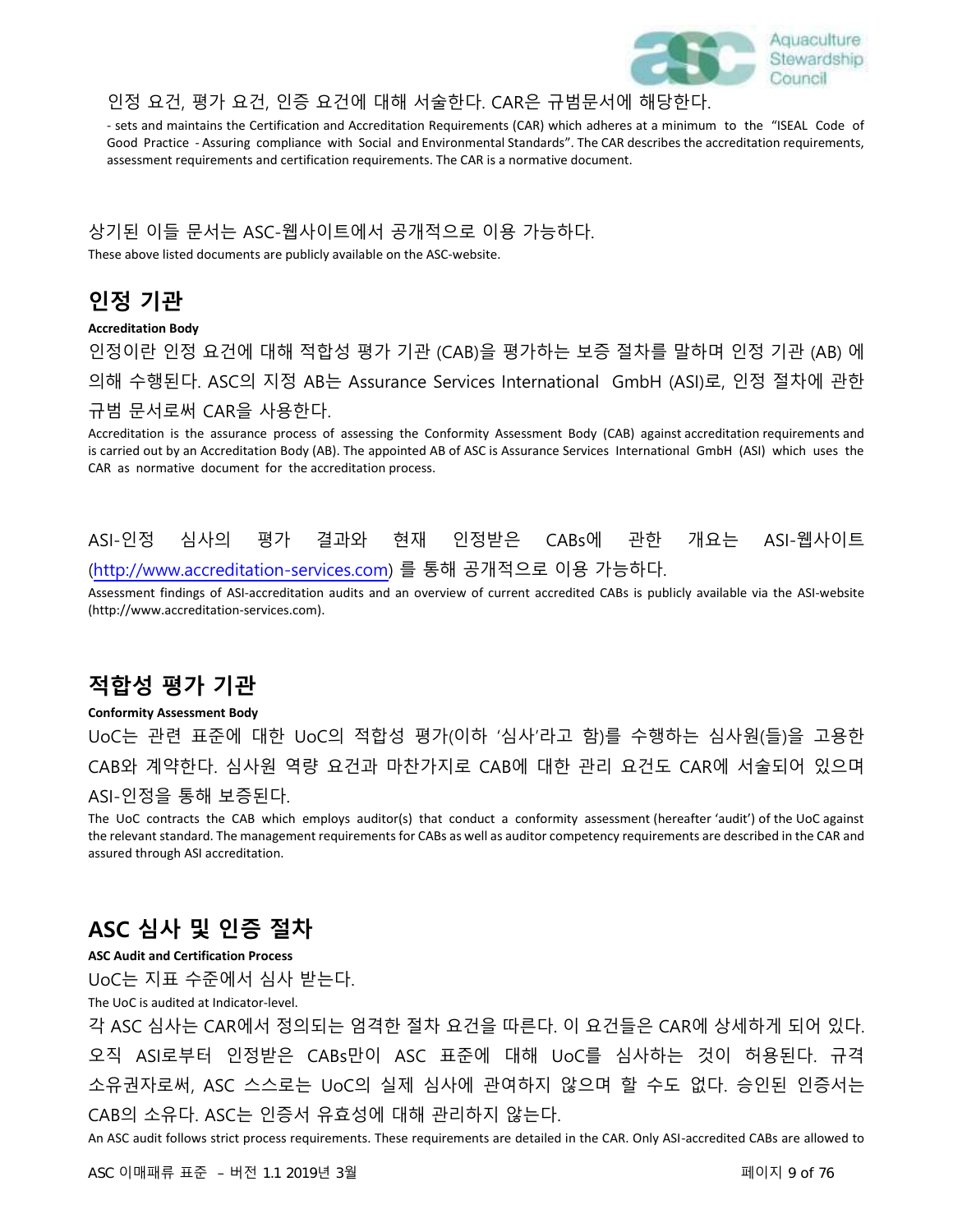

audit and certify a UoC against ASC standards. As scheme owner, ASC itself is not - and cannot be - involved in the actual audit and/or certification decision of a UoC. Granted certificates are the property of the CAB. ASC does not manage certificate validity.

승인된 인증서를 포함한 모든 ASC 심사의 심사 결과들은 ASC-웹사이트에서 공개적으로 이용가능하도록 만들어져 있다. 여기에는 비관적인 인증 결정으로 마무리된 심사들도 포함된다. 인증 결정은 CAB에 의해 이뤄지므로 ASC는 이 과정에 대해 관여하지 않으며 할 수도 없다. 인증서는 CAB 소유로 남는다.

Audit findings of all ASC audits, including granted certificates, are made publicly available on the ASC-website. This includes audits that result in a negative certification decision.

주의: 표준 뿐만이 아니라, 인증을 원하는 UoCs에게 적용되는 인증 요건들이 있으며, 이들 요건들은 CAR에 상세하게 되어 있다.

Note: in addition to the Standard's, there are certification requirements that apply to UoCs seeking certification; these requirements are detailed in the CAR.

### **ASC 로고 사용**

#### **ASC Logo use**

ASC 인증을 받은 업체는 오직 로고 사용권 계약(Logo Licence Agreement ,LLA)에 서명한 경우에만 ASC 로고를 붙인 그들의 제품을 판매할 수 있다. ASC를 대신하여, 세계 해양 책임 관리회(Marine Stewardship Council, MSC) 사용권 담당팀이 로고 사용권 계약서를 발행하고 제품에 대한 로고 사용을 승인할 것이다. 추가 정보에 대해서는 [ASC Logo](https://www.asc-aqua.org/our-logo/logo-user-guide/) 를 확인하십시오.

ASC-certified entities shall only sell their product carrying the ASC Logo if a Logo Licence Agreement (LLA) has been signed On behalf of the ASC, the Marine Stewardship Council (MSC) Licensing Team will issue logo license agreements and approve logo use on products. For more information see: ASC Logo.

승인받지 않은 로고 표시는 금지되며 상표권 침해로 간주된다.

Unauthorised logo display is prohibited and will be treated as a trademark infringement.

### **ASC 표준의 구성**

**STRUCTURE OF ASC STANDARDS** 

표준이란 "이행이 비 강제적인, 제품 또는 관련 프로세스 및 생산 방법에 대한 규칙, 지침 또는 특성을, *보편적이고 반복적으로 사용하기 위해 제공하는 문서*" 이다.

A Standard is "*a document that provides, for common and repeated use, rules, guidelines or characteristics for products or related processes and production methods, with which compliance is not mandatory*".

### **ASC 표준은 다음과 같이 설계되었다:**

**ASC Standards are as follows designed:**

– ASC 표준은 다수의 원칙들로 구성되어 있다 – 원칙이란 관련 주제별로 묶어진 기준들의 집합이며 각 기준은 해당 원칙의 이름으로 정의된 상위 결과를 뒷받침한다.

- ASC Standards consist of multiple Principles – a Principle is a set of thematically related Criteria which contribute to the broader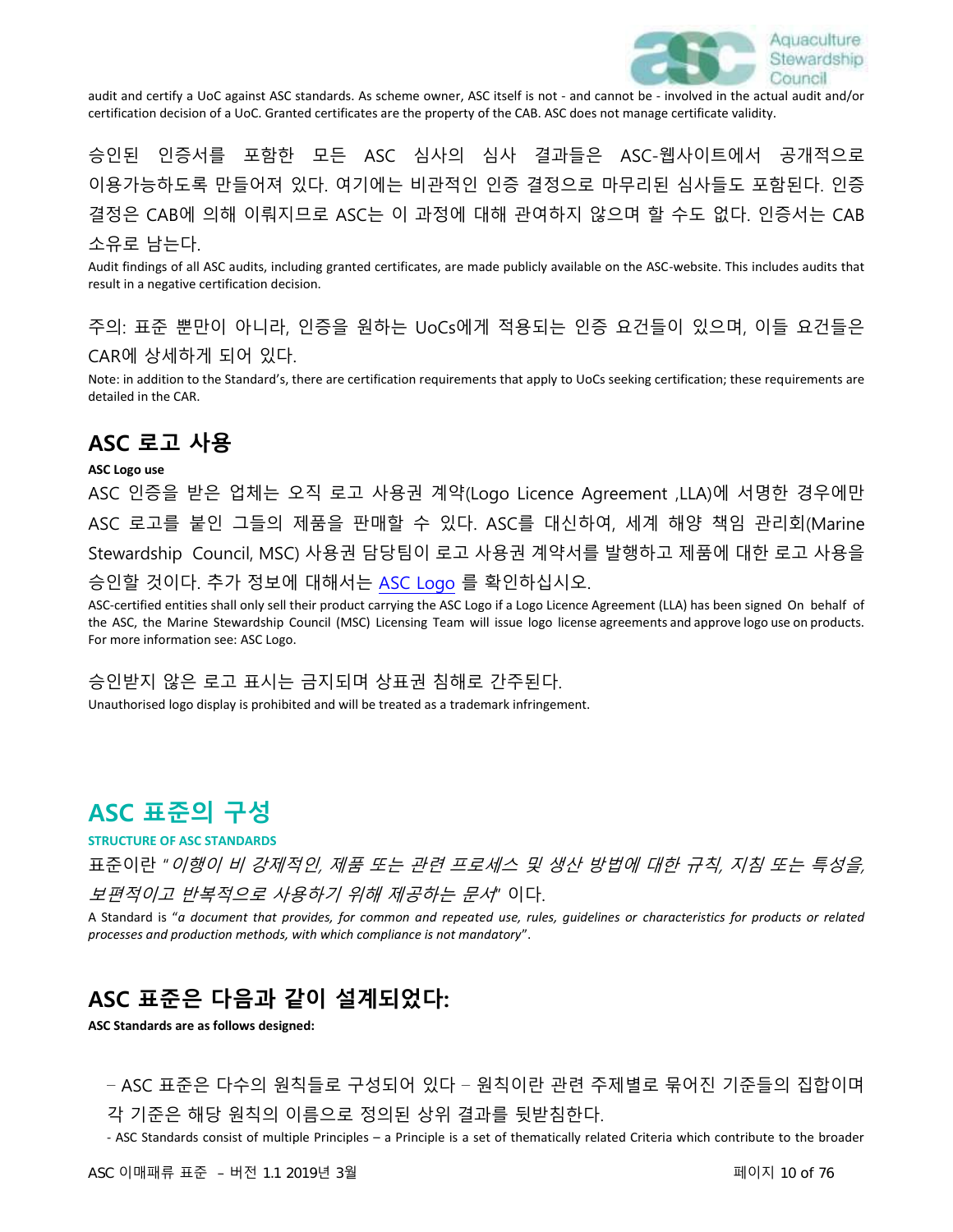

### – 각 원칙은 다수의 기준으로 구성되어 있다 – 각 기준은 해당 원칙의 결과를 이루는데 뒷받침하는 결과를 결정한다.

- Each Principle consists of multiple Criteria – each Criterion defines an outcome that contributes to achieving the outcome of the Principle;

– 각 기준은 하나 이상의 지표로 구성되어 있다 – 각 지표는 해당 기준의 결과를 이루는데 뒷받침하는 심사가능한 상태를 결정한다.

- Each Criterion consists of one or several Indicators – each Indicator defines an auditable state that contributes to achieving the Criterion outcome.

### 원칙 혹은 기준이 왜 필요한지에 대한 일련의 이유(필요한 경우에는 참고자료의 도움을 받아서)들을 제공하는 근거 서술이 원칙과 기준 모두에 포함되어 있다.

Both Principles and Criteria include Rationale statements providing a set of reasons (backed by reference notes if needed) as to why the Principle or Criterion is needed.

### **인증 단위와 범위**

#### **SCOPE AND UNIT OF CERTIFICATION**

ASC의 비전과 연관된, ASC 이매패류 표준의(이하 "표준"이라 함) 범위는 이매패류 양식 산업과 관련된 환경적 사회적 핵심 악영향에 대해 주목한다. ASC 인증을 받은 양식장은 이들 악영향을 감소, 완화 또는 근절시킴으로써 ASC의 비전에 기여한다.

Linked to the ASC Vision, the Scope of the ASC Bivalve Standard (hereafter "the Standard") addresses the key negative environmental and social impacts associated with the Bivalve aquaculture industry. An ASC-certified farm contributes to the ASC Vision by reducing, mitigating or eliminating these negative impacts.

#### 표준의 범위는 모든 UoC에 적용되는 7가지 원칙으로 풀이된다 :

The Scope of the Standard is translated into seven Principles that apply to every UoC:

#### – 원칙 1 – 법률을 준수하고, 양식장이 위치한 지역에 적용되는 모든 법적 요건 및 규정을 따른다.

- Principle 1 Obey the law and comply with all applicable legal requirements and regulations where farming operation is located.
- 원칙 2 서식지, 생물다양성, 생태학적 과정에 미치는 주요 역기능을 방지, 개선 또는 완화한다.
- Principle 2 Avoid, remedy or mitigate significant adverse effects on habitats biodiversity, and ecological processes.
- 원칙 3 야생개체의 건강과 유전적 다양성에 유해한 영향을 방지하고 완화한다.
- Principle 3 Avoid adverse effects on the health and genetic diversity of wild populations.
- 원칙 4 환경적으로 책임감 있게 병충해를 관리한다.
- Principle 4 Manage disease and pests in an environmentally responsible manner.
- 원칙 5 효과적으로 자원을 사용한다.
- Principle 5 Use resources efficiently.
- 원칙 6 선량한 이웃이자 양심적인 연안 시민이 되자.
- Principle 6 Be a good neighbor and conscientious coastal citizen.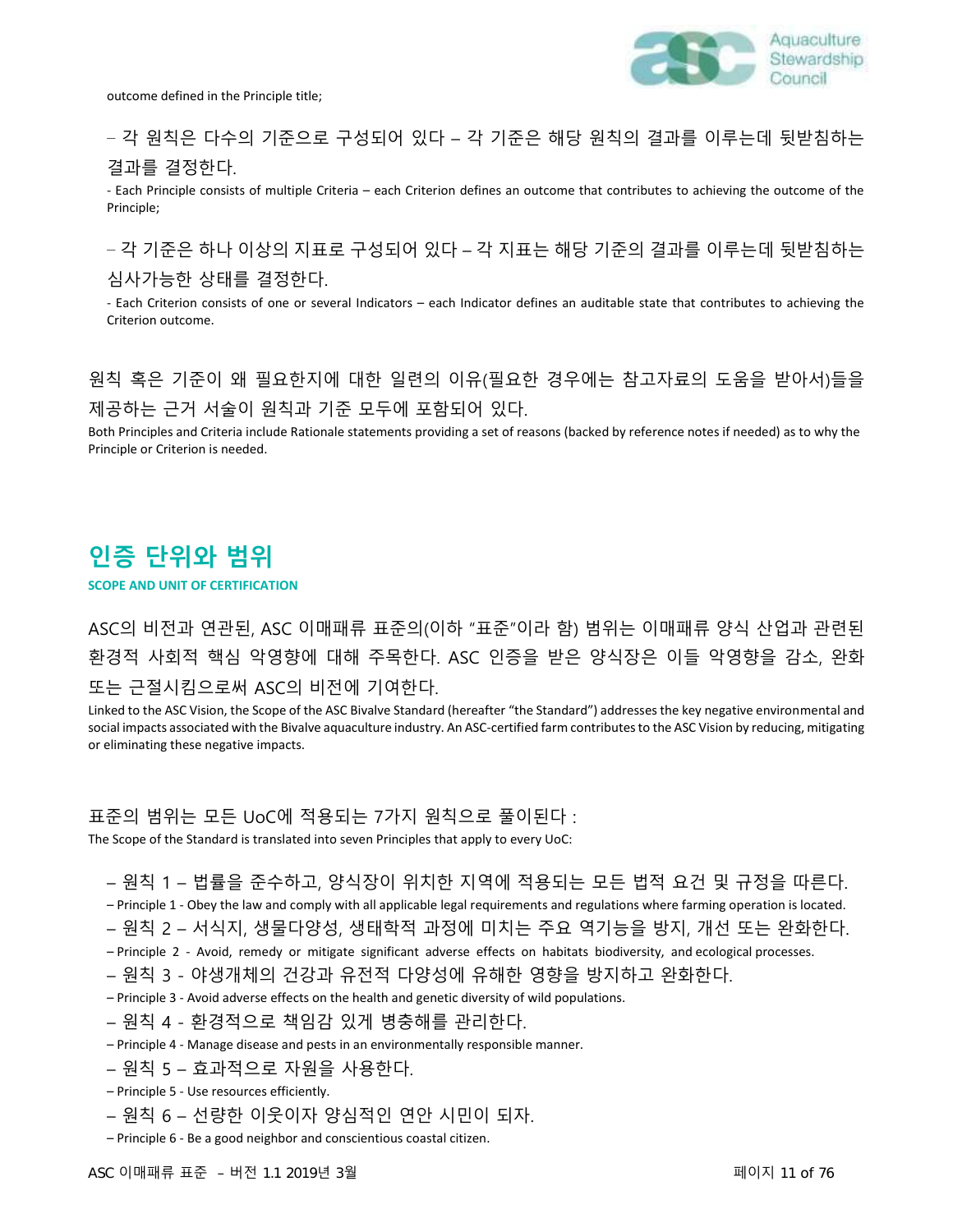

– 원칙 7 – 사회적, 문화적으로 책임 있는 방식으로 양식을 개발 및 운영한다.

– Principle 7 - Develop and operate farms in a socially and culturally responsible manner.

#### 각 원칙에 포함된 기준들은 모든 UoC 에 적용된다.

The Criteria within the Principles apply to every UoC

### **인증 단위**

#### **Unit of Certification**

적용 가능한 UoC는 CAB/심사원에 의해 결정되며 CAR에 요약된 표준의 기준 UoC-요건과 일치한다. . The applicable UoC is determined by the CAB/ auditor and adheres to the Standard's Criteria UoC- requirements as outlined in the CAR.

### **표준이 적용되는 생물학적 지리학적 범위**

#### **Biological and geographic scope to which the Standard applies**

ASC 이매패류 표준은 여과 섭식성 이매패류 양식 생산 체계의 모든 장소와 규모에 대해 범지구적으로 적용된다. 이매패류 양식이란 지정된 지역에서 지정된 소유권으로 길러지는 패류의 종묘부터 수확까지 중 어떤 단계에서 행해지는 능동적인 양성으로 정의된다.

The ASC Bivalve Standard applies globally to all locations and scales of filter-feeding bivalve aquaculture production systems. Bivalve aquaculture is defined as active husbandry of bivalve shellfish from seed to harvest within a defined area and with defined ownership of the shellfish being cultured.

### **이 문서를 읽는 방법**

#### **How to read this document?**

이후의 페이지들에는 도표와 지표 그리고 이들에 해당하는 요건들이 포함되어 있다. 각각의 기준에서는, 해당 문제가 왜 중요한지와 제안된 요건들이 그들을 어떻게 다루고 있는지에 대해 간략한 개요를 제시하는 근거 부분으로 후술된 요건 표가 있다.

In the following pages, tables with indicators and their corresponding requirements are included. Within each criterion, requirements tables are followed by a rationale section that provides a brief overview of why the issues are important and how the proposed requirements address them.

#### 용어 정의는 각주에 제시되어 있다.

Definitions are provided in footnotes.

ASC 이매패류 표준을 충족했는지를 판단하기 위한 방법론을 세부화하는 심사원 지침서와, ASC 이매패류 표준 준수를 달성하기 위한 생산자 지침이 ASC 이매패류 표준을 보충할 것이다.

The ASC Bivalve Standard will be supplemented by an auditor guidance document detailing the methodologies used to determine if the ASC Bivalve Standard is being met, as well as guidance for producers to achieve compliance to the ASC Bivalve Standard.

### **측정 수행 수준(Metric Performance Levels)**

#### **Metric Performance Levels**

표준 상의 몇몇 지표들은 측정 수행 수준(Metric Performance Levels, MPL)을 필요로 한다. 적용되는

#### MPL은 지표 옆("요건" 부분)에 바로 나열되어 있다.

Several Indicators in the Standard require a Metric Performance Level (MPL). The applicable MPL is directly listed after the Indicator ("Requirement" section).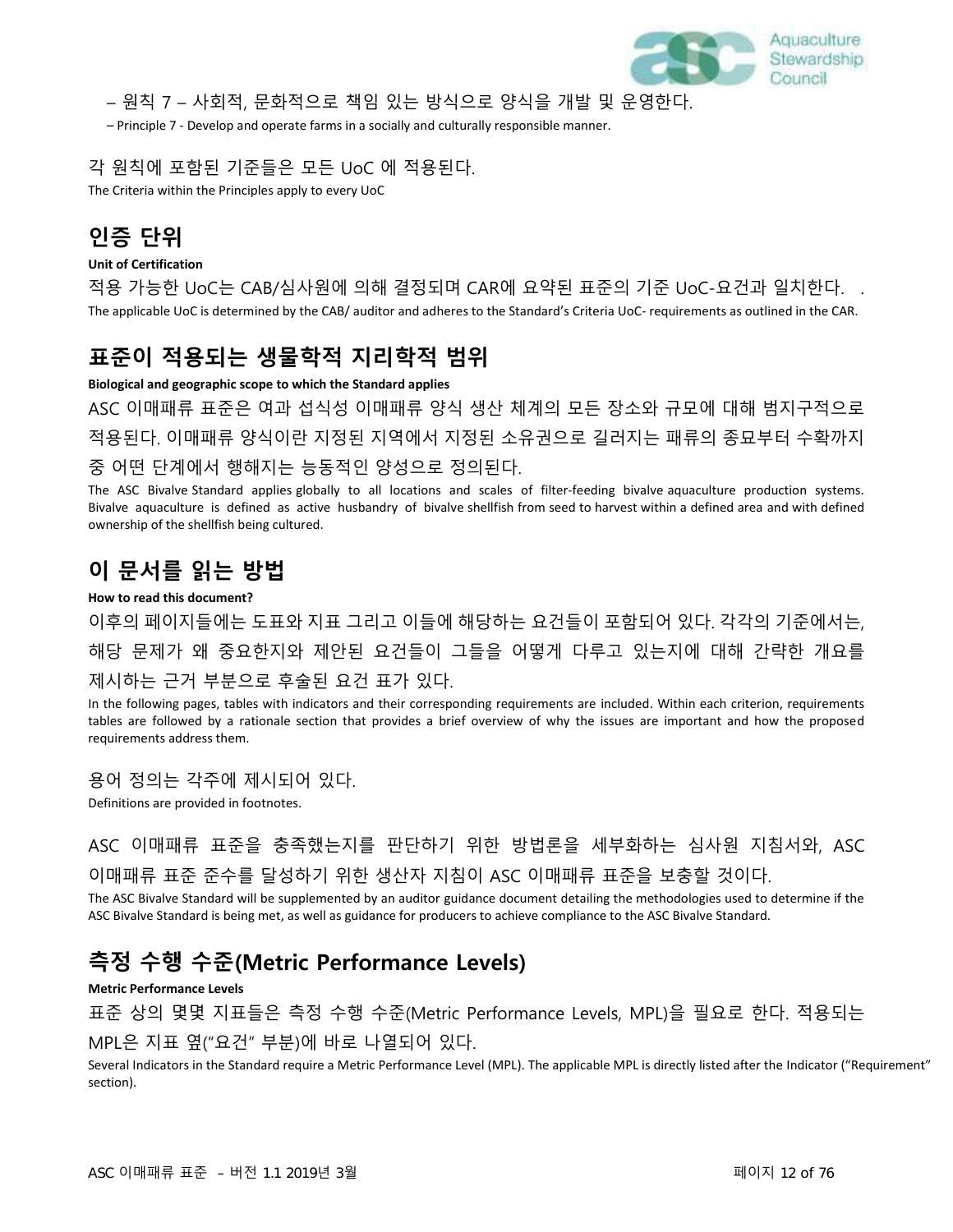

# **1. 원칙: 법률을 준수하고, 양식장이 위치한 지역에 적용되는 모든 법적 요건 및 규정을 따른다.**

**PRINCIPLE: OBEY THE LAW AND COMPLY WITH ALL APPLICABLE LEGAL REQUIREMENTS AND REGULATIONS WHERE FARMING OPERATION IS LOCATED**

이슈: 원칙 1은 ASC 이매패류 표준에 대한 인증을 목표로 하는 모든 양식장이 기본 요건에 따라 법적 의무를 충족하도록 하기 위한 것이다. 법을 준수하면 생산자들이 가장 기본적인 환경 및 사회적 요건을 충족하고 요건의 효율성의 기반이 되는 플랫폼 역할을 할 것이다.

*Issue: Principle 1 is intended to ensure that all farms aiming to be certified against the ASC Bivalve Standard meet their legal obligations as a baseline requirement. Adhering to the law will ensure that producers meet the most basic environmental and social requirements and will serve as a platform on which the effectiveness of the requirements will be based*

### **1.1 기준: 양식장운영이 위치하고 있는 곳의 모든 해당법률 요건 및 규정**

**Criterion: All applicable legal requirements and regulations where farming operation is located**

| 표지                                                                                                                                                  | 요건                 |
|-----------------------------------------------------------------------------------------------------------------------------------------------------|--------------------|
| <b>INDICATOR</b>                                                                                                                                    | <b>REQUIREMENT</b> |
| 양식장이 위치한 곳의 모든 해당 법률 요건 및<br>1.1.1                                                                                                                  |                    |
| 규정을 준수한다는 증거 (예: 허가, 면허증, 임대증,                                                                                                                      | 요구됨                |
| 양보 및 토지 및/또는 용수 사용권)                                                                                                                                | <b>Yes</b>         |
| Evidence of compliance with all applicable legal requirements and                                                                                   |                    |
| regulations where the farming operation is located (e.g., permits, licenses,<br>evidence of lease, concessions and rights to land and/or water use) |                    |

**근거—** 이매패류 양식업자는 반드시 국가법과 지방법을 준수해야한다. ASC 이매패류 표준은 법률에서 요구하는 것 이상의 지속가능성 요건을 개발할 수 있지만, 모든 양식장에 대한 기본적 요건은 생산국의 법적 의무를 준수를 따른다. 양식업자에게 특정 행위를 하도록 강요하는 법률은 자발적 요건에 대한 선례를 갖는다.

(예를 들어, 요구 조건에 따라 허용되지 않는 방법을 사용하여 침습 종을 의무적으로 통제하는 행위).

**Rationale—**Bivalve aquaculture operations must, at a minimum, adhere to national and local laws. The ASC Bivalve Standard may develop sustainability requirements beyond those required by law, but the baseline requirement for any aquaculture operation must be compliance with the legal obligations of the producing country. Laws that compel a farmer to take a certain action take precedent over voluntary requirements (e.g., mandatory control of an invasive species using methods otherwise not allowed under the requirements).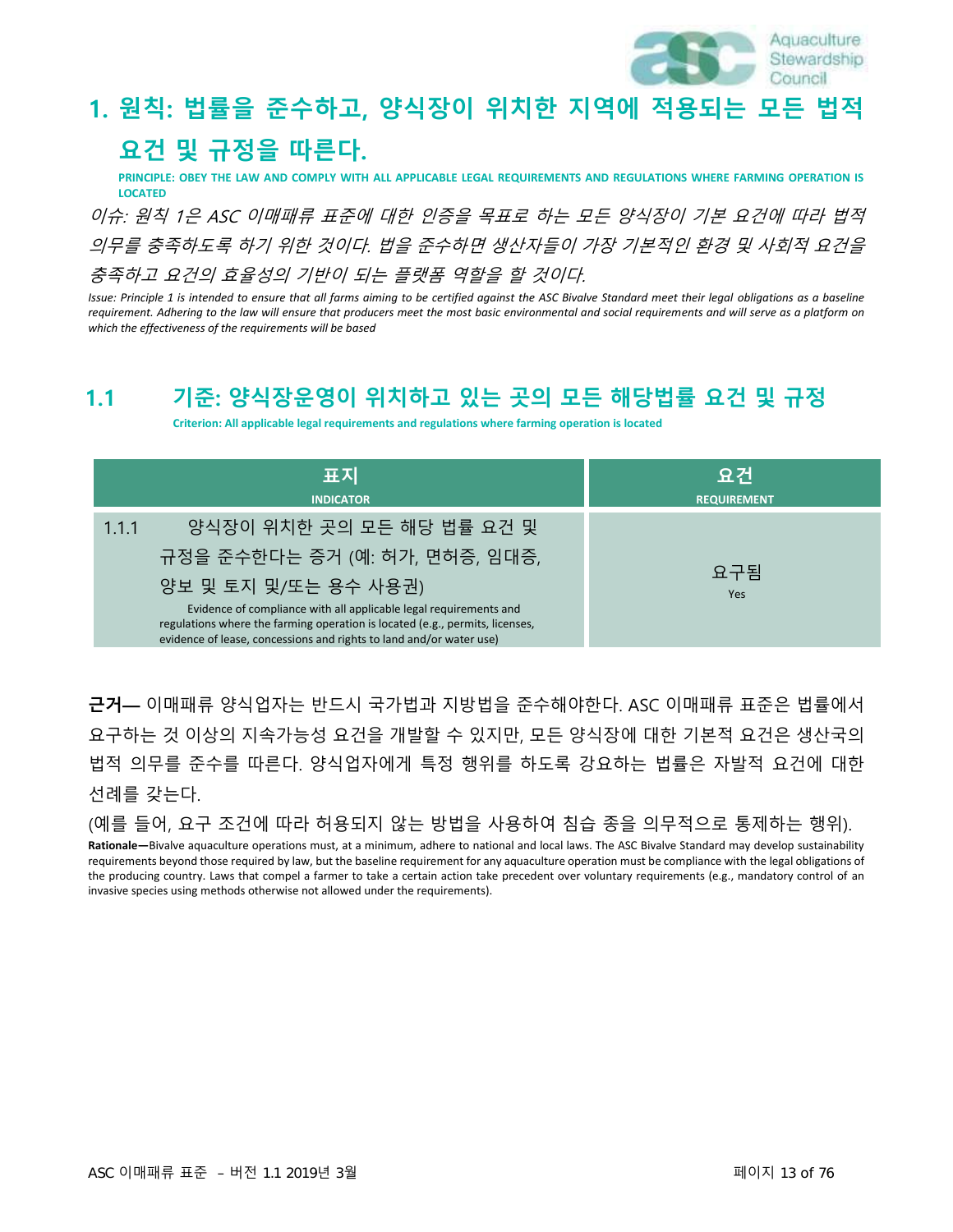

# **2. 원칙: 서식지, 생물다양성, 생태학적 과정에 미치는 주요 역기능을 방지 ,** 3 **개선 또는 완화한다.**

 **PRINCIPLE: AVOID, REMEDY OR MITIGATE SIGNIFICANT ADVERSE EFFECTS ON HABITATS, BIODIVERSITY, AND ECOLOGICAL PROCESSES** 이슈: 이매패류 양식업과 관련된 잠재적인 환경 문제의 주요 영역 중 하나는 생산 강도, 그리고 양식업자와 가까운 곳의 생태계에 미치는 영향 이다. 패류는 동적인 해안환경에서 경작되기 때문에, 양식업의 생태학적 효과는 양식장에서부터 양식장까지 일관적으로 적용될 수 있는 방식으로 측정하기가 어렵다. 이 문제를 해결하기 위해, 다이얼로그는 초기 위험 평가를 기반으로 계층화된 접근 방식을 개발했으며, 지역화된 현장 고유 조건에 따라 모니터링 수준을 증가시켰다. 게다가. 환경 지속 가능성을 검증하기 위해, 요건은 특정 지역에 있는 여러 양식장의 누적 영향도 다루어야 한다는 데 11 합의되었다.

 *Issue: One of the main areas of potential environmental concern associated with bivalve aquaculture is intensity of production and its effect on the ecological communities that are in close proximity to farming operations. Since shellfish are farmed in dynamic coastal environments, the ecosystem effects of farming are difficult to measure in a way that can be applied consistently from farm to farm. To overcome this challenge, the Dialogue developed a tiered approach based on initial risk assessments followed by increasing levels of monitoring dependant on localized site-specific conditions. In addition, it was agreed that, in order to verify environmental sustainability, the requirements must also address the cumulative impact of multiple farms in a given area.*

### 18 **2.1 기준: 수하식 혹은 부유식 양식방법에 대한 저서 생태 영향**<sup>4</sup>

**Criterion:** Benthic effects for off-bottom and suspended-culture methods<sup>4</sup>

|       | 지표<br><b>INDICATOR</b>                                                                                                                                                                                                                                                                                                     | 요건<br><b>REQUIREMENT</b>                                                                                                                                                                                     |
|-------|----------------------------------------------------------------------------------------------------------------------------------------------------------------------------------------------------------------------------------------------------------------------------------------------------------------------------|--------------------------------------------------------------------------------------------------------------------------------------------------------------------------------------------------------------|
| 2.1.1 | 통제 구역(Control site)과 비교하여 양식장<br>아래에서 측정한 표층 퇴적물(표면으로부터 2cm) 내<br>총 '자유' 황화물의 허용 수준 <sub>5</sub><br>Acceptable levels of total 'free' sulfide in surficial sediment (0-2 centimeters<br>from the surface) measured beneath the farm in comparison to control sites <sup>5</sup>                                            | $\leq$ 1500 µM,<br>5년마다 모니터링 필요<br>$\leq$ 1500 µM, monitoring every five years is required<br>≥1500 μM 및 ≥ 3000 μM,<br>매년 모니터링 필요<br>$\geq$ 1500 µM and $\geq$ 3000 µM, monitoring every year is<br>required |
| 2.1.2 | 통제 구역과 비교하여 양식장 아래에 측정된<br>표층 퇴적물 내 전체 자유 황화물의 허용<br>불가능한 수준<br>Unacceptable levels of total 'free' sulfide in surficial sediment<br>measured beneath the farm in comparison to control sites                                                                                                                              | $\geq 3000 \mu M$                                                                                                                                                                                            |
| 2.1.3 | 자연적인 배경 황화물 수준이 3000µM을<br>초과하는 경우 연간 S 농도는 양식장 외부에 위치한<br>기준 현장에서 측정된 수준을 유의하게。 초과해서<br>안 된다 <sub>7</sub><br>In cases where natural background sulfide levels exceed 3000 µM, the<br>annual S concentrations should not significantly6 exceed levels measured at<br>reference sites located outside the farm <sup>7</sup> | 요구됨<br>Yes                                                                                                                                                                                                   |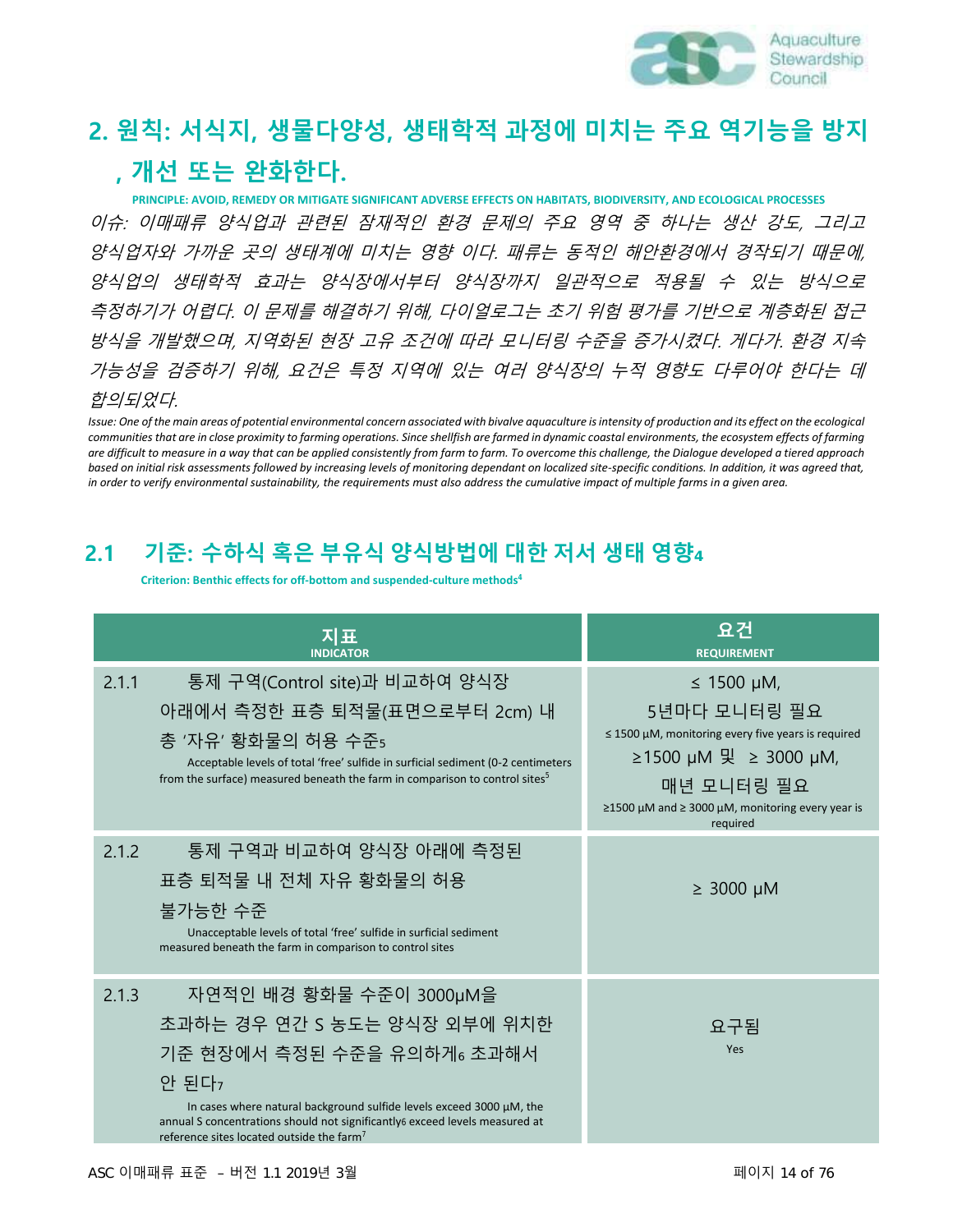

 $^4$  저질 표면과 내부에서의 양성활동을 이용하는 양식장은 저서 생태 유기물 축적에 대한 평가가 면제된다. 이러한 4 표준은 특히 바닥식 양식 접근방식을 사용하여 달성할 수 있는 것보다 영역 당 더 많은 저장 생물량이 가능한 5 수하식 혹은 부유식 양식 활동을 대상으로 한다. 추가 근거는 부록 I 참조

> Farms utilizing in- and on-bottom husbandry practices are exempted from assessment for benthic organic enrichment. These standards specifically target 7 off-bottom and suspended-culture activities that permit greater stocking biomass per area than can be achieved using bottom culture approaches. See 8 Appendix I for additional rationale

 $^5$ 샘플링 설계와 황화물 방법론은 별도의 문서로 표준에 포함됨

Sampling design and sulfide methodology are included with the standards as separate documents

11 통계적 유의성(예: 95% 신뢰 구간) 6

Statistical significance (i.e., 95% confidence interval)

 $^7$ 패류 양식업 활동을 시작하기 전에 자연적으로 저서 생태 환경이 유기물질로 이미 크게 축적되어 있는 지역은

#### 양식업 활동이 허용된다.

Farming activity is permitted in areas where the natural benthic environment is already heavily enriched with organic matter prior to the initiation of any shellfish aquaculture activities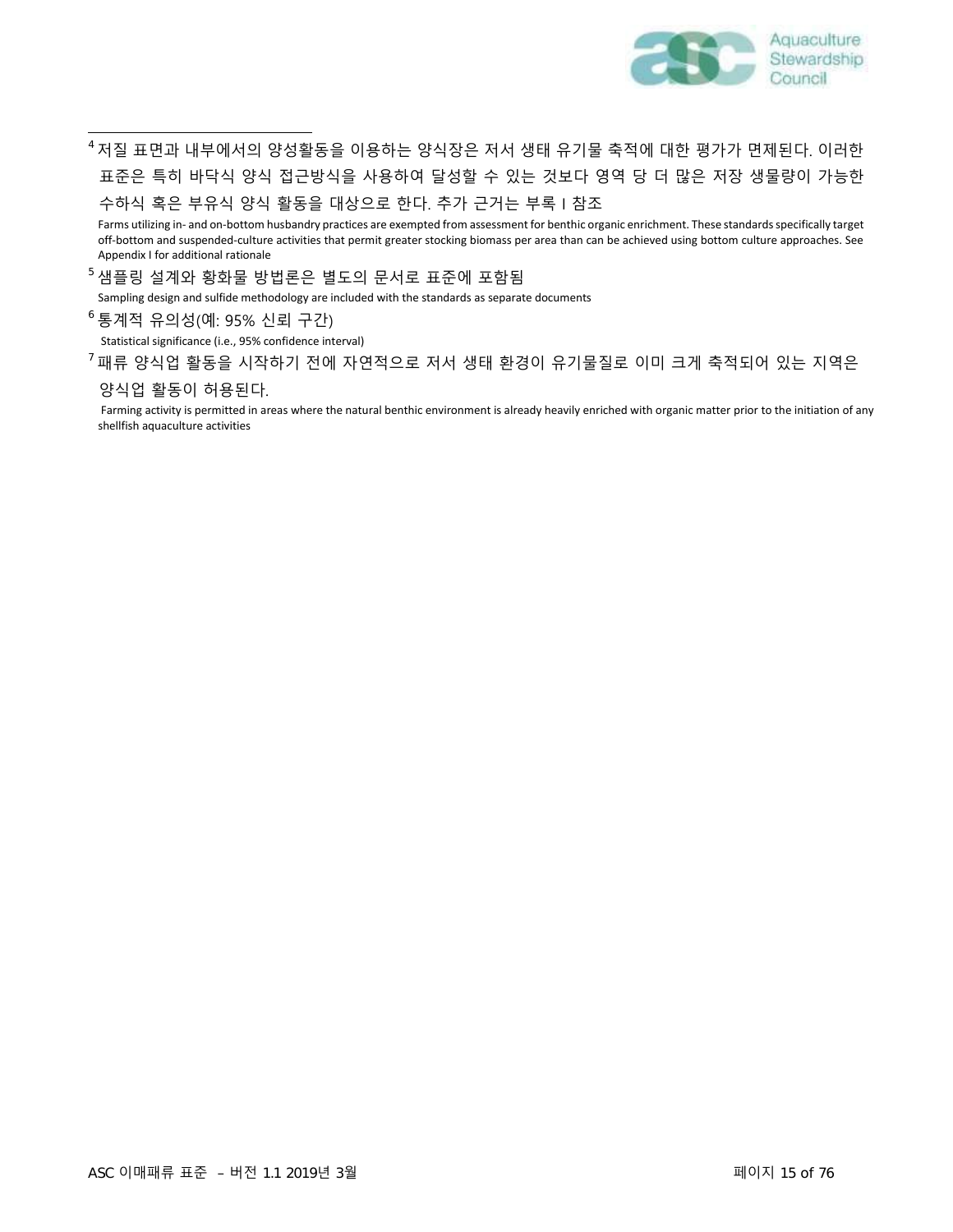

| 황화물 분석은 신청자가 생물학적 접근방식을<br>2.1.4<br>선호하거나 규제 기관에 의해 이미 위임된 영역에서<br>저서 생물 군집 구조의 직접 분석(즉 내생 생물 조사)에<br>의해 대체될 수 있다.8<br>Sulfide analysis may be replaced by direct analysis of benthic community<br>structure (i.e., infaunal surveys) in areas where this biotic approach is preferred by<br>the applicant or is already mandated by a regulatory body <sup>8</sup> | 요구됨<br><b>Yes</b> |
|---------------------------------------------------------------------------------------------------------------------------------------------------------------------------------------------------------------------------------------------------------------------------------------------------------------------------------------------------------------------|-------------------|
| 넓은 생태계 내에서 특별하게 중요하고 필수적인<br>2.1.5<br>생물학적 또는 생태학적 기능을 제공하는 지역에 대<br>한 이매패류 양식업 허용량,<br>Allowance for bivalve aquaculture over areas that provide a particularly<br>significant or essential biological or ecological function within the broader<br>ecosystem <sup>9</sup>                                                                                         | 없음<br><b>None</b> |

**근거—** 이매패류 양식업은 종종 양식장 아래 그리고 인근에 있는 유기 퇴적물을 증가시킨다.

퇴적물에 있는 이 과도한 유기물질의 축적과 광물화는 산소 고갈과 황화수소(H2S)의 독성작용으로 저서생물에 스트레스를 줄 수 있다. 증가하는 유기 물질 침전, 산소 결핍(빈산소 와 무산소), H2S의 독성 효과로 인해 저서 생물 군집에 미치는 영향은 잘 알려져 있으며(예: Pearson 및 Rosenberg 1978, Hargrave 등, 2008b) 그리고 저서 내생생물 군집의 크기와 구조의 변화시킬 수 있다. 여러 유기물 농축 지표와 영향 분류시스템이 과학분야 문헌에서 제시되어 왔다. 저서생물 서식지 환경 품질 평가를 위한 생물 지표는 종 풍부도의 단순한 지표에서부터 보다 복잡한 통계 접근에 이르기까지 다양하다. 이러한 대형저서생물(macrofauna) 분석의 고전적인 방법은 해저 생물 생태계에 대한 잠재적 영향을 평가하는 우리의 목표를 직접적으로 다루고 있다. 그러나, 수치적 풍부성 및 생물량의 분류학적 설명과 결정은 고도로 훈련된 인력이 장기간에 걸쳐 작업하도록 요구되고, 관련 비용은 일상적인 현장 평가와 모니터링 목적을 위해서 하기에는, 엄두도 못 낼 정도로 높다.

**Rationale—**Bivalve aquaculture often results in increased organic deposition underneath and adjacent to farms. The accumulation and mineralization of this excess organic matter in sediments can cause stress on benthic organisms through oxygen depletion and the toxic effects of hydrogen sulfide (H2S). The impacts on benthic communities due to increased organic matter sedimentation, oxygen deficiency (hypoxia and anoxia) and toxic effects of H2S are well known (e.g., Pearson and Rosenberg 1978, Hargrave et al., 2008b) and can include changes in the size and structure of benthic infaunal communities. Various organic enrichment indicators and impact classification systems have been proposed in the scientific literature. Biotic indices for assessing benthic habitat environmental quality range from simple indicators of species richness to more complex statistical approaches. These classical methods of macrofauna analysis directly address our objective of assessing potential impacts on seabed biological communities. However, taxonomic descriptions and determinations of numerical abundance and biomass requires highly trained personnel working over extended periods and the associated costs are prohibitive for routine site assessments and monitoring purposes.

요구조건 2.1.1에서 주어진 총 '자유' 황화물에 대해 확인된 경계값과 동등성을 보장하기 위해 생물학적 지표 8 의사결정 경계값을 평가해야 한다. 특정한 저서 생태 황화물 수준과 저서 생물 다양성 지수를 연관짓는 몇 개의 논문들이 출판되었다. 예는 참조 섹션을 참조하십시오. (예: Hargrave 등. 2008)

 $^{\rm 9}$ 침전이나 유기적 농도에 특별히 적응되지 않은 생물발생적 퇴적구조를 포함하는 영역

Biotic indicator decision thresholds need to be assessed to ensure equivalency with the thresholds identified for total 'free' sulfide given in requirement 2.1.1. There are several papers that have been published linking specific benthic sulfide levels to indices for benthic biodiversity. Please refer to the reference section for examples (e.g., Hargrave et. al. 2008)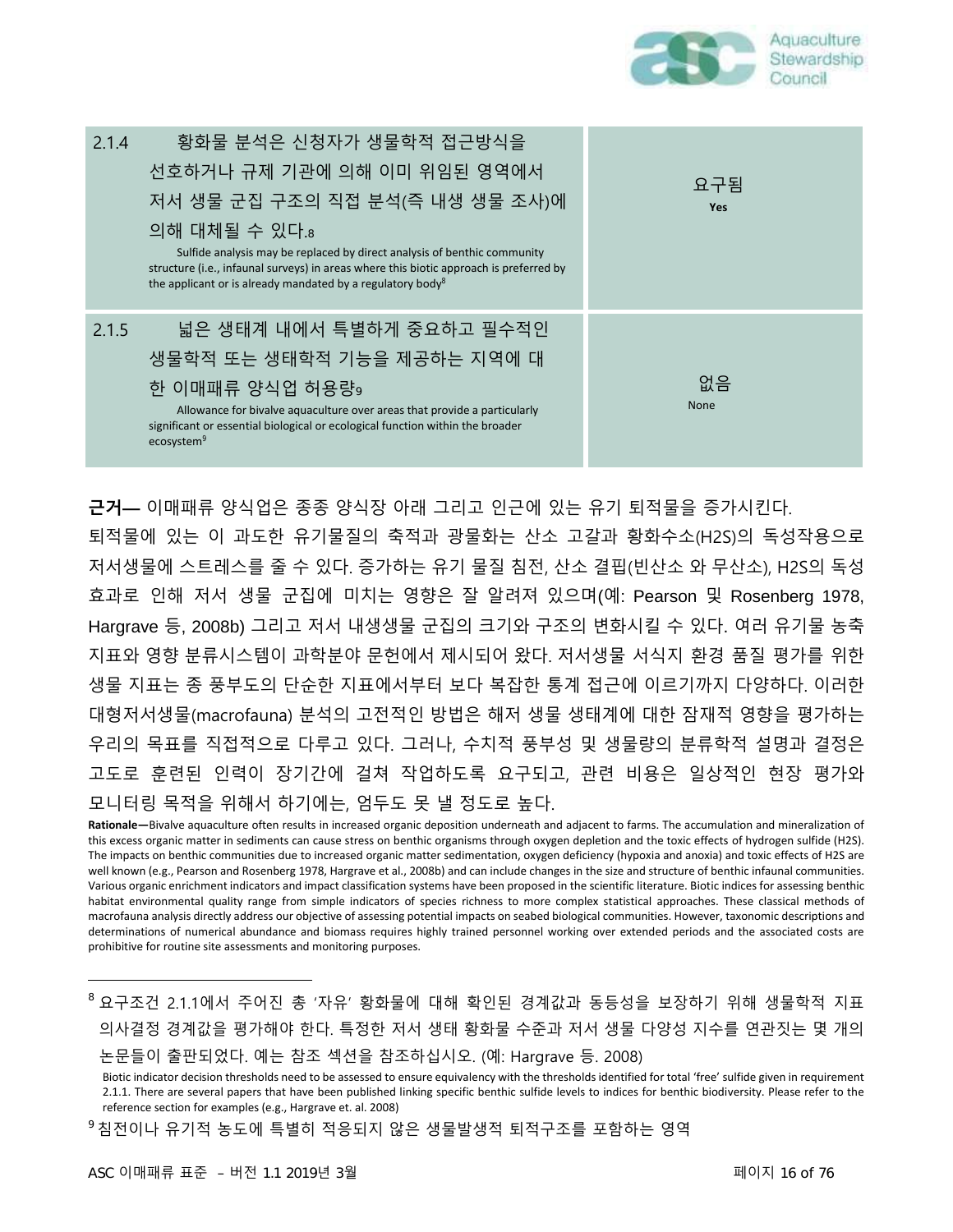

#### (예: 관벌레 무리, 이끼벌레류 무리, 이매패류가 붙은 암초 또는 다른 표서동물을 위한 구조를 형성하는 산호 혹은

#### 해면가든)

Areas containing biogenic structures that are not particularly adapted to sedimentation or organic enrichment (e.g., tubeworm mounds, bryozoans mounds, bivalve beds and reefs or sponge gardens that form a structure for other epifauna)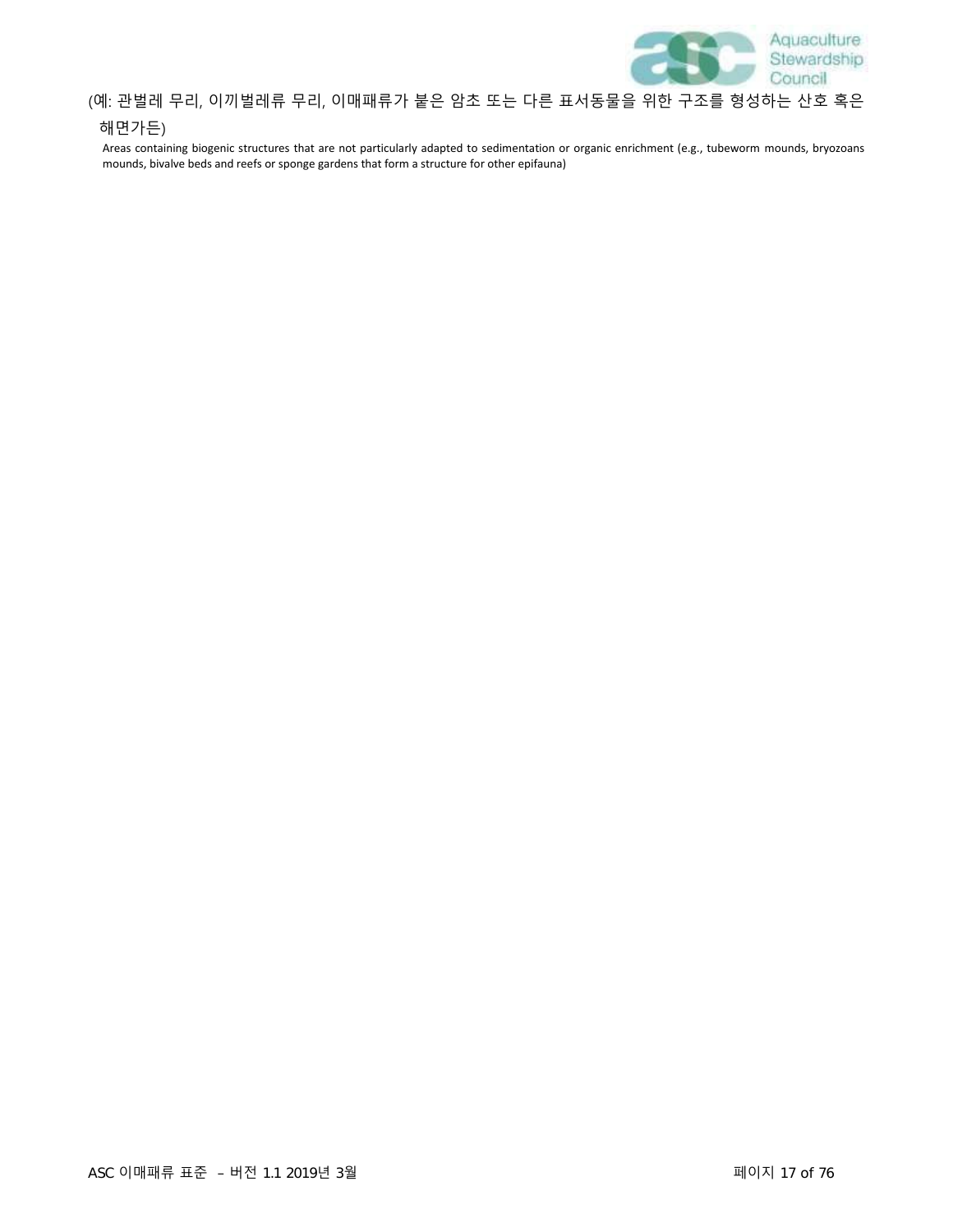

표면 침전물(0-2 cm)에 있는 총 "free" 황화물(S2-)은 저서생물 군집에 대한 패류 양식업의 유기물 축적 효과를 나타내는 비용 효율적인 지표이다. 일반적으로, 유기물 축적 기울기에 따른 표면 퇴적물의 총 S2- 와 다양한 생물학적, 지질학적 변수의 변화 사이에는 일관성이 있다. (Hargrave 등., 2008a 참조). 기타 메트릭스, 산화-환원 전위, 퇴적물 내 산소 요구량, 퇴적물 내 유기물 함량 및 저서생물 다양성 지수도 고려되었다. 측정 과제, 비용 및/또는 내재된 변동으로 인해 이러한 사항이 거부되었다. 총 자유 황화물 측정 이면의 근거에 대한 자세한 내용은 부록 I에서 확인할 수 있다.

Total 'free' sulphide (S2-) in surficial (0-2 cm) sediments is a cost-effective indicator of the organic enrichment effects of shellfish aquaculture on benthic communities. In general, there is consistency between changes in various biological and geochemical variables and total S2- in surface sediments along organic enrichment gradients (see Hargrave et al., 2008a). Other metrics, such as redox potential, sediment oxygen demand, sediment organic content and benthic diversity indices were also considered. They were rejected because of measurement challenges, costs and/or inherent variation. More information on the rationale behind the total "free" sulfide measurement can be found in Appendix I.

총 '자유' 황화수치를 측정하는 것 외에도, 하단 비디오/이미지는 또한 양식장 아래의 퇴적물이 이미 저산소화되었는지 또는 양식장 아래나 근처에 있는 저서 생태 상태가 증가하는 유기물 부하에 민감할 수 있는지 여부를 신속하게 결정하는 상대적으로 비용-효율적인 방법이다. 만약 아래쪽 영상/사진 촬영이 비 퇴적성 기질과 민감한 저서 생물 서식지가 없음을 밝혀낸다면, 이매패류 양식 활동으로 인한 부정적인 저서생태 영향의 위험이 더 낮아질 것이다.

In addition to measuring levels of total 'free' sulfide, bottom video/imaging is also a relatively cost-effective way to quickly determine whether or not sediments underneath a farm have already become hypoxic or if the benthic conditions underneath or adjacent to a farm may be especially sensitive to increased organic loading from biodeposition. If bottom video/imaging reveals non-depositional substrate and the absence of sensitive benthic habitat, there is a lower risk of adverse benthic effects from bivalve aquaculture operations.

### **2.2 기준: 원양(Pelagic) 영향**

**Criterion: Pelagic effects**

|       | 지표<br><b>INDICATOR</b>                                                                                                                                                                                                            | 요건<br><b>REQUIREMENT</b> |
|-------|-----------------------------------------------------------------------------------------------------------------------------------------------------------------------------------------------------------------------------------|--------------------------|
| 2.2.1 | 체류시간(RT)11 대비 여과시간(CT)10 비율                                                                                                                                                                                                       |                          |
|       | (인증단위를 포함하여, 부록 I 에 정의된 수역 내 모든                                                                                                                                                                                                   |                          |
|       | 양식장의 면적이 수역 전체 면적의 10% 미만이면,                                                                                                                                                                                                      |                          |
|       | 2.2.1과 2.2.2 요건을 적용하지 않아도 된다.)<br>The ratio of clearance time 10(CT) over retention time <sup>11</sup> (RT)                                                                                                                       | >1                       |
|       | (If the area of all of the farms within a water body as defined in Appendix I. inclusive<br>of the certification unit, is less than 10% of the total area of the water body, then<br>requirements 2.2.1 and 2.2.2 need not apply) |                          |
| 2.2.2 | 여과시간이 체류시간보다 짧은 경우,                                                                                                                                                                                                               |                          |
|       | 일차생산시간12에 대한 여과 시간 비율<br>Where clearance time is less than retention time, the ratio of clearance time<br>over primary production time <sup>12</sup>                                                                              | >3                       |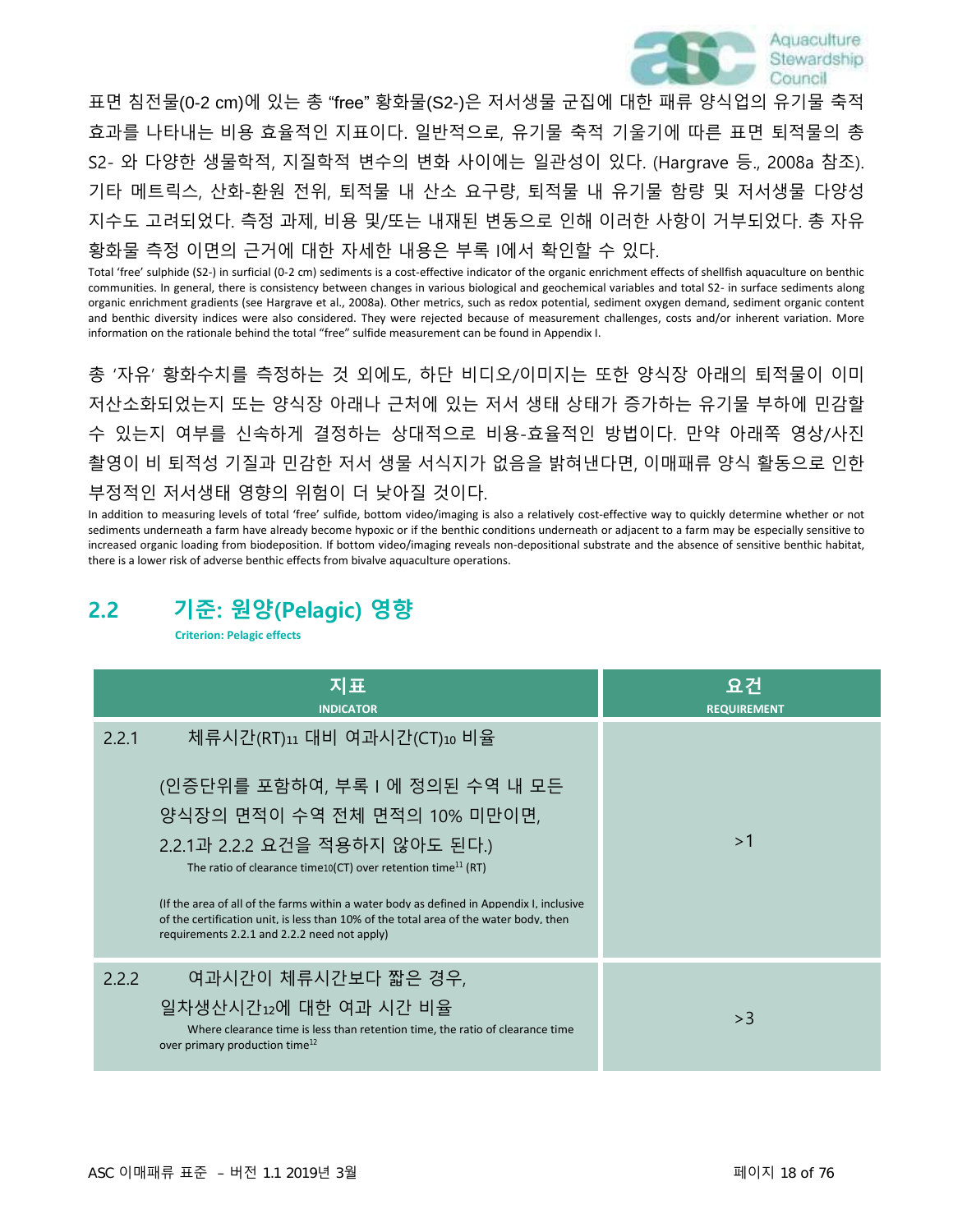

**근거—** 이매패류 양식업이 그들이 위치한 수역의 생태학적 운반 능력을 초과할 가능성이 있다. 생태학적 운반 능력은 허용할 수 없는 생태학적 영향이 나타나기 시작하는 목축 또는 양식지의 밀도로 정의된다.(Inglis 등. 2000). 이것은 수역의 모든 이매패류 양식장에 의한 식물성 플랑크톤 제거가 생태계의 공급량을 초과하여 야생과 배양에 불리한 조건으로 이어질 때 발생한다. ASC 이매패류 표준에선 이매패류의 개체들이 수역을 정화는데 얼마나 걸리는지(Clearnace tiem 정화시간\_CT), 조류가 수역을 씻어내는데 얼마나 걸리는지(Retetion time 체류시간\_RT)으로 를 비교하는 비교적 간단한 계산을 통해 이문제를 해결한다.

운반용량 측정의 근거와 구체적인 공식은 부록 I 을 참조하길 바란다. 여기에는 해당 수역 경계를 정의하는 프로토콜이 포함된다. 운반 용량이 초과되면, 양식장은 여러 양식장의 잠재적 누적 원양 영향을 다루기 위한 만(bay) 규모 관리 계획의 일부가 되어야 한다.

여과시간은 지배적인 이매패류 종들(야생 및 양식된)이 만 또는 지역 수역(예: 분명한 경계가 없는 구역)을 10 정화시키기 위해 필요한 일수이다. 지배적인 종의 개체수 조사는 그 해 동안의 최대의 현존량에 기초해야 한다. 계산은 이매패류군(홍합, 가리비, 조개, 굴)에 대한 공개된 여과율 데이터에 기초한다.

Clearance time is the number of days required for the dominant bivalve stock(s) (wild and cultured) to clear the volume of the bay or regional water body (i.e., sites with no clear boundaries). The dominant species census should be based on the peak standing stock during the year. The calculation is based on published clearance rate data for the bivalve group (mussels, scallops, clams and oysters)

<sup>11</sup>체류 시간은 조수가 만 또는 수역의 체적과 동일한 수량을 씻어내는 기간(일)이다.

Retention time is the number of days for tides to flush a volume of water equal to the volume of the bay or water body

<sup>12</sup>PPT 는 만에 있는 식물성 플랑크톤 현존량을 교체하는 데 필요한 일수이다. (즉, 시간적 규모의 식물성 플랑크톤 개체 증가) PPT는 식물성 플랑크톤 생물량의 연간 평균 비율이다. (B) 시스템 내에서 PPP(Phyotlankton 1차 생산)까지 B는 엽록소 측정, 발표된 데이터 또는 탄소 대 엽록소 비율을 50으로 가정하여 위성 예측으로부터 추정할 수 있다. PPP는 발표된 결과나 예측 모델에서 얻을 수 있다.

**Rationale—**There is potential for bivalve farming operations to exceed the ecological carrying capacity of the body of water in which they are located. Ecological carrying capacity has been defined as the stocking or farm density above which unacceptable ecological impacts begin to manifest (Inglis et al. 2000). This happens when the removal of phytoplankton by all bivalve farms in a water body, including the applicant site, outstrips the capacity of the ecosystem to replenish the supply, resulting in adverse conditions for wild and cultured populations. The ASC Bivalve Standard addresses this issue using relatively simple calculations that compare how long it takes a population of bivalves to clear a body of water (clearance time–CT) with how long it takes for tides to flush that body of water (retention time–RT). Please refer to Appendix I for the rationale and specific formulas for the carrying capacity measurement, including a protocol for defining applicable water body boundaries. When carrying capacity is exceeded, farmed areas should have or be part of a bay-scale management plan for addressing potential cumulative pelagic effects from multiple farms.

PPT is the number of days required for the replacement of the standing stock of phytoplankton in the bay (i.e., time-scale of phytoplankton population growth). PPT is the ratio of yearly averages of phytoplankton biomass (B) to phytoplankton primary production (PPP) within the system. B can be estimated from chlorophyll a measurements, published data or satellite predictions assuming a carbon to chlorophyll ratio of 50. PPP can be obtained from published results or model predictions.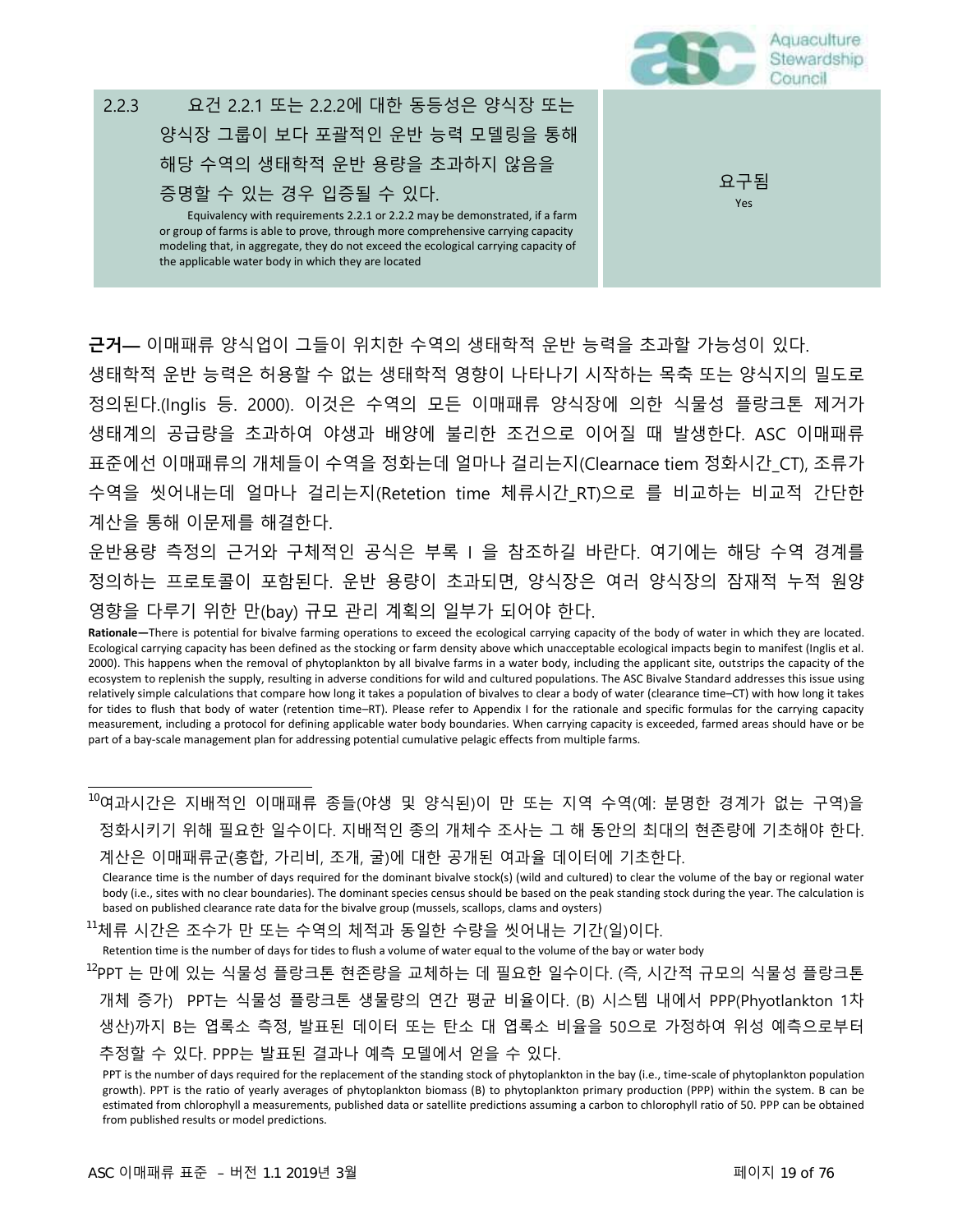

### **2.3 기준: 중요 서식지 및 종의 상호작용**

**Criterion: Critical habitat and species interactions**

| 지표                                                                                                                        | <u> 요건</u>         |
|---------------------------------------------------------------------------------------------------------------------------|--------------------|
| <b>INDICATOR</b>                                                                                                          | <b>REQUIREMENT</b> |
| 멸종 위기에 처한 종13이나 그들이 의존하는<br>2.3.1                                                                                         | 없음                 |
| 서식지에 대한 위해 허용<br>Allowance for harm to threatened/endangered species <sup>10</sup> or the<br>habitat on which they depend | None               |

**근거—** 몇몇 이매패류 양식업장은 멸종 위기에 처한 종 생존에 필수적인 중요한 서식지가 있는 지역에 위치해 있다. 지역 생물의 다양성을 보존하기 위해서, ASC 이매패류 표준에선, 이매패류 양식업이 중요서식지와 종에 미치는 잠재적 위험에 대해 고려하는 것을 중요하게 여긴다. 이러한 이유로, 제안된 요건에서, 양식장이 멸종 위기에 처한 종이나 그들이 의존하는 서식지에 나쁜 영향을 미치도록 허용하지 않을 것이다. 이것은 시장에 준비된 농작물을 수확하기 위한 수단으로 형망을 사용하는 패류 작물에 주요하게 적용된다. 비록 우리가 잠재적인 인증에서 해저 환경을 배제하지 않았지만, 멸종 위기에 처한 종이나 그들이 의존하는 서식지에 상당한 위험이 있다면 형망 어업은 허용되지 않을 것이다.

**Rationale—**Some bivalve shellfish farms are situated in areas with critical habitat essential for endangered species survival. In order to preserve local biodiversity, it is important that the ASC Bivalve Standard takes into account potential risks that bivalve aquaculture poses to critical habitats and species. For this reason, in the proposed requirements, farming operations will not be permitted to adversely affect endangered species or the habitat on which they depend. This is particularly applicable to shellfish operations that employ dredging as a means to harvest crops that are ready for market. Although we have not excluded bottom culture from potential certification, dredging will not be allowed if there is a significant risk to endangered species or the habitat on which they depend.

다이얼로그는 형망 어업("건식" 형망 또는 토양을 느슨하게 하는 유압 분사식 형망) 혹은 손갈퀴로 훑는 방식의 수확방법이, 저서생물을 교란하거나 갯지렁이나 게와 같은 수확 대상이 아닌 생물들에게 사망률을 어느 정도 유발한다는 것을 인정하였다. 그러나 양식업자가 그들의 방양장에서 형망을 사용할 때에는, 그들은 정확히 어디로 가야 할지를 알고 효율적이고 체계적인 방법으로 패류를 수확할 것이다. The Dialogue acknowledges that harvest methods, such as dredging (either with a "dry" dredge or with hydraulic jets that loosen the soil) or raking with hand rakes, will disturb the benthos and cause some degree of mortality to non-target organisms, such as worms and crabs. However, when a grower uses a dredge on their lease, they know exactly where to go and will harvest planted shellfish in an efficient and systematic fashion.

대부분의 패류 양식장은 얕은 해안가에서 모래나 부드러운 바닥을 가진 채 이루어진다. 이 바다에 사는 종들은 폭풍과 파도의 작용으로 인한 주기적인 소동에 잘 적응되어 있다. (DeAlteris 등 1999년) 이러한 환경의 종들은 교란된 바닥을 신속하게 재구성하고 부유된 퇴적물의 높은 부하에 대한 내성이 있는 기회주의적인 경향이 있다. (Coen, 1995) 연구에 따르면 이러한 환경은 몇 주 또는 몇 달 안에

<sup>1</sup><sup>3</sup> 국가법에 의해 정의되거나 국제자연보호연맹에서 발견된 멸종위기종 목록.

As defined by national law or as found in the International Union for Conservation of Nature Red List of Threatened Species.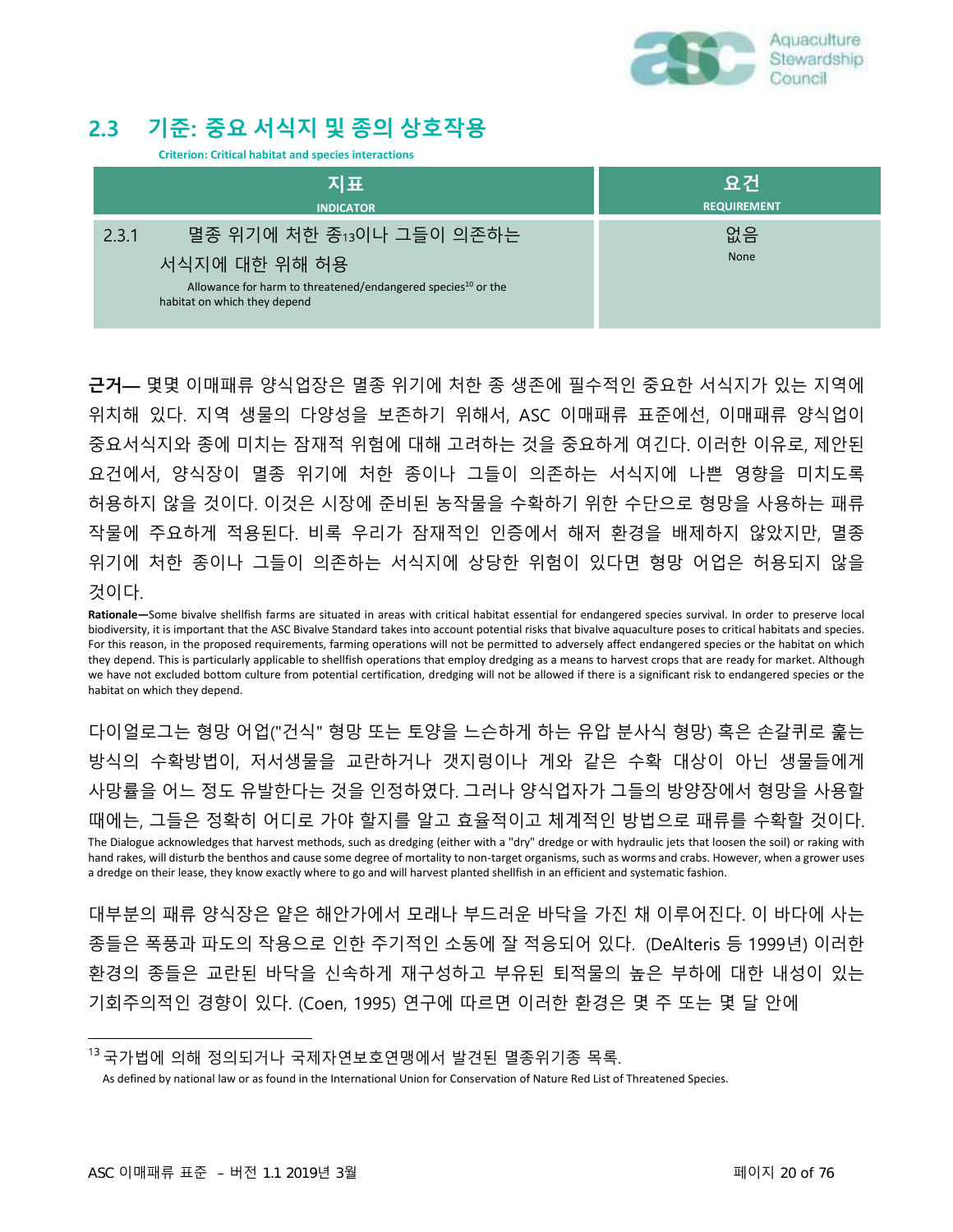

형망 수확으로부터 복구될 것이다. 아마도 가장 중요한 것은, 패류 양식업자들이 수확 후에 치패를 재이식 한다는(종종 다른 패류로 대체하는) 점일지도 모른다. 그들은 많은 종들에게 중요한 서식지를 제공하는 단단한 기질을 대체하고(일부 경우 최대 6년) 개선하기 위해 몇 달 동안 그 종묘가 방해받지 않고 자랄 수 있게 할 것이다. 양식 바닥은 일반적으로 패류를 양식하지 않은 근처 지역이나 야생 어부가 정기적으로 형망 어업을 하는 지역보다 훨씬 다양하고 생산적이라는 것이 관찰되었다. (DeAlteris 등.

#### 2004)

Most shellfish farming takes place in shallow coastal water with a sandy or silty bottom. The species that live in these waters are well-adapted to periodic disturbances from storms and wave action. (DeAlteris et al. 1999) Species in these environments tend to be opportunists that rapidly re-colonize disturbed bottom and are tolerant of high loads of suspended sediment. (Coen, 1995) Studies have shown that these environments will recover from dredge harvesting in a few weeks or months. Perhaps most significantly, shellfish farmers replant seed (and often replace shell) following harvest. They will allow that seed to grow undisturbed for many months (in some cases, up to six years), replacing and improving the firm substrate that provides important habitat for many species. It has been observed that cultured bottom is typically far more diverse and productive than nearby areas devoid of shellfish cultivation or areas that are regularly dredged by wild harvest fishermen. (DeAlteris et al. 2004)

### **2.4 기준: 환경적 인식**

**Criterion: Environmental awareness**

| 지표                                                                                                                                             | 요건                 |
|------------------------------------------------------------------------------------------------------------------------------------------------|--------------------|
| <b>INDICATOR</b>                                                                                                                               | <b>REQUIREMENT</b> |
| 환경 교육, 지역 관행 법규 준수 또는 환경 관리<br>2.4.1                                                                                                           |                    |
| 계획의 시행<br>Evidence of environmental training, compliance to regional codes of<br>practices or implementation of environmental management plans | 요구됨<br>Required    |

**근거—** 양식업이 그들이 위치한 지역의 생태학적 무결성에 부정적인 영향을 미치지 않도록 하기 위한 마지막 조치는 양식업자들이 적절한 수준의 환경 인식을 갖도록 하는 것이다. 이는 양식업자들에게 환경 교육/훈련의 증거를 요구하거나 일련의 환경 법규 및/또는 관리 계획을 준수하도록 요구함으로써 이루어질 수 있다.

**Rationale—**The final measure to ensure that farming operations are not adversely affecting the ecological integrity of the area in which they are located is to make certain that farmers have the appropriate level of environmental awareness. This can be done by requiring farmers to have evidence of environmental training/education or to be in compliance with a set of environmental codes of practices and/or management plans.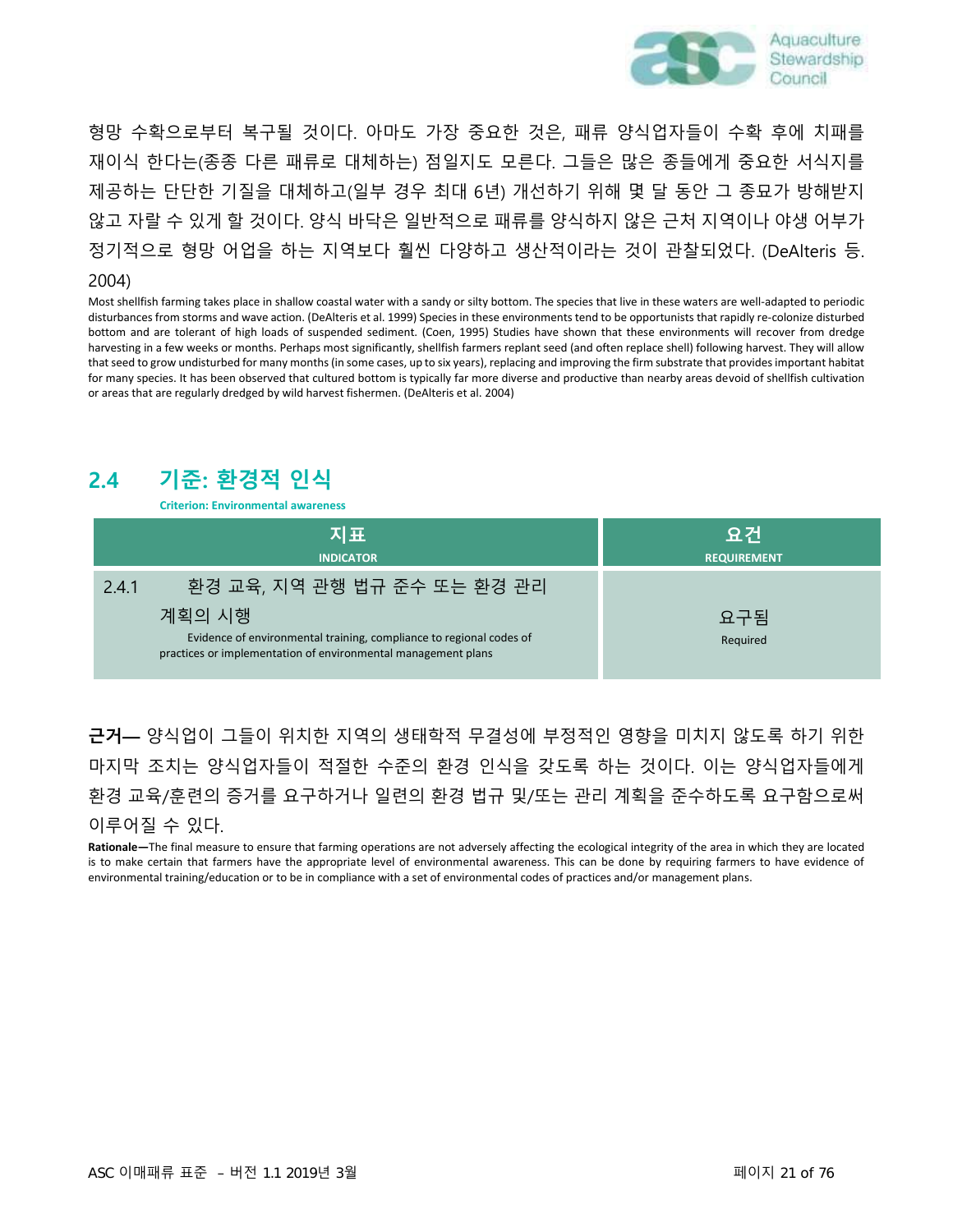

### **3. 원칙: 야생개체의 건강과 유전적 다양성에 대한 부작용 회피**

**PRINCIPLE: AVOID ADVERSE EFFECTS ON THE HEALTH AND GENETIC DIVERSITY OF WILD POPULATIONS**

이슈: 이매패류 양식업은 도입된 양식종과 외래 해충 및 병원균을 통해 야생 개체들에게 위험을 줄 수 있다. 잠재적 위험에 대한 적절한 평가가 없는 지역에 생물들이 유입되면, 그들은 포식과 경쟁, 질병, 서식지 파괴, 유전적인 재고 변화, 그리고 어떤 경우에는 멸종을 일으킬 수 있다. 토착종을 배양하기 위해 부화장 종묘를 사용하는 양식장은 인접한 자연 개체군의 유전적 다양성에 영향을 미칠 가능성이 있다.

*Issue: Bivalve aquaculture may pose risks to wild populations through introduced cultivated species and exotic pests and pathogens. When species are introduced into an area without a proper assessment of potential risks, they may cause increased predation and competition, disease, habitat destruction, genetic stock alterations and in some cases, extinction. Farms using hatchery seed to cultivate native species have the potential to affect the genetic diversity of proximate natural populations.*

### **3.1 기준: 도입된 해충 및 병원균**

**Criterion: Introduced pests and pathogens**

| 지표<br><b>INDICATOR</b>                                                                                                                                                                                                                                                                                                       | 요건<br><b>REQUIREMENT</b> |
|------------------------------------------------------------------------------------------------------------------------------------------------------------------------------------------------------------------------------------------------------------------------------------------------------------------------------|--------------------------|
| 평가 전 10년 이내에 해당 양식장으로 인한<br>3.1.1<br>비토착 어종, 해충 또는 병원균의 불법 도입 허용<br>Allowance for the illegal introduction of a non-native species, pest or<br>pathogen attributable to the farm within 10 years prior to assessment                                                                                                         | 없음<br><b>None</b>        |
| 종묘 및/또는 양식장 장비로 인한 질병 및 해충<br>3.1.2<br>도입의 방지 및 관리를 위한 확립된 프로토콜의 준수<br>또는 적절한 모범 관리 관행을 준수하는 증거 문서화<br>Documentation of compliance with established protocol or evidence of<br>following appropriate best management practices for preventing and managing<br>disease and pest introductions with seed and/or farm equipment | 요구됨<br>Required          |

**근거—** 해양생태계에서의 생물다양성 손실의 주된 원인은 외래종의 도입이다.

역사적으로, 패류 자원의 관리자들은 남획과 서식지 파괴의 영향에 대응하거나 역행하기 위해 종종 비고유종(외래종)의 도입을 선택했다. 이러한 행동들은 일부 해안 해양 생태계에 엄청난 변화를 일으켰다. 패류의 도입에 따른 생태학적, 유전적 위험이 잘 발생함에도, 일반화나 영향 예측이 아예 불가능 할 정도로 정량화되지 않았다.(NRC 2004)

예를 들어, 참굴(Crassostrea Gigas)은 일본에 있는 고향으로부터 남극을 제외한 모든 대륙에 도입되었다. 그것의 생태학적 영향은 지금까지 탐지되지 않은 것에서부터 토착 종들의 이동에 이르기까지 다양하다. 현재 이매패류 양식업과 관련된 도입으로 인한 위험은 과장될 수 있다(Naylor 등. 2001). 수 십 년 동안 양식업 목적으로 도입된 새로운, 비고유 이매패류 종은 현재까지 없었기 때문이다.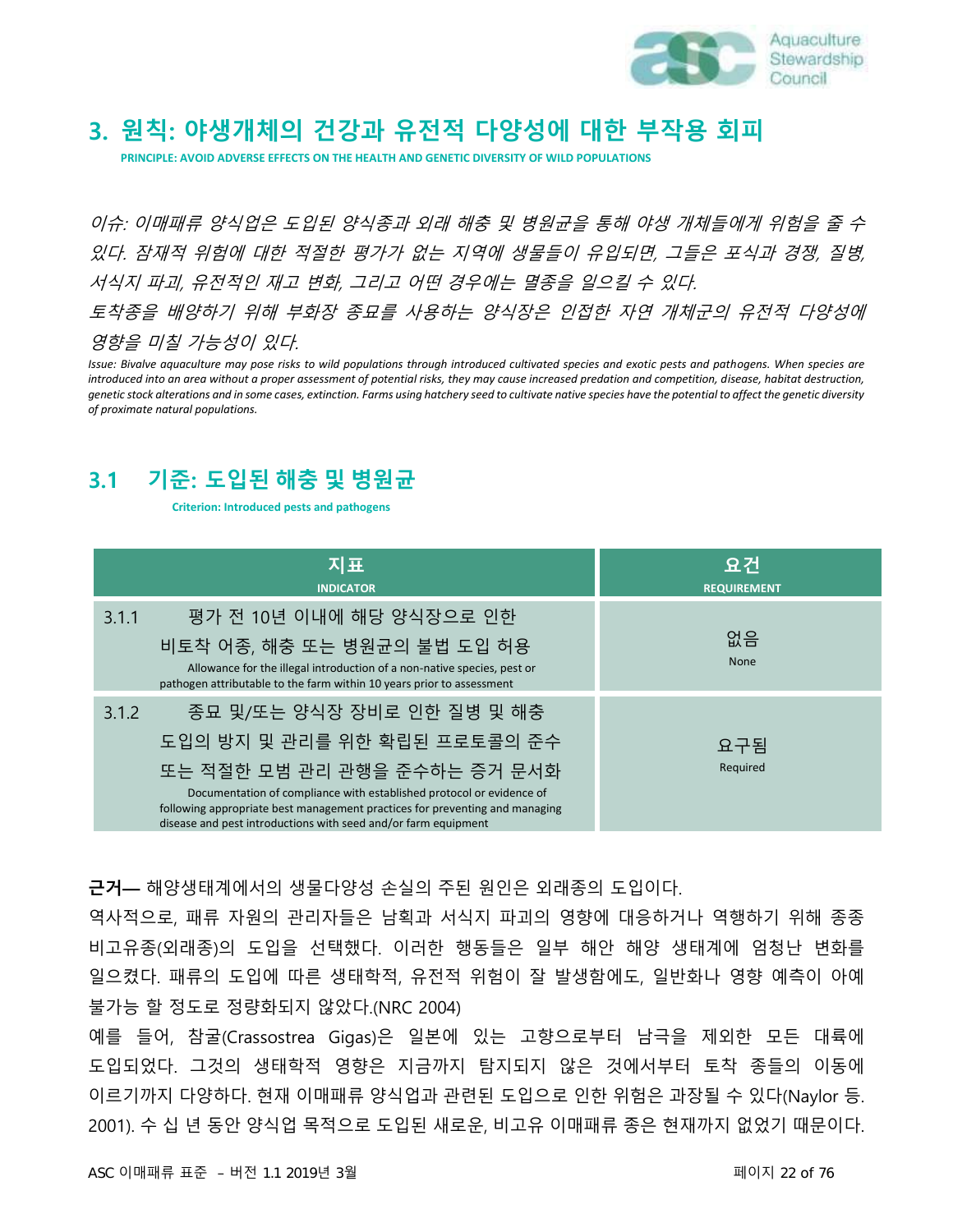

### 이매패류 양식업 이외의 메커니즘(e.g. 평형수 그리고 애완동물, 살아있는 해산물 무역)에 의한 도입은 해양 생물 다양성에 더 큰 위협이 된다.

**Rationale—**A leading cause of biodiversity loss in aquatic ecosystems is the introduction of exotic species. Historically, managers of shellfish resources frequently employed introductions of non-native species to counteract or reverse the impacts of overfishing and habitat degradation. These actions have caused profound changes in some coastal marine ecosystems. The ecological and genetic risks of shellfish introductions are well-characterized but so poorly quantified as to make generalizations or predictions of impacts impossible. (NRC 2004) For example, the Pacific oyster Crassostrea gigas has been introduced from its native home in Japan to all continents except Antarctica. (Mann 1979) Its ecological impacts range from not thus far detectable to displacement of native species. The present day risk from introductions associated with bivalve aquaculture may be overstated (Naylor et al. 2001), as no new, non-native bivalve species has been introduced for aquaculture purposes for several decades. Introductions by mechanisms other than bivalve aquaculture (e.g., via ballast water and the pet and live seafood trades) pose larger threats to marine biodiversity.

### **3.2 기준: 지속가능한 야생종묘 조달**

**Criterion: Sustainable wild seed procurement**

| 지표                                                                                                                                                                                                                             | 요건                 |
|--------------------------------------------------------------------------------------------------------------------------------------------------------------------------------------------------------------------------------|--------------------|
| <b>INDICATOR</b>                                                                                                                                                                                                               | <b>REQUIREMENT</b> |
| 유생(larval) 채묘를 제외하고, 구매하거나 수집된<br>3.2.1<br>야생 종묘가 개방된 규정되지 않은 출처에서 채취되지<br>않았다는 증거.<br>Excluding larval collection, evidence that purchased or collected wild seed is<br>not harvested from an open-access, unregulated source | 요구됨<br>Required    |

**근거—** 다른 지리적 지역들 사이에서 토착 종들의 이동은 야생 개체의 유전적 다양성에 위험을 초래할 수 있다. 이 문제는 연어 그물 가두리 양식에서의 탈출개체에 관련하여 논의되어 왔다. 하지만, 패류의 개체군과는 달리, 연어의 개체군은 자연 민물 산란지에 대한 귀소본능과 적응에 의해 고도로 구조화된다. 반면에, 해양 패류는 부유 유생을 널리 퍼뜨리고 있고 넓은 공간적 규모에서 유전적 차이를 최소화한다. (Hedgecock 등 2007a).

**Rationale—**Translocations of native species among different geographic areas can pose risks to the genetic diversity of wild populations. This issue has been debated with respect to escapes from salmon net pen culture. However, salmon populations, unlike shellfish populations, are highly structured by homing and adaptations to natal freshwater spawning grounds. Marine shellfish, on the other hand, have widely dispersing planktonic larvae and typically show minimal genetic divergence over broad spatial scales. (Hedgecock et al. 2007a)

이식(translocation)의 문제는 아마도 양식장에 야생 종묘를 소싱하는 것과 관련하여 패류 양식장에서 가장 자주 발생할 것이다. 야생 종묘의 번식에 의존하는 패류 양식장의 환경 요구 조건은 야생 생물의 번식 지속 가능성을 남획할 수 있는 잠재적 위험의 평가를 필요로 한다. 그러므로 만약 양식자들이 다른 지역에서 채취한 종묘나 스팟을 운반하거나, 또는 국지적으로 과도한 양의 종묘를 수확하고 있는 경우, 성장을 위해 야생 종묘를 수집하는 방식이 지역 이매패류 개체수의 통계나 개체수 집계에 악영향을 미치는지 여부를 결정하기 위해 평가가 필요하다. 이러한 이유로, 규제되지 않은 개방된 출처의 야생 종묘를 사용하는 양식장은 인증을 받을 수 없다.

The issue of translocation probably arises most often in shellfish aquaculture with respect to sourcing of wild seed to stock farms. An environmental requirement for shellfish aquaculture operations that rely upon translocations of wild seed necessitates an assessment of the potential risk for overfishing the reproductive sustainability of the wild source stock. Therefore, if growers are transporting seed or spat collected from other regions or harvesting excessive amounts of seed locally, an assessment is necessary to determine whether or not the manner in which the wild seed is collected for grow-out adversely affects recruitment or demography of local bivalve populations. For this reason, farms that use wild seed from open-access, unregulated sources will be ineligible for certification.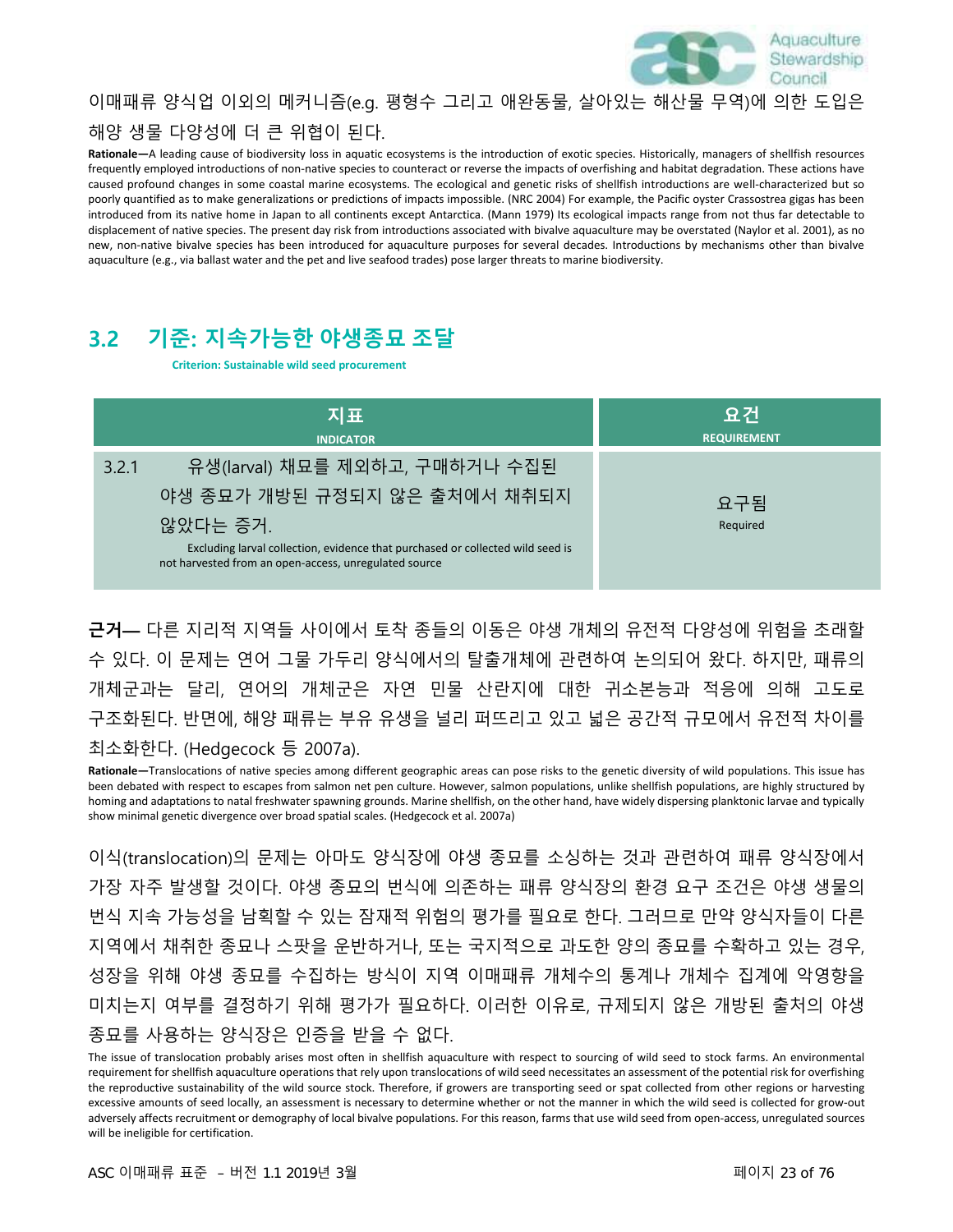

### **3.3 기준: 도입된 비토착종 양식**

**Criterion: Introduced non-native cultivated species**

|       | 지표<br><b>INDICATOR</b>                                                                                            | 요건<br><b>REQUIREMENT</b> |
|-------|-------------------------------------------------------------------------------------------------------------------|--------------------------|
| 3.3.1 | 비 토착 양식종의 도입에 대한 책임의 증거 14<br>Evidence of responsible <sup>14</sup> introduction of non-native cultivated species | 요구됨<br>Required          |

**근거—** 대부분의 성장 지역들은 이미 환경에 외래 동식물의 도입과 관련한 엄격한 요건을 가지고 있지만, 의도적이거나 우발적인 도입을 막기 위한 규제와 시행은 불충분할 수 있다. 비고유 동식물 종의 도입을 법으로 허용하는 경우 (예를 들어, 유해하지 않은 종 목록에 식별된 종) 부가적인 도입을 줄이는 최선의 방법은 국제 해양 탐험 위원회의 (ICES 2005) "관행 코드" 를 따르는 것이다.

**Rationale—**Most growing areas already have stringent requirements regarding the introduction of exotic animals and plants into the environment, yet regulations and enforcement may be insufficient to prevent intentional or accidental introductions. Where introduction of a non-native bivalve species is allowed by law (e.g., a species identified on a "clean list" of non-harmful species), the best practice for reducing ancillary introductions is to follow the International Council for the Exploration of the Sea's (ICES 2005) "Code of Practice."

<sup>1</sup><sup>4</sup> 최소한, 양식장은 외래종의 도입에 대한 ICES 지침과 기생충과 병원균에 관한 ICES 요건에 대한 인증 준수를 입증하기 위한 허가를 받아야 한다.

At a minimum, farms must have a permit(s) substantiating compliance with ICES guidelines for introduction of exotic species and certification to ICES requirements regarding parasites and pathogens.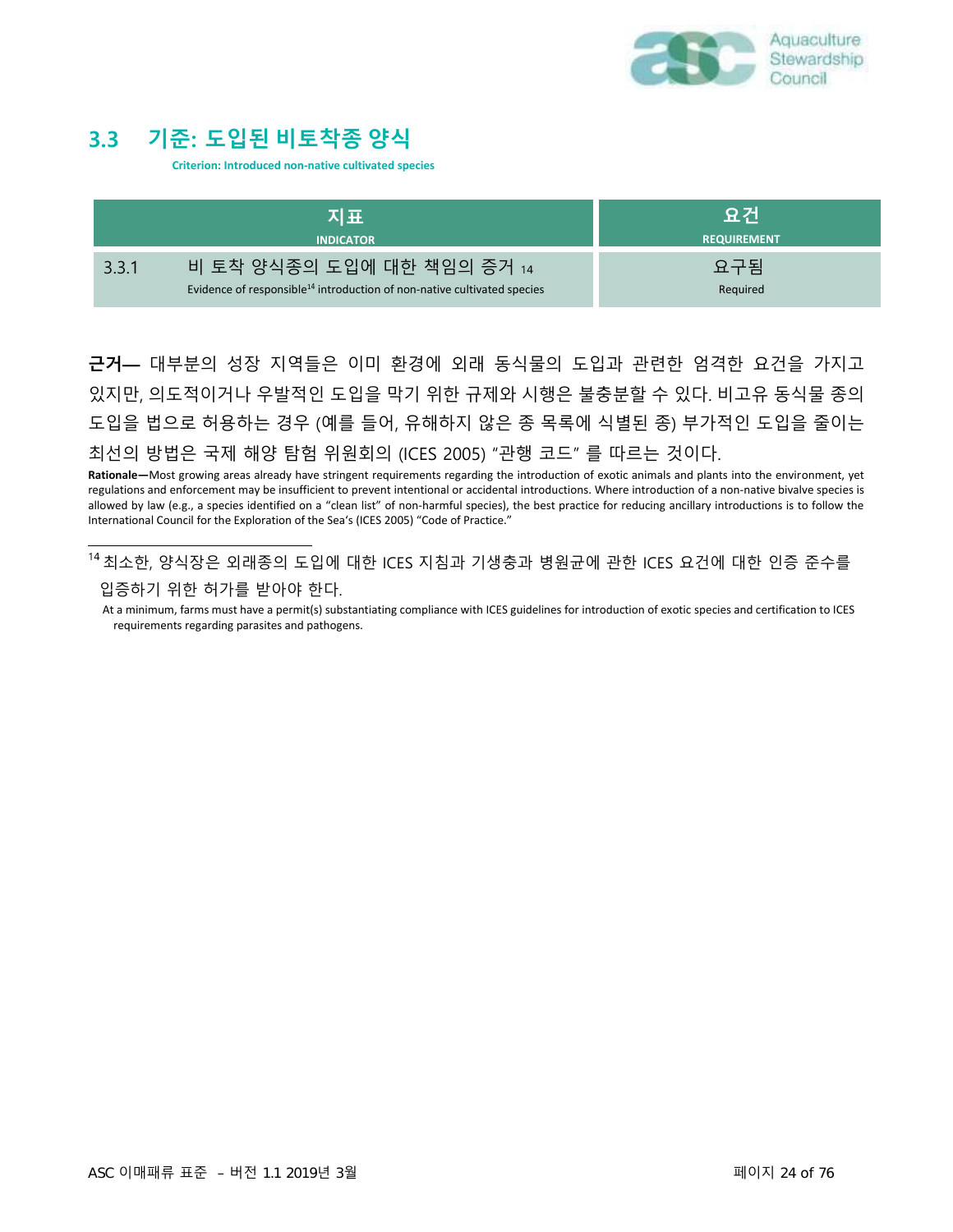

### **3.4 기준: 토착종 양식**

**Criterion: Native species cultivation**

| 지표<br><b>INDICATOR</b>                                                                                                                                                                                  | 요건<br><b>REQUIREMENT</b> |
|---------------------------------------------------------------------------------------------------------------------------------------------------------------------------------------------------------|--------------------------|
| 부화장에서 생산되는 종묘의 경우, 종묘 및 그<br>3.4.1                                                                                                                                                                      |                          |
| 종묘가 더 많이 배치될 지리적 영역에 대한 유전적                                                                                                                                                                             | 요구됨                      |
| 우려를 해결하기 위해 만들어진 노력을 문서화 해야                                                                                                                                                                             | Required                 |
| 한다. (지침은 부록 II 참조)                                                                                                                                                                                      |                          |
| For hatchery produced seed, documentation of efforts made to address<br>genetic concerns specific to species and geographic region where the seed will<br>be out-planted (See Appendix II for guidance) |                          |

**근거—** 세계 패류 양식업의 상당부분이 부화장 의 종묘에 의존하고 있기 때문에, 잠재적 위험을 이해하고 개선하는 것이 필요하다. 가까운(proximate) 야생동물 개체수의 유전적 다양성을 잠재적으로 희석시키는 것 외에도, 어장 어류 양식업은 자연 인구의 적합성이나 적응에 영향을 미칠 수 있다. 이러한 위험의 한 부분은, 유전적으로 다른 모집단의 혼합으로 인해, 이식에서 직면하는 것과 동일하며, 위에서 논의한 바와 같이, 자연 인구 사이의 높은 유전자 흐름 때문에 이매패류류 연체동물들에게는 최소한의 위험도로 보인다. 이러한 위험의 다른 부분은 부화장 환경에서 의도적이거나 의도하지 않은 인위적인 선택에 의해 불가피하게 발생하는 유전적 변화이다. ( "양식은" 선택) 예를 들어, 고운 체를 통한 선별(fine-mesh screen)은 유생(larval) 배양에서 작은 개체를 도태하기 위해 패류에서 보편적으로 사용된다. 이 활동은 빠른 유생 발달을 위해 선택할 수 있다. 만일 이 특성들이 후기 착저 생존과 성장에 부정적으로 연관되어 있다면, 그리고 만일 부화장 종묘의 널리 퍼진 양식으로 인해 이러한 선별된 부화장 개체수가 지역 개체군를 압도한다면, 그 때는 야생 개체군의 번식 성공이 원론적으로는 줄어들 수 있다. 많은 특성들이 이런 가축화 선별에 적용될 수 있다. 불행하게도, 부화장 활동의 유전적 영향에 관한 자료가 없다. 실제로, 부화장과 자연 서식지에 걸친 유생 형질을 위한 유전자형 환경 상호작용을 측정하는 실험을 설계하는 것은 어려울 것이다. 그럼에도 불구하고, 유전적 다양성이나 적응에 대한 부화방식의 개선으로 인한 위험은 적절한 설계와 모니터링을 통해 관리할 수 있다.(Hedgecock 및

#### Coykendall 2007).

**Rationale—**Since a substantial and growing fraction of global shellfish aquaculture depends on hatchery-propagated seed, it is necessary to understand and ameliorate the potential risks. In addition to potentially diluting the genetic diversity of proximate wild populations, hatchery-based shellfish aquaculture may also affect the fitness or adaptedness of natural populations. One part of this risk, from mixing of genetically divergent populations, is the same as that faced in translocations and, as discussed above, appears minimal for bivalve mollusks, owing to high gene flow among natural populations. The other part of this risk is the genetic change inevitably brought about by intentional or unintentional artificial selection ("domestication" selection) in the hatchery environment. For example, fine-mesh screens are used universally in shellfish hatcheries to cull small individuals from larval cultures. This practice may select for rapid larval development. If this trait were negatively correlated with post-settlement survival and growth and if, through widespread farming of hatchery seed, this selected hatchery stock were to swamp a local population, then the reproductive success of the wild population could, in principal, be reduced. Many traits could be subject to such domestication selection. Unfortunately, there are no data on the genetic impacts of hatchery practices; indeed, designing an experiment to measure genotype-by-environment interaction for larval traits across both hatchery and natural habitats would be challenging. Nevertheless, risks from hatchery enhancements on genetic diversity or adaptation are manageable with appropriate designs and monitoring. (Hedgecock and Coykendall 2007)

부화장 종의 효과적인 규모는 동종 번식과 무작위 유전적 변화를 피하기 위해 크게 사육되어야 한다. ASC 이매패류 표준 – 버전 1.1 2019년 3월 페이지 25 of 76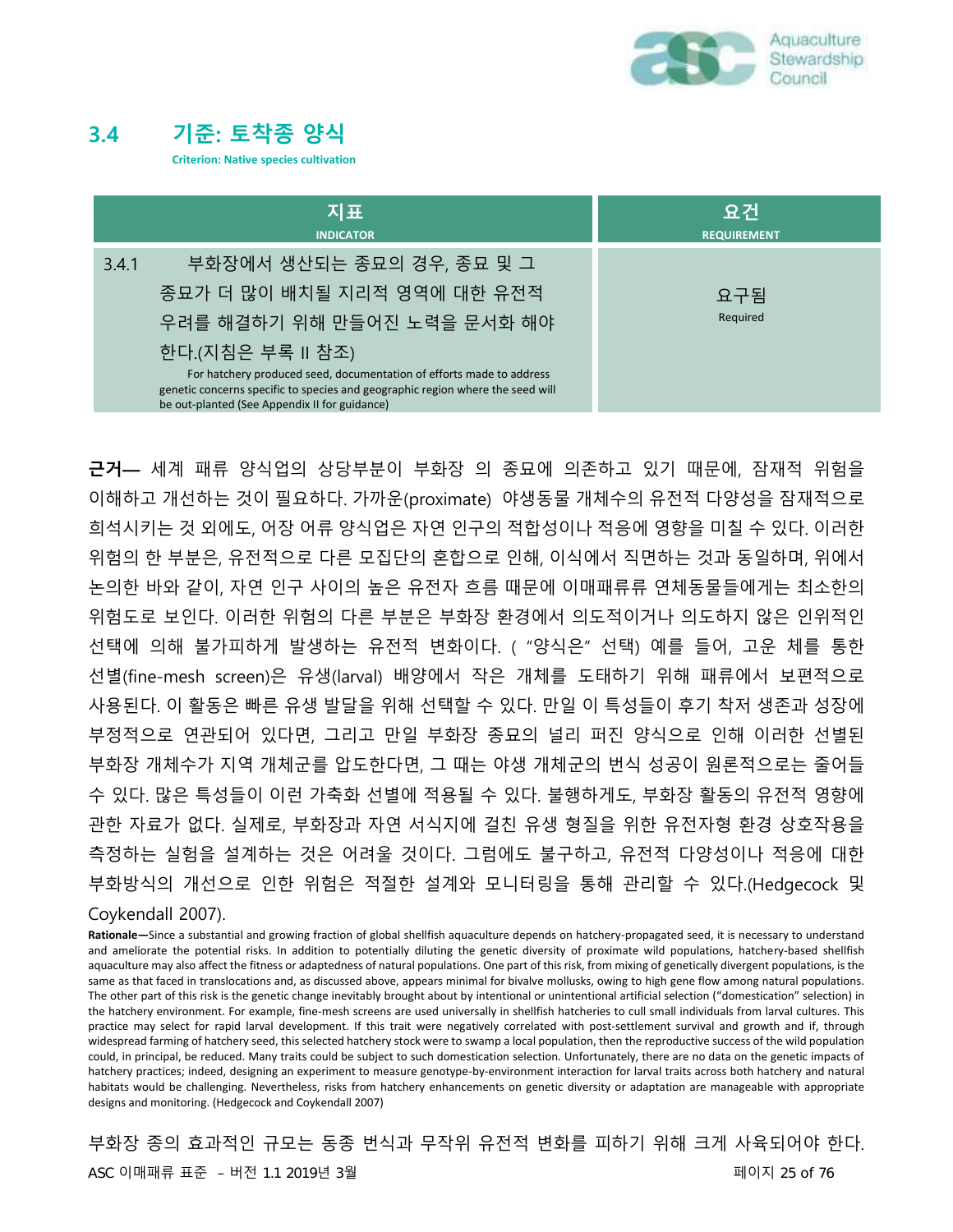

부화장에 기반을 둔 패류 양식업의 유전적 영향의 위험을 줄이는 다른 모범 사례들은 현지 순혈종을 사용하고, 산란기간에 순혈종을 회전시키고, 재번식된 부화장을 순혈종으로 부화장에 사육되는 것을 피하는 것이다. 이러한 관행은 사육화 선택으로 인해 누적된 유전적 변화의 가능성을 감소시킨다. 그러나, 양식 종(stock)과 야생 종의 차이를 최소화하기 위해 고안된 관행은 또한 양식화 및 양식업 종의 유전적 개선을 막는데, 장기적으로, 양식업 생산의 효율성의 바람직한 증가로 이어질 수 있다.

Effective size of hatchery stocks must be kept large to avoid inbreeding and random genetic changes. Other best practices that diminish the risk of genetic impacts of hatchery-based shellfish aquaculture are to use local broodstock, rotate broodstock within spawning seasons and between years, and avoid returning hatchery-propagated stock to the hatchery as broodstock. These practices reduce the possibility for cumulative genetic change, owing to domestication selection. However, practices designed to minimize differences between cultured and wild stocks also prevent domestication and genetic improvement of farmed stocks, which, in the long run, could lead to desirable increases in efficiency of aquaculture production.

야생 종과 부화장 종 사이의 상호작용 위험을 제거하는 한 가지 방법은 (양식을 허용하고 이매패류 연체동물의 유전적 개선을 계속하는 것) 양식장을 무균 상태로 만드는 것이다. 삼배체(triploids)는 보통 산란기 동안 번식력을 줄이고, 에너지를 성장에 돌리고, 고기의 질을 향상시키기 위해 패류에서 흔히 유도된다. (Alen and Downing 1986; Nell 2002) 삼배체는 효과적으로 살균되기 때문에 패류 양식장에서 사용하는 것은 양식장과 야생 토종 또는 귀화종 사이의 유전자 흐름을 극적으로 감소시키기 때문이다. 그러나 삼배체는 외래종의 도입에 대해 장기적인 보호를 제공하지 않는다. (NRC 2004) 3배체 종묘는 현재 2배체 난을 4배체의 수컷들의 정자로 수정시킴으로써 생산된다. (Go 등 1996; NRC 2004) 환경 내 번식가능성이 있는 4배체 개체들의 생물보안은 이제 막 해결되기 시작한 문제이다. (피퍼러 외 2009) 4배체의 참굴에 대한 이전 실험에서 그들이 현재는 2배체 개체들과의 경쟁에서 우점하기에 충분히 강하지 않다는 것을 알 수 있다.

One way to eliminate the risk of interaction between wild and hatchery stocks (thus permitting domestication and genetic improvement of bivalve molluscs to proceed) is to render farmed stocks sterile. Triploidy is commonly induced in shellfish to reduce reproductive effort, divert energy to growth and improve meat quality during the normal spawning season. (Allen and Downing 1986; Nell 2002) Because triploids are effectively sterile, their use in shellfish aquaculture dramatically reduces gene flow between farmed and wild native or naturalized stocks. Triploidy does not, however, afford long-term protection against the introduction of a non-native farmed species. (NRC 2004) Triploid seed is currently produced by fertilizing diploid eggs with sperm from tetraploid males. (Guo et al. 1996; NRC 2004) Bio-security of reproductively competent tetraploid stocks in the environment is an issue that is just beginning to be addressed. (Piferrer et al. 2009) Early experience with tetraploid Pacific oysters suggests that they are not robust enough, at present, to out-compete diploid stocks.

### **3.5 기준: 형질 전환 동물**

**Criterion: Transgenic animals**

| 지표                                                                                      | 요건                 |
|-----------------------------------------------------------------------------------------|--------------------|
| <b>INDICATOR</b>                                                                        | <b>REQUIREMENT</b> |
| 형질 전환15 동물의 양식 허용<br>3.5.1<br>Allowance for farming of transgenic <sup>12</sup> animals | 없음<br>None         |

### **근거—** 일반적으로 형질 전환 동물의 양식은 야생동물에 대한 유전적 영향과 관련된 추가적인 문제를 야기한다. 이러한 이유로, 형질 전환 동물은 이 요구 조건 하에서 허용되지 않는다.

**Rationale—**The farming of transgenic animals, in general, creates additional issues regarding genetic impacts on wild populations. For this reason, transgenic animals are not allowed under this requirement.

<sup>1</sup><sup>5</sup> 다른 종으로부터 도입된 유전자

Introduced genes from other species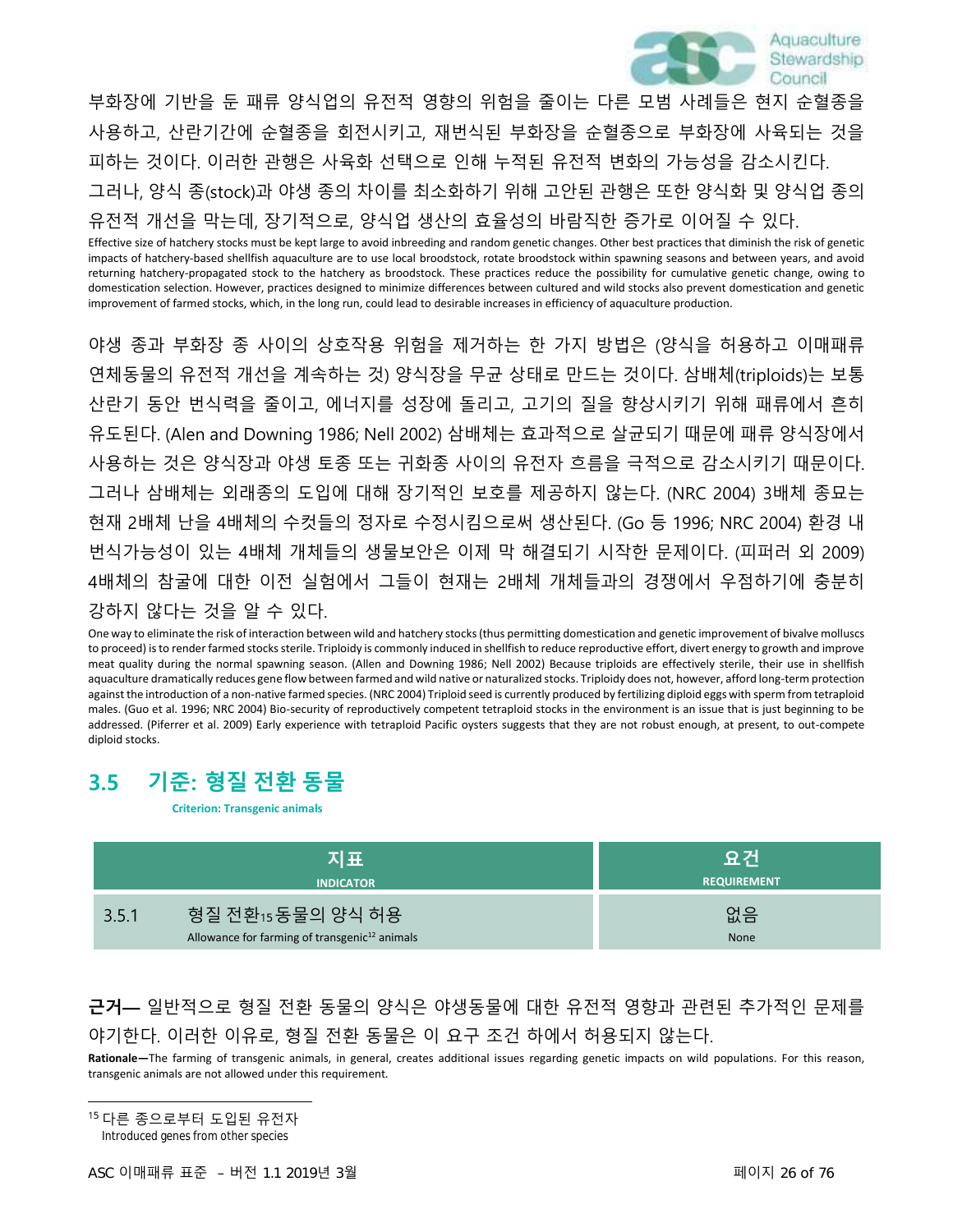

## **4. 원칙: 환경적으로 책임감 있게 병충해를 관리한다**

**PRINCIPLE: MANAGE DISEASE AND PESTS IN AN ENVIRONMENTALLY RESPONSIBLE MANNER**

이슈: 질병 관리는 어떤 형태의 집약적 양식업에서도 중요한 문제이다. ASC 이매패류 표준은 주변 생태계에 가능한 한 가장 낮은 영향을 미치는 질병과 해충 관리 활동을 위해 노력하고 있다.

*Issue: Management of diseases is a key issue in any form of intensive farming. The ASC Bivalve Standard strives for disease and pest management practices that have the lowest impact possible on the surrounding ecosystem.*

### **4.1 기준: 질병 및 해충 관리 활동**

**Criterion: Disease and pest management practices**

| 지표<br><b>INDICATOR</b>                                                                                                                                                                             | 요건<br><b>REQUIREMENT</b> |
|----------------------------------------------------------------------------------------------------------------------------------------------------------------------------------------------------|--------------------------|
| 양식장 또는 양식장의 동물에 대한 돌연변이 유발성,<br>4.1.1<br>발암성 또는 기형성 살충제 도포 허용량<br>Allowance for the application of mutagenic, carcinogenic or teratogenic<br>pesticides on the farm or farmed animals              | 없음<br>None               |
| 해양 환경, 양식장 또는 사육 동물에서 독소로<br>4.1.2<br>유지되는 화학 물질의 적용 허용<br>Allowance for the application of chemicals that persist as toxins in the<br>marine environment or on the farm or farmed animals         | 없음<br>None               |
| 해충이나 천적인 위기종16들의 오직 비 치사적 관리<br>4.1.3<br>(예: 배제, 억제 및 제거)<br>Only non-lethal management (e.g., exclusion, deterrents and removal) of<br>critical species <sup>16</sup> that are pests or predators | 네<br>Yes                 |
| 천적 차단 그물에 납선 또는 납추(lead sinker)를<br>4.1.4<br>사용할 수 있는 허용량<br>Allowance for the use of leadline or lead sinkers on predator netting                                                                 | 없음<br>None               |
| 4.1.5 폭발물 사용 허용<br>Allowance for the use of explosives                                                                                                                                             | 없음<br>None               |

**근거—** 패류 양식업자들이 직면하고 있는 가장 어려운 문제 중 일부는 질병, 포식동물, 해충, 그리고 오손(부착)생물(Fouling organisms) 통제와 관리를 포함한다. 대부분의 갑각류 종들은 많은 기생충, 박테리아, 바이러스 질병에 민감하다. (Bower & McGladdery 1997) 낮은 수준의 치명적 감염은 거의 일상적인 것이고 대량 사망은 흔하다. 패류는 기본적인 면역 체계를 가진 원시 유기체이고, 일단 그들이 부화장에서 떠나면, 많은 수의 동물들에게 약이나 항생제를 전달할 경제적인 방법이 없다.

<sup>1</sup><sup>6</sup> 국가 법에 의해 정의되거나 IUCN의 멸종 위기 종 목록에 있는 것과 같다.

As defined by national law or as found in the IUCN Red List of Threatened Species.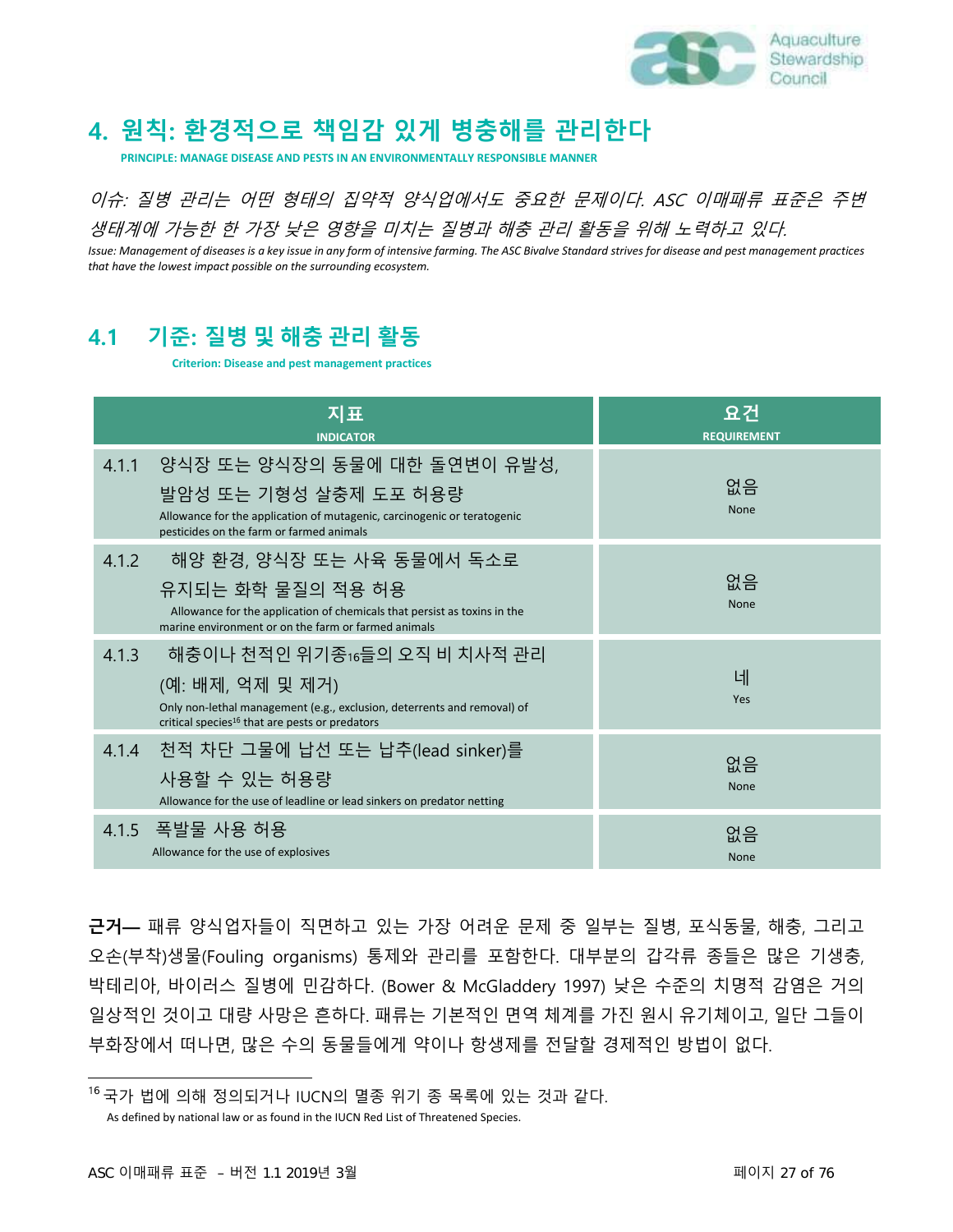

아마도 질병의 확산을 막기 위한 최선의 희망은 감염된 동물이 현재 풍토병에 걸리지 않은 지역으로 이동하지 않도록 하기 위해 동물들의 병리학적 검사를 요구하는 관리 활동을 이용하는 것이다. 유전적 질병 저항 경향을 증폭시켜 자연 면역력을 증가 시키는 장기 선택적 양육 프로그램도 이미 풍토병에 걸린 질병의 영향을 제한할 가능성을 보여주고 있다.

**Rationale—**Some of the most challenging issues faced by shellfish farmers involve the control and management of diseases, predators, pests and fouling organisms. Most shellfish species are susceptible to a number of parasitic, bacterial and viral diseases. (Bower & McGladdery 1997) Low levels of sub-lethal infection are almost routine and mass mortalities are common. Shellfish are primitive organisms with rudimentary immune systems and, once they leave the hatchery, there is no economical way to deliver drugs or antibiotics to significant numbers of animals. Perhaps the best hope of controlling the spread of disease is through the use of management practices that call for the pathological inspection of animals to ensure that infected animals are not moved into areas that do not currently have endemic infections. Long-term selective breeding programs that mimic nature by amplifying the genetic tendencies for disease resistance are also showing promise in limiting the impacts of diseases that are already endemic.

오손(부착) 관리는 아마도 많은 패류 양식업자들에게 가장 큰 도전일 것이다. 패각, 밧줄, 그리고 포식동물로부터 농작물을 보호하기 위해 양식자들이 사용하는 다양한 컨테이너가 제공하는 단단한 기질은 해초, 다른 패류, 따개비, 그리고 많은 종류의 관벌레와 이끼벌레를 포함한 수많은 오손(부착)생물(Fouling organisms)들에게 이상적인 서식지를 제공한다. 오손(부착)생물은 먹이가 풍부한 물의 흐름을 막는데, 보통 먹이를 두고 (양식종과) 경쟁하며 최종 생산품의 품질, 모양, 가치를 떨어뜨린다. 오손(부착)생물들은 깨끗한 장비를, 몇 주만에 양식 설비의 무게를 두배 이상으로 늘리며 빠르게 서식지화 할 수 있다. 일부 양식업자들은 운영 비용의 30%가 오손(부착) 관리에 관련이 있다고 추정한다. (Adams 등. 2009) 관리 조치에는 회피(예시: 양식 생물을 오손(부착)생물의 유생 단계로부터 일시적으로 멀리하는 것), 물리적 제거(예시: 스크랩, 브러시 또는 전동세척), 오손(부착)생물을 죽이는(예: 공기 중 건조 또는 염수, 아세트산 또는 석회수 같은 다양한 가성 용액에 담그기) 등의 조치가 포함된다. 이들 용액의 대부분은 이미 바닷물(소금 또는 CaCo3)에서 발견되는 구성 요소이며, 적절히 취급 및 폐기(적절한 희석이 허용되는 경우)하는 한 표적이 아닌 유기체에 거의 영향이 없을 것이다.

Fouling control represents perhaps the greatest challenge for many shellfish farmers. The firm substrate offered by shell, ropes and the various containers that growers use to protect their crop from predators provides an ideal habitat for numerous fouling organisms that may include seaweeds, other shellfish, barnacles and many species of tunicates and bryozoans. Fouling organisms block the flow of food-rich water, often competing for food and frequently decreasing the quality, appearance and value of the end product. Fouling organisms can quickly colonize clean gear, more than doubling the weight of culture gear in a few weeks. Some growers estimate that as much as 30 percent of their operating costs are related to fouling control. (Adams et al. 2009) Control measures include avoidance (e.g., temporal or spatially keeping the crop away from the larval stages of the fouling organisms) mechanical removal (e.g.,scraping, brushing or power washing) and killing the fouling organisms (e.g., air drying or dipping in various caustic solutions such as brine, acetic acid or lime). Most of these solutions are components already found in seawater (salt or CaCo3) and, as long as they are handled and disposed of properly (allowing for appropriate dilution), there should be little impact to non-target organisms.

해충과 포식동물들은 패류 양식업자들에게 주요한 위협을 가한다. 고밀도의 패류는 게, 불가사리, 물고기, 가오리, 포식성 달팽이, 다이빙 새들에게 매력적인 먹거리이다. 무방비 상태의 양식장이 몇 주 만에 거의 100%에 가까운 죽음을 겪는 것은 드문 일이 아니다. 양식자들은 새들로부터 과일나무를 보호하기 위해 사용되는 것과 유사한 망토에 이르기까지 농작물을 보호하기 위해 다양한 포식동물 제거 장치를 개발했다. 새의 경우, 법에 의해 치명적인 통제 조치로부터 보호받는 양식농들은 토지 양식업자들과 비슷하게 레이저나 소음과 같은 배제 장벽이나 방지제(구충제)에 의존해야 한다. 불가사리, 소라고동, 게와 같은 더 원시적인 포식자들에게, 양식자들은 일반적으로 장벽과 덫의 조합을 사용한다.뉴잉글랜드 굴 양식업자들은 1800년대 후반부터 불가사리를 끌고 다녔다. (즉, 불가사리를 꼬아 끓는 물에 담근 큰 무게의 면 밧줄) 그들은 또한 역사적으로 불가사리 및 굴 드릴을 제어하기 위해 생석회(CaO2)을 사용했다. (Urosalpinx cinerea). 많은 관할당국에서는 불가사리가 발견되는 곳마다 ASC 이매패류 표준 – 버전 1.1 2019년 3월 2020 - 2020 - 2020 - 2020 - 2020 - 2020 - 페이지 28 of 76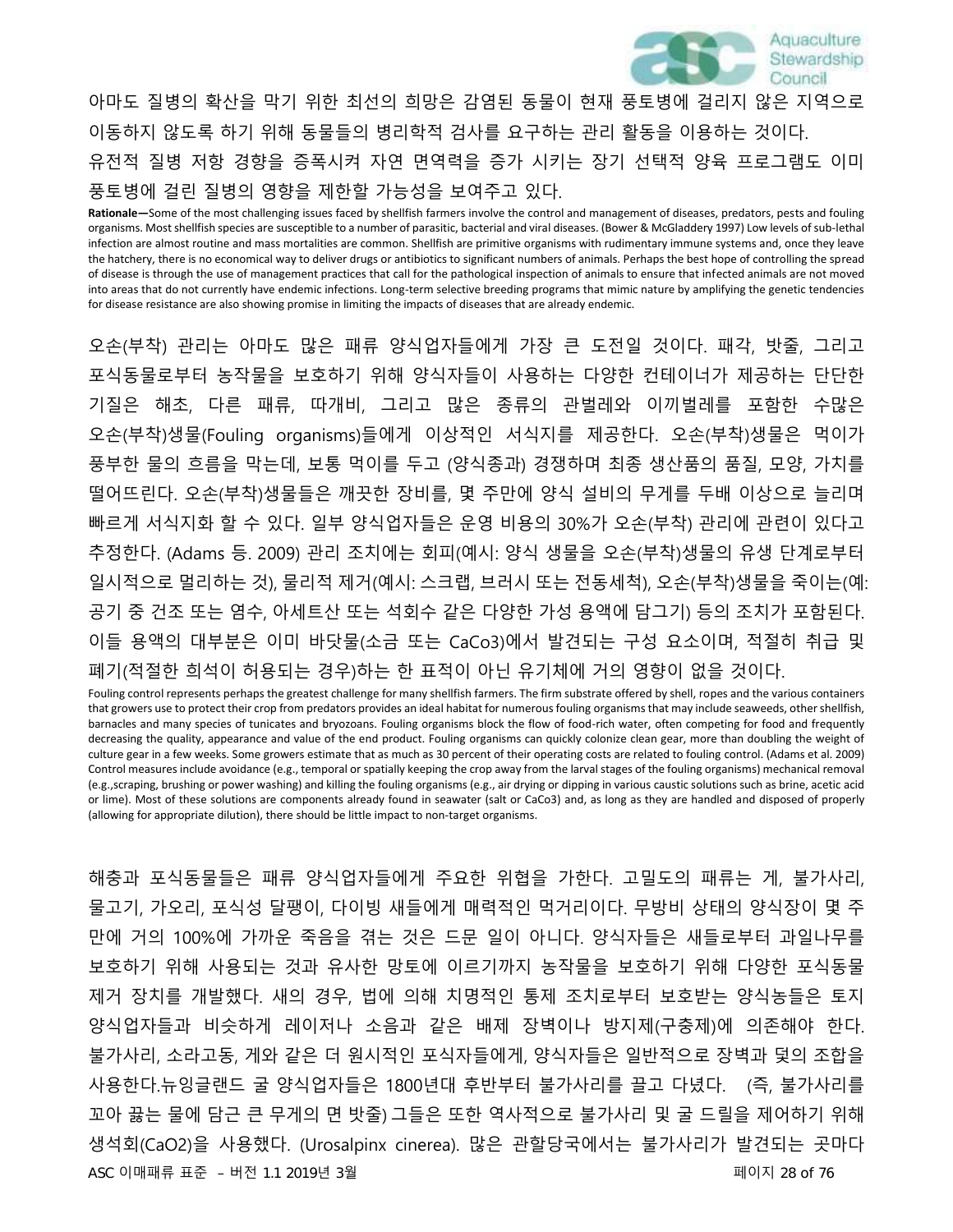

#### 불가사리의 치명적 통제를 계속 의무화하고 있다.

Pests and predators also pose a significant threat for shellfish farmers. Shellfish at high densities (especially juveniles) are a tempting treat for armies of crabs, starfish, fish, rays, predatory snails and diving birds. It is not uncommon for unprotected plantings to suffer near 100 percent mortalities in just a few weeks. Growers have developed a wide array of predator exclusion devices to protect their crops, ranging from mesh bags to rolls of netting similar to those used to protect fruit trees from birds. For birds, which in some cases are protected from lethal control measures by law, growers must rely on exclusion barriers or repellants such as lasers and noise, similar to land farmers. For more primitive predators, such as starfish, conchs and crabs, growers typically use a combination of barriers and trapping. New England oyster farmers have relied on dragging starfish "mops" (i.e., large weighted cotton ropes that entangle starfish which are then dipped in vats of boiling water) since the late 1800s. They also historically used applications of quicklime (CaO2) to control starfish and oyster drills (Urosalpinx cinerea). Many jurisdictions continue to mandate lethal control of starfish wherever they are encountered.

어떤 행동이든 측정할 수 있는 효과가 있기 때문에, 이러한 요건의 영향은 국부적이고, 임시적이며, 역행 가능한지 확인하는 것이 중요하다. 또한 그 행동이 멸종 위기에 처한 종들에게 해를 끼치거나 중요한 서식지에 영구적인 영향을 주지 않는 것도 중요하다.

Since any action will have some measurable impact, it is important for these requirements to ensure that the impacts are localized, temporary and reversible. It also is important that the actions do not cause harm to endangered species or have a permanent impact on critical habitat.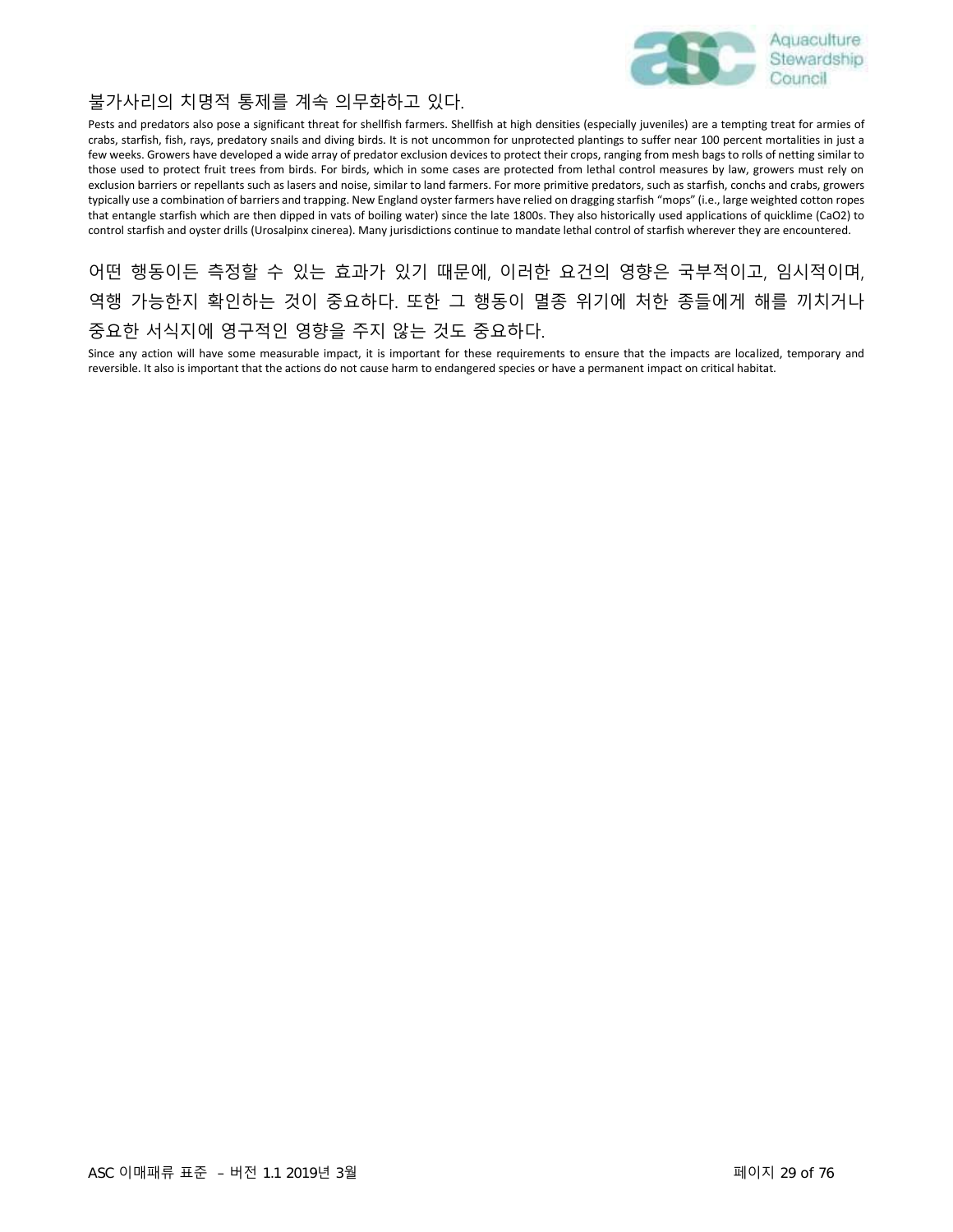

### **5. 원칙: 효과적으로 자원을 사용한다**

**PRINCIPLE: USE RESOURCES EFFICIENTLY**

이슈: 패류 양식장은 모든 집약적/반집약적 식품 생산 시스템 중에서 가장 낮은 탄소 발자국을 가지고 있지만, 패류 양식장이 효율적이기를 기대하며 지속 가능한 에너지 사용을 증명하는 것은 합리적이라 할 수 있다. 또한, 양식장이 환경에 미치는 영향을 최소화하는데 적절한 폐기물 관리 및 오염관리가 중요하다.

*Issue: Although shellfish farming has one of the lowest carbon footprints of all intensive/semi-intensive food production systems, it is reasonable to expect shellfish farms to be efficient and demonstrate sustainable energy use. Also, proper waste management and pollution control are important in minimizing the impact that farming operations have on the environment.*

### **5.1 기준: 낭비되는 경영/오염 관리**

**Criterion: Waste management/pollution control**

| 지표<br><b>INDICATOR</b>                                                                                                                              | 요건<br><b>REQUIREMENT</b> |
|-----------------------------------------------------------------------------------------------------------------------------------------------------|--------------------------|
| 폐기물 감소(예: 재사용 및 재활용)<br>5.1.1<br>프로그램의 증거<br>Evidence of waste reduction (e.g., reuse and recycling) programs                                       | 요구됨<br>Yes               |
| 생물학적 폐기물의 적절한 보관 및/또는 처리에<br>5.1.2<br>대한 증거<br>Evidence of appropriate storage and/or disposal of biological waste                                  | 요구됨<br>Yes               |
| 화학 및 탄화수소 폐기물의 적절한 보관 및/또는<br>5.1.3<br>폐기 증거<br>Evidence of appropriate storage and/or disposal of chemical and<br>hydrocarbon wastes               | 요구됨<br>Yes               |
| 양식장에서 유래한 화학물질/탄화수소<br>5.1.4<br>유출방지 및 대응방안<br>Spill prevention and response plan for chemicals/hydrocarbons<br>originating from farming operations | 요구됨<br>Required          |

**근거—** 패류 양식업자 역시 폐기물 처리를 책임져야 하며 해로운 화학물질과 탄화수소 유출로부터 보호해야 한다. 양식장 운영에는 충분한 예방 및 대응 계획이 마련되어야 하며, 양식장 직원들은 폐기물을 적절히 처분하고 화학 및 탄화수소 유출물을 예방하고 관리하는 데 필요한 교육을 받아야 한다.

**Rationale—**Shellfish growers should also be responsible for waste disposal and protect against harmful chemical and hydrocarbon spills. Farming operations should have sufficient prevention and response plans in place and farm employees should have the training necessary to properly dispose of waste, and prevent and manage chemical and hydrocarbon spills.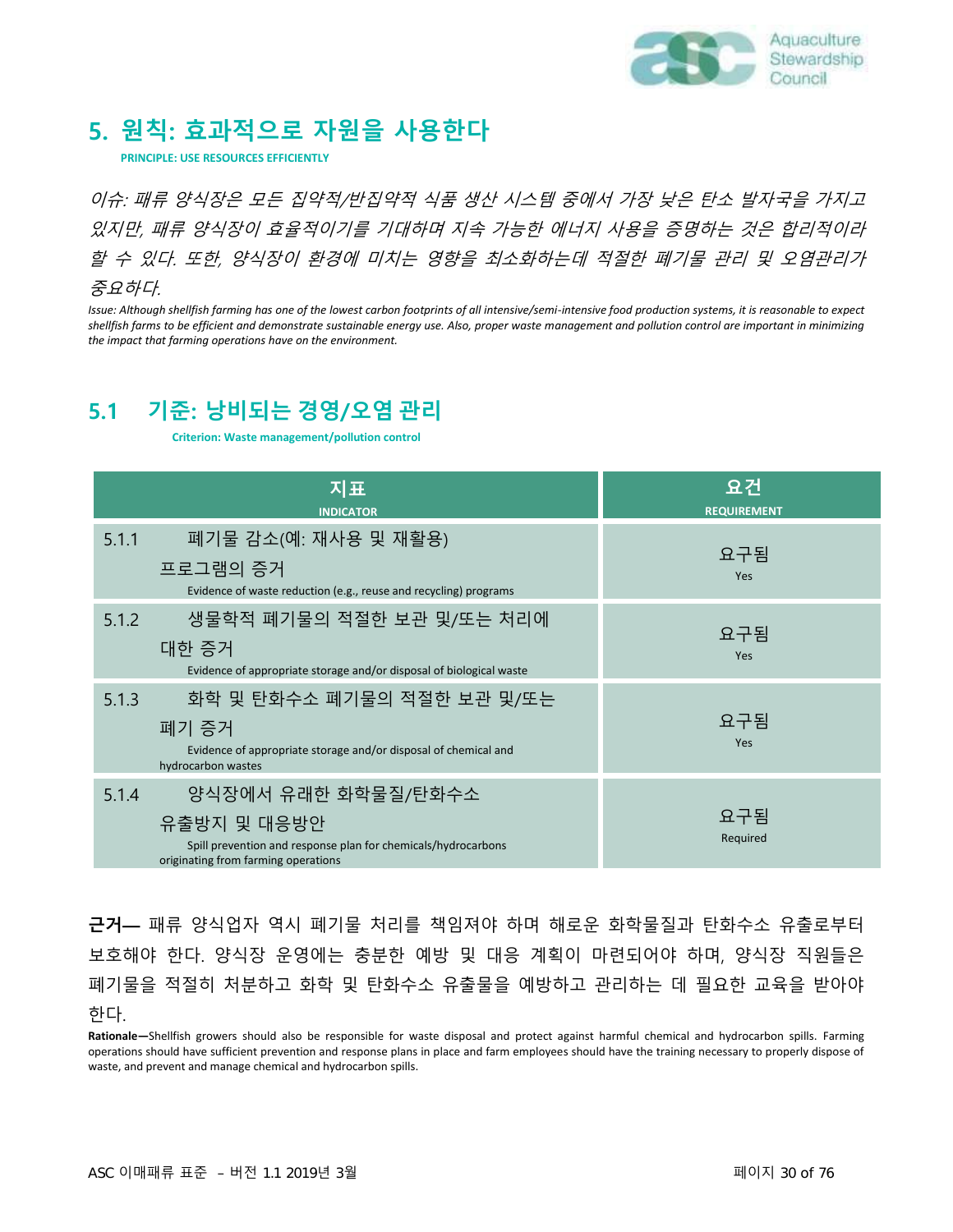

### **5.2 기준: 에너지 효과**

**Criterion: Energy efficiency**

|                                       | 지표<br><b>INDICATOR</b>                                                                                                           | 요건<br><b>REQUIREMENT</b> |
|---------------------------------------|----------------------------------------------------------------------------------------------------------------------------------|--------------------------|
| 5.2.1<br>effort to improve efficiency | 생산성 및 효율성 개선을 위한 지속적인<br>노력과 관련된 에너지 사용의 모니터링 증거<br>Evidence of energy use monitoring relative to production and ongoing         | 요구됨<br><b>Yes</b>        |
| 5.2.2<br>date and available           | 양식장 장비(예: 보트 및 발전기)에 대한 유지관리<br>기록이 최신이며 사용 가능함<br>Maintenance records for farm equipment (e.g., boats and generators) are up to | 요구됨<br><b>Yes</b>        |

**근거—** 기후 변화와 인공적인 CO2 배출과 관련된 영향은 현재 및 미래 세대가 직면하는 가장 큰 환경 문제를 나타낸다. 이로 인해 식품 생산에 사용되는 에너지 소비는 공공의 주요 관심사가 되었다. 따라서, 이 요구 조건은 지속적인 기준에 따라 계기 에너지 소비량를 모니터링해야 하며, 양식자는 효율성을 개선하고 에너지원 소비, 특히 제한적인 탄소 기반 에너지 소비를 줄일 수 있는 수단을 개발해야 한다고 명시한다.

**Rationale—**Climate change and the impacts associated with anthropogenic CO2 emissions represent the biggest environmental challenge facing current and future generations. Because of this, energy consumption used in food production has become a source of major public concern. Therefore, the requirements state that on‐farm energy consumption should be monitored on a continual basis and that growers should develop means to improve efficiency and reduce consumption of energy sources, particularly those that are limited or carbon‐based.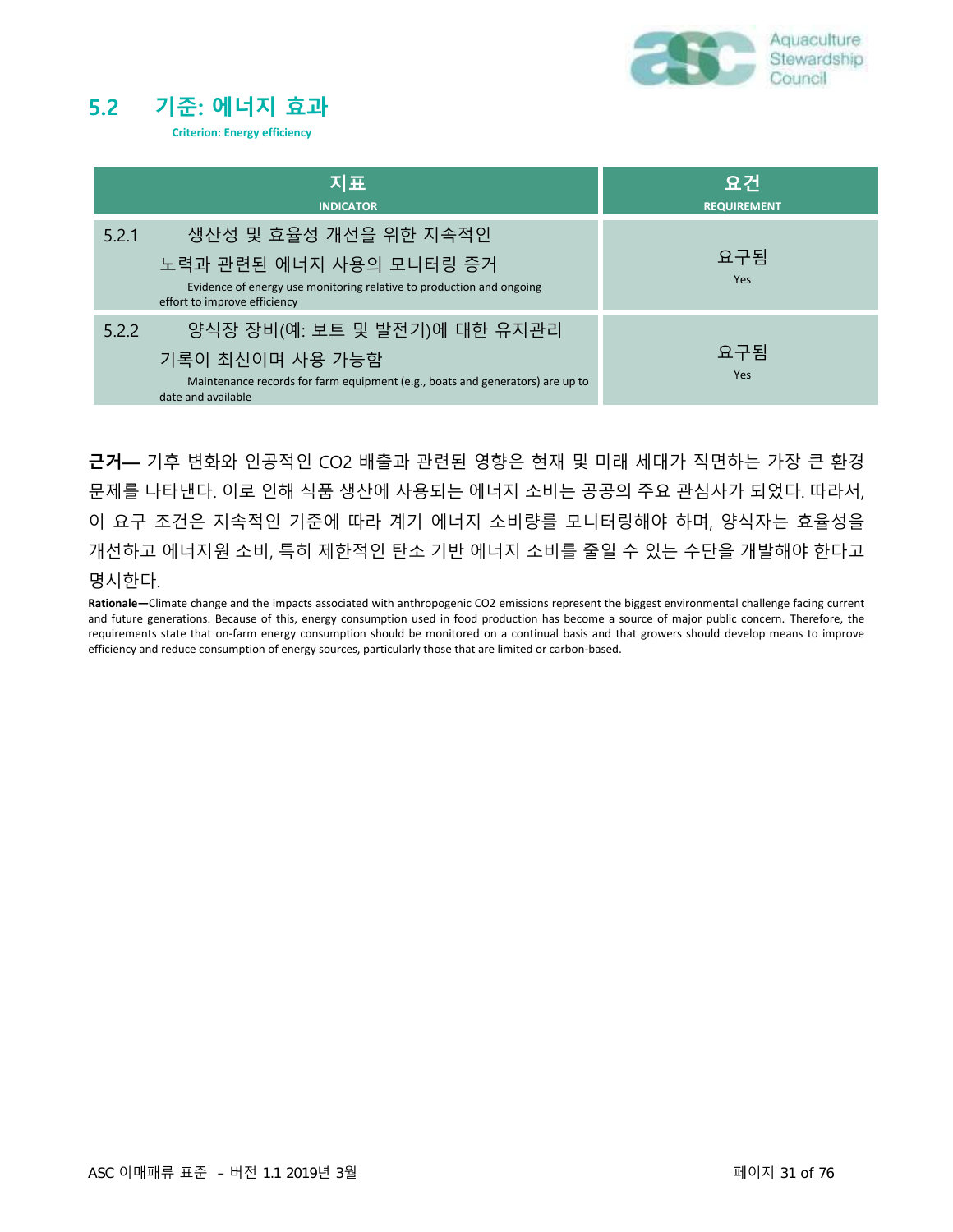

# **6. 원칙: 선량한 이웃이자 양심적인 연안 시민이 되자.**

**PRINCIPLE: BE A GOOD NEIGHBOR AND CONSCIENTIOUS COASTAL CITIZEN**

이슈: 패류 양식장은 종종 양식업 활동에 의해 영향을 받을 수 있는 지역사회와 가까운 곳에 존재한다. 해안 자원 이용방법에 대한 의견 불일치로 인한 갈등은 이매패류 양식업의 사회적 지속가능성에 심각한 영향을 미칠 수 있다.

*Issue: Shellfish aquaculture often occurs in close proximity to communities that may be affected by farming activities. Conflict resulting from a lack of agreement over how coastal resources should be used can severely impact the social sustainability of a bivalve farming operation.*

### **6.1 기준: 지역사회 관계 및 상호작용**

**Criterion: Community relations and interaction**

| 지표<br><b>INDICATOR</b>                                                                                                                                                                                           | 요건<br><b>REQUIREMENT</b> |
|------------------------------------------------------------------------------------------------------------------------------------------------------------------------------------------------------------------|--------------------------|
| 눈에 보이는 부유물은 법에서 달리 지정한<br>6.1.1<br>경우를 제외하고 동일한 색이어야 한다. (성장<br>지역에 적용 가능한 경우)<br>Visible floats must be of a uniform color, except where otherwise<br>specified by law (if applicable to growing area)          | 요구됨<br>Required          |
| 법률에 의해 지정된 경우를 제외하고 확인가능한<br>6.1.2<br>양식장의 균일한 위치 및 방향 (성장 지역에 적용<br>가능한 경우)<br>Uniform positioning and orientation of visible farm structures, except where<br>specified by law (if applicable to growing area) | 요구됨<br>Required          |
| 6.1.3<br>개방형 세포 스티로폼(open-cell Styrofoam)으로<br>만든 부유물에 대한 허용량<br>Allowance for floats made out of open-cell Styrofoam                                                                                            | 없음<br><b>None</b>        |
| 6.1.4<br>다른 지역에 영향을 미칠 수 있는 양식장의 소음,<br>빛, 냄새의 최소화 (성장 지역에 적용 가능한 경우)<br>Noise, light and odor originating from the farm are minimized in areas<br>where it may impact others (if applicable to growing area)    | 요구됨<br>Required          |
| 6.1.5<br>모든 해당되는 항법 규칙 및 규정 준수에<br>대한 증거<br>Evidence of compliance with all applicable navigational rules<br>and regulations                                                                                     | 요구됨<br>Required          |
| 6.1.6<br>현지 조건에 근거하여 장비(gear) 손실에 대해<br>해안가에서 수신된 문서화 정리<br>Documented cleanup of receiving shoreline in response to gear loss<br>based on local conditions                                                      | 요구됨<br>Required          |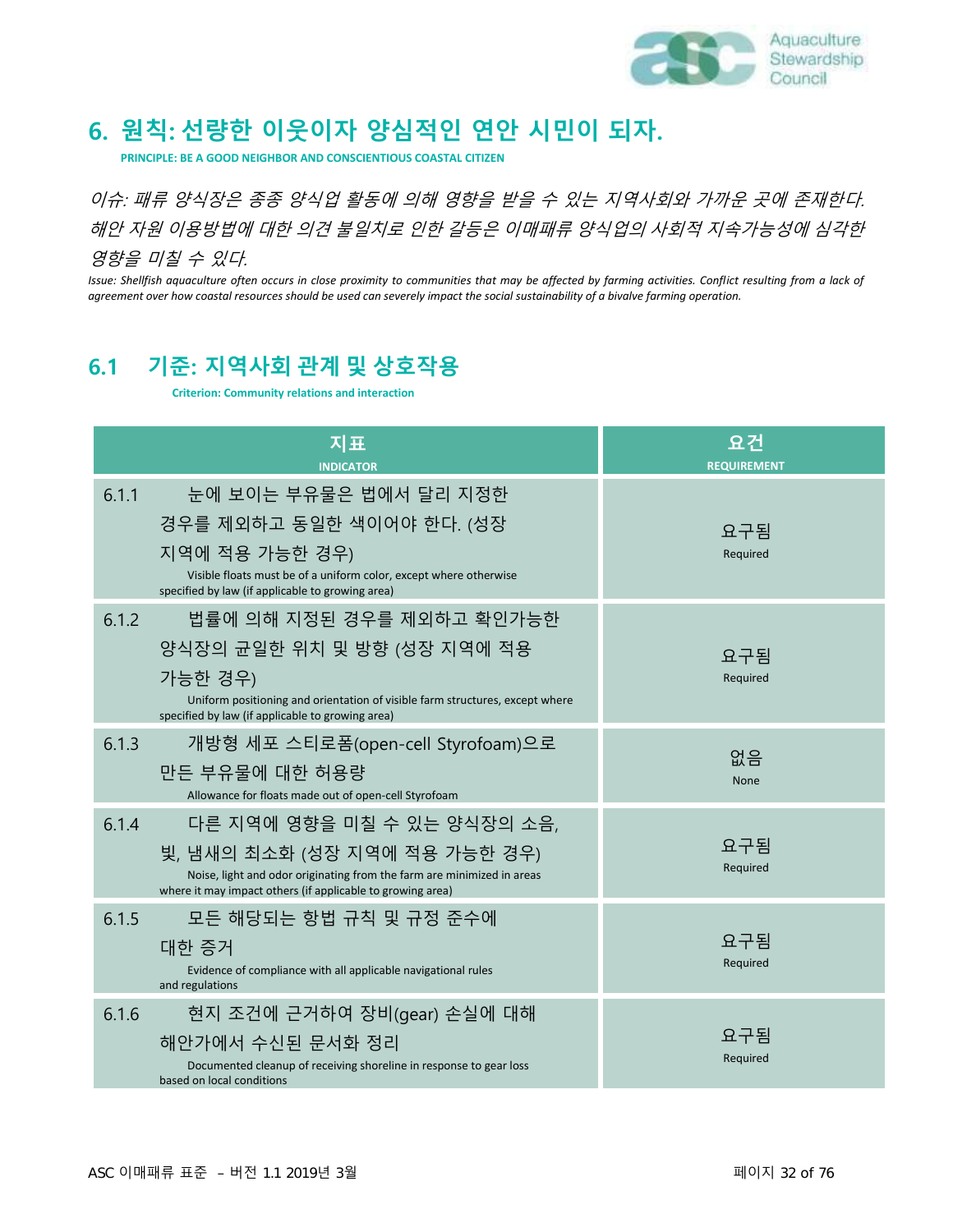| Council |
|---------|
|---------|

| 6.1.7  | 양식장(양식장)에서 상당한 장비(예: 플로트,<br>케이지, 가방, 포식동물용 그물 및 그물선반)를 식별할<br>수 있음 (성장 지역에 적용 가능한 경우)<br>Substantial gear (e.g., floats, cages, bags, predator nets and racks) is<br>identifiable to farm (if applicable to growing area)                                     | 요구됨<br>Yes      |
|--------|----------------------------------------------------------------------------------------------------------------------------------------------------------------------------------------------------------------------------------------------------------------|-----------------|
| 6.1.8  | 기어(장비) 회수를 위한 도구 제공 (예: 그물 및<br>그래플링 후크)<br>Provision of equipment for gear recovery (e.g., scoop nets and<br>grapple hooks)                                                                                                                                   | 요구됨<br>Required |
| 6.1.9  | 버려진 양식장의 폐기를 위한 메커니즘(예:<br>버려진 장비를 수집하는 보험 또는 산업 협약)이<br>시행되고 있다.<br>A mechanism (e.g., insurance or an industry agreement to collect<br>derelict gear) is in place for the decommissioning of abandoned farms                                                 | 요구됨<br>Yes      |
| 6.1.10 | 불만사항의 공개적인 등록부 및 문제 해결을<br>위한 실사의 증거를 포함하는 충돌 해결 프로토콜<br>Conflict resolution protocol, including publicly available registry of<br>complaints and evidence of due diligence to resolve them                                                                    | 요구됨<br>Required |
| 6.1.11 | 홍보 증거 (예: 기록, 뉴스레터, 지역사회 및 토착<br>단체와의 협의 또는 문서화된 홍보 프로그램과<br>관련된 회원 자격)<br>Evidence of outreach (e.g., meeting records, newsletters, consultation with<br>communities and indigenous groups, or membership in association with<br>documented outreach program) | 요구됨<br>Required |
| 6.1.12 | 원주민 집단의 권리에 대한 인정의 증거<br>(성장 지역에 적용되는 경우)<br>Evidence of acknowledgment of indigenous groups' rights (if applicable to<br>growing area)                                                                                                                        | 요구됨<br>Required |

**근거—** 생산자와 주변 지역사회 간에 충돌이 발생할 수 있다.항해에 지장을 주지 않는 깨끗하고 질서 정연한 양식장을 유지함으로써 잠재적 영향을 최소화하는 것은 양식업자의 책임이다. 생산자와 주변 지역사회 간에 발생하는 분쟁은 지역사회의 불만이 적시에 대응되고 제기되는 검증 가능한 분쟁해결 정책을 통해 해결되어야 한다. 지역사회 권리와 양식업자들과의 상호작용, 양식업자들과 기업 양식장의 그룹의 관계는 복잡하고 종종 역동적이다. 이러한 요건의 목적은 지역사회가 생산자와 상호작용하는 명확하고 투명한 방법을 갖도록 하고 생산자가 자신의 양식장 구역을 책임감 있게 유지하는 동시에 긍정적인 방식으로 지역사회와 상호작용할 수 있도록 하는 것이다.

**Rationale—**Conflicts may occur between producers and surrounding communities. It is the farmer's responsibility to minimize potential impacts by maintaining clean and orderly farm sites that do not impede navigation. Conflicts that arise between producers and surrounding communities shall be addressed through a verifiable conflict resolution policy in which complaints from communities are responded to and addressed in a timely manner. Community rights and interactions with farmers, groups of farmers and corporate farms are complex and often dynamic. The intent of these requirements is to enable communities to have a clear and transparent way of interacting with producers and for producers to interact with communities in a positive manner while responsibly maintaining their farm sites.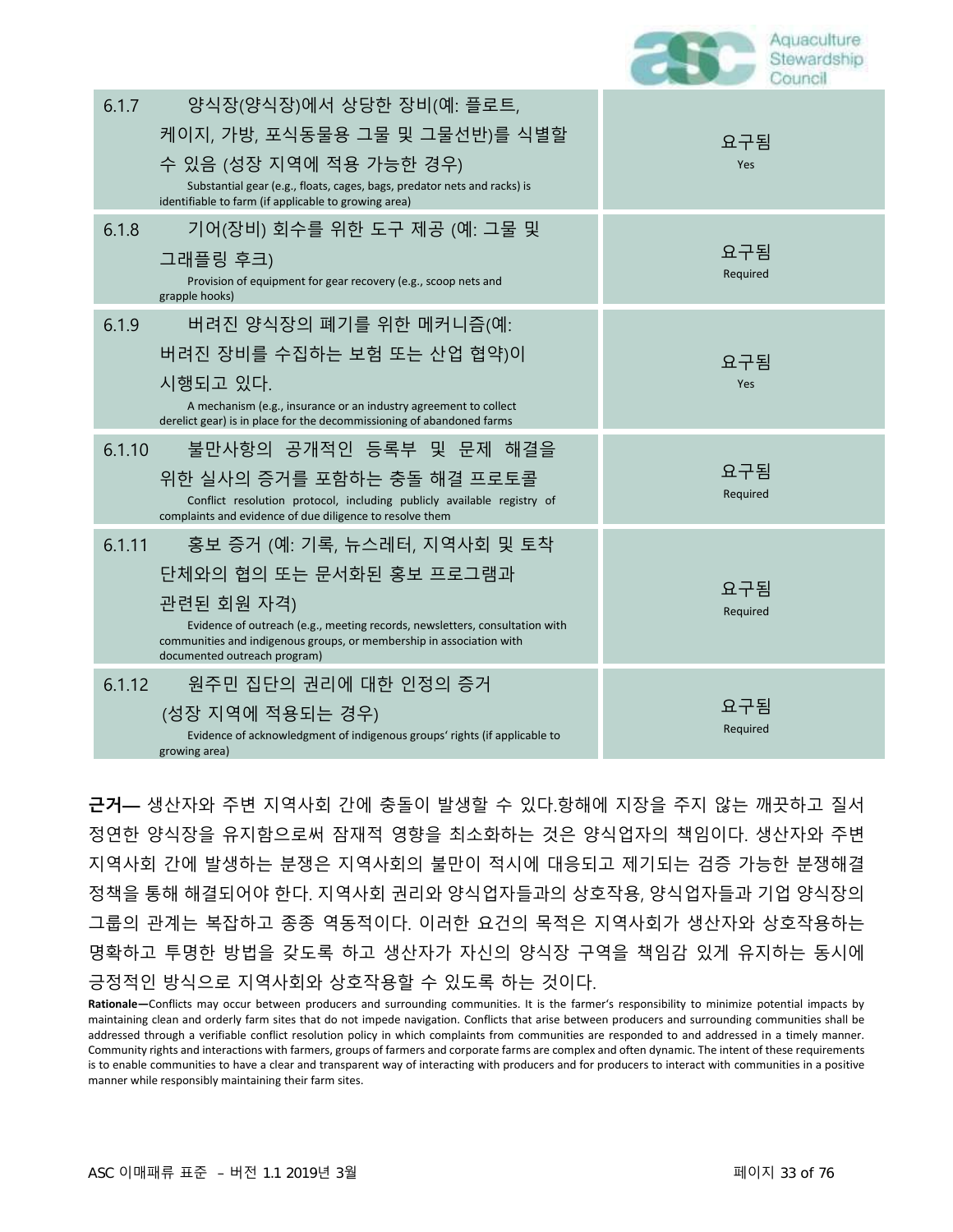

# **7. 원칙: 사회적, 문화적으로 책임 있는 방식으로 양식을 개발 및 운영한다**

**PRINCIPLE: DEVELOP AND OPERATE FARMS IN A SOCIALLY AND CULTURALLY RESPONSIBLE MANNER**

이슈: 이매패류 양식업은 양식업 종사자와 지역 사회에 혜택을 주는 사회적 책임을 지는 방식으로 수행되어야 한다. 패류 양식장에서 일하는 사람들의 노동권은 중요하며, 양식장 근로 조건은 직원들이 공평하게 대우받고 보수를 받도록 해야 한다. 적절한 양식업 환경에는 아동 노동, 강제 노동 및 차별 금지가 포함된다. 내부고발자를 위한 복잡한 절차와 보호는 공정하고 공평한 작업 조건을 달성하고 유지하는 데 매우 중요하다. 사회책임의 측면에서, 패류 양식업은 근로자와 경영자가 이용할 수 있는 관련 교육을 통해 안전하고 위생적인 작업 환경을 통해 근로자의 건강과 복지를 보장해야 한다. 부록III을 참조하여 다음의 사회적 요건에 대한 지침을 확인한다.

*Issue: Bivalve aquaculture should be undertaken in a socially responsible manner that ensures the operations benefit farm workers and local communities. The labor rights of individuals working on shellfish farms are important and farm working conditions should ensure that employees are treated and paid*  fairly. Appropriate farm conditions include no child labor, no forced labor and no discrimination. Complaint procedures and protection for whistle blowers *are critical to achieving and maintaining fair and equitable working conditions. Socially responsible shellfish farming should ensure worker health and*  welfare through safe and hygienic working conditions with relevant training available for workers and managers. Please refer to Appendix III for extra *guidance and definitions for the following social requirements.*

#### **7.1 기준: 아동노동**

**Criterion: Child labor**

| 지표                                                                                  | 요건                 |
|-------------------------------------------------------------------------------------|--------------------|
| <b>INDICATOR</b>                                                                    | <b>REQUIREMENT</b> |
| 아동17 노동18 사건발생 정도<br>7.1.1<br>Incidences of child <sup>17</sup> labor <sup>18</sup> |                    |

**근거—**이 절에 포함된 아동 노동 법규 및 정의를 보면, 국제 노동 기구(ILO) 및 국제 협약은 아이와 젊은 근로자<sup>1</sup>9를 보호하기 위한 핵심 영역으로써, 일반적으로 인식하고 있는 사항과 일치한다. 아이들은 특히 신체적 발달, 지식, 경험에 내재된 나이와 관련된 한계 때문에 경제적 착취에 취약하다. 아이들은 교육, 개발 및 놀이를 위한 적절한 시간이 필요하므로, 신체적 또는 정신적 행복에 위험한 업무<sup>20</sup> 나 근로 시간에 노출되어선 안된다. 이를 위해 아동 노동의 구성 요소와 관련된 요건에서는, 인증된 양식장은 아이와 젊은 근로자들의 이익을 보호하도록 설계되어야 한다고 요구한다.

Rationale—Adherence to the child labor codes and definitions included in this section indicates alignment with what the International Labour Organisation (ILO) and international conventions generally recognize as the key areas for the protection of child and young workers . <sup>1</sup><sup>9</sup>Children are particularly vulnerable to economic exploitation , due to their inherent age-related limitations in physical development, knowledge and experience. Children need adequate time for education , development and play and, therefore , shall never be exposed to work or working hours that are hazardous 20 to their physical or mental well-being. To this end, the requirements related to what constitutes child labor are designed to protect the interests of children and young workers in certified aquaculture operations.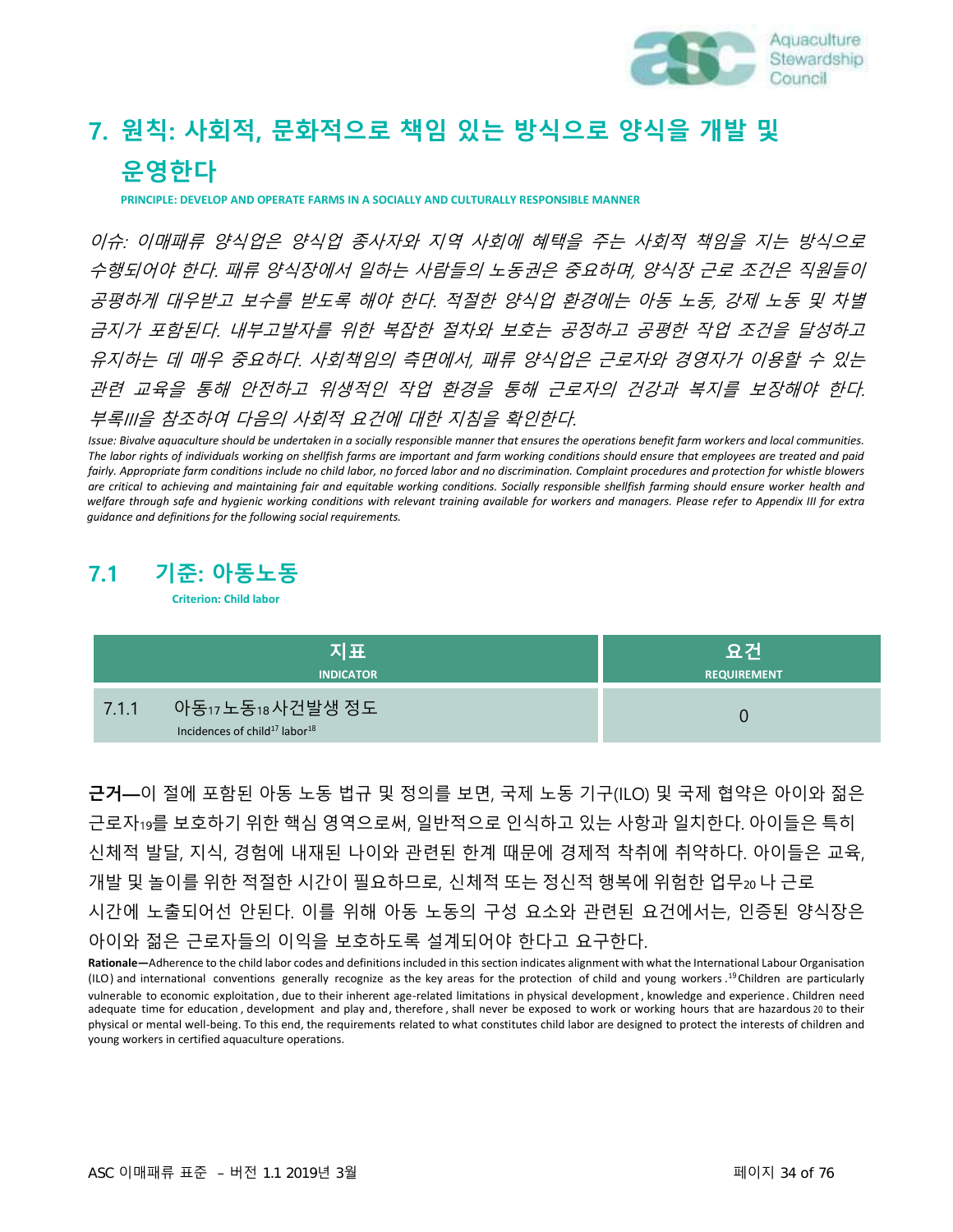

 $^{\rm 17}$  아이(child)는 15세 미만의 사람으로 정의된다. 만약 최소 연령법에 더 높은 연령이나 의무 교육 연령이 요구된다면 더 높은 연령이 적용될 것이다. 그러나 ILO 협약 138에 따른 개도국의 예외조건에 따라 현지 최소 연령법이 14세로 설정되면 더 낮은 연령이 적용된다.

A "child" is defined as any person less than 15 years of age. A higher age would apply if the minimum age law stipulates a higher age for work or mandatory schooling. If, however, the local minimum age law is set at 14, in accordance with developing country exceptions under ILO Convention 138, the lower age will apply.

 $^{\rm 18}$  아동 노동은 ILO 협약 138조 제7조에 규정된 가벼운 작업을 제외하고 어린이의 정의에 명시된 나이보다 어린 아동의 모든 작업으로 정의된다.

"Child labor" is defined as any work by a child younger than the age specified in the definition of a child, except for light work as provided for by ILO Convention 138, Article 7.

어린 근로자는 위에 정의된 바와 같이 아동 연령과 18세 미만의 근로자로 정의된다. 19

A "young worker" is defined as any worker between the age of child, as defined above, and under the age of 18.

 $^{\text{20}}$  위험한 작업은 그것이 수행되는 성격이나 환경에 의해 근로자의 건강이나 안전에 해를 끼칠 가능성이 있는 작업으로 정의된다.

"Hazardous work" is defined as work that, by its nature or circumstances in which it is carried out, is likely to harm the health or safety of workers.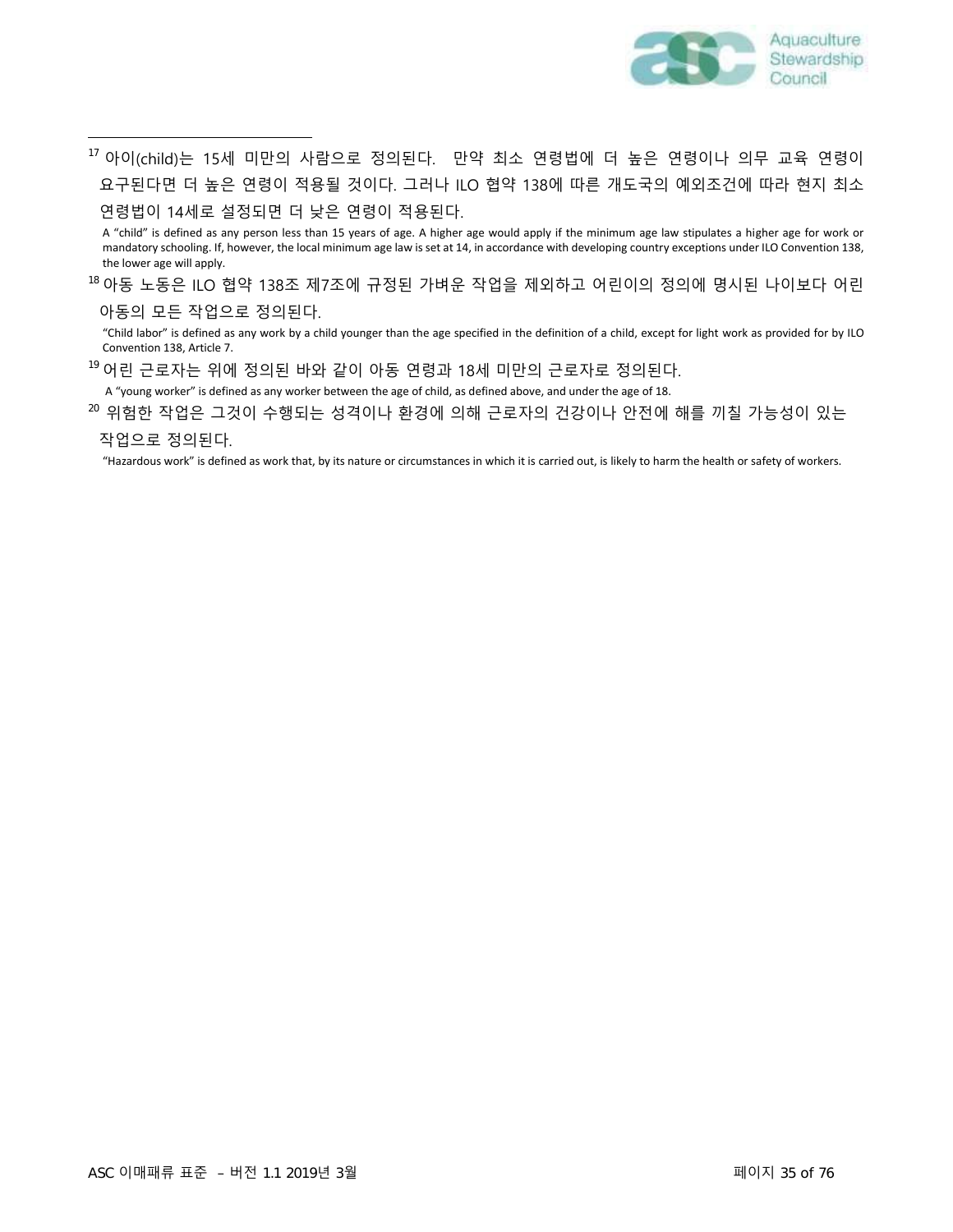

### **7.2 기준: 강압, 담보 또는 강제적 노동**

**Criterion: Forced, bonded or compulsory labor**

| 지표<br><b>INDICATOR</b>                                                                              | ៶요건<br><b>REQUIREMENT</b> |
|-----------------------------------------------------------------------------------------------------|---------------------------|
| 강압적으로21, 저당잡힌(담보가있는)22, 또는<br>7.2.1                                                                 |                           |
| 강제적인 노동 사건의 발생정도<br>Incidences of forced <sup>21</sup> , bonded <sup>22</sup> , or compulsory labor |                           |

**근거—** 노예제도, 부채 상환을 위해 노예처럼 부리거나, 인신매매와 같은 강제 노동은 세계의 많은 산업과 지역에서 심각한 문제이다. 노동이 강제적이지 않음을 결정하기 위해서는 계약을 명확히 하고 직원이 이해하도록 하는 것이 중요하다. 근로자가 자유롭게 직장을 떠날 수 없거나 또는 고용주가 근로자에 대한 원래의(오리지날) 신분증명서를 주지 않는 것은 고용이 자발적이지 않을 수 있다는 표시이다. 고용주들이 원래의 노동자 신분증 증명서를 주지 않는 것은 절대로 허용되지 않는다. 이러한 정책을 준수한다면, 양식장이 강압적으로, 저당잡힌 또는 강제적인 노동력을 사용하지 않음을 나타낸다고 볼 수 있다.

**Rationale—**Forced labor—such as slavery, debt bondage and human trafficking—is a serious concern in many industries and regions of the world. Ensuring that contracts are clearly articulated and understood by employees is critical to determining that labor is not forced. The inability of a worker to freely leave the workplace and/or an employer withholding original identity documents of workers are indicators that employment may not be at-will. Employees shall always be permitted to leave the workplace and manage their own non-work time. Employers are never permitted to withhold original workeridentity documents. Adherence to these policies shall indicate an aquaculture operation is not using forced, bonded or compulsory labor forces.

### **7.3 기준: 차별**

**Criterion: Discrimination**

| 지표                                                                  | 요건                 |
|---------------------------------------------------------------------|--------------------|
| <b>INDICATOR</b>                                                    | <b>REQUIREMENT</b> |
| 차별23사건의 발생정도<br>7.3.1<br>Incidences of discrimination <sup>23</sup> |                    |

**근거—**특정 특성(성별, 인종 등)에 따라 차별화된 직원 처리는 근로자의 인권을 침해하는 행위이다. 또한, 작업 환경에서 광범위한 차별은 전반적인 빈곤과 경제 발전 속도에 부정적인 영향을 미칠 수 있다. 차별은 많은 작업 환경에서 발생하며 다양한 형태를 취한다. 인증된 양식양식장에서 차별이 발생하지 않도록 하기 위해, 고용주들은 공식적인 차별금지 정책, 평등에 대한 공약을 입증해야 하며, 동일한 작업에 대한 동일 임금 정책뿐만 아니라, 효과적인 신고 절차를 마련하기 위한 내용을 명확하게 기술해야 한다. 이러한 정책과 절차를 준수하는 노동자의 증언을 포함한 증거는 차별의 최소화를 나타낼 것이다.

Rationale—Unequal treatment of employees, based on certain characteristics (such as sex or race), is a violation of a worker's human rights. Additionally, widespread discrimination in the working environment can negatively affect overall poverty and economic development rates. Discrimination occurs in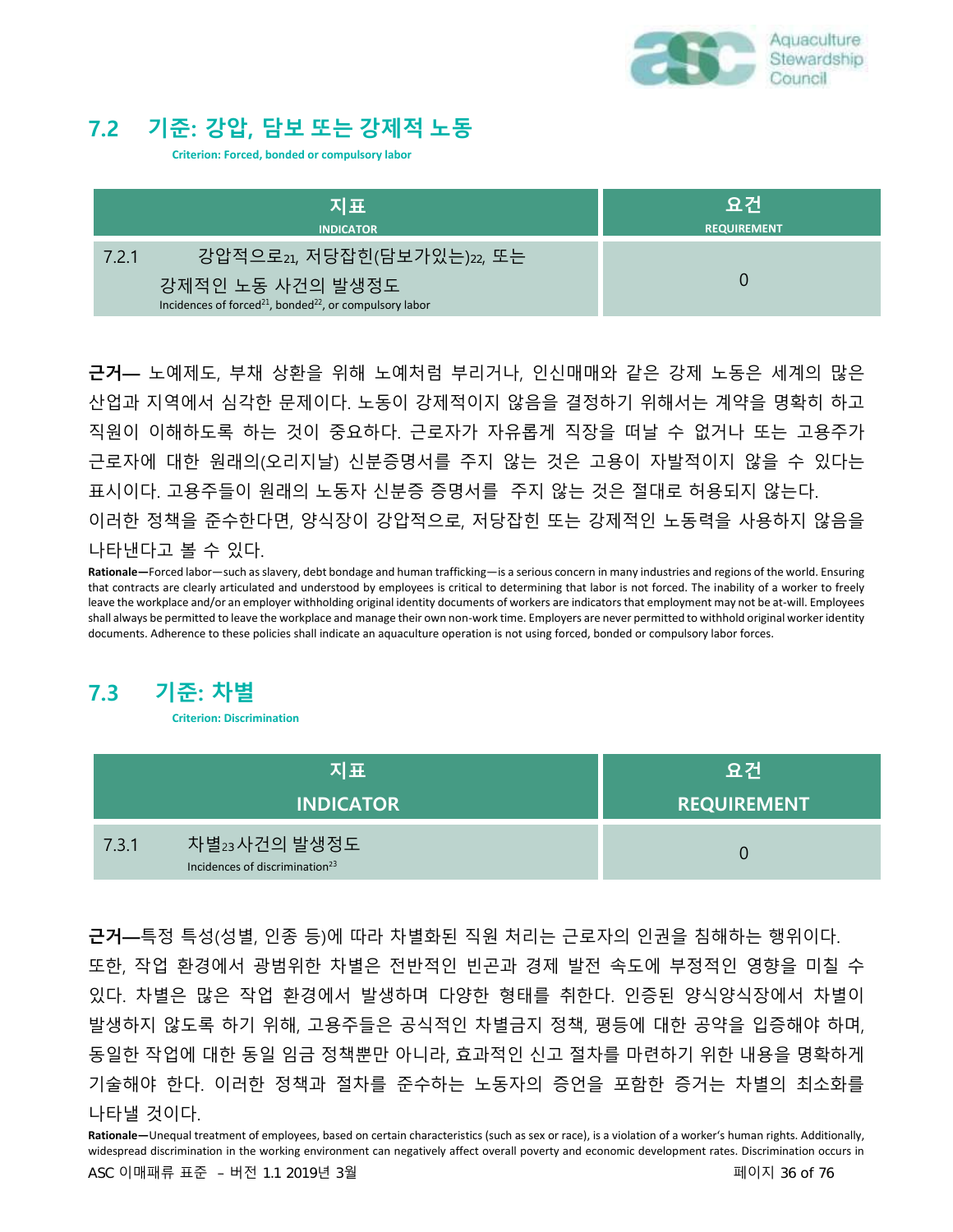

many work environments and takes many forms. In order to ensure that discrimination does not occur at certified aquaculture farms, employers must prove their commitment to equality with an official anti-discrimination policy, a policy of equal pay for equal work, as well as clearly outlined procedures to raise, file and respond to a discrimination complaint in an effective manner. Evidence, including worker testimony, of adherence to these policies and procedures will indicate minimization of discrimination.

 $^\mathrm{21}$  강요된 모든 업무나 서비스는 말하는 사람이 자발적으로 제공하지 않거나 그러한 업무나 용역을 채무상환으로 요구하는 어떤 처벌의 위험 하에서 어떤 사람으로부터 추출되는 모든 것이다. 처벌은 권리와 특권의 상실이나 움직임의 제한과 같은 금전적 제재와 신체적 처벌을 의미할 수 있다(또는 신분증 문서의 원천).

"Forced" is all work or service that is extracted from any person under the menace of any penalty for which said person has not offered himself or herself voluntarily or for which such work or service is demanded as a repayment of debt. "Penalty" can imply monetary sanctions and physical punishment, such as loss of rights and privileges or restriction of movement (or withholding of identity documents)

 $^{22}$ '저당잡힌(bonded)'은 고용주나 채권자가 금융부채 상환을 위해 일하도록 강요받는 경우를 말한다.

"Bonded" is when a person is forced by the employer or creditor to work to repay a financial debt to the crediting agency

 $^{\textrm{\tiny{23}}}$ 차별은 기회나 치료의 동등성을 무효화하거나 훼손하는 효과를 갖는 차별, 배제 또는 선호이다. 모든 구별, 배제 또는 선호가 차별을 구성하는 것은 아니다. 예를 들어, 성과급이나 성과급 인상이나 보너스 자체는 차별적이지 않다. 특정 불충분한 집단의 사람들에게 유리한 긍정적인 차별은 일부 국가에서 합법적일 수 있다.

"Discrimination" is any distinction, exclusion or preference, which has the effect of nullifying or impairing equality of opportunity or treatment. Not all distinction, exclusion or preference constitutes discrimination. For instance, a merit or performance-based pay increase or bonus is not by itself discriminatory. Positive discrimination in favor of people from certain underrepresented groups may be legal in some countries.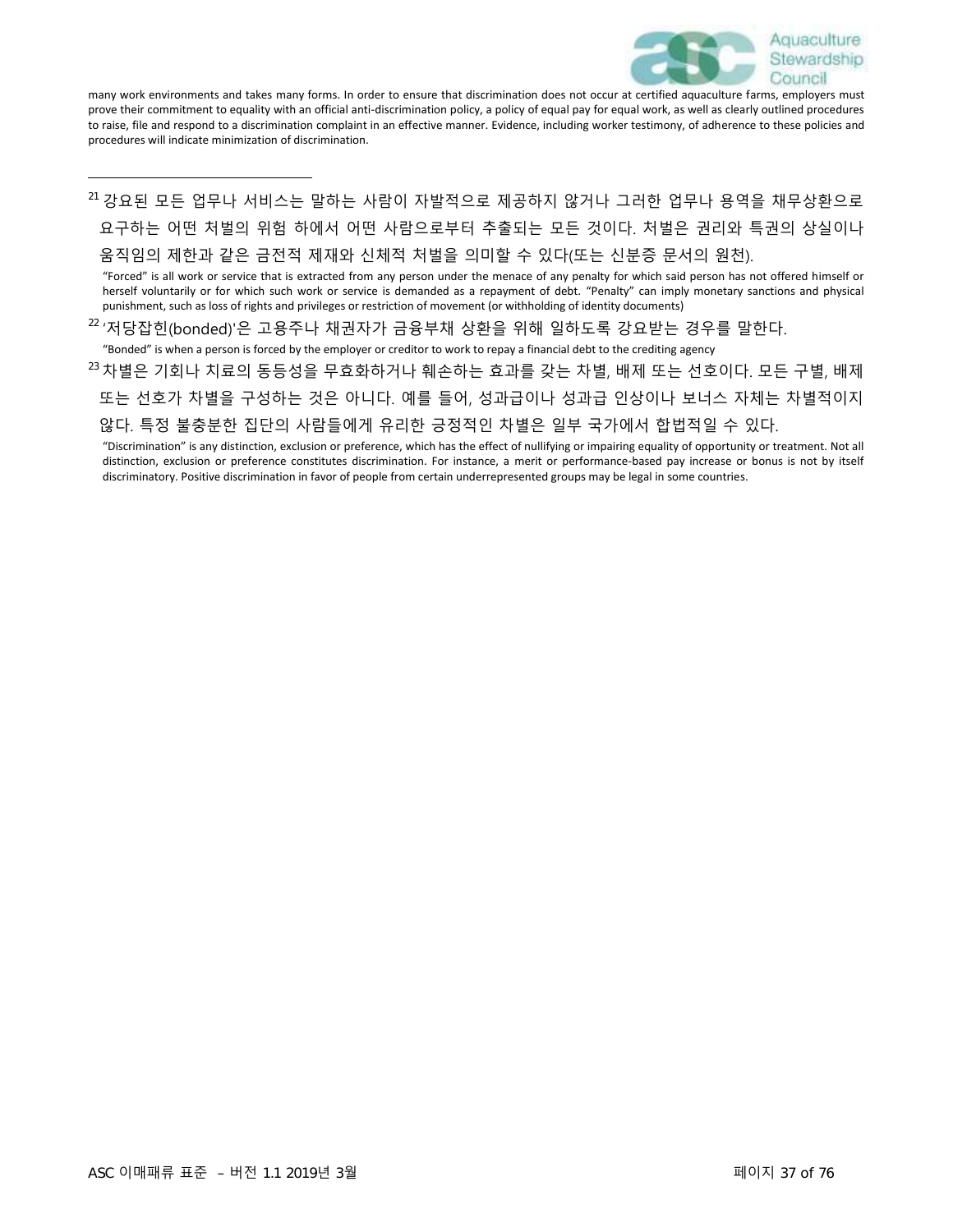

## **7.4 기준: 건강과 안전**

**Criterion: Health and safety**

| 지표<br><b>INDICATOR</b>                                                                                                                                                                                                                              | 요건<br><b>REQUIREMENT</b> |
|-----------------------------------------------------------------------------------------------------------------------------------------------------------------------------------------------------------------------------------------------------|--------------------------|
| 모든 안전보건 관련 사고 및 위반 사항을 기록하고<br>7.4.1<br>필요한 경우 시정 조치를 취한다.<br>All health and safety related accidents and violations are recorded and<br>corrective action is taken when necessary                                                                  | 요구됨<br>Yes               |
| 모든 직원이 직업 건강 및 안전 교육을 받을 수<br>7.4.2<br>있다.<br>Occupational health and safety training is available for all employees                                                                                                                                | 요구됨<br>Yes               |
| 근로자의 업무 관련 사고 또는 부상 시 발생하는<br>7.4.3<br>의료 비용에 대한 고융주 책임 및 보험 증빙서(사고<br>또는 부상)<br>Employer responsibility and proof of insurance (accident or injury) for<br>employee medical costs in a job-related accident or injury, unless otherwise<br>covered | 요구됨<br>Yes               |

**근거—** 사고, 부상 또는 위반이 발생할 경우 회사는 이를 기록하고 사고의 근본 원인을 파악하여 시정 조치를 취하고, 향후 유사 사고의 발생을 방지하기 위한 조치를 취해야 한다. 보건 및 안전 실무에 대한 일관되고 효과적인 직원 교육은 중요한 예방 조치이다. 마지막으로, 많은 국가 법률에서 고용주가 직업 관련 사고와 부상에 대해 책임을 지도록 요구하는 반면, 모든 국가가 이를 요구하지는 않으며 모든 직원(예: 일부의 경우 이주자와 기타 근로자들)이 이러한 법에 포함되지는 않을 것이다.

**Rationale—**When an accident, injury or violation occurs, the company must record it and take corrective action to identify the root causes of the incident, remediate and take steps to prevent future occurrences of similar incidents. Consistent and effective employee training in health and safety practices is an important preventative measure. Finally, while many national laws require that employers assume responsibility for job-related accidents and injuries, not all countries require this and not all employees (e.g., in some cases, migrant and other workers) will be covered under such laws.

# **7.5 기준: 공정하고 적절한 임금**

**Criterion: Fair and decent wages**

| 지표                                                           | 요건                 |
|--------------------------------------------------------------|--------------------|
| <b>INDICATOR</b>                                             | <b>REQUIREMENT</b> |
| 공정하고 적절한 임금의 지급<br>7.5.1<br>Payment of fair and decent wages | 요구됨<br>Yes         |

**근거—** 노동자는 공정하고 적절한 임금을 받아야한다. 회사의 정책 및 실무도 징계 조치에 대한 급여 공제를 금지해야 한다. 지불은 근로자가 편리한 방법으로 이루어져야 한다.

**Rationale—**Workers shall be paid fair and equitable wages. Company policies and practices shall also prohibit deductions in pay for disciplinary actions. Payments shall be made in a manner convenient to workers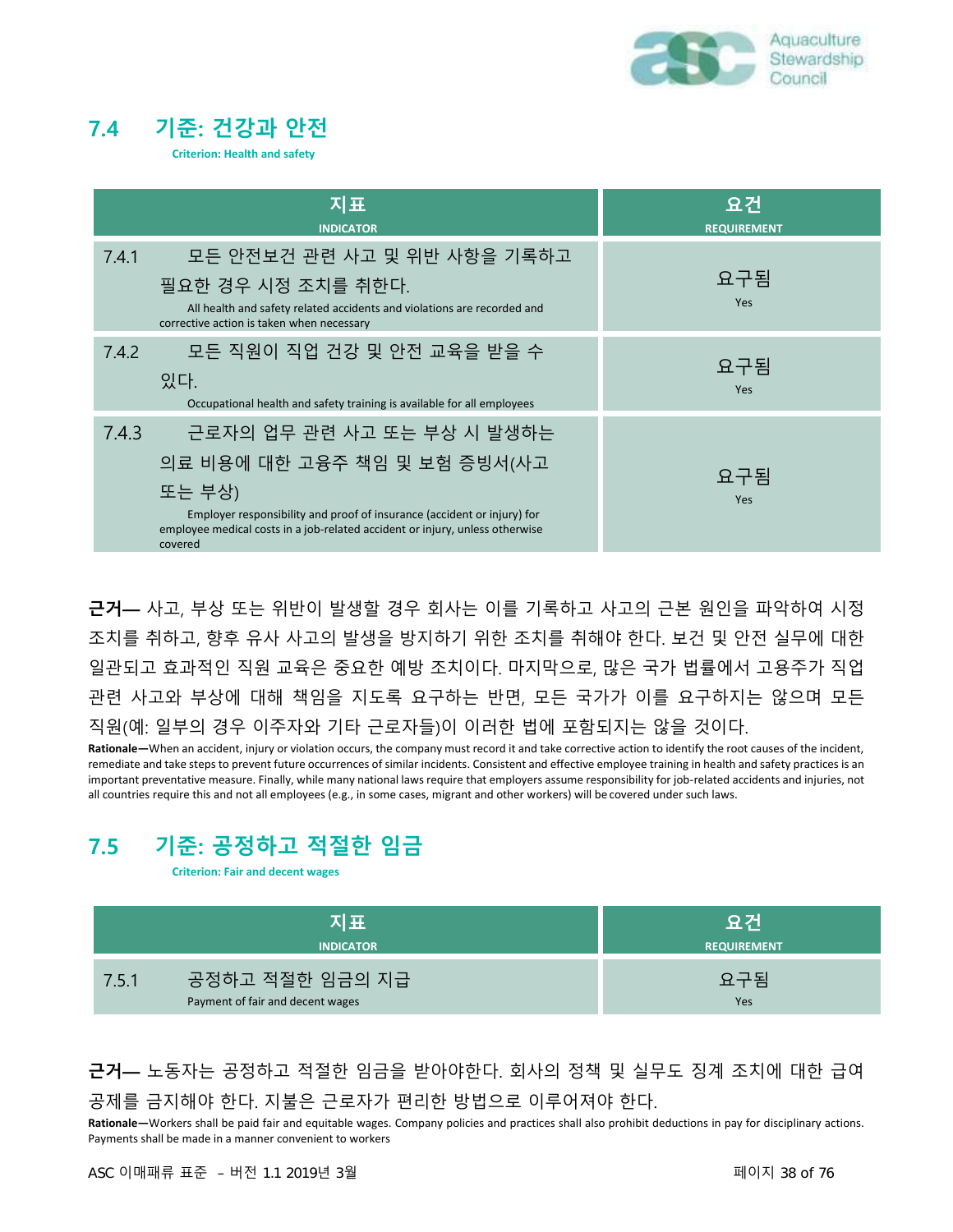

# **7.6 기준: 단체 결사의 자유와 단체 교섭**

**Criterion: Freedom of association and collective bargaining**

| 지표<br><b>INDICATOR</b>                                                           | 요건<br><b>REQUIREMENT</b> |
|----------------------------------------------------------------------------------|--------------------------|
| 직원은 협회 및 단체 교섭을 자유롭게 이용할 수<br>7.6.1                                              | 요구됨                      |
| 있다.<br>Employees have access to freedom of association and collective bargaining | Yes                      |

**근거—** 단체와 연계하고 거래할 수 있는 자유를 갖는 것은 근로자들의 중요한 권리이다. 왜냐하면 공정한 보상 협상과 같은 일이 진행 가능하다는 것은 노동자들이 더 균형 잡힌 권력 관계를 가질 수 있게 해주기 때문이다. 이는 인증된 양식장의 모든 노동자가 노동조합이나 유사한 조직에 소속되어 있어야 한다는 것을 의미하지는 않지만, 노동자들이 존재하는 경우 그러한 조직에 접근하는 것을 금지하게 해선 안된다는 것을 의미하기도 한다.. 만약 이러한 것들이 존재하지 않거나 불법이라면, 회사들은 그들이 노동자들에 의해 자유롭게 선출된 대표 구조를 통해 기꺼이 집단 다이얼로그에 참여할 것이라는 것을 분명히 해야 한다.

**Rationale—**Having the freedom to associate and bargain collectively is a critical right of workers because it allows workers to have a more balanced power relationship with employers when doing such things as negotiating fair compensation. Although this does not mean all workers of a certified aquaculture operation must be in a trade union or similar organization, workers must not be prohibited from accessing such organizations when they exist. If they do not exist or are illegal, companies must make it clear that they are willing to engage in a collective dialogue through a representative structure freely elected by the workers.

# **7.7 기준: 비침해적 징계조치**

**Criterion: Non-abusive disciplinary practices**

| 지표               |                                                                                             | 요건                 |
|------------------|---------------------------------------------------------------------------------------------|--------------------|
| <b>INDICATOR</b> |                                                                                             | <b>REQUIREMENT</b> |
| 7.7.1            | 양식장에서 침해적 징계 조치 발생 정도<br>Incidences of abusive disciplinary practices occurring on the farm |                    |

**근거—** 직장에서 기강을 잡는 행위의 근거는 부적절한 행동을 바로잡고 직원의 행동과 성과에 대한 효과적인 수준을 유지하는 것을 의미한다. 하지만, 학대적인 징계 조치는 근로자의 인권을 침해할 수 있다. 징계 관행의 초점은 항상 근로자의 개선에 있다. 공인된 기관은 근로자의 신체적, 정신적24건강 또 는 존엄성에 부정적인 영향을 미치는 위협, 굴욕 또는 징벌적 징계 절차를 채택해서는 안 된다. 부록 III에 기술된 비침입적 징계 및 근로자 증언의 증거를 지지하는 고용주는 인증된 기관이 학대적인 징계 관행을 채택하지 않고 있음을 표시해야 한다.

**Rationale—**The rationale for discipline in the workplace is to correct improper actions and maintain effective levels of employee conduct and performance. However, abusive disciplinary actions can violate a worker's human rights. The focus of disciplinary practices shall always be on the improvement of the worker. A certified aquaculture operation shall never employ threatening, humiliating or punishing disciplinary practices that negatively impact a worker's physical and mental<sup>24</sup> health or dignity. Employers that support non-abusive disciplinary practices as described in Appendix III, as well as evidence from worker testimony, shall indicate that a certified aquaculture operation is not employing abusive disciplinary practices.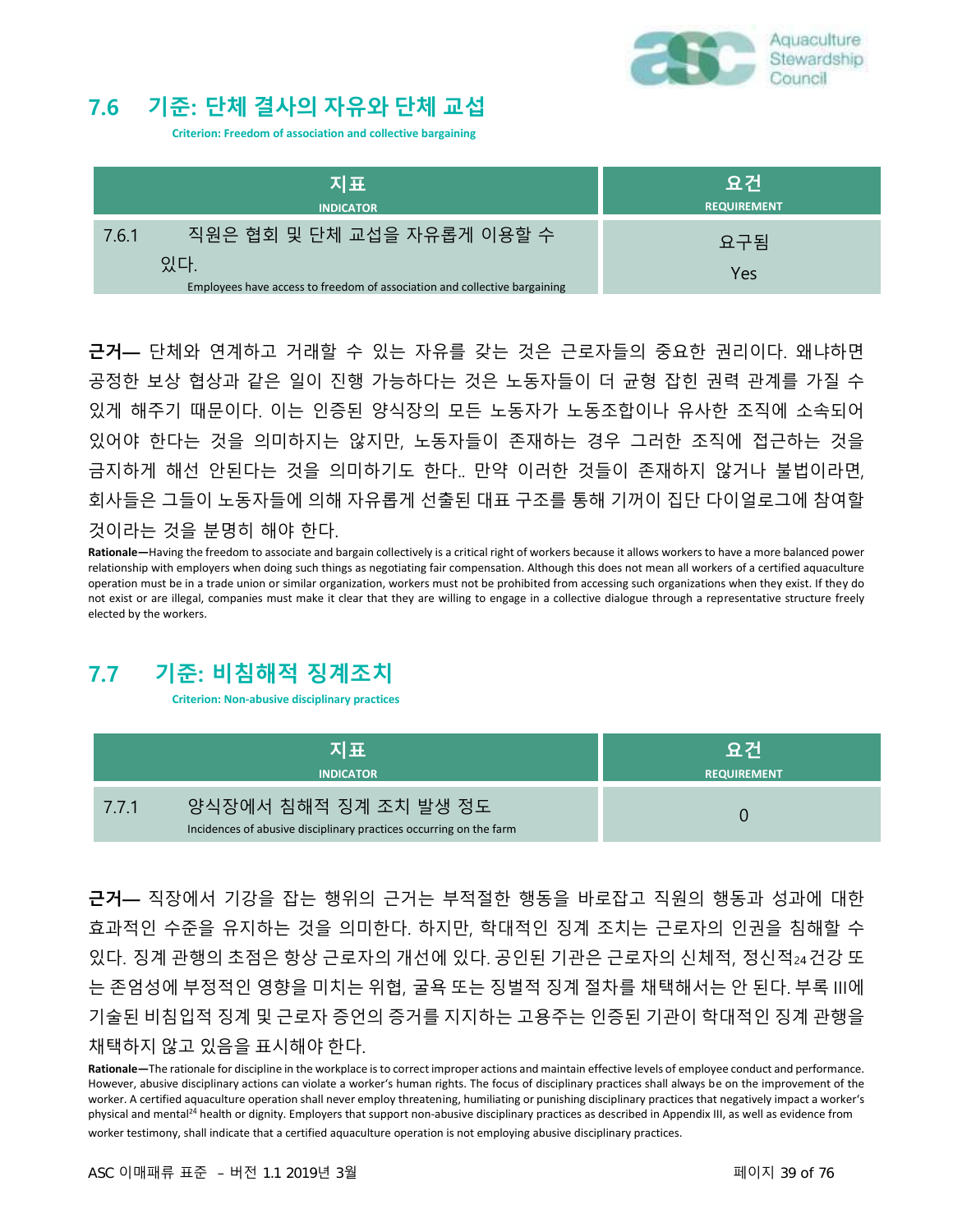



| 지표                                                                                                                                                                                      | <b>Ⅰ요건</b>         |
|-----------------------------------------------------------------------------------------------------------------------------------------------------------------------------------------|--------------------|
| <b>INDICATOR</b>                                                                                                                                                                        | <b>REQUIREMENT</b> |
| 근무 시간과 초과 근무법 및 요건 위반 및 남용<br>7.8.1<br>발생정도 (자세한 내용은 부록 III 참조)<br>Incidences, violations or abuse of working hours and overtime laws or<br>expectations (see Appendix III for details) | 없음<br><b>None</b>  |

**근거—** 근로 시간의 남용은 많은 산업과 지역에서 널리 퍼진 문제이다. 초과근무를 많이 받는 근로자는 근로-수명 균형에 따른 결과를 겪을 수 있으며, 피로와 관련된 사고율이 더 높을 수 있다. 더 나은 관행에 따라 인증된 양식장의 직원은 정상근무시간 이상의 정의된 지침 내에서 일할 수 있지만, 프리미엄 비율<sup>2</sup><sup>5</sup>로 보상받아야 한다. 상근 시간, 근무 시간 및 보상비율에 대한 요건은 시간외 근무의 영향을

#### 줄여야 한다.

**Rationale—**Abuse of working hours is a widespread issue in many industries and regions. Workers subject to extensive overtime can suffer consequences in their work-life balance and are subject to higher fatigue-related accident rates. In accordance with better practices, employees in certified aquaculture operations are permitted to work—within defined guidelines —beyond normal work week hours but must be compensated at premium rates.<sup>25</sup> Requirements for time-off, working hours and compensation rates as described should reduce the impacts of overtime.

 $^{24}$  정신학대: 언어 폭력, 격리, 성적인 또는 인종적 괴롭힘, 위협 또는 물리적 힘의 위협을 포함한 의도적인 힘의 사용으로 특징지어진다.

Mental abuse: Characterized by the intentional use of power, including verbal abuse, isolation, sexual or racial harassment, intimidation or threat of physical force

 $^{\rm 25}$  할증된 요금: 주당 정규 근무 비율보다 높은 급여율. 국가 법률, 규정 및/또는 산업 표준을 준수해야 한다. Premium rate: A rate of pay higher than the regular work week rate. Must comply with national laws, regulations and/or industry standards.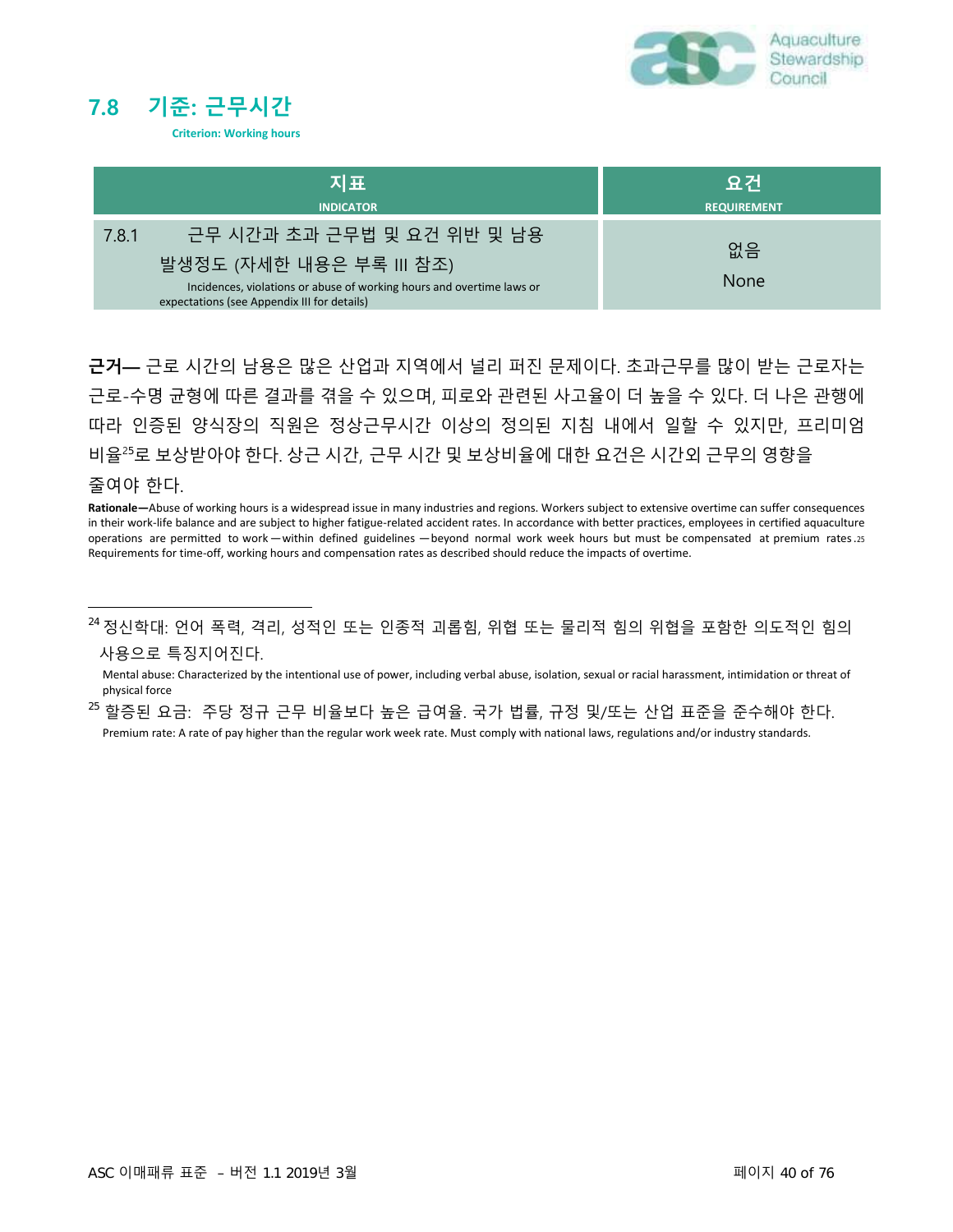

# **부록 I: 원칙을 위한 공식, 샘플계산 및 추가배경 원칙 2**

**APPENDIX I: FORMULAS, SAMPLE CALCULATIONS AND ADDITIONAL BACKGROUND FOR PRINCIPLE 2**

## **이매패류 양식과 해저 유기물 축적**

**Bivalve culture and seabed organic enrichment**

패류 양식장이 생태계를 바꾸는 주요한 요소 중 하나는 유기 물질의 퇴적을 증가시키는 것이다. 부유 유기 물질을 여과하고 포장을 더 크고 빠르게 가라앉는 입자(분과 위분, feces and pseudo-feces)로 변경함으로써, 패류는 해저로 유기 물질의 흐름을 강화시킬 수 있다. 패류 양식의 해저 유기물 축적이 저서 생물 서식지에 미치는 영향에 관한 연구와 지역사회에 대한 연구는 양식장(farming)의 중요한 변화(Dahlbeck and Gunnarsson, 1981; Mattsson and Linden, 1983; Kasper 등., 1985; Tenore 등., 1985; Jaramillo 등., 1992; Chililev and Ivanov, 1997; Mirto 등., 2000; Stenton-Dozey 등., 1999; 2001; Chamberlain 등., 2001; Christensen 등., 2003; Smith and Shackley 2004; Harstein and Rowden, 2004; Otero 등., 2006; Giles 등., 2006; Metzger 등., 2007; Cranford 등. 2009) 와 해안생채계 척도(Hargrave 등., 2008). 에 대해서 없거나 아주 작은 부정적인 영향(Baudinet 등., 1990; Grenz 등., 1990; Hatcher 등., 1994; Grant 등., 1995; Shaw, 1998; Chamberlain 등., 2001; Crawford 등., 2003; Harstein & Rowden, 2004; Anderson 등., 2005; Mallet 등., 2006; Miron 등., 2005; Lasiak 등., 2006)의 관찰로부터 지속적인 결과를 제공했다. 저서생태 영향의 범위와 크기는 잉여 유기 물질의 공급을 제어하는 요인들에 따른 취약성으로 구역마다 다르며 (예시: 패류 생산의 규모, 지속시간 및 강도, 양성 활동, 입자물질 농도, 먹이 이용률 및 효율성) 지역 환경의 자정 능력을 제어하는 수로학적, 물리적 요인들에 따라서도 다르다.(예시: 수심, 침전 속도, 유속 및 풍속).

One of the primary ways that shellfish aquaculture may modify the ecosystem is by increasing the sedimentation of organic matter. By filtering suspended organic matter and changing the packaging to larger, more rapidly sinking particles (feces and pseudo-feces), shellfish can enhance the flux of organic material to the seabed. Studies on the effect of shellfish aquaculture seabed organic enrichment on benthic habitat and communities have provided a continuum of results from observations of no, or minimal, negative effects (Baudinet et al., 1990; Grenz et al., 1990; Hatcher et al., 1994; Grant et al., 1995; Shaw, 1998; Chamberlain et al., 2001; Crawford et al., 2003; Harstein & Rowden, 2004; Anderson et al., 2005; Mallet et al., 2006; Miron et al., 2005; Lasiak et al., 2006) to significant changes within farms (Dahlbeck and Gunnarsson, 1981; Mattsson and Linden, 1983; Kasper et al., 1985; Tenore et al., 1985; Jaramillo et al., 1992; Chililev and Ivanov, 1997; Mirto et al., 2000; Stenton-Dozey et al., 1999; 2001; Chamberlain et al., 2001; Christensen et al., 2003; Smith and Shackley 2004; Harstein and Rowden, 2004; Otero et al., 2006; Giles et al., 2006; Metzger et al., 2007; Cranford et al. 2009) and at the coastal ecosystem scale (Hargrave et al., 2008). The extent and magnitude of benthic effects is always site specific with vulnerability depending on factors controlling waste organic matter input (e.g., scale, duration and intensity of shellfish production, husbandry practices, seston concentration, and food utilization rate and efficiency) and hydrographic and physical factors controlling the assimilative capacity of the local environment (e.g., water depth, sedimentation rate, current and wind speed).

이매패류의 생물퇴적비율은 부분적으로 양식 중인 동물의 크기와 종에 의존하는 개별적인 먹이 공급율과 관련이 있다. 해저에 대한 유기적인 공급을 결정하는 주요한 요소는 양식장 내에 보유되어 있는 이매패류의 총 생물량(total biomass)이다. 부유식 양식은 바닥식 양식과 비교해서 구역 내에 보유 생물량을 크게 늘릴 수 있는 기회를 제공하고, 그래서 저서생물 군집에 더 큰 위험을 나타낸다. 위에 언급된 연구들은 해저에 대한 주요 부정적 영향들이 일반적으로 부유식 양식의 지역에서 행해진다는 것을 보여줬다. 저질 속 그리고 표면의 바닥식 양식에 의해 발생하는 저서생태의 유기물 축적 영향에 대한 상대적으로 낮은 위험을 고려할 때, 이러한 활동(바닥식 양식)은 유기물 축적 요건에서 면제된다.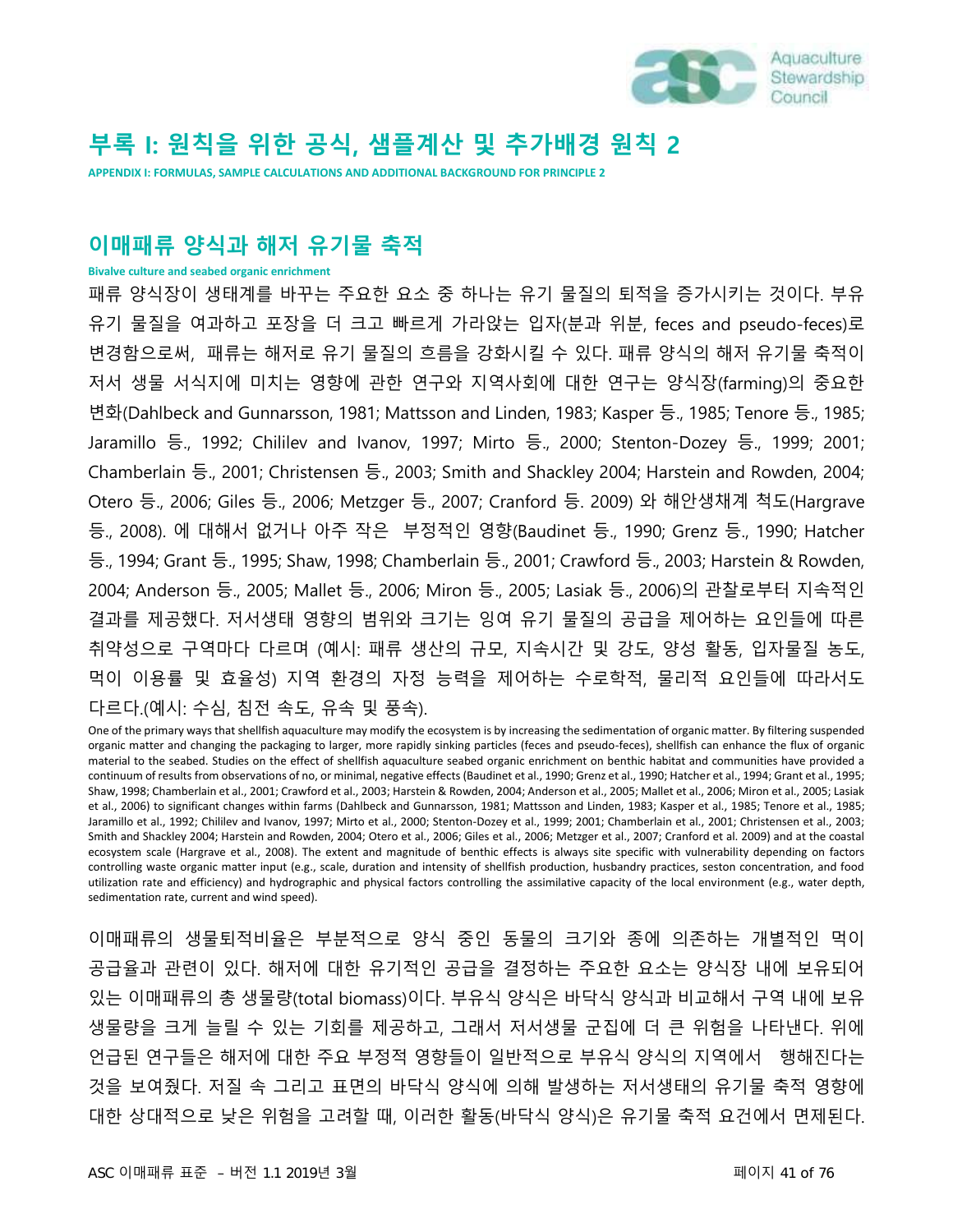

# 여기서 바닥식 양식은 보유 생물량을 증가시키는데 도움을 줄 수 있는 고정 시설(예시: 말목 혹은 채롱)을 필요로 하지 않는 조간대와 조하대의 양성 활동으로 한정된다고 간주된다.

Bivalve biodeposition rates are related to individual feeding rates that depend, in part, on animal size and the species under culture. The principal factor determining the organic supply to the seabed is the total biomass of bivalves stocked within the farm. Suspended culture provides opportunities to greatly increase stocking biomass within an area relative to bottom culture and therefore represents a greater risk to benthic communities. The studies cited above that have shown significant negative effects on the sea bed were generally conducted in areas with suspended culture. Given the relatively low risk for benthic organic enrichment impacts posed by on- and in-bottom culture, these activities are exempted from the organic enrichment requirements. Onbottom culture is considered here to be limited to intertidal and sub-tidal husbandry practices which do not require bivalve holding structures that can aid in increasing the stocking biomass (e.g., poles and cages).

양식장 아래의 퇴적물에 있는 총 자유 황화물 농도를 인근 통제 구역과 비교하여 유기물 축적의 정도를 평가할 수 있다. 퇴적물 유기물 축적 분류는 황화퇴적물 변화가 대형해저생물의 다양성에 미치는 영향을 기초하여 식별하였다. (하그레이브 외, 2008b 및 인용 참조) 관련 황화물 경계값은 관리자들로 하여금 정상 범위의 배경 농도와 저서 생물 서식지의 열화를 나타내는 농도를 구별할 수 있게 한다.

By comparing the level of total 'free' sulfides in the sediment beneath a farm to a nearby control site, the degree of organic enrichment can be assessed. Sediment organic enrichment classifications have been identified based on the known effects of changes in sediment sulphide on the biodiversity of macrofauna (see Hargrave et al., 2008b and cited references). The associated sulphide threshold values enable managers to distinguish between normal ranges of "background" concentrations from those indicative of benthic habitat degradation.

생물학적 변수 간의 관계는 퇴적물이 호기성 상태에서 무산소 상태로 변함에 따른 황화물 농도의 변화와 일치한다. S 농도의 증가로 인한 저서생물 종 다양성에 대한 영향은 유의할 수 있으며 낮은 S 수준에서 발생할 수 있다. 호기성에서 빈산소 상태로의 전이는 1500μM S에서 발생하는 것으로 확인되었다. 이 경계값은 "보통(moderate)"에서 "환원된(reduced)" 퇴적물 황화물 수준과 대형저서생물 군집 구조의 변화를 나타낸다. (Hargrave 등., 2008b에서 설계). 계산도표는 서로 연관된 각기 다른 화학 물질과 내생생물 종다양성(Pearson 및 Rosenberg, 1975년 정의)의 변화에 기초한 다양한 저서생태 축적 분류 체계를 보여주는데 사용되었는데, 이 때 생물종(Taxa) 수의 평균값은 전형적인 호기성 조건에 비해 약 50-60% 감소된다. (Hargrave 등. 2008b). 무산소 퇴적물은 >6000μM의 S 농도를 특징으로 한다. 퇴적물 빈산소 등급의 3000μM 으로의 전이는 상대적으로 약한 S-내성 분류군이 사라지지만 강한 내성의 기회종들은 풍부하게 증가하지 않는 것으로 확인 되었다. 3000μM 이상의 S 레벨은 저서생물 군집 구조에 "극심한 빈산소 스트레스"를 가하는 상태를 나타내며(Diaz 및 Rosenberg에서 정의, 1995년), 저서생물 서식지에 높은 위험을 주는 "오염된" 퇴적 상태 (Pearson 및 Rosenberg, 1975년 정의)를 특징으로 한다.

Relationships between biological variables are consistent with changes in sulphide levels as sediments are transformed from oxic to anoxic status. Impacts to benthic fauna biodiversity resulting from increased S concentrations can be significant and occur at low S levels. The transition from oxic to hypoxic conditions has been identified as occurring at 1500 μM S. This threshold represents a transition from "moderate" to "reduced" macrobenthic sulphide concentration and changes in the benthic macrofauna community structure (described by Hargrave et al., 2008b). A nomogram was used to show that various benthic enrichment classification schemes based on changes in different inter-related chemical and infauna biodiversity (defined by Pearson and Rosenberg, 1975) at which the mean number of taxa are reduced by approximately 50 to 60 percent relative to typical oxic conditions (Hargrave et al. 2008b). Anoxic sediments were characterized by S concentrations >6000μM S. A transition within the hypoxic class of sediments at 3000 μM has been identified where less S-tolerant taxa disappear but more tolerant opportunistic species have not increased in abundance. S levels above 3000 μM represent a condition that exerts "severe hypoxic stress" on benthic community structure (defined by Diaz and Rosenberg, 1995) and characterize a "polluted" sediment condition (defined by Pearson and Rosenberg, 1975) that poses a high risk to benthic habitat.

아래 **표 1**은 부유식 이매패류 양식의 저서 생태 영향에 대한 계층화된 평가 접근방식을 보여준다. 저서 생태 평가를 위한 샘플링 설계 및 측정 프로토콜은 별도 문서로 요건에 포함된다.

**Table 1** below, illustrates the tiered assessment approach for the benthic effects of suspended bivalve culture. The sampling design and measurement protocols for the benthic assessment are included with the requirements as separate documents.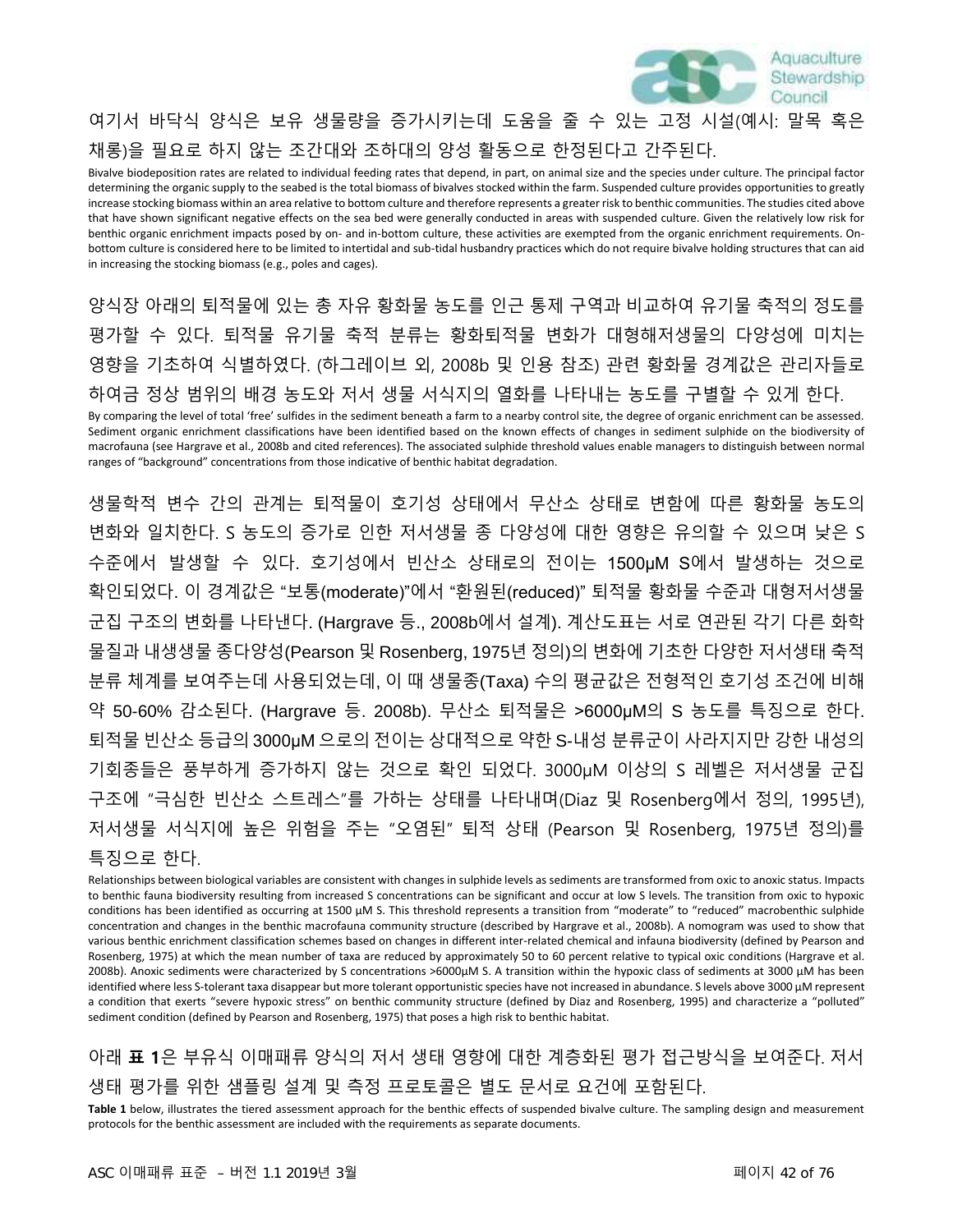

### **표 1**

| 방법<br><b>METHOD</b>                                                                                       | 분류<br><b>CLASSIFICATION</b>                                                                                                        | 결정<br><b>DECISION</b> | 조건<br><b>CONDITION</b>                                                                                                                                                                                                                                                          |
|-----------------------------------------------------------------------------------------------------------|------------------------------------------------------------------------------------------------------------------------------------|-----------------------|---------------------------------------------------------------------------------------------------------------------------------------------------------------------------------------------------------------------------------------------------------------------------------|
| 양식장의 샘플링 장소와 기준<br>현장의 해저 영상/이미지 및<br>표층 퇴적물<br>황화물(S) 농도<br>Seabed video/ imaging and surficial sediment | 비퇴적, 굵은 퇴적물<br>(샌드, 자갈) 또는<br>$S \leq 1500 \mu M$<br>Non-depositional, coarse<br>sediment (sand, cobble) or<br>$S \leq 1500 \mu M$ | 수용가능<br>Acceptable    | 5년마다 감시<br>Monitor every 5 years.                                                                                                                                                                                                                                               |
| sulfide (S) concentration at farm sampling sites<br>vs. reference sites                                   | 퇴적성, 고운 퇴적물<br>그리고.<br>Depositional, fine sediment<br>and<br>S > 1500<br>그리고<br>$\leq$ 3000 µM                                     | 수용가능<br>Acceptable    | 매년 모니터링 및<br>관리 대응, 양식장의 S<br>수준에 인접한 기준<br>현장에서 측정한 자연<br>분산 범위 내로<br>유지하기 위해 필요한<br>경우<br>Monitor every year and take<br>management responses when<br>necessary to maintain farm S<br>levels within the range of natural<br>variance measured at adjacent<br>reference sites. |
|                                                                                                           | $S > 3000 \mu M$                                                                                                                   | 수용불가<br>Unacceptable  | 양식장이 인증을 받기<br>전에 필요한 관리<br>응답 (예: 지역 개간)<br>Management response (e.g. site<br>fallowing) necessary before farm<br>is eligible for certification                                                                                                                                |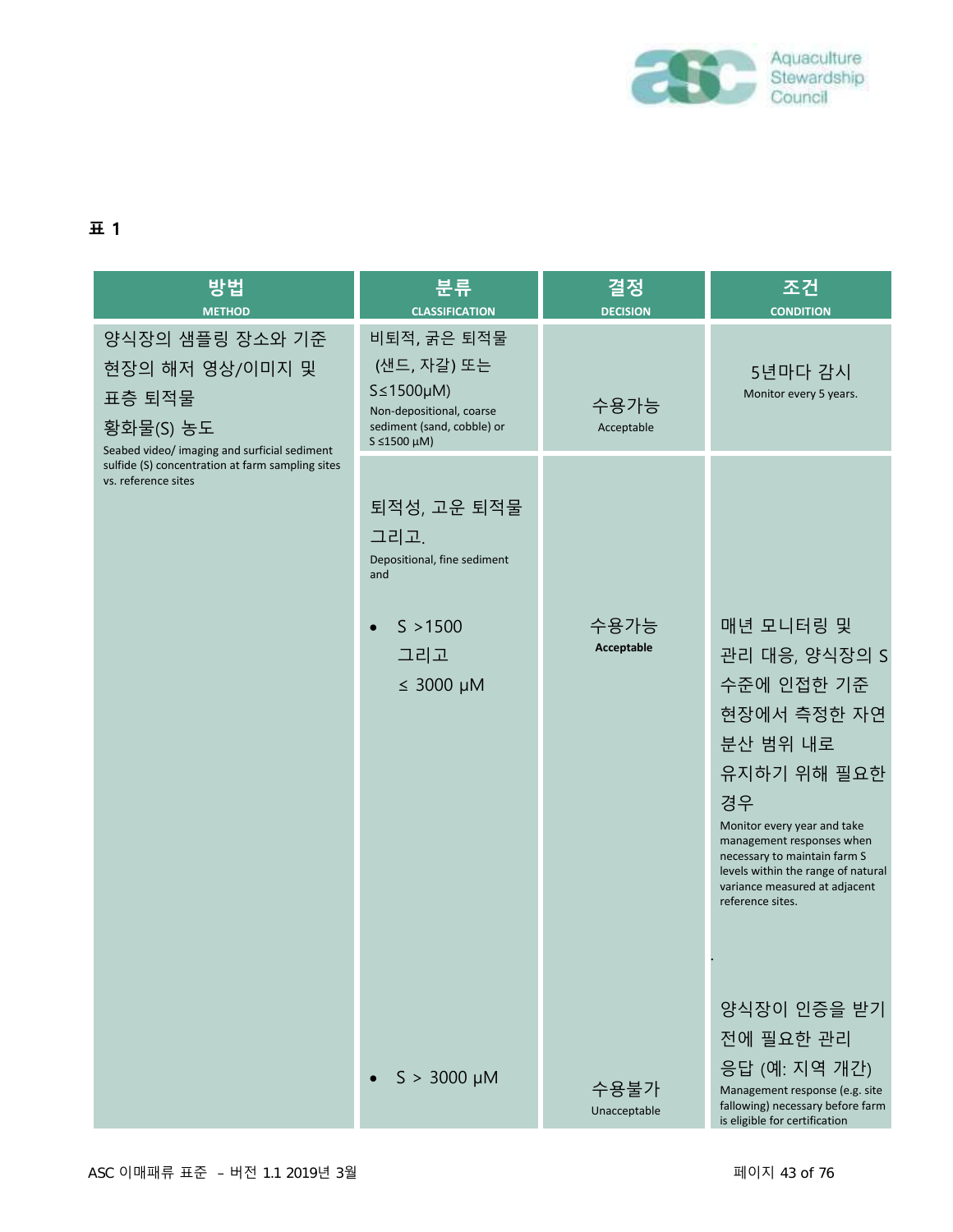

## **식물성 플랑크톤의 고갈**

**Phytoplankton depletion**

용수 교체가 용수 여과(CT>RT)보다 빠른 경우 운반 용량을 초과하지 않을 것으로 예상된다. CT < RT인 경우, 양식되는 이매패류는 생태계를 관리 할 수 있으며, 1차 생산시간(PPT)과 여과시간(CT)을 연결하는 추가 평가가 필요하다. 계층 2 계산의 근거는, 만이 제대로 씻겨지지(Flushed) 않았어도, 만에서의 식물성 플랑크톤 생산이 지속가능한 수산양식을 어느정도까지 지원할 수 있다는 것이다. 1차생산시간은 여과시간(CT)보다 짧아야 한다. 그렇지 않으면, 패류의 먹이가 되는 조류는 빠르게 고갈될 것이다. 이론적으로 요건은 CT/PPT>1이 될 수 있지만 실제로 CT/PPT는 3보다 커야 한다. 이는 일련의 하구에서 얻은 경험적 데이터에 기초하며 이것은 특정한 수준의 일차 생산량을 실현하기 위해 요구되는 조류의 완충 스탁으로 인한 논리적 가정이며, 패류 양식업과 근접한 기타 미지의 여과 섭식 생물이 발생하는 것은 말할 것도 없다. (Smaal & Prins, 1993). 이 3의 인수는 생태학적 고정 요건이라기 보다는 실질적인 수치라는 점을 이해해야 한다. CT/PPT ≤ 3인 경우, 양식장은 더 이상 인증을 받을 수 없다. 만일 그렇다면, 여러 양식장의 잠재적 누적 원양(pelagic) 영향을 다루는 만-범위의 전체 관리 계획과 생태학적 운반능력이 초과되지 않도록 지역 저장수준을 낮추는 것은 필요하다.

If water renewal is faster than water clearance (CT>RT) it is expected that carrying capacity will not be exceeded. If CT<RT, cultured bivalves may be able to control the ecosystem and an additional assessment is required linking clearance time to primary production (PPT). The rationale for the Tier 2 calculation is that phytoplankton production in a bay can support sustainable aquaculture, up to a point, even when the bay is poorly flushed. Primary production time should be shorter than clearance time. Otherwise, the algae which shellfish feed on will quickly be depleted. In theory, the requirement could be CT/PPT>1 but in practice CT/PPT should be >3. This is based on empirical data from a series of estuaries and is a logical assumption due to the algal buffer stock required in order to realize a certain level of primary production, not to mention the occurrence of other unknown filter-feeder stocks in proximity to the shellfish farming operations (Smaal & Prins, 1993). It should be understood that this factor of 3 is a practical figure rather than an ecological fixed requirement. When CT/PPT ≤ 3, farms are no longer eligible for certification. If this is the case, bay-wide management plans that address the potential cumulative pelagic effects of multiple farms and reduce regional stocking levels are necessary in order to ensure that the ecological carrying capacity is not being exceeded.

이러한 계산과 인접 양식장의 영향 구역이 겹치는 누적 효과를 다루기 위해서는 수역의 고려가 필요하다. 동봉된 만 또는 좁은 물줄기와 같은 많은 사례의 경우, 양식장이 위치한 지역의 지리적 경계는 명확하고 수역으로 간주될 수 있다. 구불구불한 복잡한 수로나 열린 해안과 같은 다른 상황에서는 뚜렷한 경계가 없을 수도 있다. 이런 경우에는 양식장이 있는 수역의 추정이 필요하다. 따라서 그 영향 구역은 운반 용량과, 민감한 생태계에 근접 또는 보호 종의 수렵 범위를 기준으로 추정할 수 있다.

A consideration of the "water body" is required for these calculations, and to address cumulative effects where zones of influence of adjacent farms overlap. In many instances, such as enclosed bays or inlets, the geographic boundaries of the area in which the farm is located may be obvious and considered as the water body. In other situations, such as meandering complex waterways or the open coast, there may be no clear boundaries. In these cases, there needs to be some estimation of the water body in which the farm sits so its zone of influence can be estimated in relation to carrying capacity, proximity to sensitive communities or foraging range of protected species.

명확한 식물성 플랑크톤 역학을 포함하거나 또는 포함하지 않고 완전한 유체 역학 모델에서 현재 계량기를 사용한 조력 이동 및 잔류 전류의 단순한 추정 또는, 더 저렴하게 드리프터 또는 염료 방출에 이르기까지 수역 또는 잠재적 영향의 양식장 구역을 추정하는 데 사용 할 수 있는 다양한 방법이 있다. 대부분의 연안의 이매패류 양식장은 상대적으로 규모가 클 것이고 아마도 폐쇄된 만의 작고 비옥한 양식장보다 더 많은 자원을 가진 회사들이 소유할 것이라고 가정한다. 따라서 유속계의 사용이 방해되어서는 안 된다.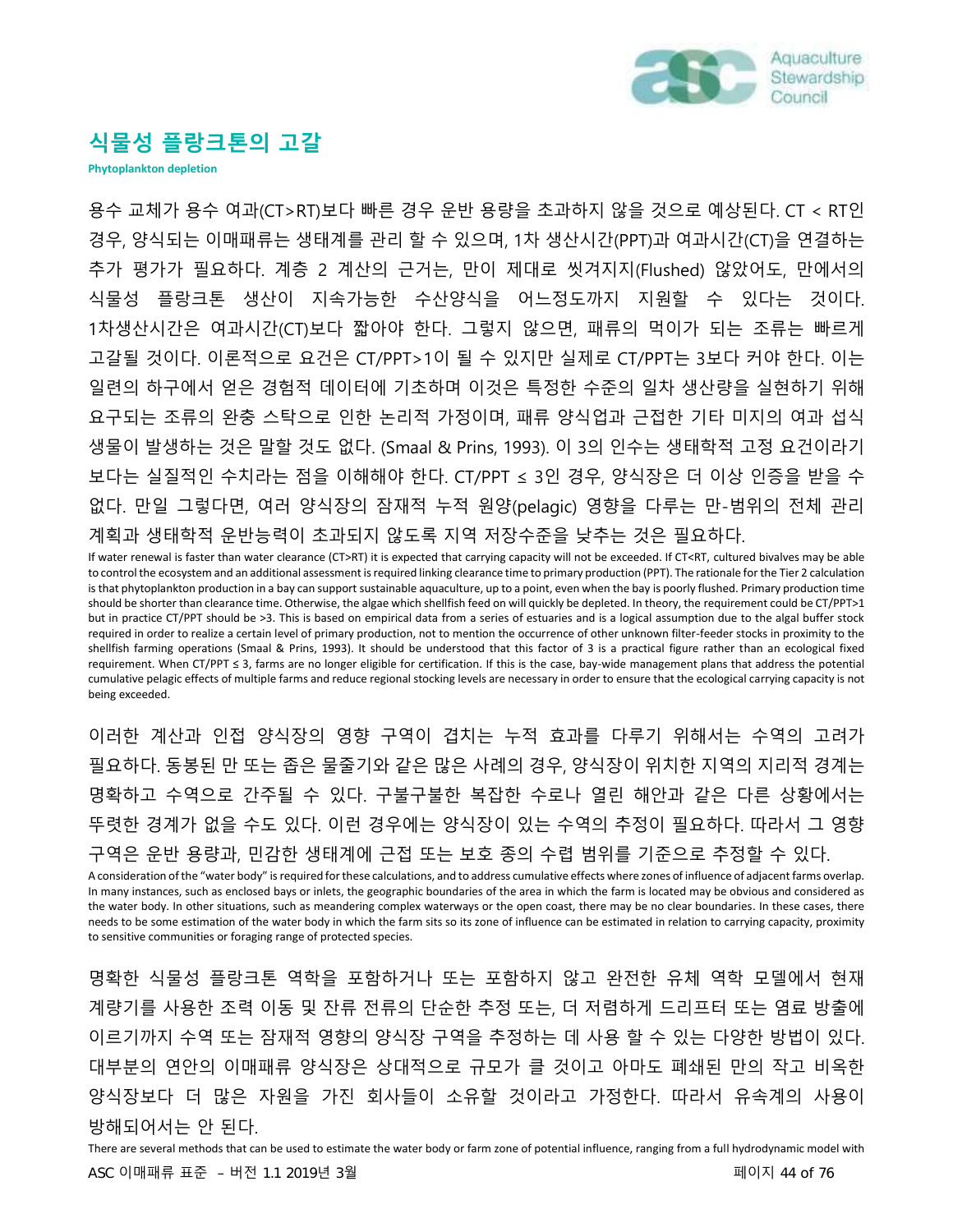

or without explicit phytoplankton dynamics, to a simple estimation of the tidal excursion and residual currents using current meters, or, more cheaply, by drifters, or dye release. It is assumed that most offshore bivalve farms will be relatively large and possibly be owned by companies with greater resources than small, inshore farms in enclosed bays, so the use of current meters should not be an impediment.

# **공식 및 샘플계산**

**Formulas and sample calculations**

### **양식장의 영향 구역 추정**

#### *Estimating a Farm's Zone of Influence*

일반적으로, 양식장에 대한 잠재적 영향의 구역을 추정하는 것은 그것이 인접한 만의 면적보다 적다는 것을 보여주는 결과를 제공하거나 식물성플랑크톤의 재생 또는 회전 시간을 허용하기 위해 평균 해류와 일정 시간 척도로 계산된 양식장 주위의 원으로 제한한다. 합리적인 조건 하에서, 식물성 플랑크톤 성장은 1-2일 정도 될 것이다. 따라서 잠재적 영향 영역에 기초한 근사치는 다음과 같다.

As a general rule, estimating the zone of potential influence for a farm should give results showing it is less than the area of the enclosing bay, or it is limited to a circle around the farm calculated from the mean current and some time scale to allow for phytoplankton regrowth or turnover time. Under reasonable conditions, phytoplankton growth is in the order of 1-2 days. Therefore an approximation of the water body, based on zone of potential influence, is:

> 평균 해류 속도 x 2 조력 주기 (즉, M2 조수가 지배적인 경우 25시간) x 평균 수심 (또는 양식장이 깊은 물에 있는 경우 증가하는 선의 깊이)

Mean current speed at the farm x 2 tidal cycles (i.e., 25 hours if the M2 tide is dominant) x mean water depth (or depth of growing lines if the farm is in deep water)

#### 연안 거리에 위치한 양식장의 예는 다음과 같다.

Example calculations for a farm located some distance offshore are:

• 평균 해류 속도는 5 cm/s이고 수심은 15 m이다. 따라서 잠재적 영향 구역은 4.5km의 반지름을 가지며 체적은 67만5000m<sup>3</sup>이다.

Mean current speed of 5 cm/s and water depth of 15 m. The zone of potential influence would, therefore, have a radius of 4.5 km, and the volume of the water body is 675,000 m3.

• 평균 해류 속도는 2 cm/s이고 수심은 30 m이지만, 증가선은 단지 7 m 깊이까지 확장된다.

#### 잠재적 영향 구역은 1.8km이고 체적은 126,000m<sup>3</sup>이다.

Mean current speed of 2 cm/s, water depth of 30 m, but the growing lines only extend to 7 m depth. The zone of potential influence has a radius of 1.8 km, and the volume of the water body is 126,000 m3.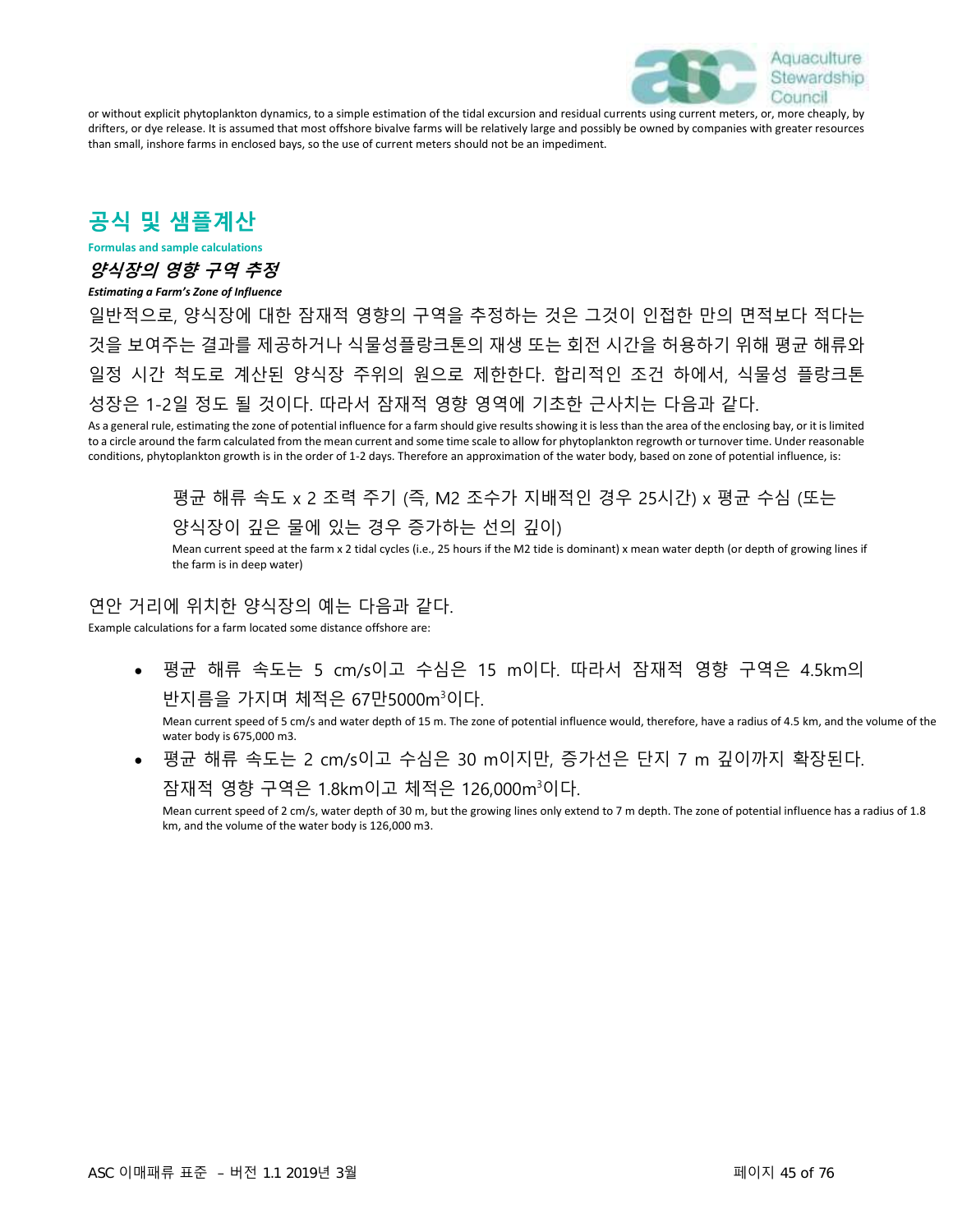

### 지표 2.2.1로 사용된 **여과 시간** (CT)

*Clearance Time* (CT) *as used in indicator 2.2.1*

CT 
$$
(\mathcal{Q} \triangleq)
$$
 = V<sub>t</sub> / (N x C)

출처

 $V_t$  는 강한 조류에 수역에서의 총량이다 (리터)

- N 는 이매패류의 수이다.
- C 는 수확한 크기의 평균 여과율(리터/개별 종/일수) 이다.

 $CT$  (days) = Vt / (N x C)

Where

Vt is the total volume of the water body at high tide (liters) N is number of bivalves C is average clearance rate (liters/individual species/day) at harvest size

### 지표 2.2.1로 사용된 **체류시간** (RT)

*Retention Time* (RT), *as used in indicator 2.2.1* 

 $RT = -1 \times P / ln (V_1 / V_1)$ 

출처

P 는 조류의 주기이고, 즉 조류 사이클의 길이 이다.(예.~0.5일 semidiuranl 조류의 경우) V<sub>I</sub> 약한 조류에서 수역의 총량이다.(리터) V<sub>t</sub> 강한 조류에서 수역의 총량이다.

 $RT = -1 \times P / \ln (VI / Vt)$ 

Where

P is the tidal periodicity, the length of the tidal cycle (e.g. ~0.5 days for semidiuranl tides) Vl is the total volume of the water body at low tide (liters)

Vt is the total volume of the water body at high tide

## **노트:** 깊은 성층된 양식 지역에서는 (예: 개방된 해양 및 피오르드), 이 계산은 표면 혼합 층으로 제한되어야 한다. 물의 교환이 조수(조류)에 의해 지배되지 않는 지역에서는 적절한 물의 교환량이 계산되어야 한다. (예를 들어 주로 강 흐름 또는 풍력에 의해 제어됨)

**Note:** For deep stratified culture areas (e.g., open ocean and fjords), this calculation should be limited to the surface mixed layer. In areas where water exchange is not dominated by tidal flushing (e.g., controlled primarily by river flow or wind forcing) an appropriate volume exchange should be calculated.

### 지표 2.2.2 로 사용된 **초기생산시간** (PPT)

*Primary Production Time* (PPT), *as used in indicator 2.2.2*

ASC 이매패류 표준 – 버전 1.1 2019년 3월 페이지 46 of 76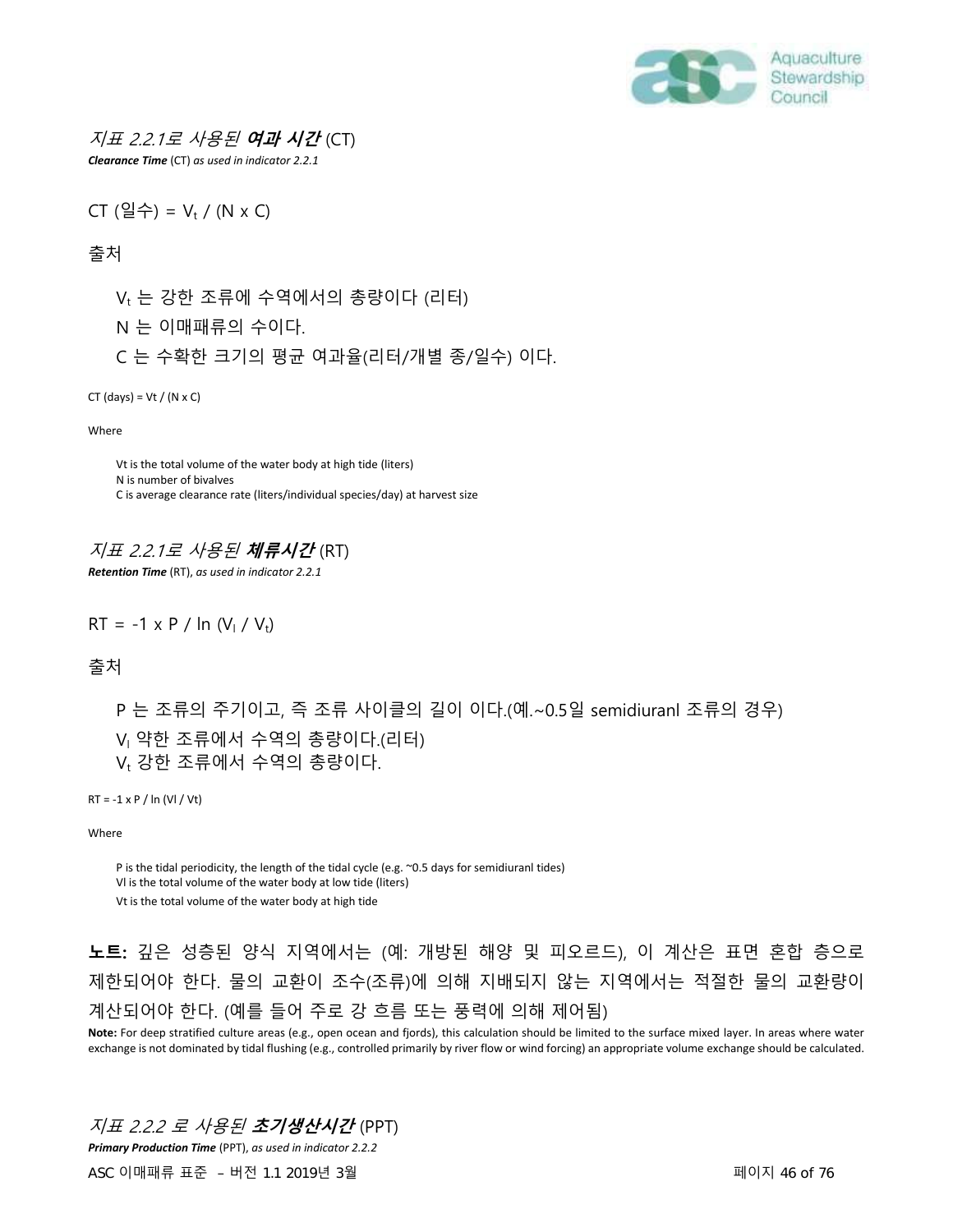

PPT = B/PPP

#### 출처

#### B 는 식물성 플랑크톤 생물량의 연간 평균이다.

PPP 는 시스템 내에서 식물성플랑크톤의 초기생산(PPP)이다.

PPT = B/PPP

Where

B is the yearly averages of phytoplankton biomass, PPP is the phytoplankton primary production (PPP) within the system.

**Note**: B는 엽록소 측정치, 발표된 데이터 또는 탄소 대 엽록소 비율을 50으로 가정한 위성 예측으로부터 추정할 수 있다. PPP는 발표된 결과나 예측 모델에서 얻을 수 있다. 사용 가능한 데이터 리소스의 예는 다음과 같다.

**Note**: B can be estimated from chlorophyll a measurements, published data or satellite predictions assuming a carbon to chlorophyll ratio of 50. PPP can be obtained from published results or model predictions. Some examples of available data resources include:

<http://marine.rutgers.edu/opp/> <http://www.science.oregonstate.edu/ocean.productivity/index.php>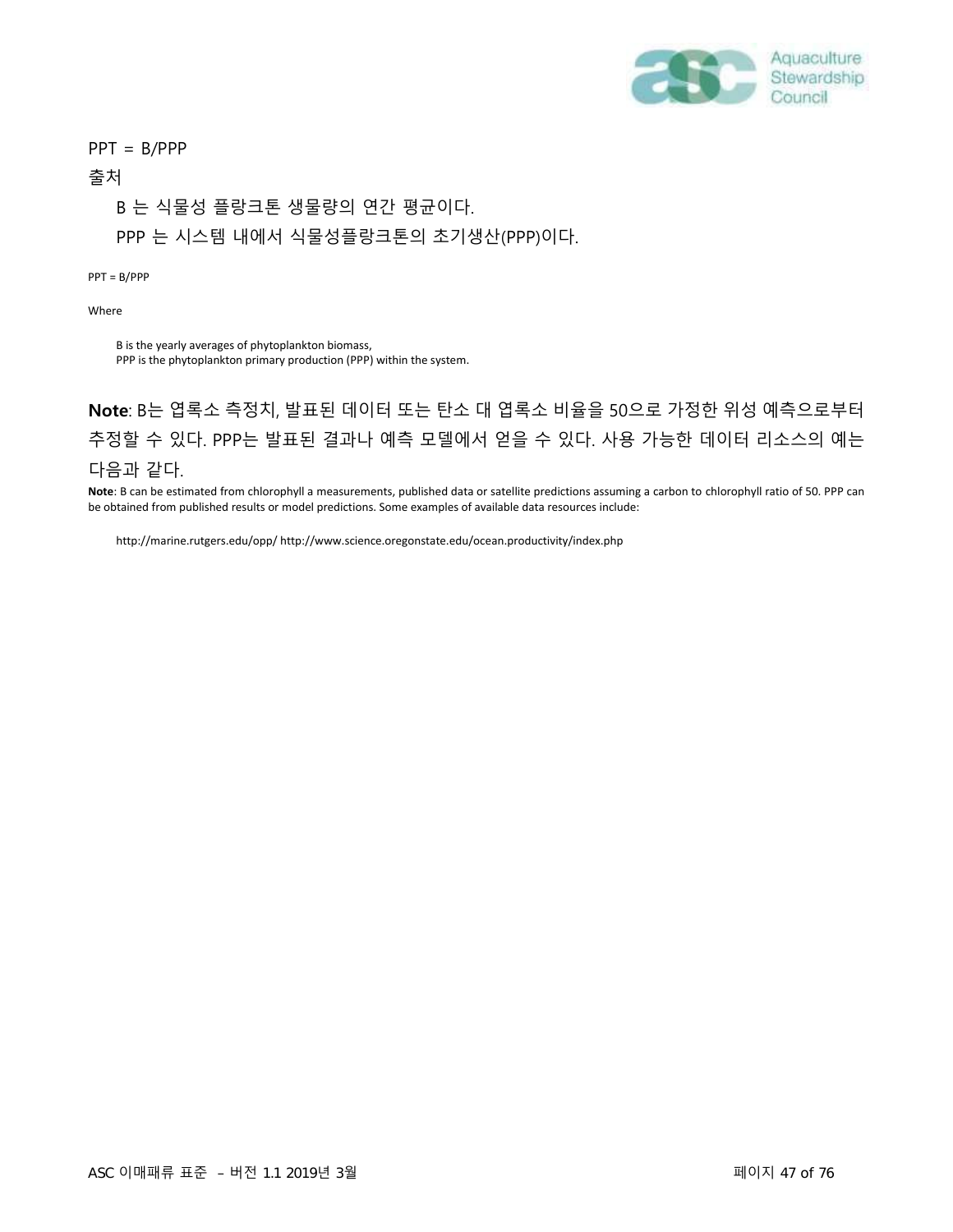

# **부록 II: 토착종 양식을 위한 가이던스**

**APPENDIX II: GUIDANCE FOR NATIVE SPECIES CULTIVATION**

# **부화장(Hatchery) 생산 종묘의 유전적 영향**

**Genetic impacts of hatchery produced seed**

종묘의 부화장에서의 생산은 그들의 장기 생존 능력을 손상시키는 방식으로 유전 형성을 변경함으로써 양식된 종들의 야생 개체군에 부정적인 영향을 미칠 수 있다. 종과 종묘가 버려지는 지리적 지역에 특정한 유전적 문제를 해결하기 위한 노력이 이루어져야 한다. 이것은 1) 지역산 모패 사용, 2) 산란기 및 휴식기로의 모패 교대 순환, 3) 부화장에서 생산된 개체를 부화장에서 친어로 사용하는 것을 피함 을 통하여 순혈종과 종묘의 다양성을 보존하는 것을 포함할 수 있다. 여기에는 해당 양식장에서의 합리적인 '확산 모형(dispersal kernel)' 에서 양식장의 규모와 작물의 번식 가능성(예시: 이배체 또는 삼배체인지, 또는 수확 시 나이와 최초 성숙시점을 고려하여)이 자연 개체군의 크기와 번식 가능성보다 훨씬 낮다는 문서도 포함될 수 있다. 이 요건의 준수는 지역 어업 정보와 관리의 가용성에 따라 달라진다. 여기에는 일반적인 정원 시험을 통한 문서화가 포함될 수 있다. 예를 들어, 부화장 종묘의 특징(예: 생존 및 성장) 이나 특성이 야생 종묘의 특징 (예: 패각 모양 및 색상)에서 벗어나지 않았음을 설명한다. 규정 준수에는 부화장들과 양식장 사이에 공통된 책임이 수반될 수 있다. 그것은 또한 성장, 수확량, 생존, 형태과 같은 향상된 양식 특성을 위해 야생의 개체들을 의도적으로 대체하는 번식 프로그램에서의 방양용 무균 종묘의 생산을 포함할 수 있다. 방양한 지리적 지역에서의 복구 노력이 질병 저항성 야생 개체군을 생산하기 위해 야생 개체들의 인위적인 살포를 포함하는 지역의 경우에는 이러한 노력에 대한 협력 문서가 포함될 수 있다.

It is possible that hatchery production of seed could negatively impact wild populations of cultivated species by altering their genetic composition over time in ways that compromise their long-term viability. Efforts should be made to address genetic concerns specific to species and the geographic region where the seed will be out-planted. This may include preserving diversity of broodstock and seed by 1) using local broodstock, 2) rotation of broodstock within spawning seasons and between years, and 3) avoiding the use of hatchery-propagated stock in the hatchery as broodstock. This may also include documentation that the scale of farming and the reproductive potential of crops (e.g., whether diploid or triploid, or considering age at harvest and age at first maturation) are well-below the size and reproductive potential of the natural population within a reasonable "dispersal kernel" from the farm. Compliance with this requirement would depend on the availability of local fisheries information and management. This may include documentation through common garden trials, for example, that performance (e.g., survival and growth) or characteristics (e.g., shell shape and color) of hatcherypropagated diploid seed have not diverged from that of wild seed. Compliance might involve a shared responsibility between hatcheries and farms. It may also include the production of sterile seed for out-planting from breeding programs that intentionally alter wild stocks for improved culture traits, such as growth, yield, survival and morphology. In the situation where restoration efforts in the geographic region of out-planting involve intentional divergence from wild stocks to produce disease resistant wild populations this may include documentation of cooperation with such efforts.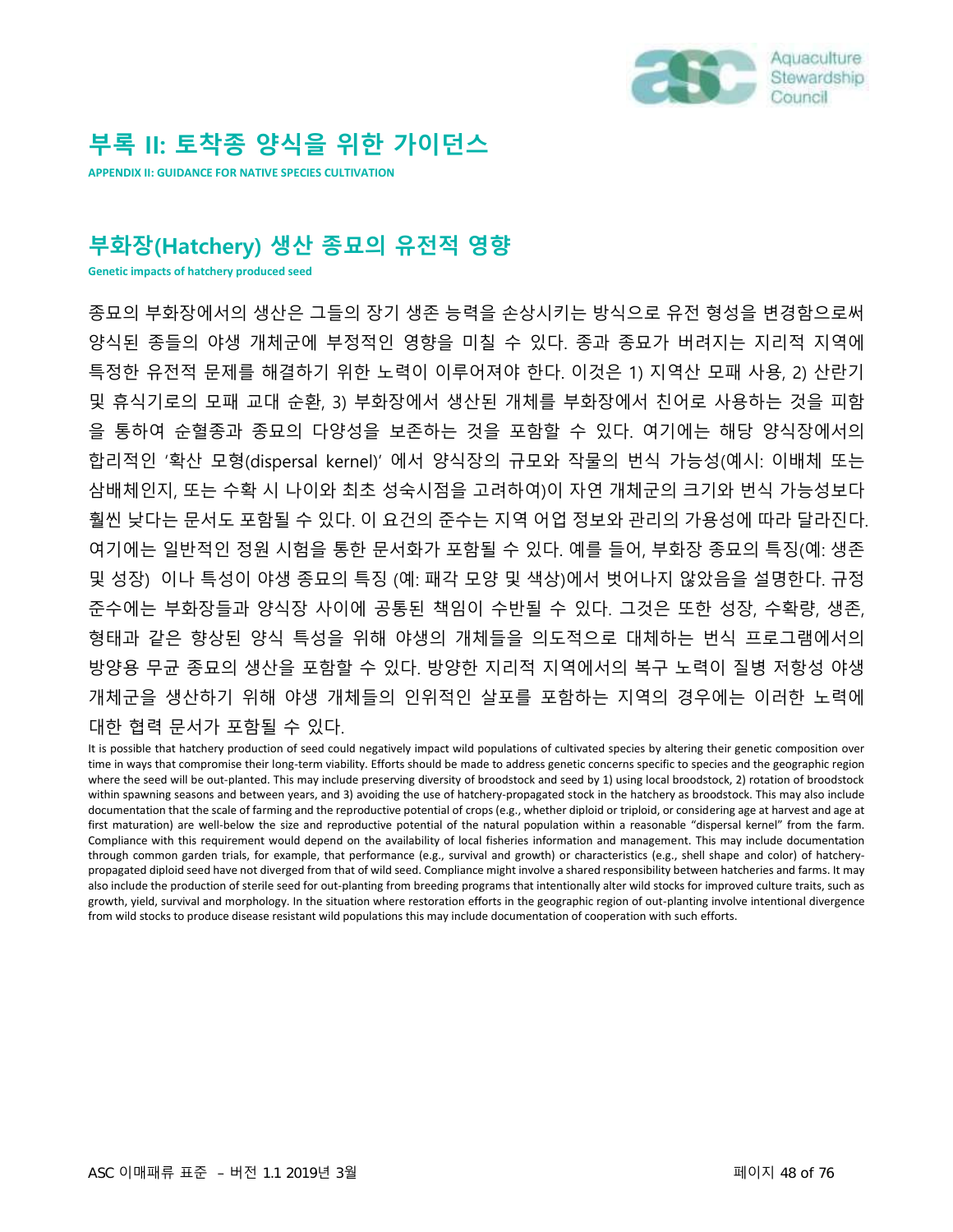

# **부록 III: ASC 이매패류 표준의 사회적 구성요소를 위한 가이던스**

**APPENDIX III: GUIDANCE FOR THE SOCIAL COMPONENT OF THE ASC BIVALVE STANDARD**

노동문제와 근로조건과 관련된 기준은 노동 쟁점에 대해 인정받는 지더인 SAI(Social Accountability International)의 조언으로 만들어졌다. SAI는 또한 ASC Bivalve Standard의 사회적 구성요소와 함께 하기 위한 지침을 권고했다.

The standards related to labor issues and work conditions on the farm were created with input from Social Accountability International (SAI), a recognized leader on labor issues. SAI also recommended the following guidance to accompany the social component of the ASC Bivalve Standard.

### **1. 아동노동**

**Child labor**

안내 *Guidance*

> ● 15세 미만의 아동 노동자는 학교나 휴일에 하루에 2시간을 초과하지 않고, 가벼운 일과 학교에서 보내는 총 시간이 하루에 7시간을 초과하지 않는 한 가벼운 일만을 수행한다. (아래의 경미한 작업 정의 참조) 15세 미만의 아동 노동자는 학교나 휴일에 하루에 2시간을 초과하지 않고, 가벼운 일과 학교에서 보내는 총 시간이 하루에 7시간을 초과하지 않는 한 가벼운 일만을 수행한다. (아래의 경미한 작업 정의 참조)

Child workers under the age of 15 perform only light work (see definition of "light work" below) as long as it does not exceed 2 hours per day on a school day or holiday and the total number of hours spent on light work and on school does not exceed 7 hours/day.

⚫ 15세에서 18세 사이의 직원들(젊은 노동자로 정의됨)의 경우, 일은 교육과 상충되어서는 안

된다. 일일 교통, 학교 시간 및 근무 시간의 조합은 10시간을 초과해서는 안 된다.

For employees aged 15-18 (defined as young workers), work should not conflict with schooling. The combination of daily transportation, school time and work time should not exceed 10 hours).

⚫ 위험한 작업은 18세 미만에서 수행되지 않는다. 위험한 작업이란 크기에 비례하지 않는 무거운 리프팅, 중장비의 작동, 야간 근무 및 독성 화학물질에의 노출을 포함한다.

Hazardous work is not performed by those below age 18. This includes heavy lifting disproportionate to their size, operating heavy machinery, working night shifts and exposure to any toxic chemicals.

정의 *Definitions*

**가벼운 일**(ILO 협약 138조 제7.1항에 정의된 바 ): 1) 아이들의 건강이나 발달에 해가 되지 않는 일, 2) 학교 출석, 직업 오리엔테이션 참여 또는 교육 프로그램 또는 제공받는 교육으로부터 혜택을 받을 수 있는 기회를 줄이지 않는 일을 의미한다.

"Light work", as defined by ILO convention 138, article 7.1, is work is work that is 1) not likely to be harmful to a child's health or development and 2) not likely to prejudice their attendance at school, participation in vocational orientation or training programs or diminish their capacity to benefit from instruction received.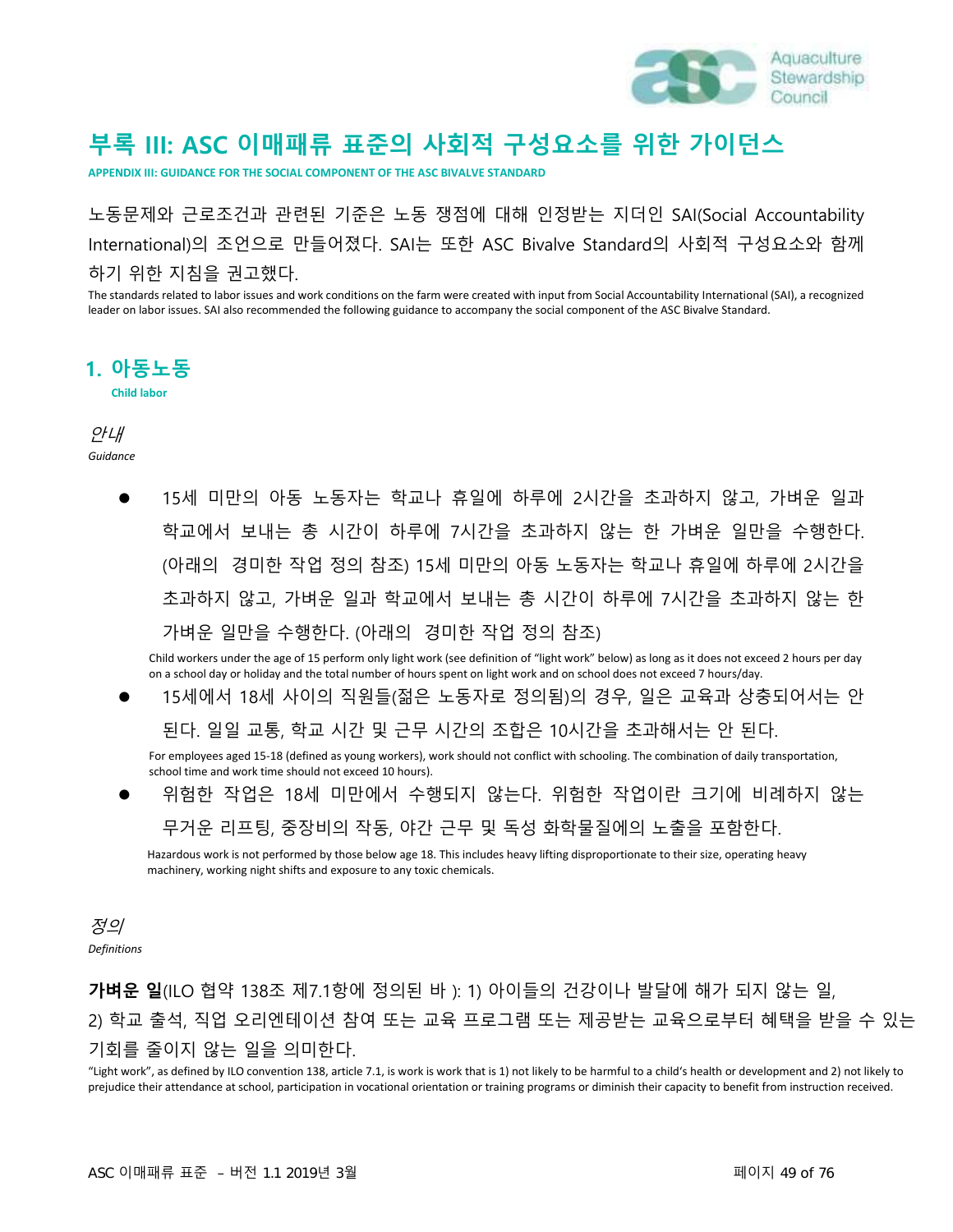

## **2. 강압적으로, 저당잡힌(담보된), 강제적 노동**

**Forced, bonded, compulsory labor**

안내

*Guidance*

- ⚫ 고용주가 원래의(오리지날) 신분 증명서를 주지않는 것은 허용되서언 안 된다. Employer should never be permitted to withhold original identity documents.
- 계약은 지원에게 분명히 명시하고 이해시켜야하며 절대 직원에게 빚을 지게 하지 말아야 한다. (예: 교육 프로그램 비용을 지불하는 직원)

Contracts should be clearly stated and understood by employees and never lead to employee being indebted (e.g., employees paying for training programs).

⚫ 직원들은 근무하지 않을 때는 자유롭게 퇴근할 수 있어야 하고 그들의 자유시간을 관리할 수 있어야 한다.

Employees should be free to leave the workplace when not working and manage their own non-work time.

(참고: 이주자 및 계약자/하도급자 상황에 각별히 주의해야 한다.)

Note: Extra care should be given to migrants and contractor/ subcontractor situations

### **3. 차별**

**Discrimination**

#### 안내 *Guidance*

- ⚫ 회사는 보수, 훈련에 대한 접근, 승진, 계급(계층)에 근거한 해고 또는 은퇴, 국가출신, 종교, 장애, 성별, 성적지향, 노조가입, 정치적 소속 또는 연령, 고용에 있어 차별해서는 안된다. Company shall not engage in or support discrimination in hiring, remuneration, access to training, promotion, termination or retirement based on caste, national origin, religion, disability, gender, sexual orientation, union membership, political affiliation or age.
- ⚫ 회사는 고용인의 운동 또는 교리 또는 관행 준수, 인종, 계급(계층), 국가출신, 선거와 관련된 요구, 종교, 장애, 성별, 성적 지향, 노조 가입 또는 정치적 소속과 관련하여 직원들의 권리를 침해하지 않는다.

Company shall not interfere with employee rights to exercise or observe tenets or practices, or to meet needs related to race, caste, national origin, religion, disability, gender, sexual orientation, union membership or political affiliation.

# **4. 건강과 안전**

**Health and safety**

안내 *Guidance*

> ⚫ 작업장 사고 및 부상을 방지하기 위한 문서화된 절차와 정책을 포함하여, 작업 환경에서 위험과 위험요소의 최소화, 비상대응 절차는 존재해야하고 직원들이 알고 있어야 한다. Minimization of hazards and risks in the working environment, including documented procedures and policies to prevent workplace accidents and injuries. Emergency response procedures should exist and be known by employees.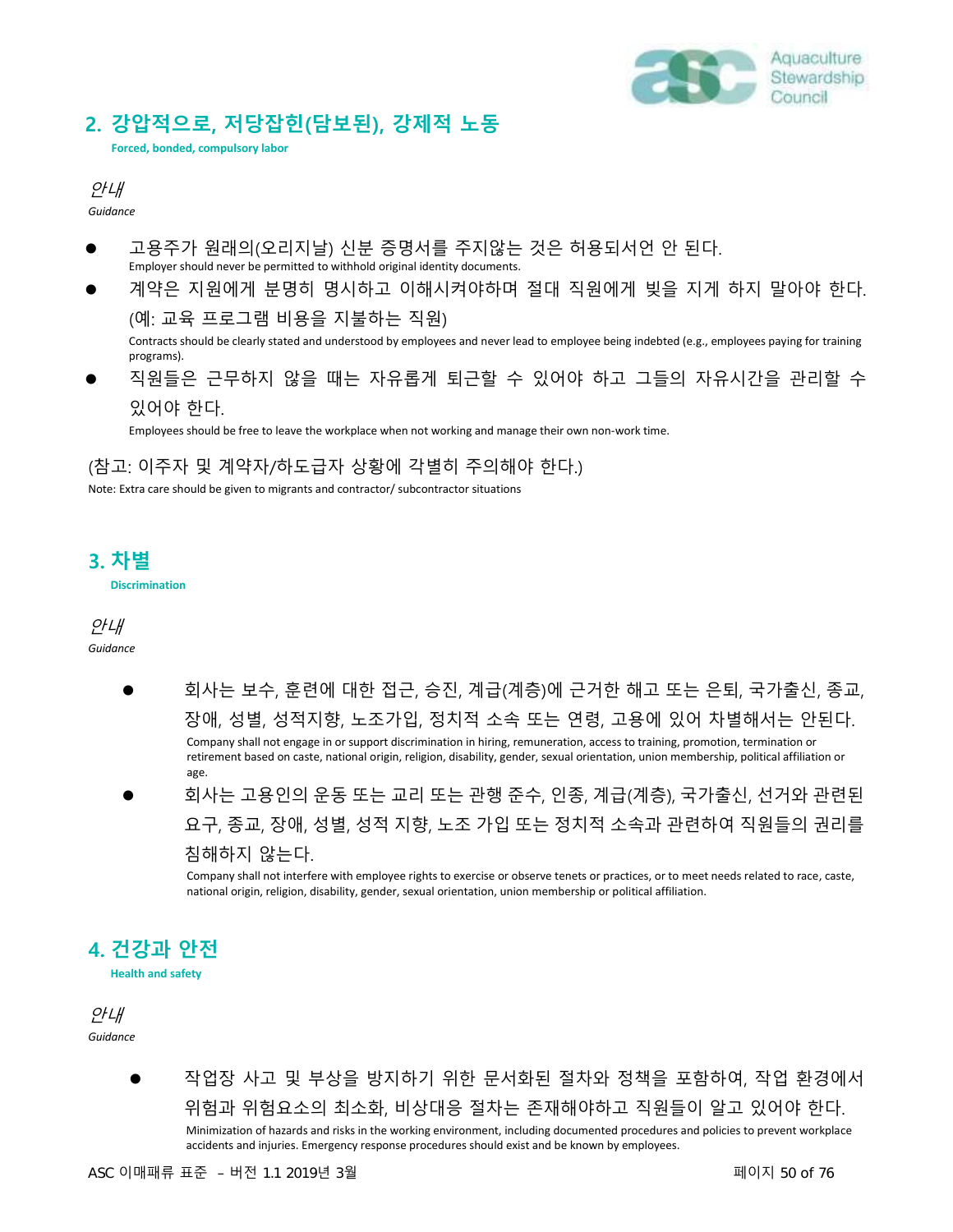

- ⚫ 직업 건강 및 안전 위반에 대한 문서
- Documentation of occupational health and safety violations. ⚫ 깨끗한 화장실, 식수 및 위생 설비에 접근. Access to clean lavatories, potable water and sanitary facilities.
- ⚫ 기숙사는 깨끗하고 안전하며 직원의 기본적인 요구를 충족시켜야 한다. Dormitories must be clean, safe, and meet the basic needs of employees.
- ⚫ 달리 규정되지 않은 경우, 보험은 작업 환경에서 사고 또는 부상을 입은 직원을 대상으로 한다. 지방법이나 국가법 및 법률에 어긋날 수 있는 이주 노동자나 외국인 노동자를 특별히 고려해야 한다.

Insurance, if not otherwise provided, to cover employees who suffer accident or injury in the work environment. Special consideration must be given to migrant or foreign workers who may fall outside of local or national laws and legislation.

⚫ 발생한 사고에 대한 시정 조치 계획. Corrective action plan for accidents that have occurred.

# **5. 공정하고 적절한 임금**

**Fair and decent wages**

안내

*Guidance*

- ⚫ 징계 조치에 대한 공제는 없어야 하고, 급여와 복리 후생은 직원들에게 명확하게 표현되어야 한다. No deductions for disciplinary actions, wage and benefits are clearly articulated to employees.
- ⚫ 급여 및 혜택은 직원에게 편리한 방식으로 제공된다. (예: 현금, 수표 또는 전자 지불 방식,
	- 약속 어음, 쿠폰, 상품 또는 현금 대체 상품)

Wages and benefits are rendered in a manner convenient to employees (e.g., no travel, promissory notes, coupons, products or merchandise to replace cash, checks or electronic methods of payment).

⚫ 노동전용계약이나, 잘못된 견습생제도는 없어야 한다. (아래에 근로계약서와 잘못된 수습제도의 정의를 참조)

No labor-only contracting relationships or false apprenticeship schemes (see definitions of "labor-only contracting relationship" and "false apprenticeship" below)

#### 정의

*Definitions*

**노동전용계약**: 정규 임금 지급이나 보건 및 안전 보호 등 법적으로 요구되는 급여 제공을 회피하기 위한 공식 고용 관계를 확립하지 않고 직원을 고용하는 행위.

Labor-only contracting arrangement: The practice of hiring workers without establishing a formal employment relationship for the purpose of avoiding payment of regular wages or the provision of legally required benefits, such as health and safety protection.

**잘못된 견습생 제도**: 계약에서 견습직과 임금의 조건을 명시하지 않고 견습직 근로자를 고용하는 행위. 만약 그 목적이 사람들에게 저임금을 주고, 법적 의무를 회피하거나 아이들을 고용하는 것이라면 그것은 거짓 제도로 시행되는 것이다.

False apprenticeship scheme: The practice of hiring workers under apprenticeship terms without stipulating terms of the apprenticeship and wages in the contract. It is a "false" apprenticeship if the purpose is to underpay people, avoid legal obligations or employ children.

# **6. 단체 결사의 자유와 단체교섭**

**Freedom of association and collective bargaining**

안내 *Guidance*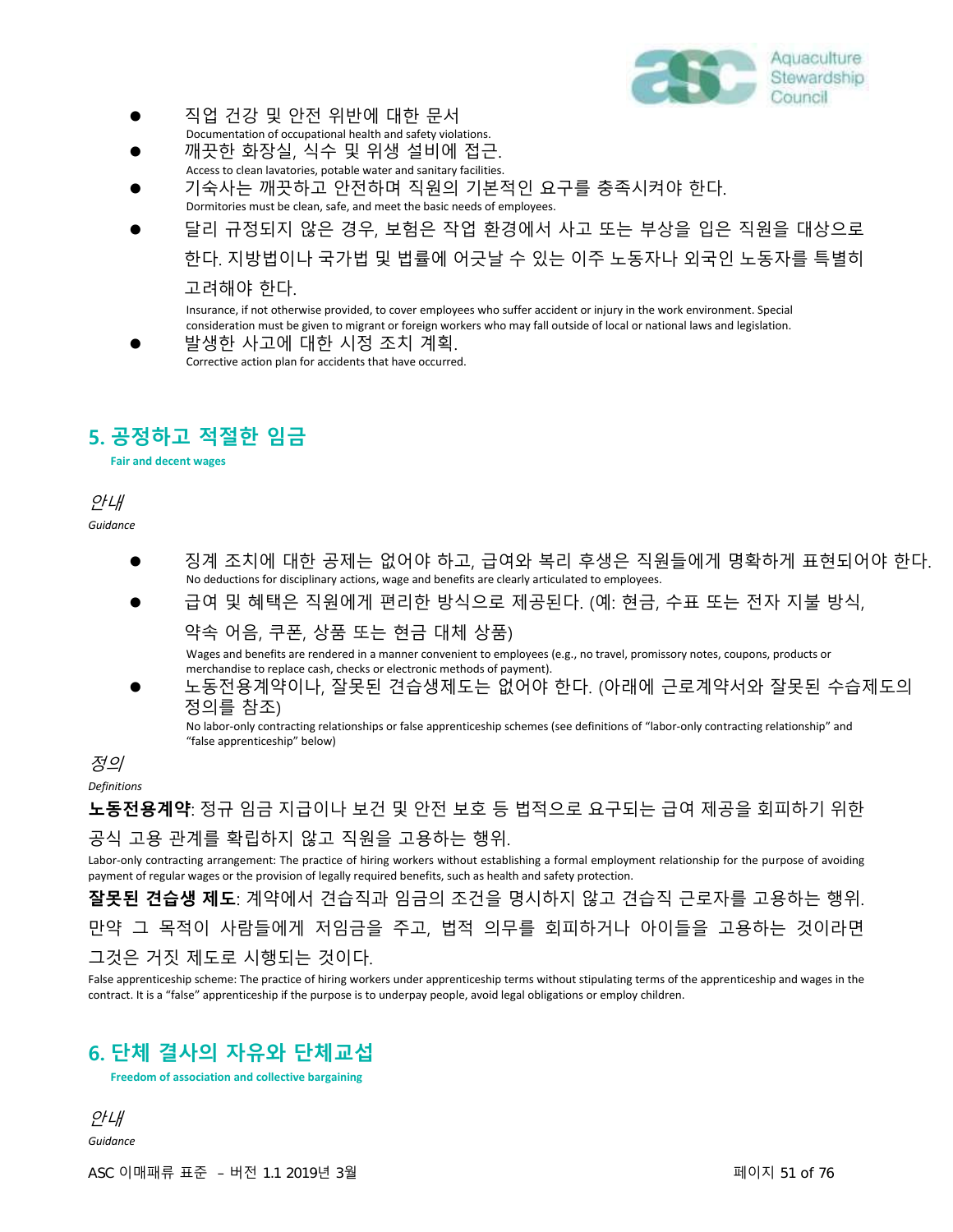

⚫ 고용주들은 자신이 선택한 노동조합을 구성 및 가입하고 단체로 협상할수 있도록 모든 직원의 권리를 존중해야 한다.

Employers should respect the right of all personnel to form and join trade unions of their choice and to bargain collectively.

⚫ 이러한 상황이 법에 따라 제한될 경우, 고용주들은 독립적이고 자유로운 협회와 협상의 병행적 수단을 촉진하고 차별의 대상이 되지 않도록 해야 한다. 권리가 제한될 경우, 회사는 직원들에게 대리조직를 통해 단체 다이얼로그에 임할 용의가 있으며, 그렇게 할 수 있는 기회를 제공할 의향이 있음을 명확히 할 필요가 있다.

When such situations are restricted under law, employers should facilitate parallel means of independent and free association and bargaining and ensure they are not the subject of discrimination. When rights are restricted, the company needs to make clear to workers that they are willing to engage workers in collective dialogue through representative structure and that they are willing to provide them with the opportunity to do so.

## **7. 비침해적 징계**

**Non-abusive disciplinary practices**

안내 *Guidance*

> ⚫ 절대로 체벌, 정신적 또는 육체적 강압, 또는 언어적 처벌 또는 학대에 참여하거나 지지하지 않는다. 벌금이나 임금 공제 또한 근로자들을 징계하는 방법으로 용인될 수 없다. Absolutely no engagement in or support of corporal punishment, mental or physical coercion or verbal abuse. Fines or wage deductions are also not an acceptable method for disciplining workers.

## **8. 근무시간 및 야근**

안내 *Guidance*

> ⚫ 감사자(Auditor)는 현지 법률의 업무 시간 및 시간외 근무 요건을 알고 있어야 한다. 감사자들은 시간표와 급여를 확인하고 근로자 인터뷰를 통해 노동자들이 합법적으로 허용된 근로시간을 일하고 있는지 확인할 수 있다. 시간외 근무 수당을 더 많이 지급하는지는 급여지불과 급여 기록으로 확인할 수 있다. 시간외 근무가 표준(기준)에 맞는지 확인하기 위해, 면접을 실시하고 생산 기록을 확인할 수 있으며, 적어도 1년 전의 작업 시간에 대한 기타 기록을 확인할 수 있다. 그것을 허용하는 단체 교섭 협정이 있다면 시간외 근무를 자발적으로 하지 않는 경우는 예외로 할 수 있다.

Auditors shall be aware of working hours and overtime requirements in local legislation. They can check time sheets and payroll and verify through worker interviews that workers are working legally allowed hours. Pay slips and pay records can confirm whether overtime hours are being paid at a premium. To verify that overtime is not the norm, interviews can be conducted and production records checked, as well as time sheets other records of working hours, for at least one year before. Some exceptions can be made for overtime not being voluntary, if there is a collective bargaining agreement in place that allows it.

⚫ 정상 근무 주기는 법률에 의해 정의될 수 있지만, 정기적으로(즉, 지속적으로 또는 대부분의 시간), 48시간을 초과해서는 안된다. 계절성에 따른 변화가 정용될 수 있다.

**Working hours and overtime**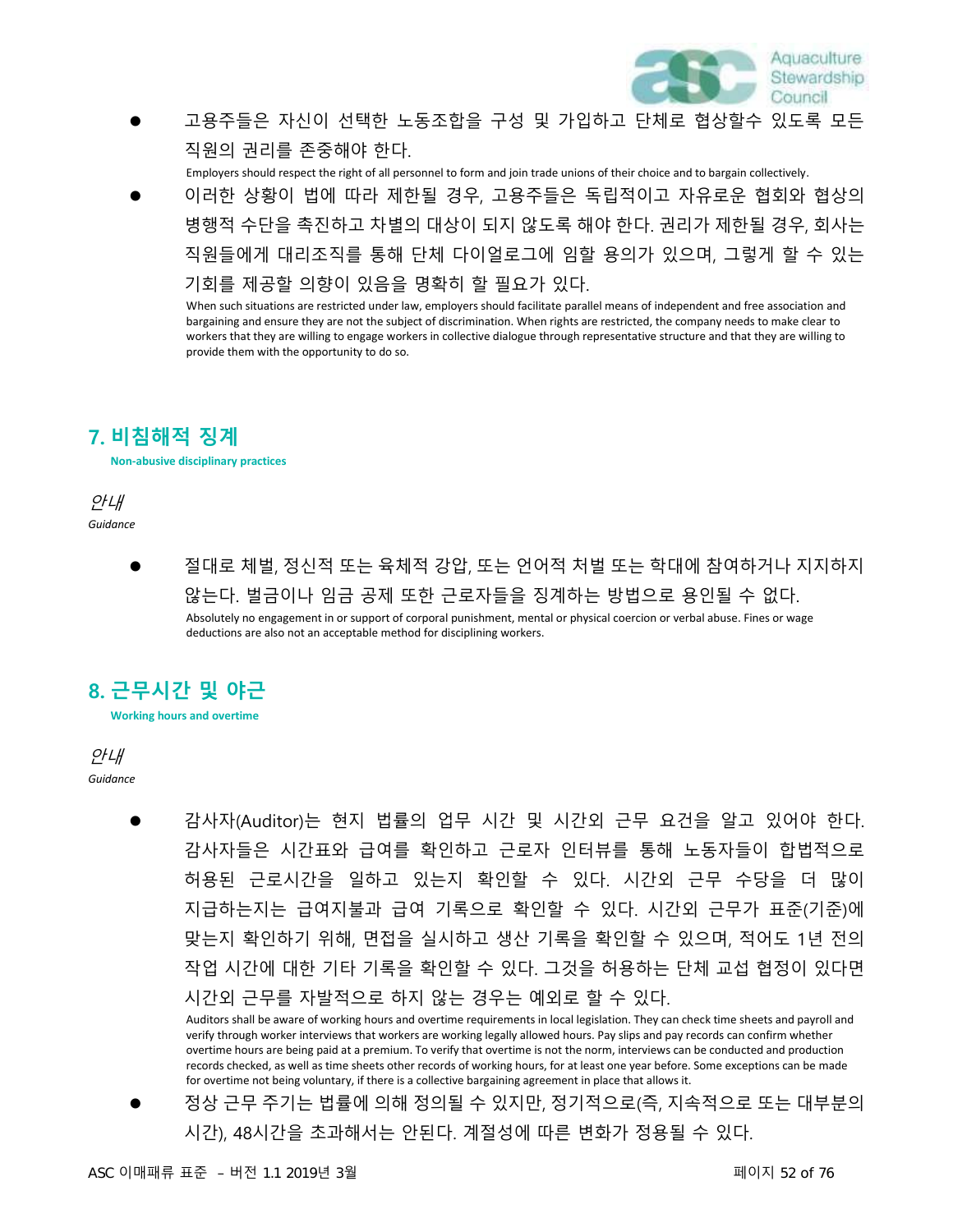

Employer shall comply with applicable laws and industry standards related to working hours. "Normal work week" can be defined by law but shall not on a regular basis (i.e., constantly or majority of the time) exceed 48 hours. Variations based on seasonality may apply.

⚫ 모든 초과근무는 프리미엄으로 지급되며 주당 12시간을 초과할 수 없다. 초과근무는 자발적이어야 한다. 이 마지막 요구 사항은 합법적이고 단기적인 비즈니스 요구를 충족하기 위해 이를 해결한 단체 교섭 협정이 있는 경우 예외로 할 수 있다.

All overtime shall be paid at a premium and should not exceed 12 hours per week. Overtime work shall be voluntary. Exceptions to this last requirement can be made in cases where it is legal and in which there is a collective bargaining agreement in place which addressed this, in order to meet short-term business demands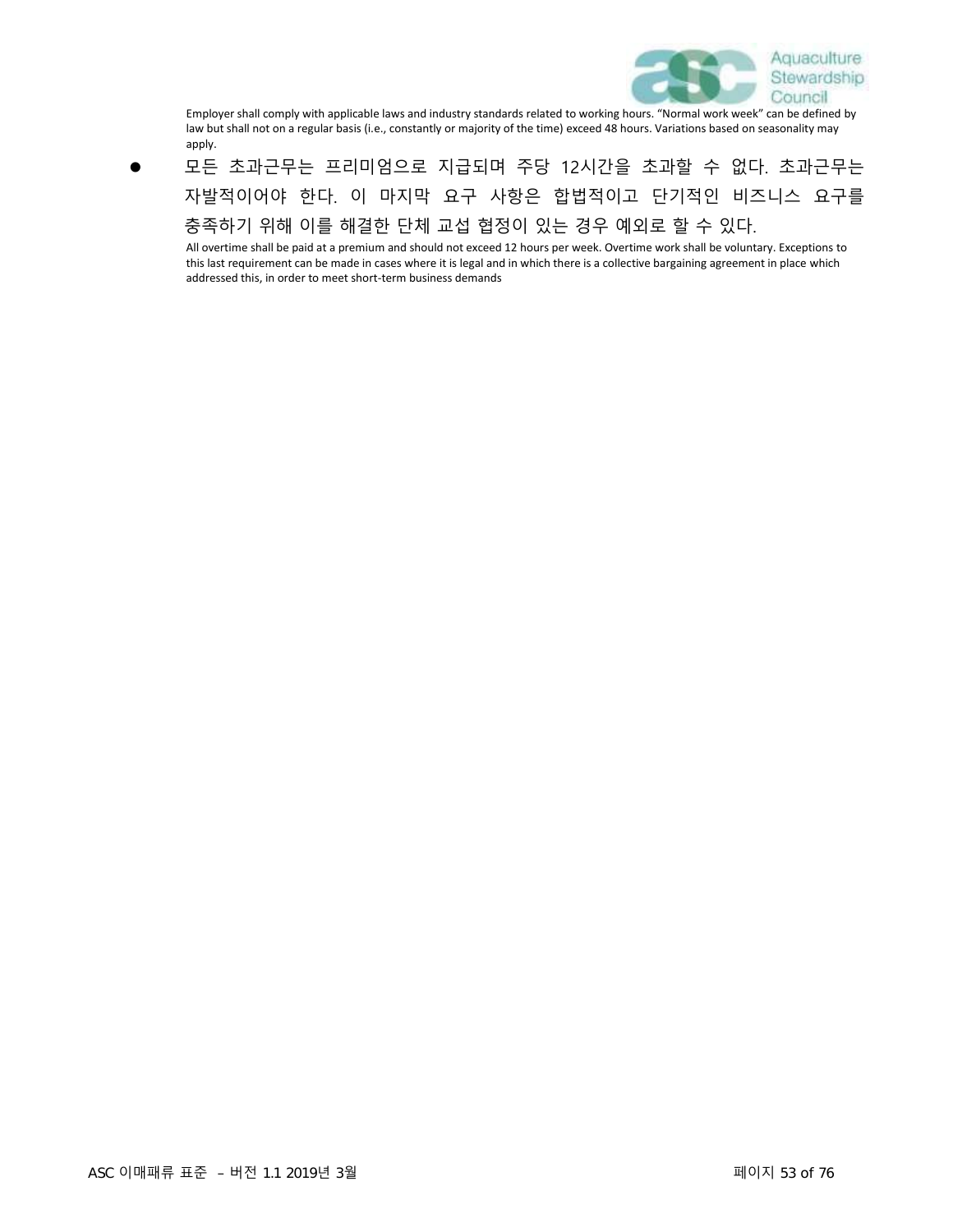

# **부록 IV: 부유식 이매패류 양식의 저서 생태 영향 평가를 위한 실험설계**

**APPENDIX IV: EXPERIMENTAL DESIGN FOR ASSESSMENT OF BENTHIC IMPACTS OF SUSPENDED BIVALVE CULTURE**

### **1.0 근거**

#### **Rationale**

BACI(Before-After-Control-Impact,전-후-통제-영향)비교 및 GA(Gradient Analysis,기울기 분석) 모델은 부유식 이매패류 양식에 영향을 받는 저서 생태 변동성에서의 환경 변화 또는 교란을 탐지하는 데 사용될 수 있다. 이 권장되는 실험적 설계는, 퇴적물 시료가 수집될 수 있는 퇴적성 지역에서의 총 '자유' 황(S)의 측정법이나 유기물 축적의 다른 지표들, 또는 경성 기질의 비 퇴적성 지역에 대한 바닥 영상/사진 촬영 방법을 사용하는 섹션 2.1.1에 서술된 계층화된 평가 접근법과 일치 한다. 측정한 변수들의 시간적 공간적 차이를 측정하기 위한 샘플링 위치의 그룹으로써 단면을 따라서 혹은 임의로 배치한 양식 지역 내 외부의 일련의 정점에서의 관측값을 비교해 저서 생물 서식지 특성의 변화를 평가한다. 선택한 설계에 따라 정점 위치, 번호 및 샘플링 빈도가 결정된다. 전후(BA)비교 테스트는 양식줄이 설치되기 전과 후에 양식 영역 내의 관측값을 비교한다. 그 대신에, 비-양식장(통제,control)영역과 양식장(영향, impact)영역을 비교하면(CI 설계) 이매패류 양식이 선택한 변수의 시간적 변화를 변경했는지 여부를 확인할 수 있다. 여러 위치에서 BA 및 CI 데이터를 모두 사용할 수 있는 경우, BACI 모델은 교란(disturbance)과 관련된 환경 변화를 감지한다. 회귀 분석(Regression analysis)은 GA 모델에서 양식장으로부터의 거리가 증가함에 따라 변수의 변화가 발생하는 공간 추세를 테스트하는 데 사용된다.

Before-After-Control-Impact (BACI) and Gradient Analysis (GA) models may be used for detecting environmental change or disturbance in benthic variables affected by suspended bivalve culture. The recommended experimental designs are consistent with the tiered assessment approach described in Section 2.1.1 for non-depositional areas of hard substrates using bottom video/imaging methods or measurements of total 'free' sulfide (S) or other indicators of organic enrichment in depositional areas where bottom samples can be collected. Changes in benthic habitat characteristics are assessed by comparing observations at a series of stations inside and outside of a farmed area either along transects or randomly placed as groups of sampling sites to assess temporal and spatial differences in measured variables. The design selected determines station locations, numbers and sampling frequency. The beforeafter (BA) test compares observations within a farmed area before and after culture lines are established. Alternatively, non-farm (control) and farm (impact) areas can be compared (CI design) to determine if bivalve culture has changed temporal variations in selected variables. If both BA and CI data from multiple sites are available, the BACI model detects environmental change associated with disturbance. Regression analysis is used to test for spatial trends in a GA model where changes in variables occur with increasing distance from a farm.

### **2.0 계층화된 평가**

#### **Tiered Assessment**

2.1.1절에서 논의된 계층적 평가 접근방식은 저서 생물 서식지 조건에 대한 이매패류 양식의 영향을 평가하는 데 권장된다(그림 1). 단단한 바닥이 검체수집을 방해하는 높은 에너지, 낮은 위험 영역을 모니터링하려면 5년마다 한 번씩 단면을 따라 하단부 비디오 또는 다른 이미지들을 수집하는 것이 좋다 (Tier 1a 평가). 평균 또는 중위수 S 농도에 의해 결정된 위험의 수준에 따라, 모래 또는 진흙 바닥 유형으로 대표되는 퇴적 상태의 상대적으로 낮은 에너지 지역에서 샘플링을 5년마다, 또는 그 이상씩 샘플링할 수 있다.(Tier 1b, 2a 및 2b 평가).

A tiered assessment approach discussed in Section 2.1.1 is recommended for assessing effects of bivalve culture on benthic habitat conditions (Fig. 1).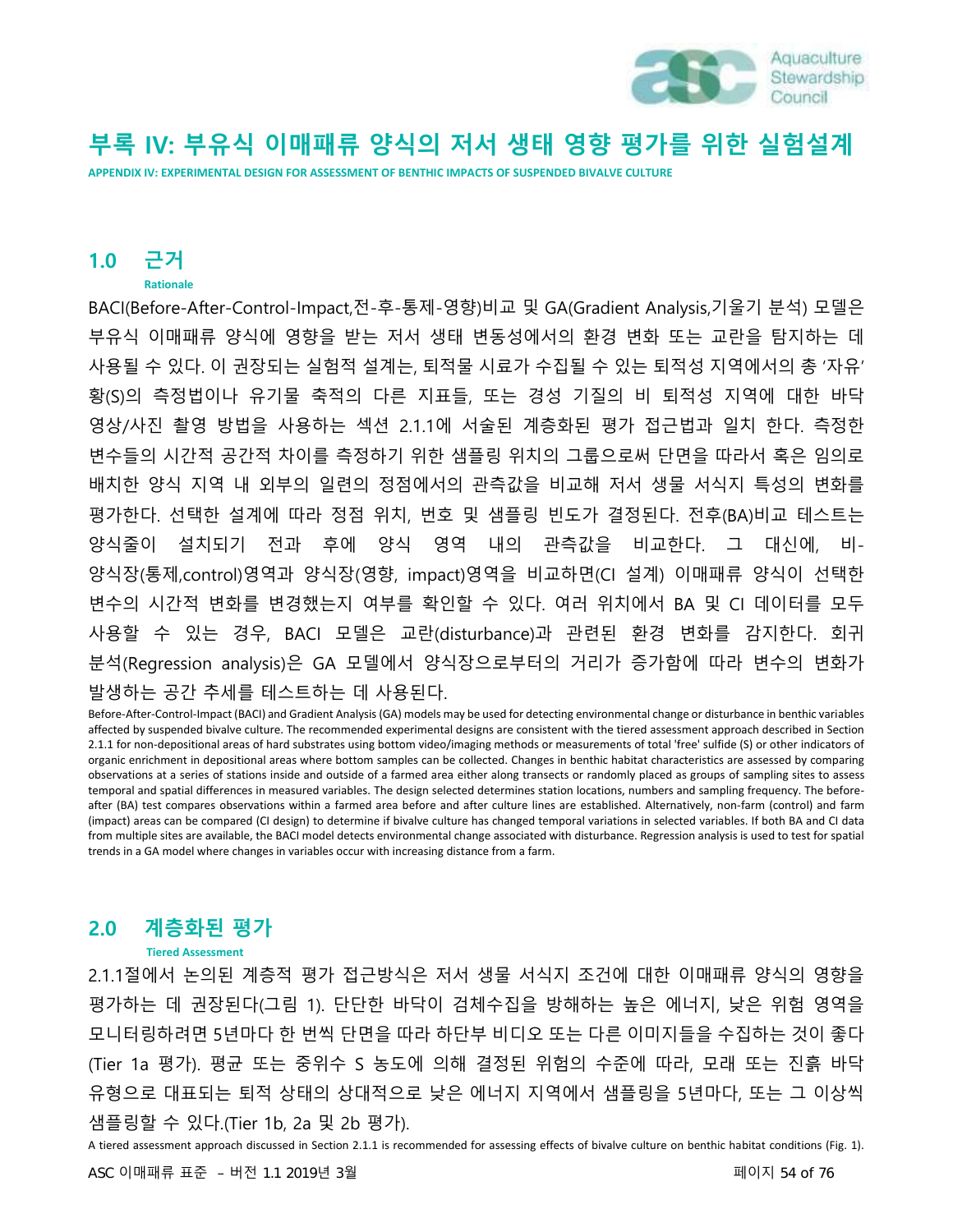

Collection of bottom video or other images along transects once every 5 years (Tier 1a assessment) is recommended for monitoring high energy, low risk areas where hard bottom prevents sample collection. Sampling in lower energy areas with depositional conditions represented by sand or mud bottom types may be carried out once every 5 years, annually or more frequently depending on the level of risk determined by mean or median S concentrations (Tier 1b and 2a and 2b assessments).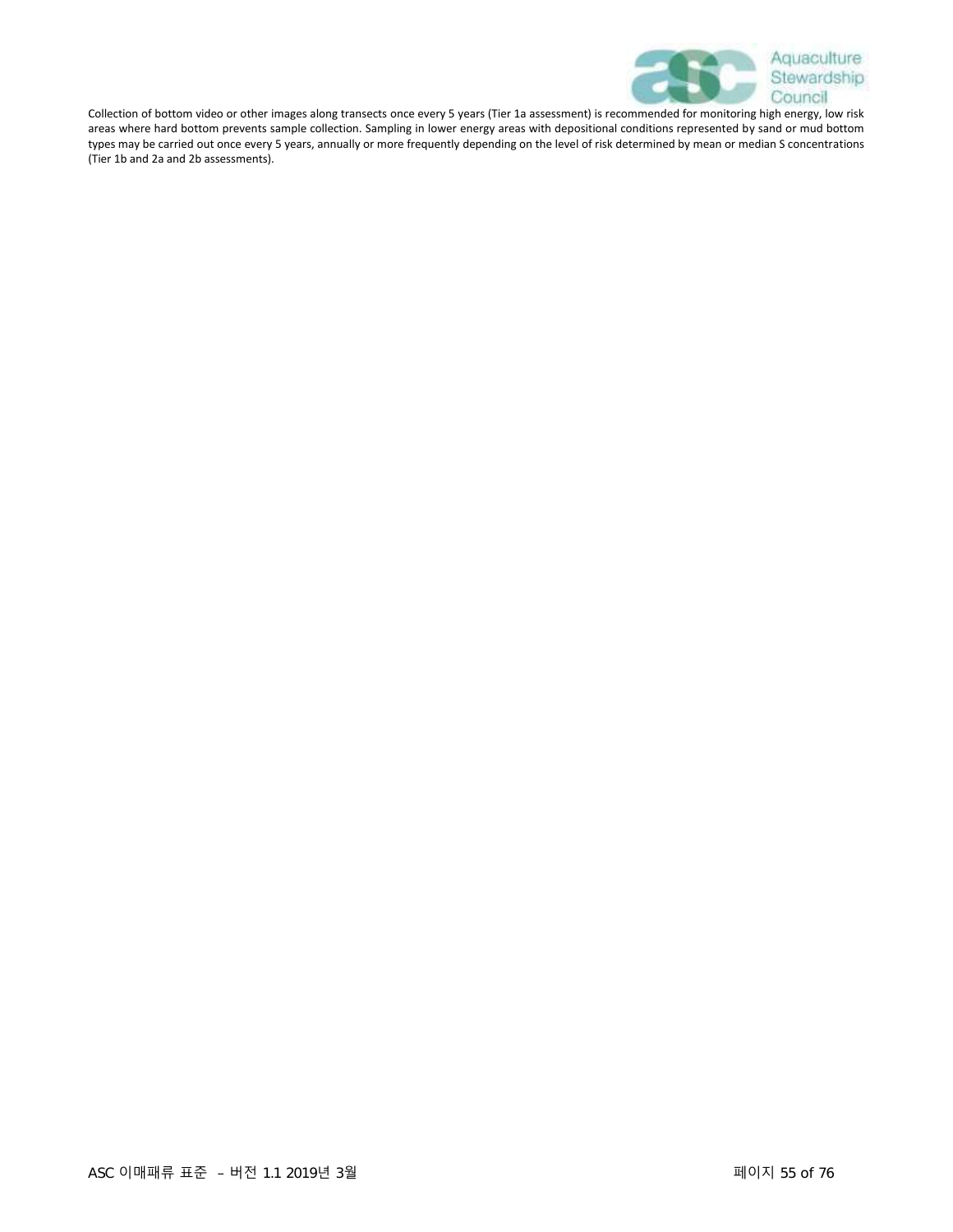



**그림 1** 저서 생물 서식지 상태에 대한 이매패류 양식의 영향을 평가하기 위한 계층화된 평가 접근법 (제2.1.1절 참조).

**Fig. 1** Tiered assessment approach for assessing effects of bivalve culture on benthic habitat conditions (see Section 2.1.1).

**3.0 샘플링 설계**

**Sampling Designs**

### **3.1 통제 또는 비통제 사전사후의 관측**

**Before-After Observations with and without a Control**

Green (1979)은 활동 발생 전과 후에 한 장소에서 관찰함으로써 인간 활동과 관련된 환경 변화를 감지하는 간단한 접근방식을 설명했다. 언더우드(1991, 1992), 스미스 외 연구진(1993년), 그리고 언더우드(1994)는 측정된 변수의 변화가 환경 교란 때문인지를 결정하고 자연 변동값을 설명하기 위해 영향 받는 및 통제 지역(BACI)의 다수의 위치에 대한 관측을 포함한 보다 완전한 실험 표본 추출 설계를 제시했다.

Green (1979) described a simple approach for detecting environmental changes associated with human activity by making observations at one location before and after the activity has occurred. Underwood (1991, 1992), Smith et al. (1993) and Underwood (1994) presented a more complete experimental sampling design with observations at multiple sites in impacted and control areas (BACI) to determine if changes in measured variables are due to environmental disturbance and to account for natural variations.

'이벤트'가 하나 이상의 측정 변수를 변경했는지 여부를 결정하기 위해 BACI 방법을 완전히 적용하려면, 여러 표본 구역에서 서로 다른 시간 척도에 걸쳐 시간 및 공간에 있는 반복 표본을 수집해야 한다. 활동을 시작하기 전과 후에 관찰 결과를 비교하면 잠재적으로 장애가 발생할 수 있다. 영향을 받은 지역과 통제 지역 내에서 임의 선택된 다수의 장소를 그 활동이 시작된 전 후의 같은 장소에서 관측과 함께 샘플링 할 수 있다. 이상적으로는 표본 추출은 임의의 시간에 발생하지만, 해당 연도 중 고정된 시간에 표본 추출이 발생하는 경우 계절적 영향을 최소화할 수 있다.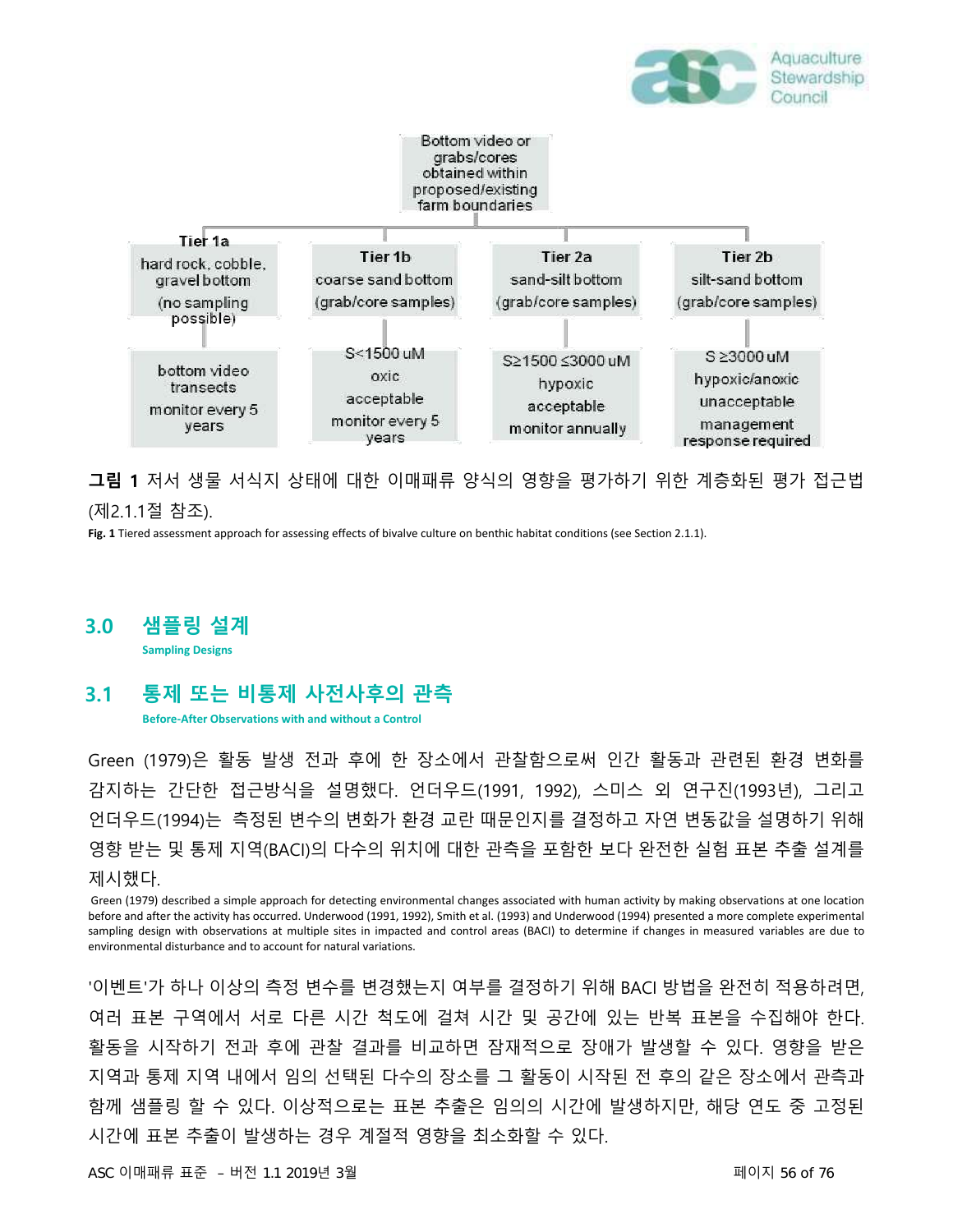

A full application of the BACI method requires collection of replicate samples in time and space over different temporal scales at multiple sampling sites to determine if an 'event' has changed one or more measured variables. Observations are compared before and after the start of the activity potentially causing the disturbance. Multiple sites selected at random within impacted and control areas can be sampled with observations at the same locations before and after the activity has begun. Ideally sampling should occur at random times but seasonal effects can be minimized if sampling occurs at a fixed time during the year.

이 접근법은 홍합 양식의 확립(establishment)에 따라서 대형저서생물 군집(Lasyak 등. 2006) 의 시간적 변동과 퇴적물 유기물 축적(Cranford 등. 2009)에 대한 지화학적 지표를 평가하기 위해 사용되어 왔다. The approach has been used following the establishment of mussel culture to assess temporal variations in benthic macrofauna communities (Lasiak et al. 2006) and geochemical indicators for sediment organic enrichment (Cranford et al. 2009).

### **3.2 통제-영향 관찰사항**

**Control-Impact Observations**

종종 이전 기간의 데이터를 사용할 수 있다. 이러한 경우, 통제 영향(CI) 모델을 사용하여 교란(distubance)에 영향을 받지 않는 것으로 가정되는 위치에서 양식장의 경계 내부 및 외부의 현장을 비교할 수 있다. 임의추출 또는 계층화된 기준으로 영향을 받은 지역과 통제 지역 내에서의 표본 추출 위치를 선택하기 위한 결정을 해야한다. 임의 추출 설계를 사용하는 경우, 자연적 '배경(background)' 변동을 나타낼 수 있도록 통제구역은 영향을 받는 영역으로부터 충분한 거리여야 한다. (즉, 양식장 내의 이벤트에 영향을 받지 말아야 한다.) 적절한 거리는 주요 해류의 속도와 방향에 의해 결정된 거리와 방향의 단면을 따라 샘플링하여 결정할 수 있다. (아래 설명 참조). 이매패류 양식영역에 대한 통제영역의 상류나 하류의 적절한 위치는 특정 수압조건에 따라 달라진다. 일부 연구에서 저서 생태 영향은 양식 배치 바로 아래에서만 직접 측정할 수 있었다. (Grant 등. 1995, Crawford 등. 2003). 그러나, 홍합 양식장의 biodeposits(생물 대사 활동에 의해 배설되는 입자 유기물)의 분포에 대한 모델링 연구에 따르면, 양식에 의한 입자 물질의 침강을 증가시키는 해류의 속도와 수심에 따라, 양식장에서 최대 30~90m의 거리가 발생할 수 있다고 한다. (Weise 등. 2009). CI 접근법은 비양식 지역 대비 양식 지역에서의 유기물 축적의 영향을 확인하기 위해서 집약적 홍합 양식이 이뤄지고 있는 얕은 하구의 횡

단면(embayment-wide)조사 연구에 사용되었다. (Hargrave 등. 2008).

Often data from the before period is not available. If this is the case a control-impact (CI) model can be used to compare sites within and outside of farm boundaries in locations assumed to be unaffected by disturbance. A decision must be made to select sampling locations within impacted and control areas on a random or stratified basis. If a randomized design is used control sites must be a sufficient distance from the impacted area to represent natural 'background' variability (i.e. be unaffected by the events within the farm). The appropriate distance may be determined by sampling along transects with distance and directions determined by the velocity and direction of major currents (discussed below). The appropriate upstream or downstream locations for control sites relative to a bivalve culture area will vary with specific hydrographic conditions. In some studies benthic effects were only measureable directly under culture arrays (Grant et al. 1995, Crawford et al. 2003). However, modelling studies of the distribution of biodeposits from mussel aquaculture have shown that depending on current speed and water depth enhanced settling of particulate matter from cultures could occur up to distances of 30 to 90 m from a farm (Weise et al. 2009). The CI approach was used in an embayment-wide study in a shallow inlet with intensive mussel culture to show effects of organic enrichment in farm vs. non-farm areas (Hargrave et al. 2008).

부유식 이매패류 양식업에서 CI 접근법을 적용할 때 발생할 수 있는 복잡한 문제로는, 양식장으로 인해 발생된 플랑크톤 감소가 큰 공간적 척도에서 양식장 외부의 자연 퇴적율을 자연적인 값 이하로 감소시키는 것을 들 수 있다. 이로 인해 양식장 외부의 유기물 하중이 낮아지고 황화물 수준이 감소하여 양식장과 통제 구역 간의 비교가 교란될 수 있다. 이 가설은 얕은 부영양화된(eutrophic) 만의 집약적 홍합양식에 대한 연구에서 시험되고 거부되었다. (Cranford 등. 2009). 양식장 경계선까지 10m 가까이 위치한 통제 구역의 퇴적물 지질화학적 성분은 홍합 생산의 확장 전과 후에 주요하게 변하지 않은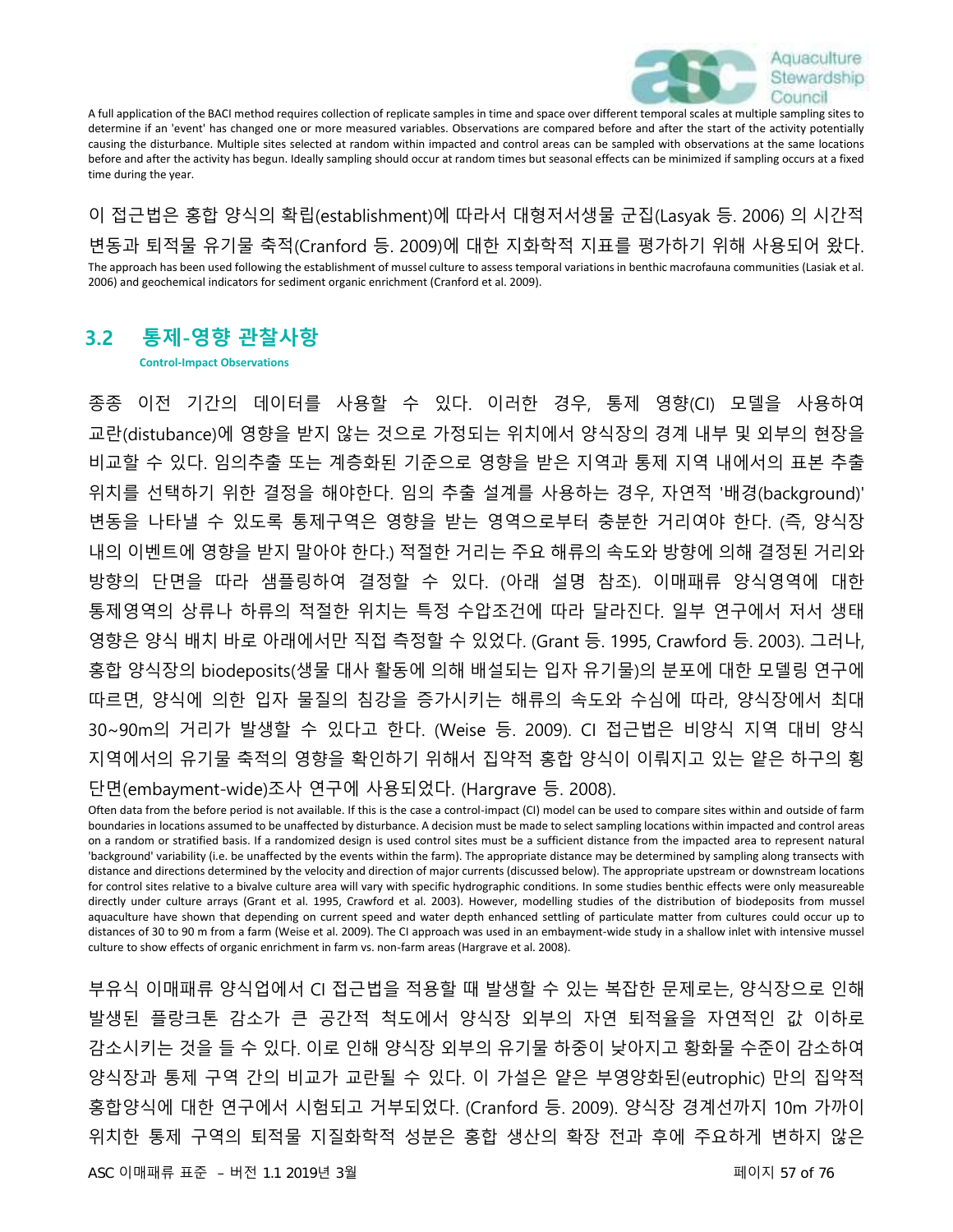

### 것으로 나타났으며, 반면 양식장은 같은 기간 동안 유기물 축적을 상당히 증가시켰다.

A possible complication in applying the CI approach to suspended bivalve aquaculture is that plankton depletion by farms may occur over large spatial scales such that natural sedimentation rates outside of farms are decreased below natural values. This could result in lower organic loading outside of farm areas and decreased sulphide levels, confounding comparison between farm and control sites. This hypothesis was tested and rejected in a study of intensive mussel culture in shallow eutrophic embayments (Cranford et al. 2009). It was shown that sediment geochemistry at control sites located as close as 10 m to farm boundaries did not change significantly before and after the expansion of mussel production, while the farm sites exhibited a significant increase in organic enrichment during this same period.

## **3.3 경사 관측치**

**Gradient Observations**

영향을 받는 영역에 대해 정의된 경계가 있을 때 BACI 설계를 통해 영역별(예: 양식장 대 비-양식장) 비교를 통해 자연적 가변성의 배경에 대한 환경 변화를 탐지할 수 있다. GA는 단면을 따라 샘플링을 사용하여 영향받는 영역과 통제영역 사이의 경계가 제대로 정의되지 않거나 사이트 간에 변동될 수 있는 이매패류 양식업의 영향을 평가할 수 있는 대체 설계를 제공한다. 요란(disturbance)에 방향성이 있는 경우, 단면을 따라 샘플링하면 CI 설계보다 공간 차이를 감지하는 데 더 민감할 수 있다. (Ellis and Schneider 1997). 단면에서의 샘플링 정점은 양식 배치와의 거리가 증가함에 따라 예상되는 감소 효과를 반영하기 위해 일정한 간격 또는 가변 거리를 사용하여 주 해류의 축(Axis)을 따라 배치되어야 한다. 크로포드(Crawford) 외 연구진(2003)은 패류 양식장의 저서 생태 영향을 평가하기 위해 단면을 따라 관측한 예를 제공하였다.

The BACI designs allow area-by-area (e.g. farm vs. non-farm) comparisons to detect environmental changes against a background of natural variability when there are defined boundaries for the impacted area. GA using sampling along transects provides an alternative design for assessing effects of bivalve aquaculture where boundaries between impacted and control areas may be poorly defined or variable between sites. Sampling along transects may be more sensitive for detecting spatial differences than a CI design if the disturbance is directional (Ellis and Schneider 1997). Sampling stations on transects should be located along the axis of the major current with either uniform spacing or at variable distances to reflect expected diminished effects with increasing distance from culture arrays. Crawford et al. (2003) provided an example of observations along transects to evaluate benthic effects of shellfish farms.

## **4.0 정점 위치 및 개수**

**Station Location and Numbers**

통계적 시험의 힘은 표본 크기(Sokal 및 Rohlf 1995)에 따라 증가하므로, 관측치의 수는 실질적으로 가능한 한 커야 하며 비교되는 모든 위치에서 동일한 수의 관측치를 가져야 한다. 구역 간의 차이를 탐지하기 위해 모니터링 비용과 통계 검증력(power) 사이의 절충으로, 단면을 따라 10개 현장에서 또는 양식장 및 비양식장 위치 내에서 샘플을 3반복 하는 것이 권장된다. 비교할 각 정점 그룹에 대한 반복(3반복 시료 x 5 개 장소, n=15)은 이매패류 양식업이 발생하는 얕은 연안 지역에서 흔한 저서 생태 상태의 변동을 설명하기 위해 필요하다.

Since the power of statistical tests increases with sample size (Sokal and Rohlf 1995) numbers of observations should be as large as practically possible with equal numbers of observations at all locations being compared. As a compromise between monitoring costs and statistical power to detect differences between sites, triplicate samples at ten sites along transects or within farm and non-farm locations are recommended. Replication (3 samples x 5 sites, n=15) for each group of stations to be compared is required to account for variations in benthic conditions common in shallow coastal areas where bivalve aquaculture occurs.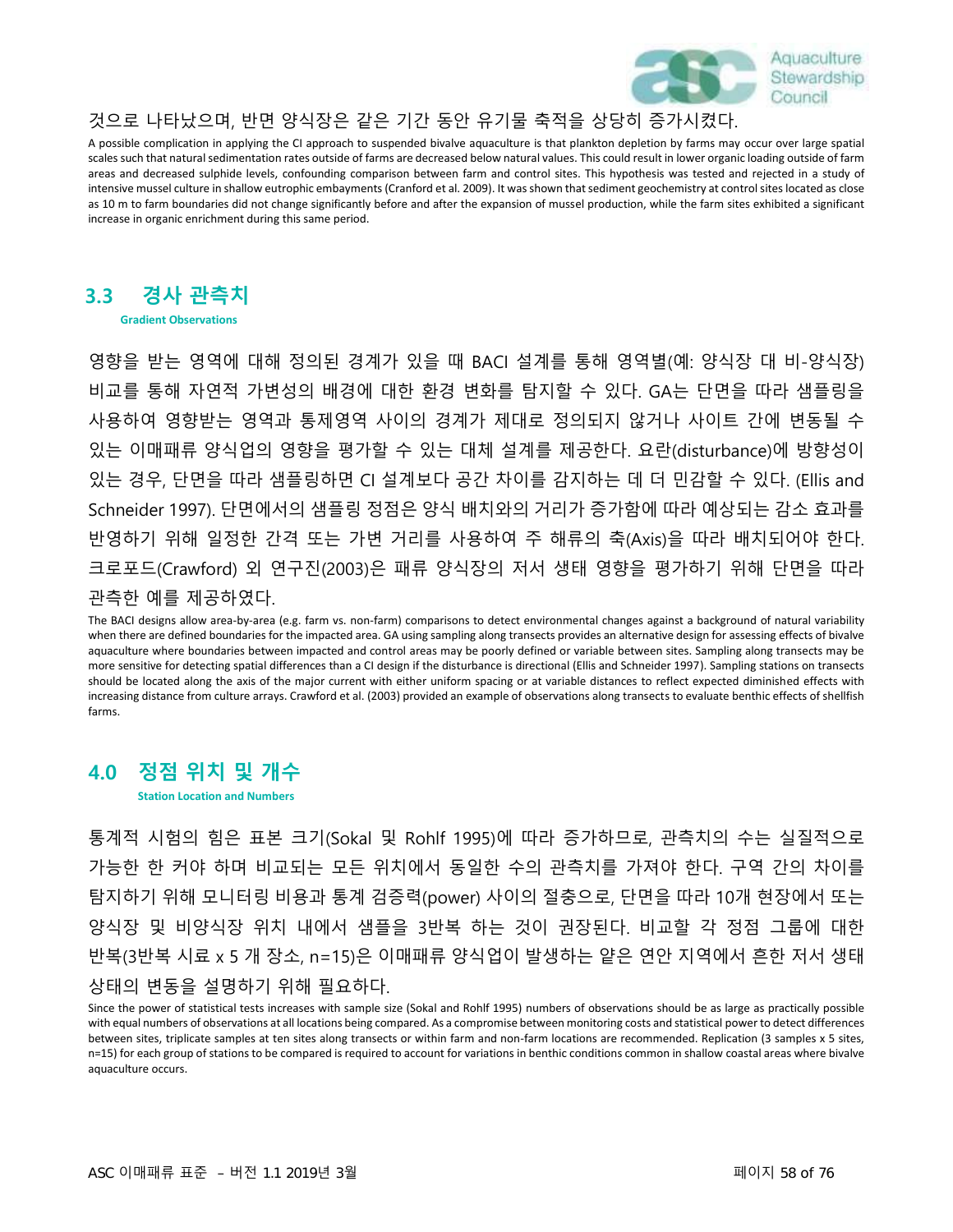

**그림 2.** 이매패류 양식업에서 발생하는 저서 생태 영향에 대한 계층 1a 평가를 위한 기울기 샘플링 추출 접근의 예(그림 1). 비디오 단면(단색 선) 또는 사진 단면(단색 점)은 주요 해류(화살표)의 축을 따라 정렬되고 양식장의 경계(점선)를 통과한다.

**Fig. 2** Example of gradient sampling approach for Tier 1a assessment of benthic effects of bivalve aquaculture (Fig. 1). The video transect (solid line) or photographic transect (solid dots) is aligned along the axis of the major current (arrows) and runs through the farm boundaries (dotted lines).

하단 이미지를 사용하는 비구조적 또는 경질된 하단의 계층 1a 평가는 GA 접근방식을 사용하여 제안되거나 기존의 양식장 영역 내부에서 외부로 확장되는 단면을 사용하여 수행되어야 한다. 배열(arrays)를 통한 흐름을 극대화하여 '음영(shading)' 효과를 피하도록 양식줄(cuture line)이 배치된다고 가정한다. 하단의 비디오를 얻기 위해 샘플링을 하려면 배 한 척이 양식줄이나 계류줄의 방해 없이 양식장 부지를 횡단해야 한다. 횡단 방향은 깊이와 퇴적물의 유형 변화를 최소화하기 위해 가능한 등심선을 따라가야 한다. GPS 네비게이션이 있는 하단 이미지는 양방향으로 양식장의 경계를 통과하거나 바깥으로 흐르는 횡단 길이를 따라 연속적으로(비디오) 또는 일정 간격으로(정지 영상) 획득된다. 영상 분석을 적용하여 저서 생태 상태의 단면을 따른 변화 기울기를 검사할 수 있다.

Tier 1a assessments of non-depositional or hard bottoms using bottom imaging should be conducted using the GA approach with transects extending from inside to outside of a proposed or existing farm area. It is assumed that culture lines are positioned to maximize flow through the arrays to avoid 'shading' effects. Sampling transects to obtain bottom video requires that a boat travel across a farm site without interference by culture or mooring lines. The orientation of transects should as far as possible follow depth contours to minimize depth and sediment type variations. Bottom imaging with GPS navigation would be obtained continuously (video) or at random or regular intervals (still images) along the entire length of a transect running through and outside farm boundaries in both directions. Image analysis can then be applied to examine gradients in benthic conditions along the transect.

GA 접근 방식을 사용하여 양식장의 경계로부터 알려진 거리에서 샘플을 수집함으로써 업스트림 또는 다운스트림 방향으로 샘플링하는 방식을 통해, 예비 현장 평가와 후속 계층 1b, 2a 및 2b 모니터링 프로그램을 위한 하단의 샘플을 수집할 수 있다. (그림 3) 정점 간격은 단면을 따라 5개 장소에서 각각 수집되는 3반복(Triplicate) 표층(0-2cm) 퇴적물 시료로 양식장의 가장자리로부터의 거리에 따라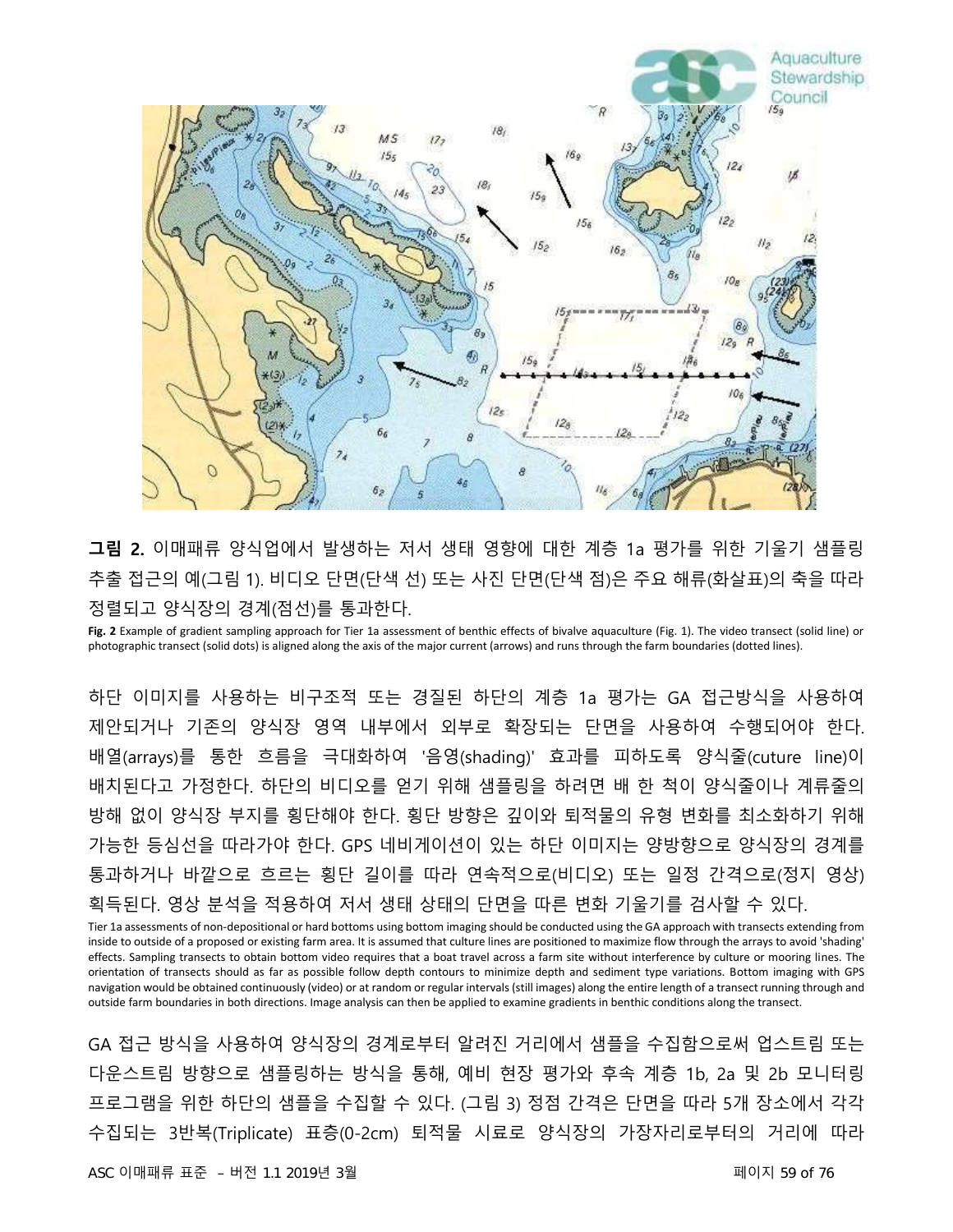

### 균일하거나 증가할 수 있다.

Bottom samples for the preliminary site assessment and subsequent Tier 1b, 2a and 2b monitoring programs may be collected using the GA approach sampling in either upstream or downstream directions by collecting samples at known distances from the farm boundary (Fig 3). Station spacing can be uniform or increase with distance from the edge of a farm with triplicate surface (0-2 cm) sediment samples collected at each of the five sites along a transect.



**그림 3** 이매패류 양식업의 저서 생태 영향에 대한 단계 1b, 2a 및 2b 평가의 기울기 표본 추출 접근의 네 가지 예(그림 1). 퇴적물 샘플링 장소(검은 점)는 주요 해류(화살표)의 축을 따라 정렬되며 양식장의 경계(점선)를 통과한다. 총 '자유' 황화물 측정 샘플은 양식장에서 상류 방향이나 하류방향의 단일 단면을 따르는 5개 정점에서 3반복(triplicate)씩 수집될 것이다. 정점 간격은 양식장의 가장자리로부터의 거리에 따라 동일하거나 증가할 수 있다. 양식 지역 경계 안과 바깥의 단면은 일반적으로 그 깊이와 퇴적물 종류가 유사해야 한다.

**Fig. 3** Four examples of gradient sampling approach for Tier 1b, 2a and 2b assessment of benthic effects of bivalve aquaculture (Fig. 1). The bottom sampling sites (solid dots) are aligned along the axis of the major current (arrows) and run through the farm boundaries (dotted lines). Samples for total 'free' sulfide measurements would be collected in triplicate from five stations along a single transect either upstream or downstream from the farm. Station spacing could be uniform or increase with distance from the farm edge. Transects inside and outside the boundaries of the culture area should have generally similar depths and sediment types.

예비 현장 평가와 후속 계층 1b, 2a 및 2b 모니터링 프로그램을 위한 하단 샘플은, 양식장의 경계로부터 알려진 거리에서 상류나 하류 방향으로 샘플을 수집하여, 통제-영향 지역의 임의 샘플링 방식(CI 및 BACI)을 사용하여 수집할 수도 있다. 표층 퇴적물 3반복 시료(0-2cm)는 양식장 및 비양식장 영역 내의 무작위로 위치한 5개 정점에서 수집할 수 있다(그림 4). 통제 구역은 양식 개체에 의한 영향을 받지 않는 것으로 여겨지는 구역에 위치해 있다. (예를 들어, 생물자산의 퇴적 증가의 영향을 받지 않도록 양식장의 경계로부터 충분한 거리). 양식장과 비양식장 구역의 퇴적물 및 바닥 기질은 S 농도에 깊이와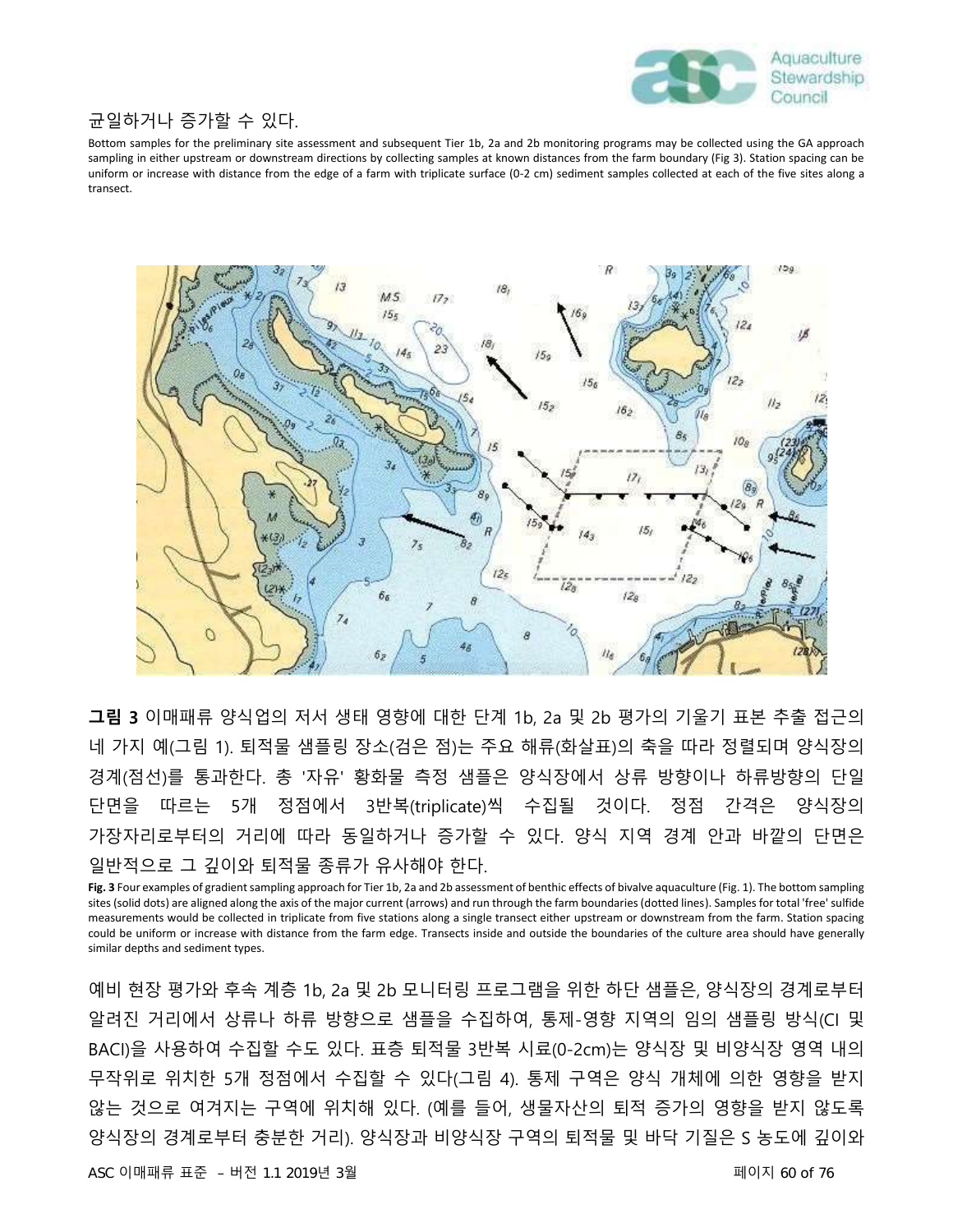

#### 퇴적물 유형의 교란(confounding) 효과를 방지하기 위해 유사해야 한다.

Bottom samples for the preliminary site assessment and subsequent Tier 1b, 2a and 2b monitoring programs may also be collected using a random controlimpact sampling approach (CI and BACI) by collecting samples in either upstream or downstream directions at known distances from the farm boundary. Triplicate surface (0-2 cm) sediment samples can be collected from five randomly located stations within farm and non-farm areas (Fig. 4). Control sites are located in an area assumed not to be influenced by the cultured stock (e.g. a sufficient distance from farm boundaries to be unaffected by increased sedimentation of bio-deposits). Depths and bottom substrates in the farm and non-farm areas should be similar to avoid confounding effects of depth and sediment type on S concentrations.



**그림. 4** 이매패류 양식업의 저서 생태 영향의 2b, 2a 및 2B 평가에서 무작위 표본 정점 위치 예시. 총 '자유' 황화물 측정은 양식장 경계의 외부(빈 원) 와 내부(검은 원) 로 무작위로 배치한 일반적으로 유사한 수심과 퇴적물 유형의 5개 정점에서 수집된 표층(0-2cm) 퇴적물 3반복 시료에 대해 수행된다. **Fig. 4** Example of random sample station locations for Tier 1b, 2a and 2B assessments of benthic effects of bivalve aquaculture. Total 'free' sulfide measurements would be made on triplicate samples of surface (0-2 cm) sediment collected at five stations with generally similar depths and sediment types located randomly within (solid dots) and outside (open circles) of the farm boundary.

### **5.0 통계분석 Statistical Analyses**

기울기 샘플링 접근방식(Gradient Sampling Approach): 각 단면을 따라 5개 이상의 위치에 있는 표본의 데이터를 선형 및 비선형 회귀 방법을 사용하여 거리 및 적합도의 유의한 기울기를 테스트할 수 있다. 공통 통계 패키지는 독립적 잔여물이 동일한 변화량을 가졌다는 가정으로 p 값을 계산할 수 있도록 한다. Bartlett의 시험법은 검체 그룹 간에 동일한 분산이 있는지 테스트하는 데 사용할 수 있다.

*Gradient Sampling Approach:* Data from samples at five or more locations along each transect can be compared using linear and non-linear regression methods to test for significant gradients with distance and goodness-of-fit. Common statistical packages allow *p* values to be calculated with assumptions that independent residuals have equal variance. Bartlett's test can be used to test for equal variance across groups of samples.

무작위 샘플링 접근: 하나의 표본 단 꼬리 t-테스트(one-sample one-tailed t-test)를 사용하여 바닥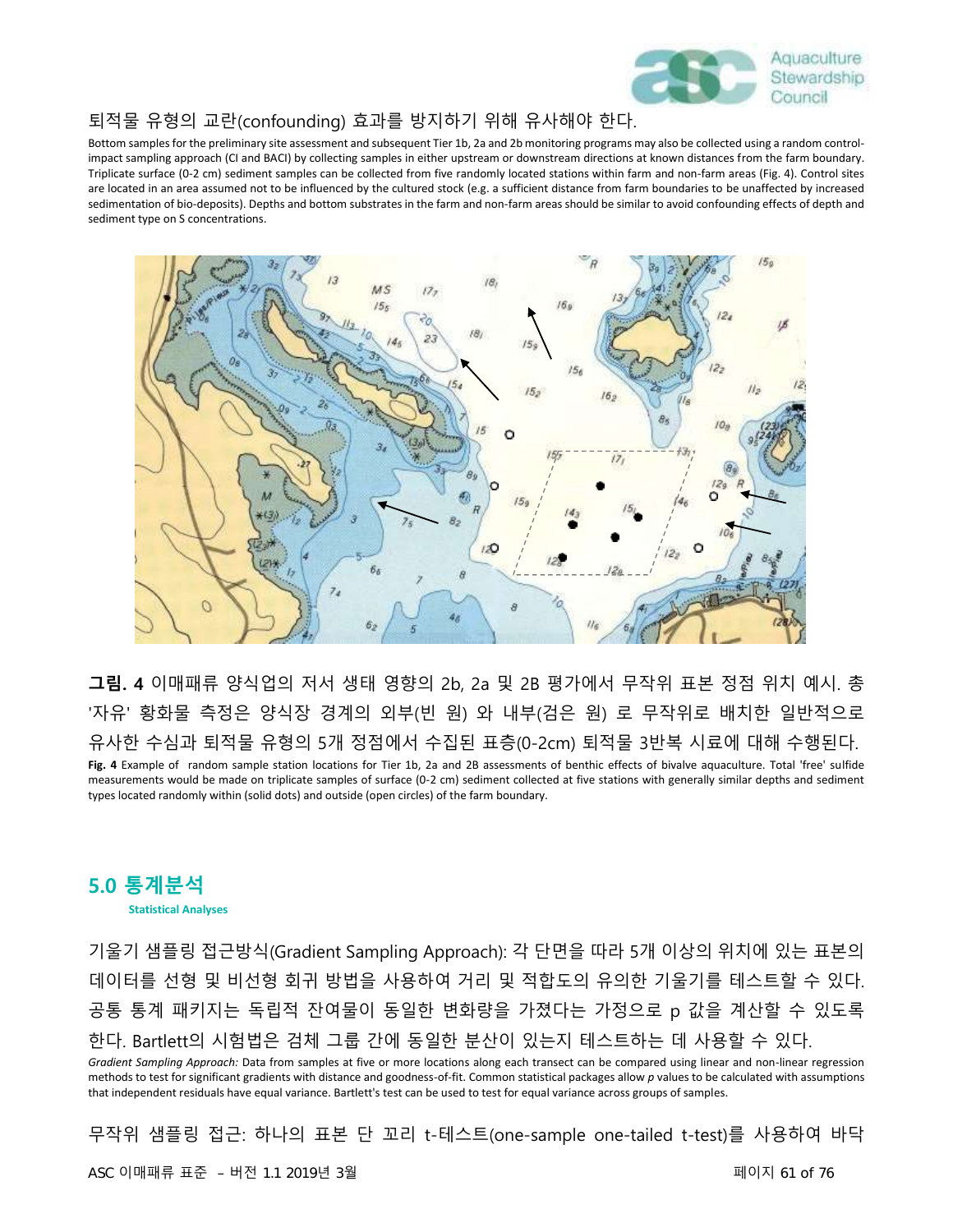

표본을 수집할 수 있는 정점그룹 내의 평균 S 농도가 경계 S 농도(1500 및 3000 μb)를 초과하는지 여부를 판단할 수 있다. 시험의 정밀도는 관측치의 수에 따라 달라지며 독립적인 관측치와 정규 분포의 무작위 표본 추출로 가정한다. 표본 크기가 작은 경우에는(n=15) 그렇지 않을 수 있다. p<0.05.에서는

귀무 가설(null hypothesis)이 거부된다.(양식구역에서는 평균 S 농도는 통제 지역의 평균값과 동일)

*Random Sampling Approach:* A one-sample one-tailed t-test can be used to determine if the mean S concentration within a group of stations where bottom samples can be collected exceeds threshold S concentrations (1500 and 3000 μM) to determine if a Tier 1b, 2a or 2b assessment is required. The precision of the test depends on the number of observations, assumes random sampling with independent observations and a normal distribution. This may not be the case when sample size is small (n=15). The null hypothesis (mean S concentration at the culture site is equal to mean values at control sites) is rejected when *p*<0.05.

Wilcoxon 서명된-순위 시험법을 사용하여 동일한 위치의 샘플 사이의 중위수 값을 양식 활동이 시작되기 전과 후에 비교할 수 있다. 비모수(non-parametric) 시험은 비교 중인 표본 수가 적기 때문에 권장된다. 귀무가설은 관련된 두 표본 그룹의 중위수 값의 분포 함수가 같다는 것을 의미한다. (후사 전 관측치의 중위수 차이는 0이다).

A Wilcoxon signed-rank test can be used to compare median values between samples in same location are compared before and after culture activities have begun. The non-parametric test is recommended due to the small numbers of samples being compared. The null hypothesis is that the distribution functions of median values of two related sample groups are the same (before-after observations have a median difference of zero).

샘플의 크기가 작은 경우(n <20) Mann-Whitney U 시험법을 사용하여 두 표본 그룹 사이의 중위수 값이 유의하게 다른지 여부를 확인할 수 있다. 이 테스트는 두 독립 그룹의 샘플에 동일한 분포 함수와 중위수 값이 있는지 여부를 결정한다. 정규 분포에 대한 요구 사항은 없다. 시간을 두 정점 그룹의 S 농도 중위수 값에서 시간에 따른 변화가 동일하다는 귀무가설을 검증하기 위해 BA비교에서의 그룹화 변수로 사용할 수 있다. 이 시험은 현장을 그룹화 변수로 사용하여 양식장과 비양식장 지역 내 S의 중위수 값을 비교하는 CI 설계에도 적용할 수 있다. 귀무 가설은 두 영역 간에 관측치가 유의하게 다르지 않다는 것을 말한다. 만약 BA 및 CI 비교가 양식 사업이 시작되기 전 후의 통제 지역과 양식 지역에서 다수의 샘플링 시간과 장소에서 가능하다면, 위치, 시간 및 위치x시간 상호작용의 분산 분석 모델을 사용한 BACI 비교를 수행할 수 있다. 그러나, 분산 분석에서는 데이터가 정규 분포를 따르고 샘플 크기가 작을 때 통계 검증력이 감소되는지 확인해야 한다.

When sample size is small (n<20) a Mann-Whitney U test can be used to determine if median values between two groups of samples are significantly different. The test determines if samples from two independent groups have identical distribution functions and median values. There is no requirement for a normal distribution. Time can be used as the grouping variable in a BA comparison to test the null hypothesis that the temporal change in median S concentrations in two groups of stations is the same. The test can also be applied in a CI design to compare median values of S within farm and non-farm areas using site as the grouping variable. The null hypothesis is that observations do not differ significantly between the two areas. If BA and CI comparisons are available with multiple sampling times and locations in control and farm sites before and after culture operations begin, a BACI can be performed using an ANOVA model with site, time and site x time interaction. An ANOVA, however, requires confirmation that the data are normally distributed and the statistical power is reduced when sample size is small.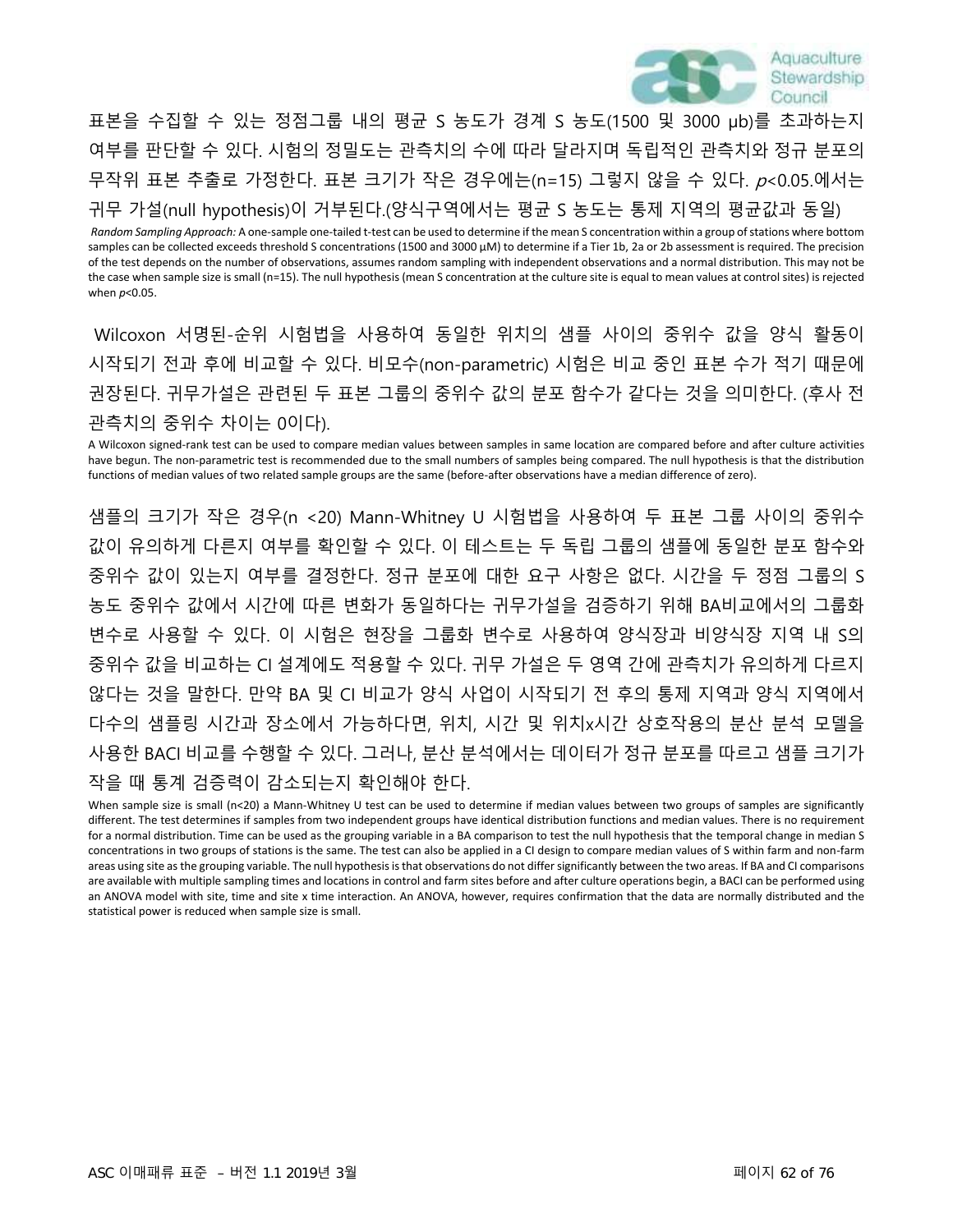

# **부록 V: 해양 퇴적물에서의 "자유" 황화물 산화환원전위 (EhNHE) 및 측정방법**

**APPENDIX V: METHODS FOR REDOX (EhNHE) AND 'FREE' SULFIDE MEASUREMENTS IN MARINE SEDIMENTS**

### **1.0 퇴적물 샘플수집**

**Collection of sediment samples**

1. 현장 깊이 <20m 에서, 가능한 퇴적물-물-접점(the sediment-water interface)을 교란되지 않은 상태로 유지하기 위해, '오픈엔드 아크릴 코어튜브(open ended acrylic core tubes)'를 퇴적물로 밀어 넣는데 다이버들을 사용할 수 있다. 부드러운 비틀기 동작(A gentle twisting motion)은 퇴적물이 꽉 끼는 것을 방지하고, 삽입하는 동안 퇴적물 표면 내부 레벨을 코어 외부와 같이 유지한다.

At sites <20 m depth divers can be used to push open ended acrylic core tubes into the sediment to maintain the sediment-water interface as undisturbed as possible. A gentle twisting motion prevents sediment compaction and keeps the sediment surface inside level with that outside the core during insertion.

- 2. 코어의 상부와 하단을 누수를 방지하기 위해 고무 마개 또는 플라스틱 뚜껑으로 닫는다. Upper and lower ends of a core are closed with rubber stoppers or plastic caps to prevent water leakage.
- 3. 더 깊은 수심에서는 그랩 채니기(예: 반 빈(Van been), 0.25m²)가 사용될 수 있다. 퇴적물을 채니기에 완전히 채우지 않으면 퇴적물 상부 층의 교란되지 않은 시료를 얻을 수 있다. At deeper depths grabs (e.g. Van Veen, 0.25 m<sup>2</sup>) can be taken. If sediment does not completely fill the grab a reasonably undisturbed sample of the upper sediment layers can be obtained.
- 4. 컷오프 실린지를 삽입할 수 있는 충분한 직경의 구멍을 코어 튜브의 긴 방향을 따라 드릴로 2cm 간격으로 천공하고 배관 테이프로 덮어 퇴적물 하위 시료들을 서로 다른 깊이에서 빼낼 수 있게 한다.

Holes of sufficient diameter to allow insertion of a cut-off syringe are drilled at 2 cm distances in a spiral fashion down the length of a core tube and covered with duct tape allow sediment subsamples to be withdrawn from different depths.

- 5. 코어 채취 후, 퇴적물 표면의 교란을 최소화하기 위해 수직을 유지하고 조심히 다뤄야 하며, 예리한 칼날을 사용하여 위에서부터 시작해 각 구멍을 덮은 배관 테이프를 (X) 모양으로 자른다. After retrieval of a core, kept upright and handled gently to minimize disturbance of the sediment surface, a sharp blade is used to cut into the duct tape (X) over each hole starting at the top.
- 6. 코어 아래쪽으로 순차적 방식의 샘플링은 더 얕은 깊이를 먼저 샘플링할 때, 더 깊은 층의 교란을 방지할 수 있다.

Sampling in a sequential down-core fashion prevents disturbance of deeper layers when more shallow depths are sampled first.

7. 5ml 컷오프 실린지는 주사기의 몸통을 코어에 수평하게 눌러 완전히 삽입된 플런저를 천천히 빼 채워 서브 코어로 사용한다.

A 5-ml cut-off plastic syringe is used as a subcorer filled by slowly withdrawing the fully inserted plunger as the body of the syringe is pushed horizontally into the core.

8. 그랩 채니기(a grab)의 표면 퇴적물로부터 혼합된 샘플은 실린지를 2cm 깊이로 비스듬하게 삽입하여 동일한 방법으로 얻을 수 있다. 주사기 몸체의 오프엔드를 퇴적물 안으로 천천히 밀어넣었기에, 플런저가 부분적으로 배출된다. 이 절차는 배럴이 완전히 철수되고 실린지가 공기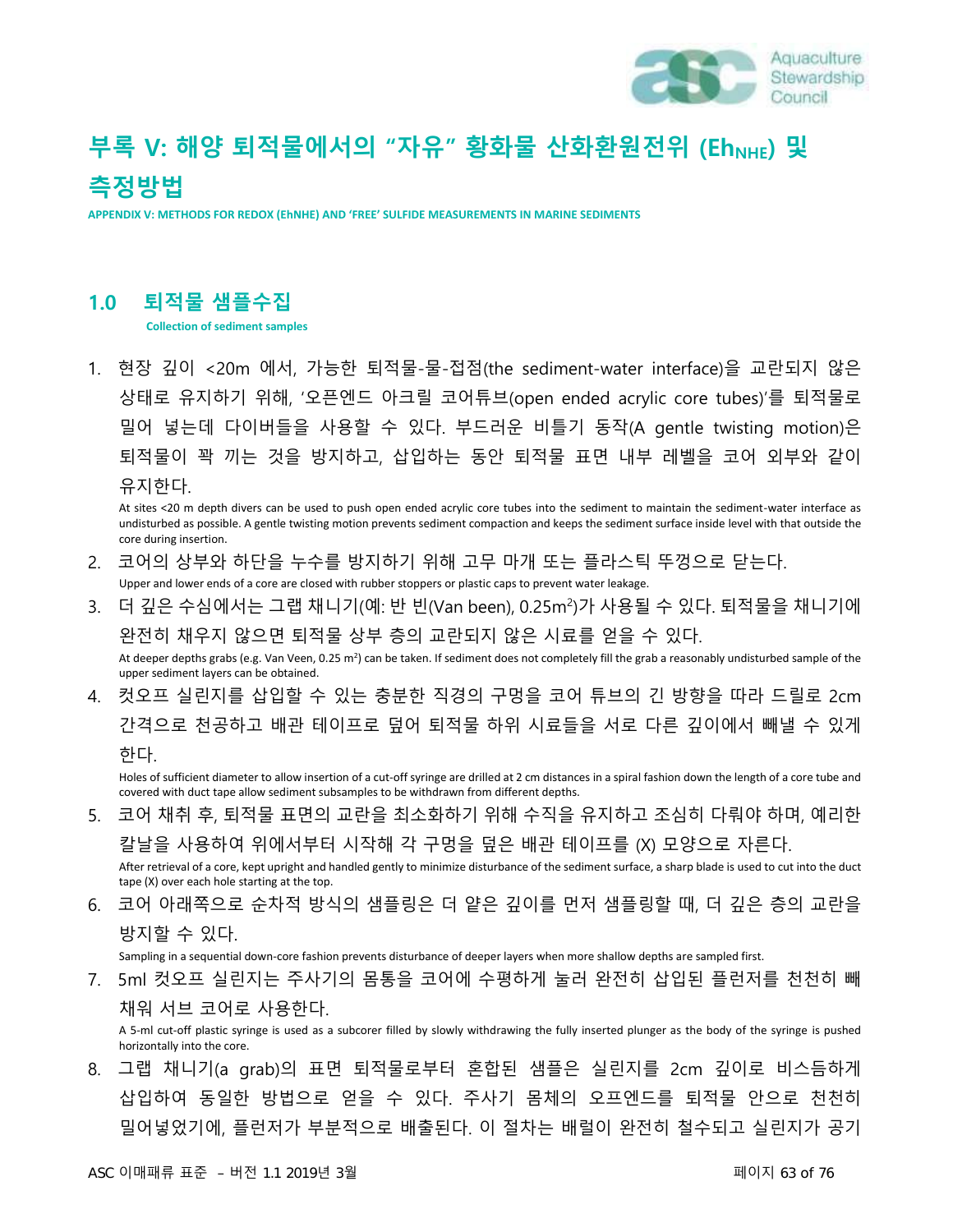

#### 방울 없이 0-2cm 층에서 혼합 퇴적물로 채워질 때까지 반복된다.

A mixed sample from surface sediment in a grab can be obtained in the same way by inserting the syringe obliquely to 2 cm depth. The plunger is partially withdrawn as the open-end of the syringe barrel is slowly pushed into the sediment. The procedure is repeated until the barrel is fully withdrawn and the syringe filled with mixed sediment from the 0-2 cm layer with no air bubbles.

9. 주사기는 꽉 맞는(공기 차단) 플라스틱 뚜껑으로 닫혀 있어야 하며 얼음 위나 냉장(5 ºC)상태로 보관해야 한다.

Syringes must be closed with tight fitting (air-tight) plastic caps and stored on ice or refrigerated ( 5 ºC).

10. 4~6시간 이내에 산화환원전위\_ redox potentials (EhNHE) 및 용해된('자유')황화물(HS<sup>-</sup>, H<sub>2</sub>S, S<sup>=</sup>)에 대한 분석을 수행해야 한다. 그러나 샘플을 냉장 보관하거나, 냉동하지 않고 얼음에 보관하면 최대 72시간 동안 보관할 수 있다.

Analyses for redox potentials (EhNHE) and dissolved ('free') sulfides (HS<sup>-</sup>, H<sub>2</sub>S, S<sup>=</sup>) (S) should be carried out within 4 to 6 hr but samples may be stored for up to 72 hr if refrigerated or held on ice without being frozen.

### **2.0 산화환원전위 (EhNHE)**

**Redox (EhNHE) potentials**

### **2.1 재료**

**Materials**

1. 이온 선택성 전극(ISE) 측정기(예: 오리온 4-스타 pH/ISE, 모델 #1215001) 또는 산화환원 전극 부착에 적합한 커넥터를 포함한 모든 mV 미터.

An ion specific electrode (ISE) meter (e.g. Orion 4-Star pH/ISE, model #1215001) or any mV meter with a connector suitable for attachment of the redox electrode.

- 2. ISE 미터 부착에 적합한 커넥터 및 케이블과 내부 기준 전극이 결합된 산화 환원 전위(ORP) Pt 전극. (예시: 오리온 96-78BNWP). 전극에는 얇은 Pt 디스크(핀 보다는)가 있어야 하며, 재충전할 수 있어야(gel 로 채워진 것이 아닌) 하고 에폭시 본체(파손 방지를 위해)로 된 것이어야 한다. An oxidation reduction potential (ORP) Pt electrode combined with an internal reference electrode (e.g. Orion 96-78BNWP) with a cable and appropriate connector for attachment to the ISE meter. The electrode should have a thin Pt disc (rather than a pin), be refillable (not gel-filled) with an epoxy body (to avoid breakage).
- 3. 해양 퇴적물에 사용되는 산화-환원 전극에는 A 4 M KCL 충전 용액(solution)이 권장된다. (예: 오리온 용액 #900011, Ag/AgCl로 포화 상태인 KCL) A 4 M KCL filling solution (e.g. Orion solution #900011, KCL saturated with Ag/AgCl) is recommended for redox electrodes used in marine sediments.
- 4. 산화환원반응 참조 용액(solution)은 일부 ISE 전극 제조업체에서 구입할 수 있거나 Zobells 솔루션

같은 표준물질들은 시약들로부터 준비될 수 있다. (아래 참조)

Redox reference solutions may be purchased from some ISE electrode manufacturers or standards such as Zobells solutions can be prepared from reagents (see below).

5. 세척 스트립을 Pt 전극(오리온 ISE 전극 사용 가능)을 닦는데 사용하거나 미세한 분말 세제를 연마재로 사용할 수 있다.

Cleaning strips can be used for polishing Pt electrodes (available for Orion ISE electrodes) or a fine powdered detergent can be used as an abrasive.

### **2.2 Zobell Eh 표준 용액(solution)**

**Zobell Eh standard solutions**

1. **Zobell 표준 A:** K3Fe(CN)<sup>6</sup> (potassium hexacyanoferrate (III))의 0.825 g과 K4Fe(CN)<sup>6</sup> ·3H2O (potassium hexacyanoferrate (II) trihydrate)의 2.11g을 50ml 부피플라스크에 넣고 증류수 25ml를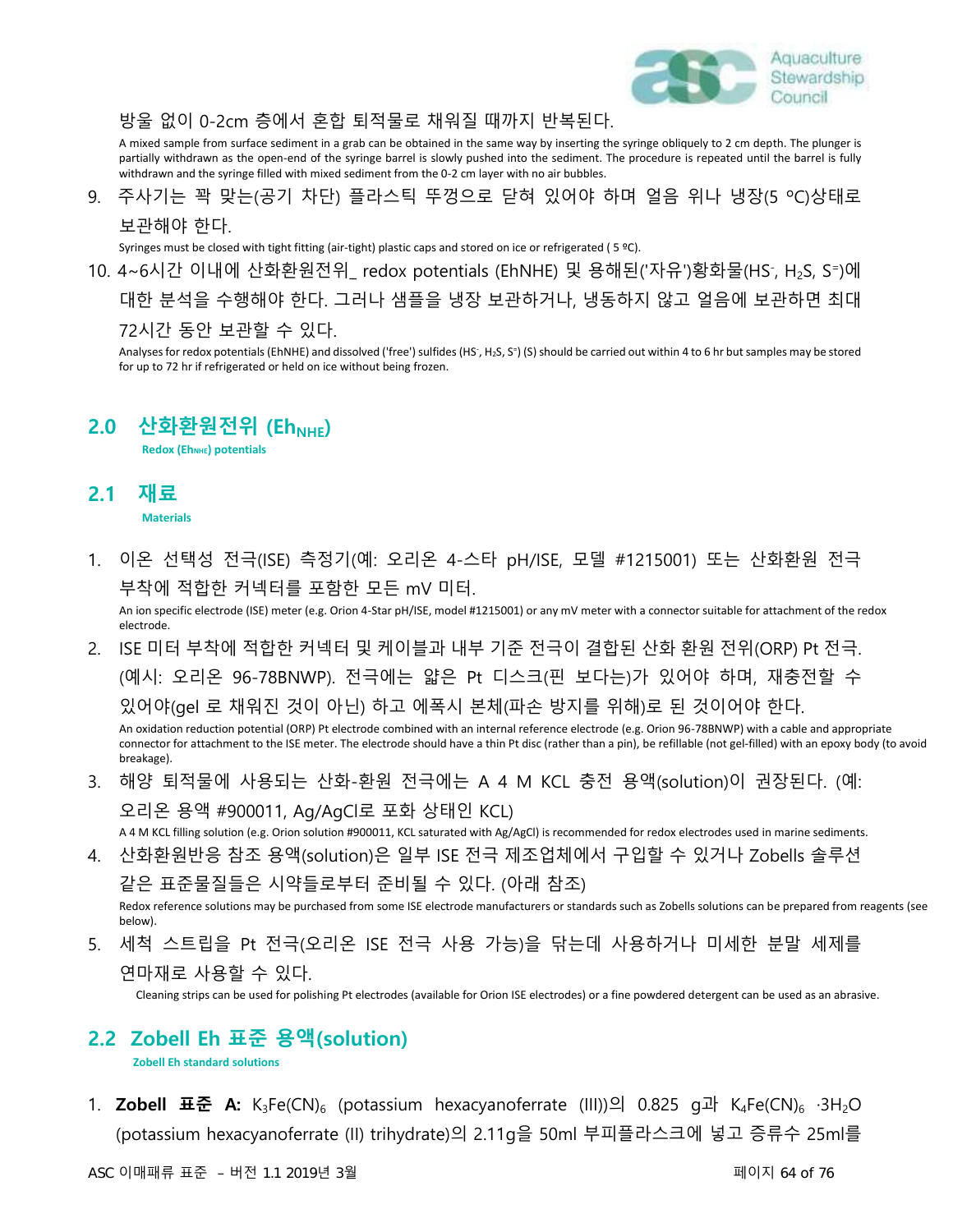

넣어 고체를 녹이고 50ml까지 희석한다.

**Zobell Standard A:** weigh 2.11 g of K4Fe(CN)<sup>6</sup> ·3H2O (potassium hexacyanoferrate (II) trihydrate) and 0.825 g of K3Fe(CN)<sup>6</sup> (potassium hexacyanoferrate (III)) into a 50 ml volumetric flask, add ~25 ml of distilled water to dissolve the solids and dilute to 50 ml.

2. **Zobell 표준 B** KF·2H<sub>2</sub>O (potassium fluoride dehydrate)의 1.695 g과 0.825 g K<sub>3</sub>Fe(CN)<sub>6</sub>, 0.21 g K<sub>4</sub>Fe(CN)<sub>6</sub> ·3H<sub>2</sub>O를 50ml 부피 플라스크에 넣고, 증류수 25ml를 넣어 고체를 녹이고 50ml까지 희석한다.

Zobell Standard B: weigh 0.21 g K<sub>4</sub>Fe(CN)<sub>6</sub> ·3H<sub>2</sub>O, 0.825 g K<sub>3</sub>Fe(CN)<sub>6</sub> and 1.695 g of KF·2H<sub>2</sub>O (potassium fluoride dehydrate) into a 50 ml volumetric flask, add ~25 ml of distilled water to dissolve the solids and dilute to 50 ml.

3. 신선한 ZoBell 의 용액은 사용하기 전에 적어도 24시간 전에 있어야 한다. 용액은 밀폐형 유리-

스토퍼 플라스크에 보관할 때 몇 달 동안 실온에서 안정적이다.

Fresh ZoBell's solutions must be at least 24 h old before use. Solutions are stable at room temperature for several months when stored in air-tight glass-stopper flasks.

## **2.3 Pt 전극 성능평가**

**Assessing Pt electrode performance**

1. 건조한 상태로 저장된 Pt 전극은 산화환원반응 표준용액의 값을 결정하기 전에 최소 24시간 동안 충전 용액을 추가하여 활성화해야 한다.

Pt electrodes stored dry must be activated by adding the filling solution at least 24 hr before determining performance in redox standards.

2. 준비된 전극은 표준 용액의 강력한 산화-환원 결합 반응으로 인해 신속하게 (<30초) 안정화되어야 한다.

A prepared electrode should stabilize rapidly (<30 sec) due to the strong oxidation-reduction coupled reaction in a standard solution.

3. 충진 용액 Zobell 용액 A의 경우 +234 ± 9mV의 전위와 20°C에서 B +300 ± 9mV의 전위를 가져야 한다.

With a 4 M KCL filling solution Zobell solution A should have a potential of +234 ± 9 mV and solution B +300 ± 9 mV at 20 °C.

4. 하루 동안 사용한 후에는 전극의 Pt 끝을 세제 또는 연마재 스트립으로 세척한 후 증류수로 헹궈야 한다. 장기간 보관할 경우(일 주 이상) 충전 용액을 제거하고 프로브를 건조하게 하여 보관할 수 있다.

After a day's use the Pt tip of the electrode should be cleaned with a detergent or abrasive strip followed by rinsing with distilled water. For long term storage (more than a week) the filling solution can be removed and the probe stored dry.

### **2.4 EhNHE 측정**

**EhNHE measurements**

1. 5ml 주사기의 샘플은, 퇴적물의 2ml 하위 샘플 2개로 반복구로써 혹은 다른 분석에 사용되는 2차 시료와 함께 분석하기 위해 사용된다. (함수율, 입도, 유기 물질)

Samples in 5 ml syringes allow two 2 ml sub-samples of sediment to be analyzed, either as duplicates or with the second sample used for other analyses (e.g. water content, grain size, organic matter).

2. 분석 전에 퇴적물 2ml를 주사기에서 작은(50ml) 비커로 밀어 넣는다. 실린지 표시를 사용하여 사출되는 용량을 결정할 수 있다.

Prior to analysis 2 ml of sediment is pushed from a syringe into a small (50 ml) beaker. Syringe markings can be used to determine the extruded volume.

3. 하위샘플(서브샘플) 온도를 즉시 측정하고 Pt 전극을 샘플에 넣어 Pt 팁과 젖은 퇴적물 사이에 완전히 접촉되도록 해야 한다.

Temperature measurements of the subsample should be made immediately and the Pt electrode placed in the sample to ensure full contact between ASC 이매패류 표준 – 버전 1.1 2019년 3월 페이지 65 of 76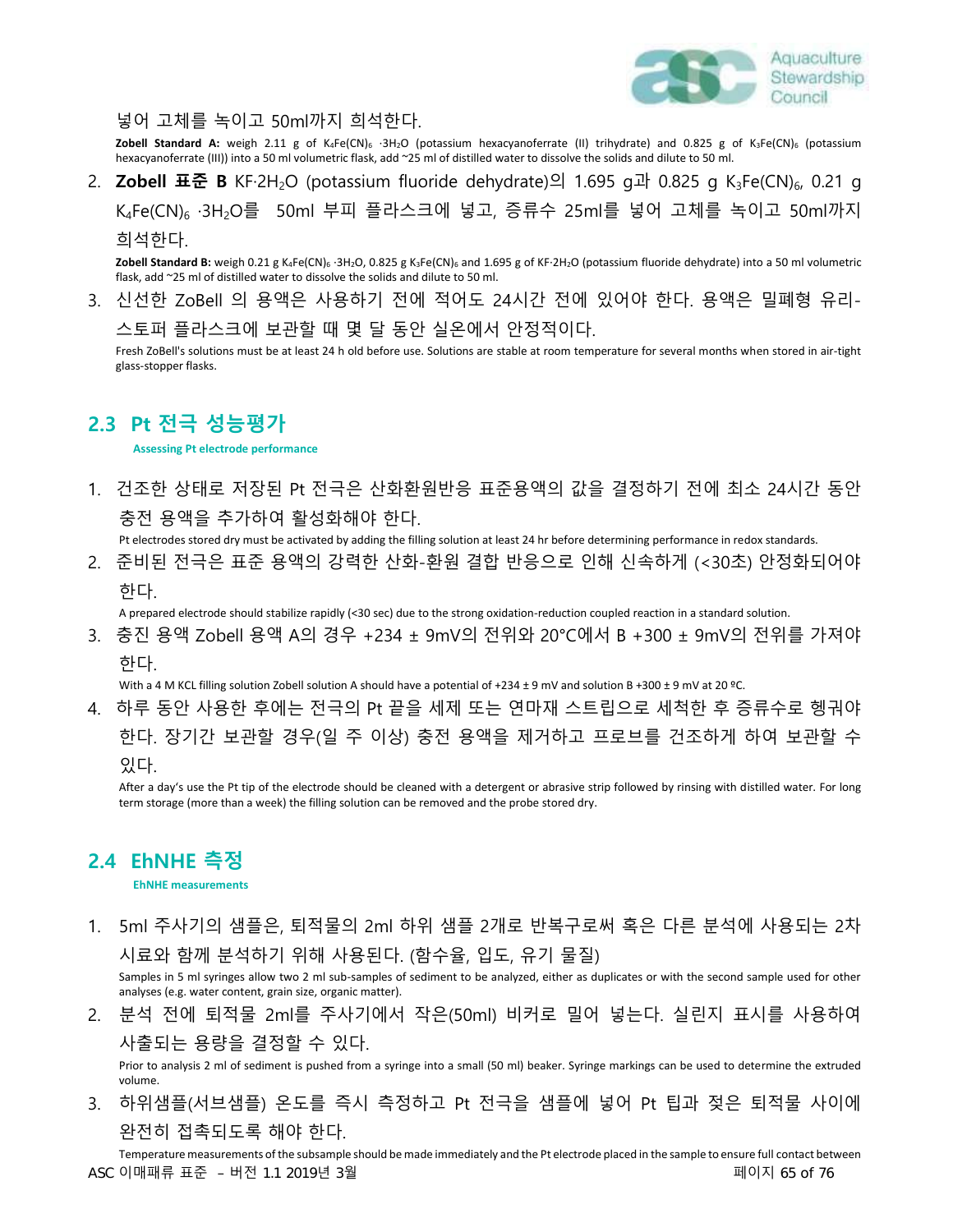

the Pt tip and wet sediment.

4. mV 판독값은 1-2분 이내에 안정화되어야 한다. 산화 퇴적물처럼 단일 산화-환원 반응에 의해 산화환원반응 상태가 제어되지 않는 경우 전극 전위의 표류가 지속되거나 종종 느려지는 경우가 있다. (Whitfield 1969). 이 시간 내에 안정되지 않으면 mV 판독치를 기록하도록 임의 시간(3-4분)을 선택할 수 있다. 환원된 퇴적물의 전위는 주로 가역성 반전지 반응에 의해 우선적으로 제어되는 산화환원반응 상태로 인해 일반적으로 더욱 빠르게 안정화된다. [HS·aq. ↔ Sº rhomb + H\*aq. +

#### 2e- ] (Berner 1963)

mV readings should stabilize within 1-2 min. If redox conditions are not controlled by single oxidation-reduction reactions, as in oxic sediments, there is often a slow, continuous drift of electrode potentials (Whitfield 1969). An arbitrary time (3-4 min) can be chosen to record mV readings if they do not stabilize in less than this time. Potentials in reduced sediments usually stabilize more rapidly due to redox conditions being controlled primarily by the reversible half-cell reaction [HS-aq.  $\leftrightarrow$  S° rhomb + H+aq. + 2e<sup>-</sup>] (Berner 1963).

5. 측정된 mV 전위는 사용한 충진액과 샘플 온도에 대한 전위 특성을 추가하여 일반 수소 전극(EhNHE)에 상대적으로로 보정된다. (표 1)

Measured mV potentials are corrected to be relative to the normal hydrogen electrode (EhNHE) by addition of a potential characteristic for the filling solution used and the sample temperature. (Table 1)

**표 1** 다양한 온도에서 일반 수소 전극에 상대적인 기준 전극 전위(mV) 및 충전 용액 농도는 EhNHE를 결정하기 위해 Pt 전극에 추가되어야 한다. 와일드시 외 연구진(1999년).

**Table 1** Reference electrode potentials (mV) relative to the normal hydrogen electrode at different temperatures and filling solution concentrations to be added to Pt electrode potential to determine EhNHE. From Wildish et al. (1999).

| 온도(°C) | 1.5 M KCL     | 4 M (포화된) KCL |
|--------|---------------|---------------|
|        | Orion #900001 | Orion #900011 |
|        |               |               |
| 10     | 254<br>251    | 219<br>214    |
| 15     | 249           | 209           |
| 20     | 244           | 204           |
| 25     | 241           | 199           |
| 30     | 238           | 194           |
|        |               |               |

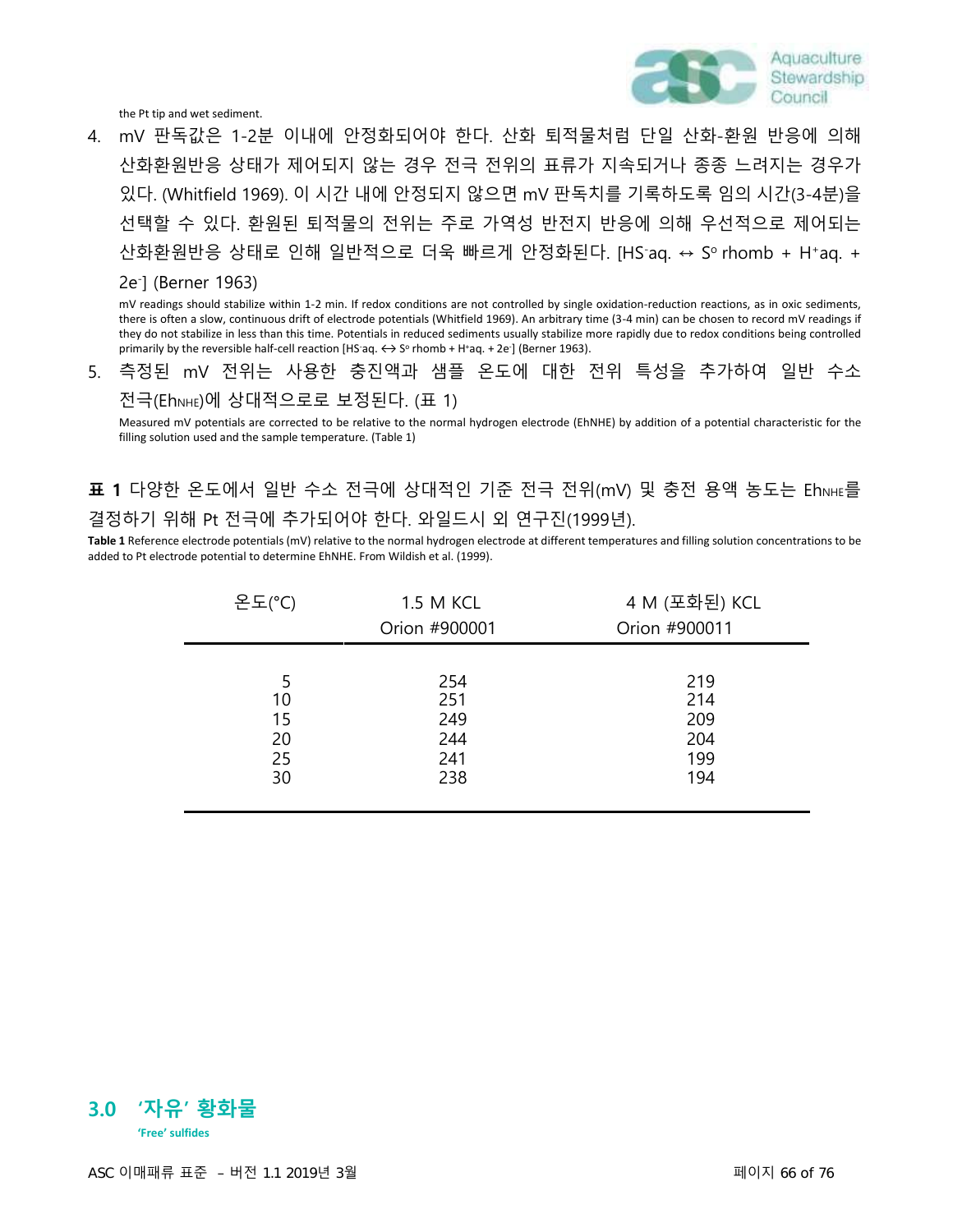

### **3.1 재료**

**Materials**

1. 휴대용 ISE 미터(예: Orange 4-Star pH/ISE, 모델 #1215001) 또는 AgS 전극에 적합한 커넥터를 포함한 모든 mV 미터

A portable ISE meter (e.g.Orion 4-Star pH/ISE, model #1215001) or any mV meter with a connector suitable for the AgS electrode.

2. Orion Ag<sup>+</sup> /S<sup>=</sup> 복합전극(Orion #96-16BNWP) 또는 전극 팁에 Ag의 얇은 디스크(핀 보다는)가 있는 비슷한 전극. 전극은 에폭시 본체로 리필할 수 있어야 하며 ISE 미터에 부착할 수 있는 적합한 커넥터가 있어야 한다.

An Orion Ag<sup>+</sup> /S<sup>=</sup>combination electrode (Orion #96-16BNWP) or similar electrode with a thin disc of Ag (rather than a pin) at the electrode tip. The electrode should be refillable with an epoxy body and have a suitable connector to allow attachment to the ISE meter.

3. Orion 96-16의 직류 복합전극이 사용되는 경우, Optimum Results A 용액(Orion #900061)을 최적의 온도와 응답 시간으로 정확한 S <sup>=</sup> 측정을 위한 충진 용액으로 권장한다. (Termo Electronic

Co., 2003)

If the Orion 96-16 Sure-flow combination electrode is used, Optimum Results™ A solution (Orion #900061) is recommended as the filling solution for precise S <sup>=</sup> measurements with optimum temperature and response time (Thermo Electron Corp. 2003).

## **3.2 황화물 산화방지 완충액 (SAOB)**

**Sulfide anti-oxidant buffer (SAOB) solution**

1. SAOB solution은 Orion에서 구매할 수 있으며(예: Sulfide Antioxid Buffer (SAOB II) Reagent Pack #941609) 별도의 시약으로 준비할 수 있다.

SAOB solution can be purchased (e.g. from Orion as Sulfide Anti-oxidant Buffer (SAOB II) Reagent Pack #941609) or prepared from separate reagents.

2. NaOH 20.0 g 및 EDTA 17.9 g 버퍼 (에틸렌디아민테트라아세트산이나트륨이수화물)는 250ml 부피플라스크에 넣어 증류수로 희석한다.

20.0 g of NaOH and 17.9 g EDTA buffer (ethylenediaminetetraacetic acid disodium salt dehydrate) are placed in a 250 ml volumetric flask and diluted to volume with distilled water.

- 3. 사용하기 전에 실온까지 용액을 식혀야 한다. 냉장고에 보관하면 최대 7일간 안정하다. Allow the solution to cool to room temperature before use. The solution is stable for up to 7 days if stored in a refrigerator.
- 4. L-ascorbic acid 8.75 g의 L-ascorbic acid를 분석하기 직전에 SAOB solution 250 ml를 첨가한다. 그 혼합물은 불안정하므로 3시간 이내에 사용해야 한다.

Just before standards or samples are to be analyzed 8.75 g of L-ascorbic acid is added to the 250 ml of the SAOB solution. The mixture is unstable and must be used within 3 hr.

5. 아스코르브산을 포함한 SAOB를 표준 및 습식 퇴적물 샘플에 1:1 부피비로 첨가한다. The SAOB with ascorbic acid is added to standards and wet sediment samples in a 1:1 volume ratio.

## **3.3 황화물 표준용액**

**Sulfide standards**

1. Na<sub>2</sub>S•9H<sub>2</sub>O 의 2.402g 무게를 100ml 부피플라스크에 넣고 산소를 제거한 증류수(N2–bubbled)로 100ml까지 희석시켜 0.1M Na2S 저장액을 만든다. 큰 결정체는 모르타르와 페슬(막자사발)을 사용하여 미세한 일관성을 유지시켜야 한다. 고무장갑을 사용하여 시약의 무게를 흄-후드의 균형에 맞춰 측정한다.

ASC 이매패류 표준 – 버전 1.1 2019년 3월 페이지 67 of 76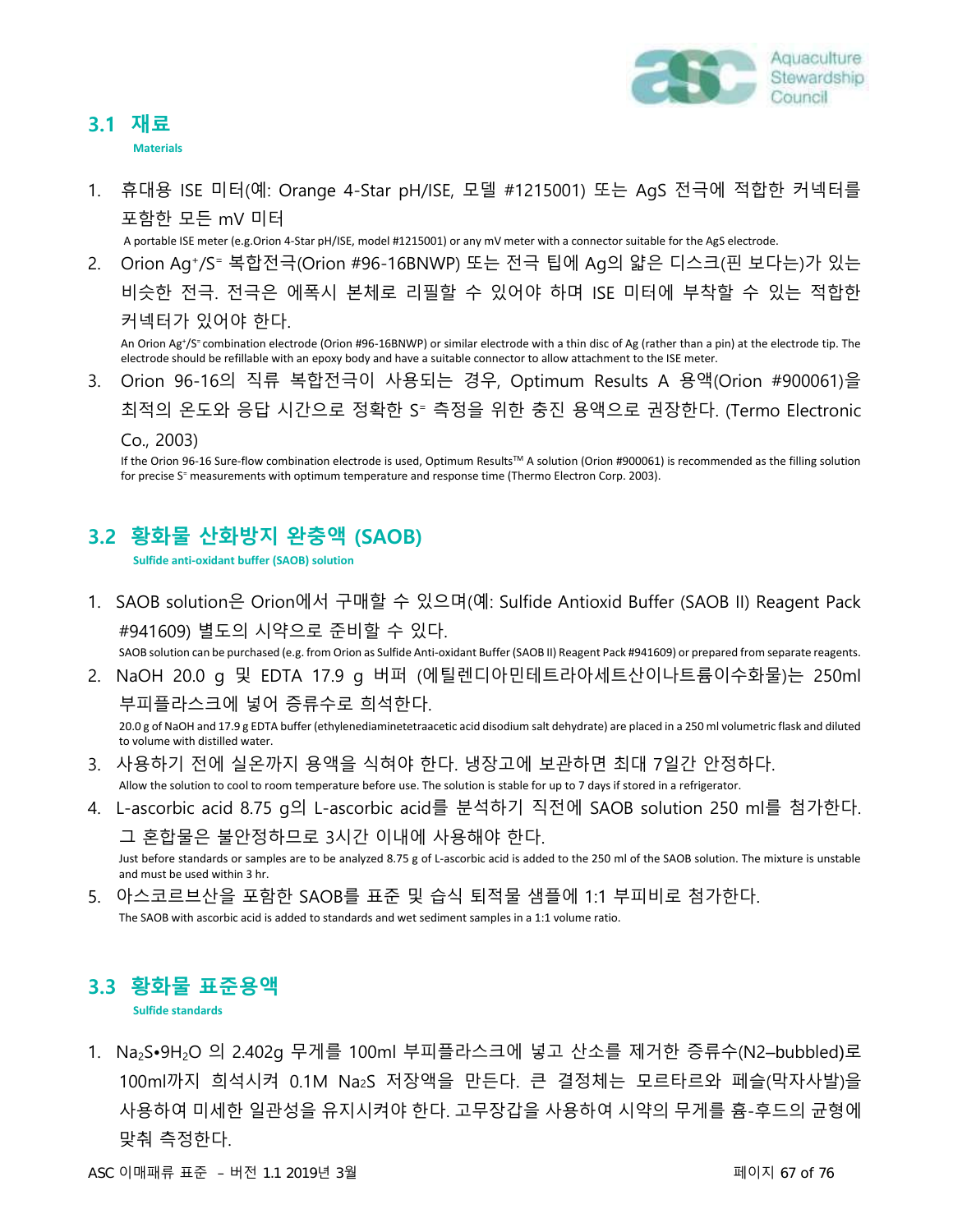

A stock solution of 0.1 M Na2S is prepared by weighing 2.402 g Na2S•9H2O into a 100 ml volumetric flask and diluting to 100 ml with de-oxygenated (N2–bubbled) distilled water. Large crystals should be ground to a fine consistency using a mortar and pestle. Use rubber gloves and weigh the reagent on a balance in a fume-hood.

2. Na2S•9H2O 용액은 불안정하고 공기 노출 시 쉽게 산화되지만, (바리카 1973년), 농축된 0.1 M 표준원액은 어둡고 밀폐된 병에 최대 48시간 동안 저장이 가능하다.

Although solutions of Na2S•9H2O are unstable and easily oxidized on exposure to air (Barica 1973), the concentrated 0.1 M stock solution can be stored refrigerated in a dark, air-tight bottle for up to 48 hours.

3. 농축된 표준원액 10ml를 부피플라스크로 옮기고 탈산소증류수 90ml로 100ml까지 희석하여 희석된 농도의 희석액 시리즈를 만든다.

A decreasing concentration series is prepared by transferring 10 ml of the concentrated stock solution into a volumetric flask and diluting to 100 ml with 90 ml of de-oxygenated distilled water.

4. 이 절차는 각 표준의 10ml 부분표본과 탈산소수 90ml를 사용하여 순차적으로 반복된다. (예: 10,000

μM S= 표준용액을 부피플라스크로 옮기고 100 ml로 희석하여 1000 μM S=). The procedure is repeated sequentially using 10 ml aliquots of each standard and 90 ml of de-oxygenated water (e.g. 10 ml of 10,000 μM S= standard solution is transferred to a volumetric flask and diluted to 100 ml to prepare 1000 μM S<sup>=</sup>).

5. 희석된 표준용액은 불안정하므로 가능한 한 빨리 전극 보정을 위해 사용해야 한다. Diluted standards are unstable and must be used for calibration of an electrode as soon as possible.

### **3.4 Ag+/S<sup>=</sup> 전극보정**

**Ag<sup>+</sup>/S <sup>=</sup> electrode calibration**

- 1. 건조된 Ag<sup>+</sup> /S <sup>=</sup> 복합전극은 사용 전 최소 24시간 동안 충진제를 첨가하여 활성화되어야 한다. A dry Ag<sup>+</sup>/S<sup>=</sup> combination electrode must be activated by adding the filling solution at least 24 hr before use.
- 2. 샘플에서 예상되는 범위에 걸쳐 일련의 표준(예: 100, 1000, 10000, 100000μM S = )이 준비된다. A set of standards (e.g. 100, 1000, 10000, 100000 μM S<sup>=</sup>) is prepared to span the range expected in samples.
- 3. 표준은 샘플과 동일한 온도여야 한다.

Standards should be at the same temperature as samples.

4. Ag<sup>+</sup> /S <sup>=</sup> 복합전극 끝은 매 교정 전에 연마재 스트립이나 세제 용액을 사용하여 부드럽게 세척해야 한다.

The Ag+/S<sup>=</sup> combination electrode tip should be gently cleaned using an abrasive strip or detergent solution before each calibration.

- 5. Ag<sup>+</sup> /S <sup>=</sup> 복합전극의 보정은 표준 시리즈에서 최저 농도에서 최고 농도로 작업해야 한다. Calibration of the Ag<sup>+</sup>/S<sup>=</sup> combination electrode should be carried out working from the lowest to highest concentration in a standard series.
- 6. 동일한 양의 SAOB(Acorbic acid가 추가됨)로 표준을 1:1로 희석한다(예: 2ml 표준 + 2ml SAOB). Standards are diluted 1:1 with equal volumes of SAOB (with ascorbic acid added) (e.g. 2 ml standard + 2 ml SAOB).
- 7. ISE 미터는 안정화 후 mV 전위를 기록하기 위해 직접 측정 모드에서 사용해야 한다. (일반적으로 <2 분).

The ISE meter should be used in the direct measurement mode to record mV potentials after they stabilize (usually <2 min).

8. log<sub>10</sub> S=와 mV 전위 사이의 역 선형 관계에 대한 이론적 기울기 상수는 약 -28 mV이다. (Termo Electronic Co., 2003).

The theoretical slope constant for the inverse linear relation between log<sub>10</sub> S<sup>=</sup> and mV potential is approximately -28 mV (Thermo Electron Corp. 2003).

9. 검량곡선(calibration curve)의 기울기는 각각 10과 20 ºC 에서 28.1 ~ -29.1 사이의 이론 값으로 온도에 약간 민감하다. 실제로 기울기 계수는 전극 특성에 따라 (-26 ~ -34) 달라진다.

The slope of the calibration curve is slightly temperature sensitive with theoretical values between -28.1 and -29.1 at 10 and 20 °C, respectively. In practice slope coefficients vary (-26 to -34) depending on electrode characteristics.

10. 전극은 최소한 하루에 한 번 또는 샘플 세트의 분석 전후에 교정해야 한다.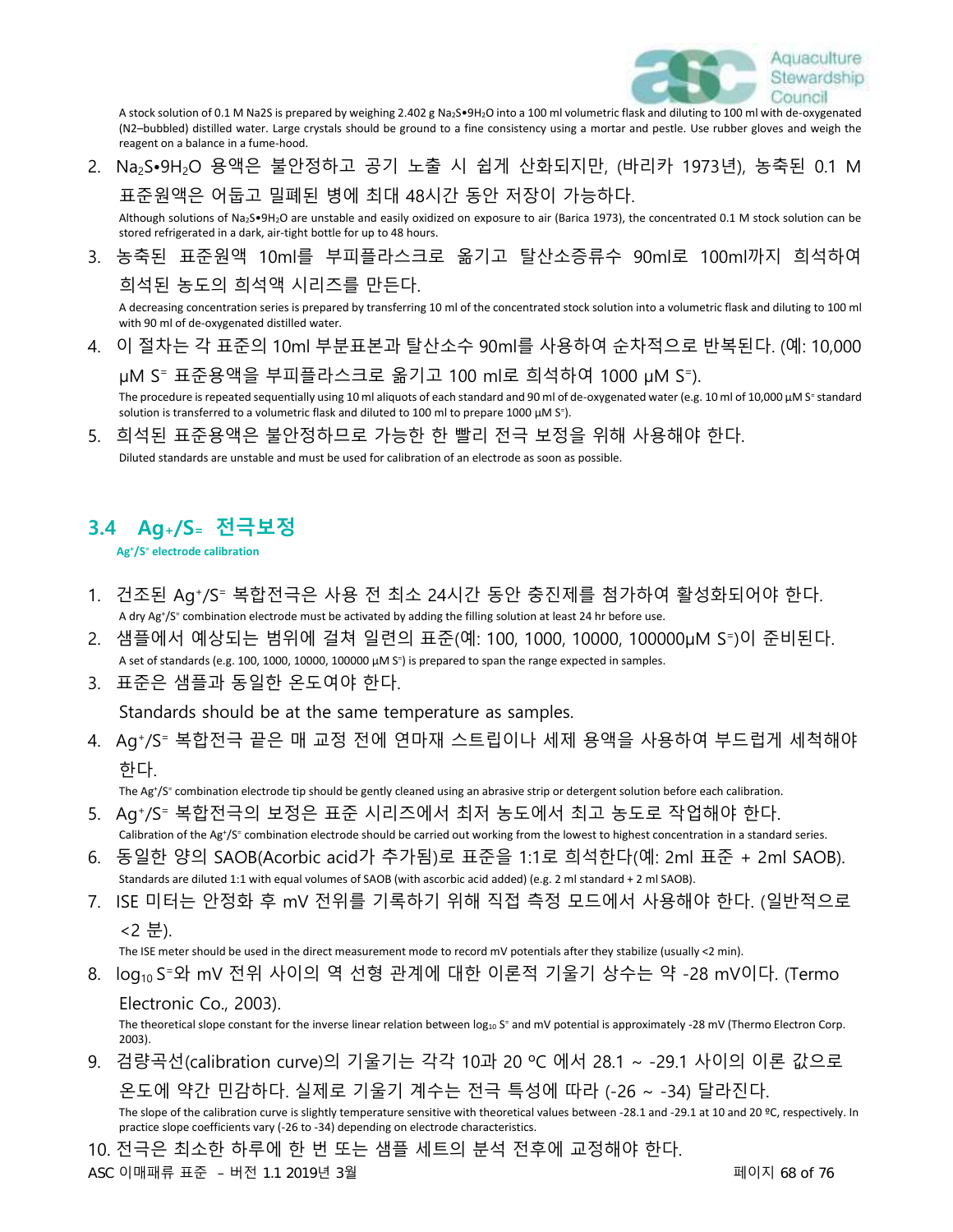Electrodes should be calibrated at least once a day or during a day before and after analysis of a set of samples.

# **3.**5 **황화물 측정**

**Sulfide measurements**

- 1. 전기화학적 전위는 온도에 민감하고 표준이며 샘플은 동일한 온도(±1 °C)여야 한다. Electrochemical potentials are temperature sensitive and standards and samples should be the same temperature  $(\pm 1 \degree C)$ .
- 2. SAOB는 산화환원반응 측정 직 후 퇴적물(1:1 용량)로 즉시 추가된다. SAOB is added to the sediment (1:1 volume) immediately following redox measurements.
- 3. Ag<sup>+</sup> /S <sup>=</sup> 전극은 팁이 SAOB-침전 혼합물에 완전히 담길 수 있도록 배치된다. The Ag<sup>+</sup>/S<sup>=</sup> electrode is positioned such that the tip is fully immersed in the SAOB-sediment mixture.
- 4. SAOB가 생성한 알칼리성 조건(pH>12)은 고체상 금속-황화물(FeS 및 Pyrite)이 용해되고 시간 경과에 따라 S <sup>=</sup> 농도를 증가시킨다. 드리프트가 안정화되었을 때 가능한 한 빨리 전위를 기록하여 효과를 최소화할 수 있다(1-2분).

Alkaline conditions (pH>12) created by SAOB will dissolve solid phase metal-sulfide complexes causing S<sup>=</sup> concentrations to increase over time as particulate phase sulfides (FeS and pyrite) are solubilized. The effect can be minimized by recording potentials as soon as possible when drift has stabilized (1-2 min).

- 5. 안정적인 mV 판독값은 μM S=를 계산하기 위해 검량곡선 회귀 분석에서 사용된다. The stable mV reading is used in the calibration curve regression to calculate  $\mu$ M S<sup>=</sup>.
- 6. Ag<sup>+</sup> /S <sup>=</sup> 전극은 연속 시료 분석 사이에 깨끗이 닦고 증류수로 세척할 수 있다. Ag<sup>+</sup>/S<sup>=</sup> electrodes can be wiped clean and rinsed with distilled water between the analysis of successive samples.
- 7. 전극을 1주일 이상 보관하는 경우, 대조(reference) 전극 충진 용액을 배수하고 챔버를 증류수로 세척해야 한다.

The reference electrode filling solution should be drained and the chamber rinsed with distilled water if the electrode is to be stored for more than one week.

Aquaculture Stewardship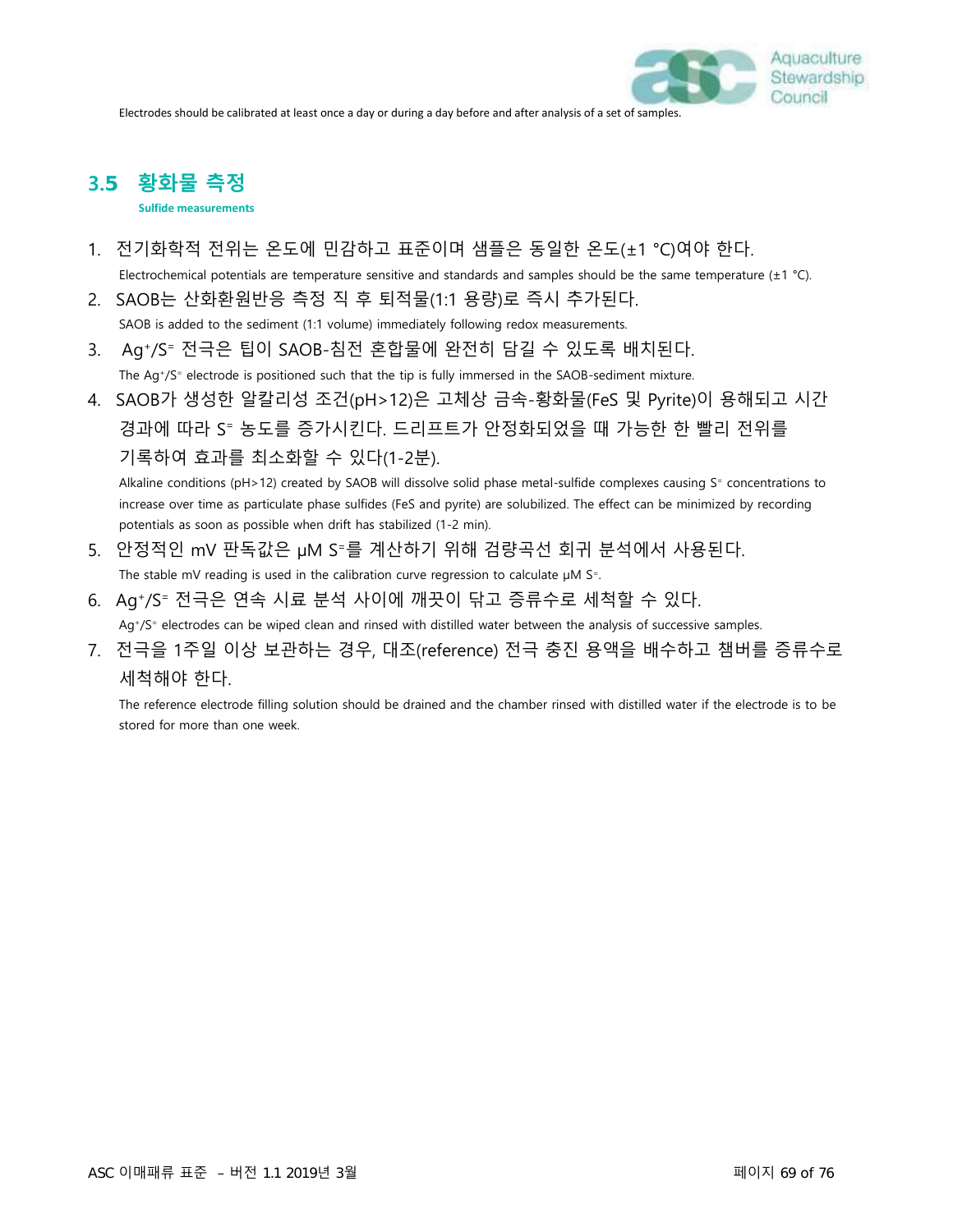

# 참고 자료

**REFERENCES** 

- Adams, C., Getchis, T., Shumway, S. and Whitlatch, R. 2011. Biofouling in Marine Molluscan Shellfish Aquaculture: A Survey Assessing the Business and Economic Implications of Mitigation. *Biofouling*.
- Allen SK, and SL Downing. 1986. Performance of triploid Pacific oysters, *Crassostrea gigas* (Thunberg). 1. Survival, growth, glycogen-content, and sexual-maturation in yearlings. Journal of Experimental Marine Biology and Ecology 102:197-208.
- Allen SK, and Hilbish TJ . 2000. *Genetic Considerations for Hatchery-based Restoration of Oyster Reefs*. Workshop summary, September 21-22, 2000. Virginia Institute of Marine Science, Gloucester Point.
- Anderson, M.R, Tlusty, M.F., Pepper. V.A., 2005. Organic enrichment at cold water aquaculture sites the case of coastal Newfoundland. In: Hargrave, B.T. (Ed.), Environmental effects of marine finfish aquaculture. Hdb. Environ. Chem. 5 Springer, Berlin, 99-113.
- Barica, J. 1973. Use of a silver-sulfide electrode for standardizing aqueous sulfide solution in determining sulfide in water. J. Fish. Res. Board Can. 30: 1589-1591.
- Baudinet, D., Alliot, E., Berland, B., Grenz, C., Plante-Cuny, M., Plante, R., Salen-Picard, C., 1990. Evidence of mussel culture on biogeochemical fluxes at the sediment-water interface. Hydrobiologia, 207, 187-196.
- Bell JD, PC Rothlisberg, JL Munro, NR Loneragan, WJ Nash, RD Ward, and NL Andrew. 2005. *Advances in Marine Biology 49, Restocking and Stock Enhancement of Marine Invertebrate Fisheries.* Academic Press.
- Berner R.A. 1963. Electrode studies of hydrogen sulfide in marine sediments. Geochim. Cosmochim. Acta 27: 563-575
- Boudry P, B Collet, F Cornette, V Hervouet, and F Bonhomme. 2002. High variance in reproductive success of the Pacific oyster (*Crassostrea gigas*, Thunberg) revealed by microsatellite-based parentage analysis of multifactorial crosses. Aquaculture 204:283-296.
- Bower, S.M., McGladdery, S.E. (1997): Synopsis of Infectious Diseases and Parasites of Commercially Exploited Shellfish.
- http://www.pac.dfo-mpo.gc.ca/science/species-especes/shellfish-coquillages/disease maladies/introeng.htm
- Buroker NE. 1983. Population genetics of the American oyster *Crassostrea virginica* along the Atlantic coast and the Gulf of Mexico. Marine Biology 75:99-112.
- Chililev S., Ivanov M., 1997. Response to the Arctic benthic community to excessive amounts of nontoxic organic matter. Mar. Poll. Bull. 35, 280–286.
- Chamberlain J., Fernandes T.F., Read, P., Nickell, T.D., Davies, I.M., 2001. Impacts of deposits from suspended mussel (*Mytilus edulis* L.) culture on the surrounding surficial sediments. ICES J. Mar. Sci. 58, 411-416.
- Christensen, P.B., Glud, R.N., Dalsgaard, T., Gillespie, P., 2003. Impacts of long line mussel farming on oxygen and nitrogen dynamics and biological communities of coastal sediments. Aquaculture 218, 567-588.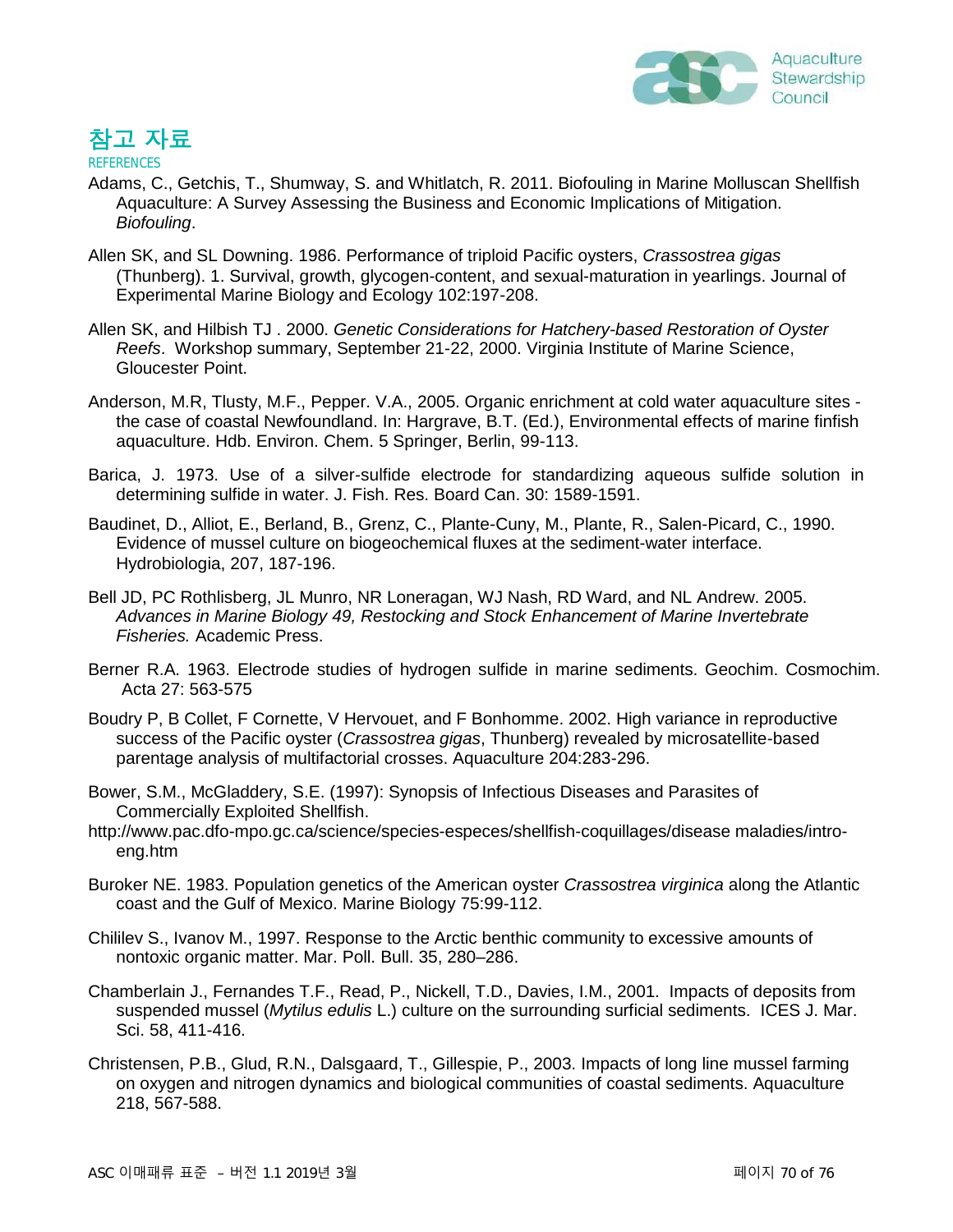

- Coen L.D. 1995 A review of the potential impacts of mechanical harvesting on subtidal and intertidal shellfish resources. Prepared for the South Carolina Department of Natural Resources, Marine Resources Research Institute, 46 pp.
- Cranford, P.J., R. Anderson, P. Archambault, T. Balch, S.S. Bates, G. Bugden, M.D. Callier, C. Carver, L.
- Comeau, B. Hargrave, W.G. Harrison, E. Horne, P.E. Kepkay, W.K.W. Li, A. Mallet, M. Ouellette and P Strain, 2006. Indicators and Thresholds for Use in Assessing Shellfish Aquaculture Impacts on Fish Habitat, CSAS-DFO, Research Doc. 2006/034, 116 p. http://www.dfo-mpo.gc.ca/csas/Csas/DocREC/2006/RES2006\_034\_e.pdf
- 
- Cranford, P.J., B.T. Hargrave and L.I. Doucette. 2009. Benthic organic enrichment from suspended mussel (*Mytilus edulis*) culture in Prince Edward Island, Canada. Aquaculture. 292:189-196.
- Crawford, C.M., MacLeod, C.K.A., Mitchell, I.M., 2003. Effects of shellfish farming on the benthic environment. Aquaculture 244, 117-140.
- Cunningham CW, and TM Collins. 1994. "Developing model systems for molecular biogeography: Vicariance and interchange in marine invertebrates.‖ In *Molecular Ecology and Evolution: Approaches and Applications*, edited by B Schierwater, B Streit, GP Wagner and R DeSalle, pp. 405-433. Basel: Birkhauser Verlag.
- Dahlbäck, B., Gunnarsson, L.A.H., 1981. Sedimentation and sulfate reduction under a mussel culture. Mar. Biol. 63, 269-275.
- De Alteris, J., Skrobe, L., and Lipsky, C. 1999. The significance of seabed disturbance by mobile fishing gear relative to natural processes: a case study in Narragansett Bay, Rhode Island. Pages 224-237 in L. Beraka (ed.) Fish habitat: essential fish habitat and rehabilitation. American Fisheries Society, Symposium 22. Bethesda, Maryland.
- Dealteris, J.T., B.D. Kilpatrick, R.B. Rheault. 2004. A comparative evaluation of the habitat value of shellfish aquaculture gear, submerged aquatic vegetation, and a non-vegetated seabed. Journal of Shellfish Research, Vol. 23, no. 3, 867-874.
- Diaz, R.J. and R. Rosenberg. 1995. Marine benthic hypoxia: A review of its ecological effects and the behavioral responses of benthic macrofauna. Oceanogr. Mar. Biol. Annu. Rev. 33: 245–303.
- Eldon B, and J Wakeley 2006. Coalescent processes when the distribution of offspring number among individuals is highly skewed. Genetics 172:2621–2633.
- Gaffney PM, CM Bernat, and SK Allen. 1993. Gametic incompatibility in wild and cultured populations of the eastern oyster, *Crassostrea virginica* (Gmelin). Aquaculture 115:273-284.
- Gaffney PM. 2006. The role of genetics in shellfish restoration. Aquatic Living Resources 19:277-282.
- Gibbs, M.T. 2007. Sustainability performance indicators for suspended bivalve aquaculture activities. Ecological Indicators, 7: 94-107.
- Giles. H. Pilditch, C.A., Bell, D.G., 2006. Sedimentation from mussel (*Perna canaliculus*) culture in the Firth of Thames, New Zealand: Impacts on sediment oxygen and nutrient fluxes. Aquaculture, 261, 125-140.
- Glasby T.M. 1997. Analysing data from post-impact data using asymmetrical analyses of variance: a case study of epibiota on marinas. Aust. J. ecol. 22: 448-459.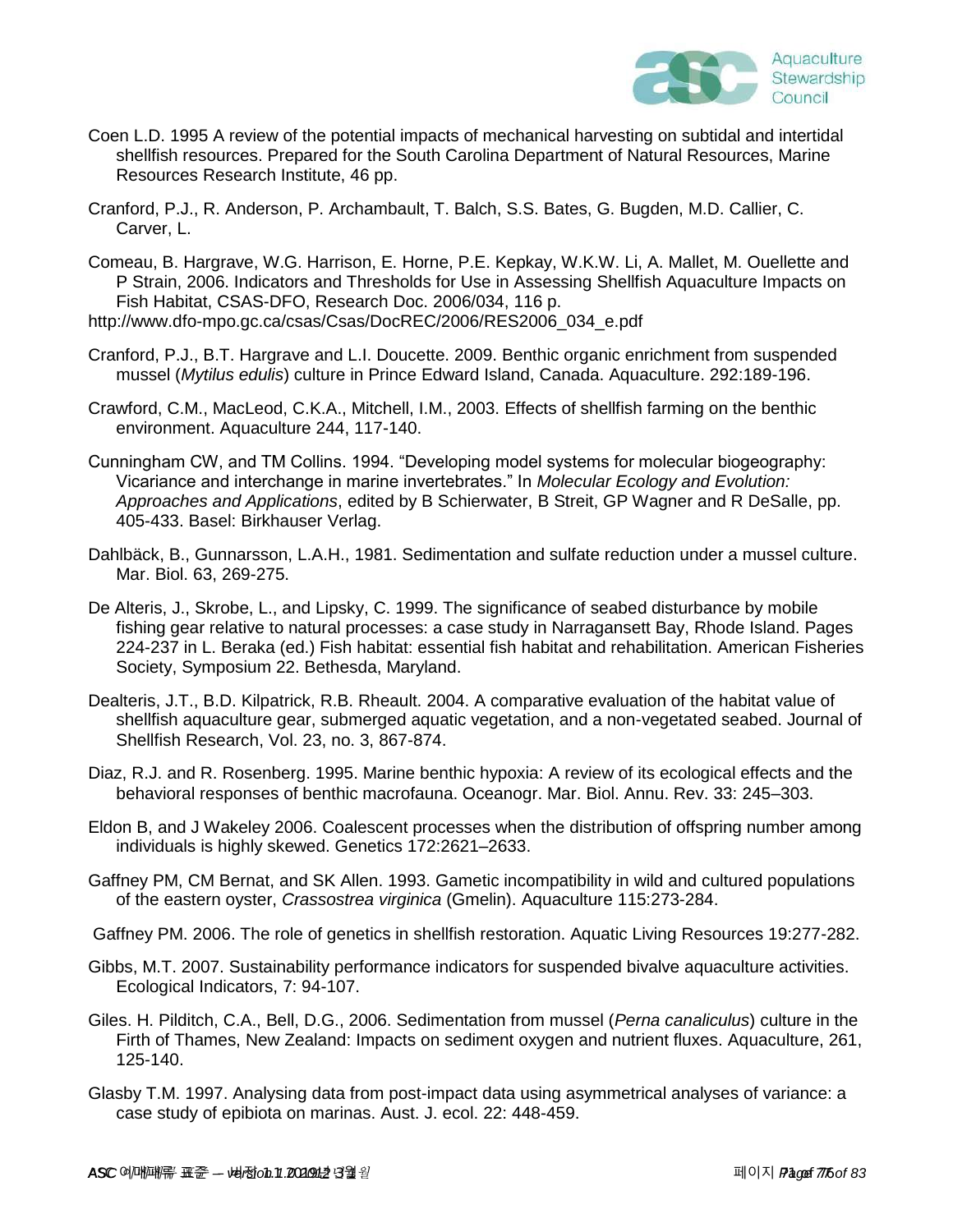

Grant, J., Hatcher, A., Scott, D.B., Pocklington, P., Schafer, C.T., Winters, G.V., 1995. A multidisciplinary approach to evaluating impacts of shellfish aquaculture on benthic communities. Estuaries 18 (1A), 124-144.

Green R.H. 1979. *Sampling Design and Statistical Methods for Environmental Biologists*. Wiley, **Chichester** 

- Grewe PM, JG Patil, DJ McGoldrick, PC Rothlisberg, S Whyard, LA Hinds, CM Hardy, S Vignarajan, and RE Thresher. 2007. "Preventing genetic pollution and the establishment of feral populations: A molecular solution.‖ In *Ecological and Genetic Implications of Aquaculture Activities*. Edited by TM Bert, pp. 103-114. Dordrecht: Springer.
- Guo XM, GA DeBrosse, and SK Allen. 1996. All-triploid Pacific oysters (*Crassostrea gigas* Thunberg) produced by mating tetraploids and diploids. Aquaculture 142:149-161.
- Hargrave, B.T., L.I. Doucette, P.J. Cranford, B.A. Law and T.G. Milligan. 2008a. Influence of mussel aquaculture on sediment organic enrichment in a nutrient-rich coastal embayment. Mar Ecol. Prog. Ser. 363: 137-149.
- Hargrave, B.T., Holmer, M., Newcombe, C.P. 2008b. Towards a classification of organic enrichment in marine sediments based on biogeochemical indicators. Mar. Poll. Bull. 56: 810-824.
- Hatcher, A., Grant, J., Schofield B., 1994. Effects of suspended mussel culture (*Mytilus* spp.) on sedimentation, benthic respiration and sediment nutrient dynamics in a coastal bay. Mar. Ecol. Prog. Ser. 115, 219-235.
- Hartstein, N.D., Rowden, A.A., 2004. Effect of biodeposits from mussel culture on macroinvertebrate assemblages at sites of different hydrodynamic regime. Mar. Environ. Res. 57, 339-357.
- Hauser L, GJ Adcock, PJ Smith, JH Bernal Ramırez, and GR Carvalho. 2002. Loss of microsatellite diversity and low effective population size in an overexploited population of New Zealand snapper (*Pagrus auratus*). Proceedings of the National Academy of Science USA 99:11724-11747.
- Hedgecock D. 1994. "Does variance in reproductive success limit effective population sizes of marine organisms?‖ In *Genetics and Evolution of Aquatic Organisms*. Edited by AR Beaumont, pp. 122- 134. London: Chapman & Hall.
- Hedgecock D, and FL Sly. 1990. Genetic drift and effective population sizes of hatchery-propagated stocks of the Pacific oyster *Crassostrea gigas.* Aquaculture 88: 21-38.
- Hedgecock D, and K Coykendall. 2007. "Genetic risks of hatchery enhancement: The good, the bad, and the unknown." In *Ecological and Genetic Implications of Aquaculture Activities*. Edited by TM Bert, pp. 85-101. Dordrecht: Springer.
- Hedgecock D, V Chow, and R Waples. 1992. Effective population numbers of shellfish broodstocks estimated from temporal variance in allelic frequencies. Aquaculture 108:215–232.
- Hedgecock D, S Edmands, and P Barber. 2007a. Genetic approaches to measuring connectivity. Oceanography 20:70-79.
- Hedgecock D, S Launey, AI Pudovkin, Y Naciri, S.Lapègue, and F Bonhomme. 2007b. Small effective number of parents (Nb) inferred for a naturally spawned cohort of juvenile European flat oysters *Ostrea edulis*. Marine Biology 150:1173–1182.
- Hedrick P. 2005. Large variance in reproductive success and the *Ne/N* ratio. Evolution 59:1596-1599.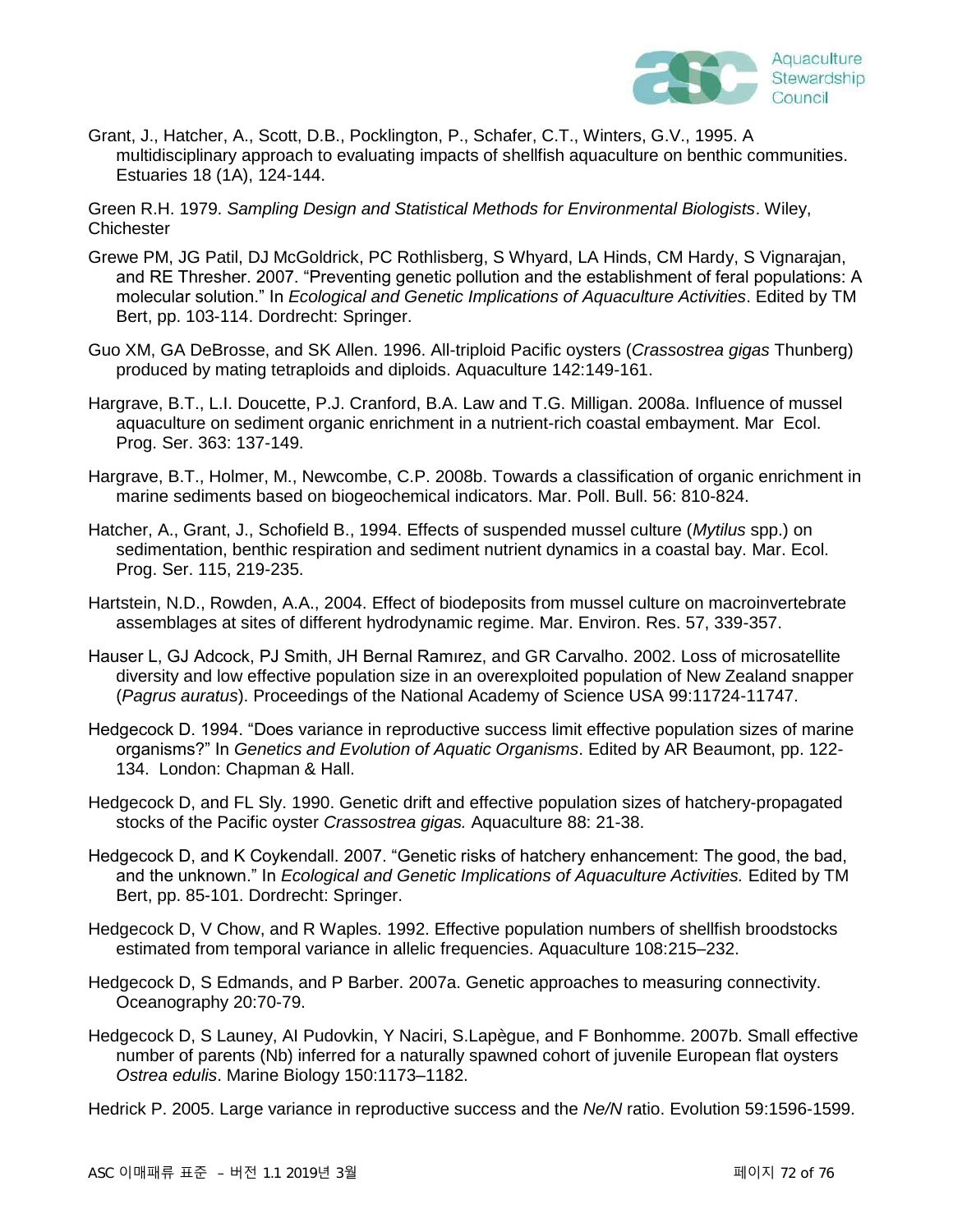

- Hindar K, IA Fleming, P McGinnity, and A Diserud. 2006. Genetic and ecological effects of salmon farming on wild salmon: Modelling from experimental results. International Council for the Exploration of the Sea Journal of Marine Science 63:1234-1247.
- Hoover CA, and PM Gaffney. 2005. Geographic variation in nuclear genes of the eastern oyster, *Crassostrea virginica* Gmelin. Journal of Shellfish Research 24:103-112.
- ICES (International Council for Exploration of the Sea). 2005. ICES Code of Practice on the Introductions and Transfers of Marine Organisms 2005. 30 pp. Copenhagen: ICES.
- Inglis, G.J., Hayden, B.J., Ross, A.H., 2000. An Overview of Factors Affecting the Carrying Capacity of Coastal Embayments for Mussel Culture. NIWA, Christchurch. Client Report CHC00/69: vi+31 p.
- IUCN 2009. IUCN Red List of Threatened Species. Version 2009.2.
- Karl SA, and JC Avise. 1992. Balancing selection at allozyme loci in oysters—implications from nuclear RFLPs. Science 256:100-102.
- Jaramillo, E., Bertran, C., Bravo, A., 1992. Mussel biodeposition in an estuary in southern Chile. Mar. ecol. Prog. Ser. 82, 85-94.
- Joyce, S., and I. Thomson. 1999. Earning a Social License to Operate: Social Acceptability and Resource Development in Latin America. Mining Journal, 11 June, 441.
- Kaspar, H., Gillespie, P., Boyer, I.C., MacKenzie, A.L., 1985. Effects of mussel aquaculture on the nitrogen cycle and benthic communities in Kenepuru Sound, Marlborough Sounds, New Zealand, Mar. Biol. 85, 127–136.
- Lasiak, T.A., Underwood, A.J., Hoskin, M., 2006. An experimental assessment of the potential impacts of longline mussel farming on the infauna in an open coastal embayment. Aquatic Conserv.: Mar. Freshw. Ecosyst. 16, 289-300.
- Lee HJ, and EG Boulding. 2007. Mitochondrial DNA variation in space and time in the northeastern Pacific gastropod, *Littorina keenae*. Molecular Ecology 16:3084–3103.
- Lee HJ, and EG Boulding. 2009. Spatial and temporal population genetic structure of four northeastern Pacific littorinid gastropods: The effect of mode of larval development on variation at one mitochondrial and two nuclear DNA markers. Molecular Ecology doi: 10.1111/j.1365- 294X.2009.04169.x.
- Li G, and D Hedgecock. 1998. Genetic heterogeneity detected by PCR-SSCP, among samples of larval Pacific oysters (*Crassostrea gigas* Thunberg), supports the hypothesis of large variance in reproductive success. Canadian Journal of Fisheries and Aquatic Sciences 55:1025-1033.
- Loosanoff VL, and CA Nomejko. 1951. Existence of physiologically different races of oysters, *Crassostrea virginica*. Biological Bulletin 101:151-156.
- MacKenzie, C.L. (2007). Causes underlying the historical decline in eastern oyster (*Crassostrea virginica* Gmelin, 1791) landings. J. Shellfish. Res. 26(4)927–938.
- Mallet, A.L., Carver, C.E., Landry, T., 2006. Impact of suspended and off-bottom eastern oyster culture on the benthic environment in eastern Canada. Aquaculture, 255, 362-373.
- Mann R, editor. 1979. *Exotic Species in Mariculture*. Cambridge: The MIT Press.
- Mattsson, J., Linden, O., 1983. Benthic macrofauna succession under mussels, *Mytilus edulis* L. (Bivalvia), cultured on hanging long-line. Sarsia 68, 97–102.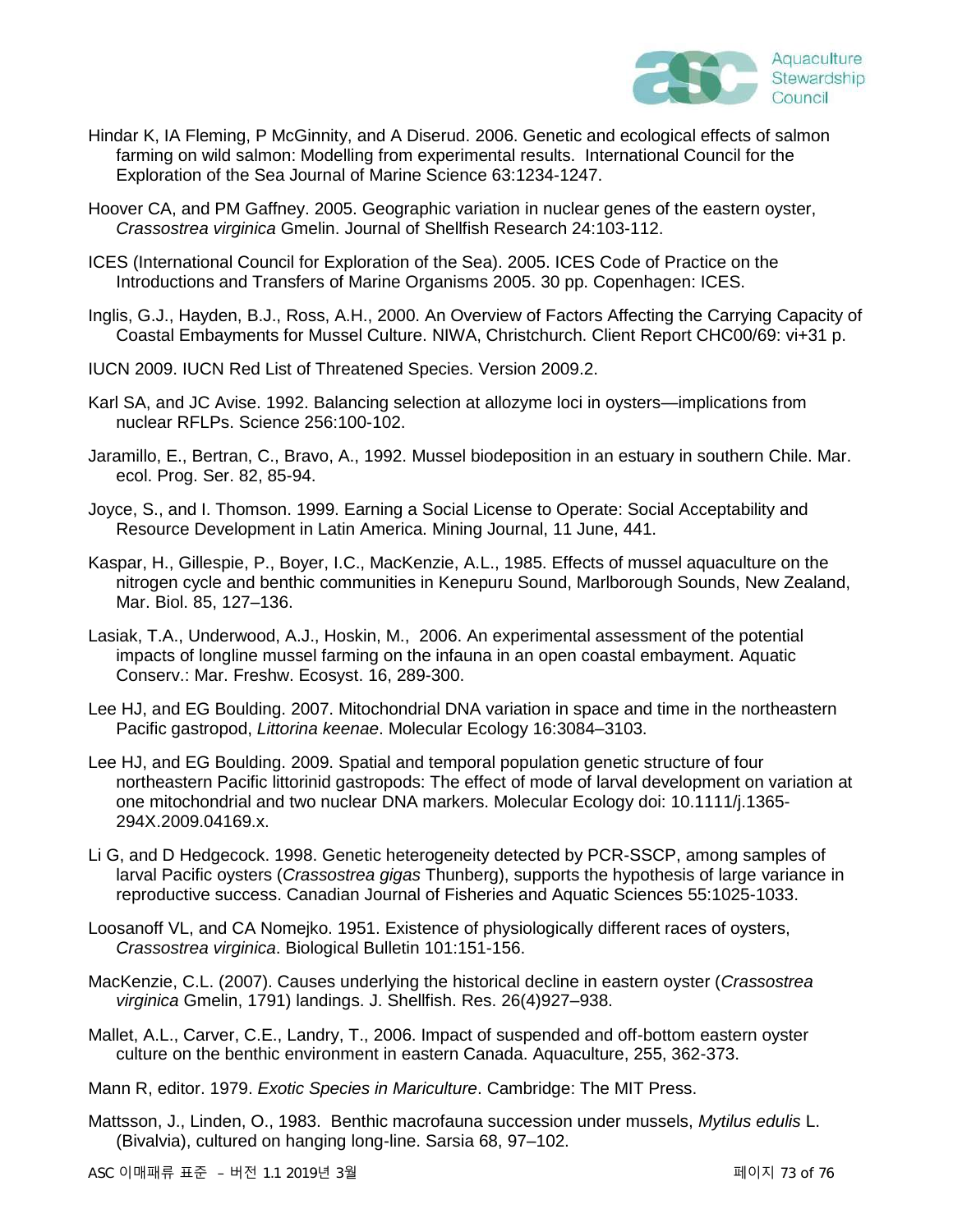

- McDonald JH, BC Verrelli, and LB Geyer. 1996. Lack of geographic variation in anonymous nuclear polymorphisms in the American oyster, *Crassostrea virginica*. Molecular Biology and Evolution 13:1114-1118.
- McGinnity P, P Prodohl, K Ferguson, R Hynes, N O'Maoileidigh, N Baker, D Cotter, B O'Hea, D Cooke, G Rogan, J Taggart, and T Cross. 2003. Fitness reduction and potential extinction of wild populations of Atlantic salmon, *Salmo salar*, as a result of interactions with escaped farm salmon. Proceedings of the Royal Society of London Series B, Biological Sciences 270:2443-2450.
- Miller, R.R. et al. 1989. Extinctions of North American fishes during the past century. Fisheries 14: 22- 38. Status of endangered fish.
- Miron, G,, Landry, T., Archambault, P., Frenette, B., 2005. Effects of mussel culture husbandry practices on various benthic charcteristics. Aquaculture, 250, 138-154.
- Mirto, S., Rosa, R.L., DanoVaro, R., Mazzola, A., 2000. Microbial and meiofaunal response to intensive mussel-farm biodeposition in the coastal sediments of the Western Mediterranean. Marine Pollution Bulletin 40, 244–252.
- National Research Council (NRC). 2004. *Non-native Oysters in the Chesapeake Bay*. National Academies Press, Washington, D.C.
- Naylor RL, SR Williams, and DR Strong. 2001. Aquaculture—A gateway for exotic species. *Science* 294:1655-1656.
- Nell JA. 2002. Farming triploid oysters. Aquaculture 210:69-88.
- Palumbi SR, and D Hedgecock. 2005. "The life of the sea: Implications of marine population biology to conservation policy." In Marine Conservation Biology, edited by EA Norris and LB Crowder, pp. 33-46. Washington, D.C.: Island Press.
- Pearson, T.H. and Rosenberg, R., 1978. Macrobenthic succession in relation to organic enrichment and pollution of the marine environment. Oceangr. Mar. Biol. Ann. Rev. 16, 229-311.
- Piferrer F, A Beaumont, J-C Falguière, M Flajšhans, P Haffray, L Colombo. 2009. Polyploid fish and shellfish: Production, biology and applications to aquaculture for performance improvement and genetic containment. Aquaculture 293:125-156.
- Reeb CA, and JC Avise. 1990. A genetic discontinuity in a continuously distributed species mitochondrial-DNA in the American oyster, *Crassostrea virginica Genetics* 124:397-406.
- Ryman, N., and L. Laikre. 1991. Effects of supportive breeding on the genetically effective population size. Conservation Biology 5: 325–329.
- Sargsyan O, and J Wakeley. 2008. A coalescent process with simultaneous multiple mergers for approximating the gene genealogies of many marine organisms. Theoretical Population Biology 74:104-114.
- Shaw, K.R., 1998. PEI Benthic Survey. Tech. Rep. Environ. Sci. 4, iv+95 pp.
- Smaal, A.C. & T.C. Prins, 1993. The uptake of organic matter and the release of inorganic nutrients by bivalve suspension feeder beds. In: Dame, R.F. (ed), Bivalve filter feeders in estuarine and coastal ecosystem processes, NATO ASI Series, Series G, Ecological Sciences, Vol. 33. Springer- Verlag, Berlin, p. 271-298 Dame RF and Prins TC (1998) Bivalve carrying capacity in coastal ecosystems. Aquatic Ecology 31: 409-421.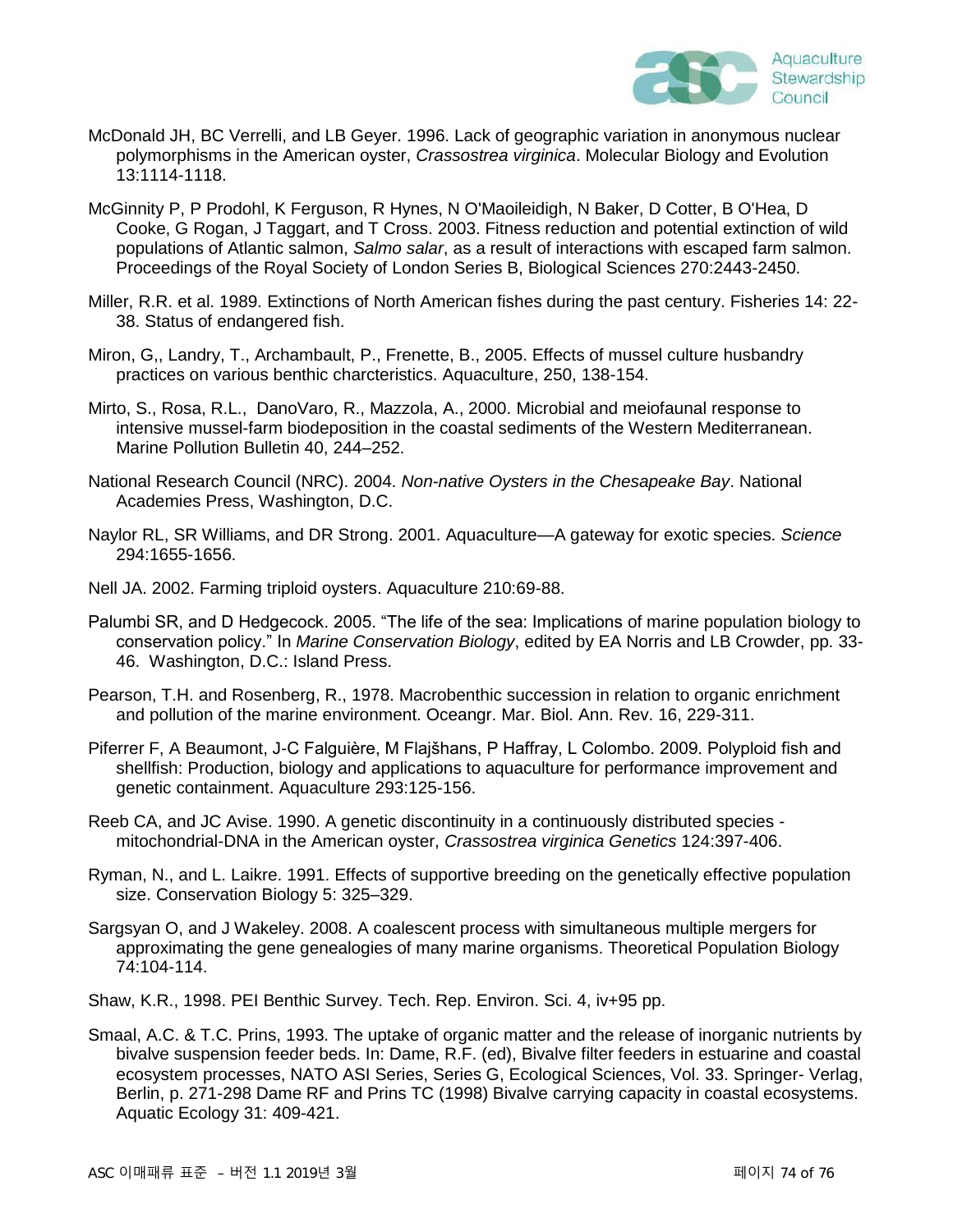

- Smith E.P., D.R. Orvos and J. Cairns. 1993. Impact assessment using the before-after-control-impact (BACI) model: concerns and comments. Can. J. Fish. Aquat. Sci. 30: 627-637
- Smith, J., Shackley, S.E., 2004. Effects of a commercial mussel *Mytilus edulis* lay on a sublittoral, soft sediment benthic community. Mar. Ecol. Prog. Ser. 282-191.
- Sokal R.R. and F.J. Rohlf. 1995. *Biometry*, 3<sup>rd</sup> ed. Freeman and Co., New York
- Stenton-Dozey, J.M.E., Jackson, L.F., Busby, A.J., 1999. Impact of mussel culture on macrobenthic community structure in Saldanha Bay, South Africa. Mar. Pollut. Bull. 39, 357-366.
- Stenton-Dozey, J., Probyn, T., Busby, A., 2001. Impact of mussel (*Mytilus galloprovincialis*) raft-culture on benthic macrofauna, in situ oxygen uptake, and nutrient fluxes in Saldanha Bay, South Africa. Can. J. Fish. Aquat. Sci. 58, 1021-1031.
- Tenore, K.R., Corral, J., Gonzalez, N., 1985. Effects of intense mussel culture on food patterns and production in coastal Galicia, NW Spain. ICES CM 1985/F. 62.
- Thermo Electron Corporation. 2003. Orion Silver/Sulfide Electrode Instruction Manual. Beverly, MA
- Thorson G. 1950. Reproductive and larval ecology of marine bottom invertebrates. Biological Reviews 25:1-45.
- Turner TF, JP Wares, and JR Gold. 2002. Genetic effective size is three orders of magnitude smaller than adult census size in an abundant, estuarine-dependent marine fish (*Sciaenops ocellatus).* Genetics 162:1329-1339.
- Underwood A.J. 1991. "Beyond BACI": experimental designs for detecting human environmental impacts on temporal variations in natural populations. Aust. J. Mar. Freshwat. Res. 42: 569-587
- Underwood A.J. 1992. Beyond BACI: the detection of environmental impact on populations in the real, but variable, world. J. Exp. Mar. Biol. Ecol. 1616: 145-178
- Underwood A.J. 1994. On Beyond BACI: sampling designs that might reliably detect environmental disturbances. Ecol. Appl. 4: 3-15
- Waples RS. 2002. Evaluating the effect of stage-specific survivorship on the *Ne/N* ratio. Molecular Ecology 11:1029-1037.
- Ward RD. 2006. The importance of identifying spatial population structure in restocking and stock enhancement programmes. Fisheries Research 80(1):9-18.
- Weise A.M., C.J. Cromey, M.D. Callier, P. Archambault, J. Chamberlain and C.W. McKindsey. 2009. Shellfish-DEPOMOD: modelling the biodeposition from suspended shellfish aquaculture and assessing benthic effects. Aquacult. 288: 239-253
- Wildish D.J., Akagi H., Hamilton N. and Hargrave B.T. 1999. A recommended method for monitoring sediments to detect organic enrichment from mariculture in the Bay of Fundy. Can. Tech. Rep. Fish. Aquat. Sci. 2286, *iii* + 31 p
- Whitfield M. 1969. *Eh* as an operational parameter in estuarine studies. Limnol. Oceanogr. 14: 547- 558
- Winemiller KO, and KA Rose. 1992. Patterns of life-history diversification in North American fishes: Implications for population regulation. Canadian Journal of Fisheries and Aquatic Sciences 49:2196-2218.